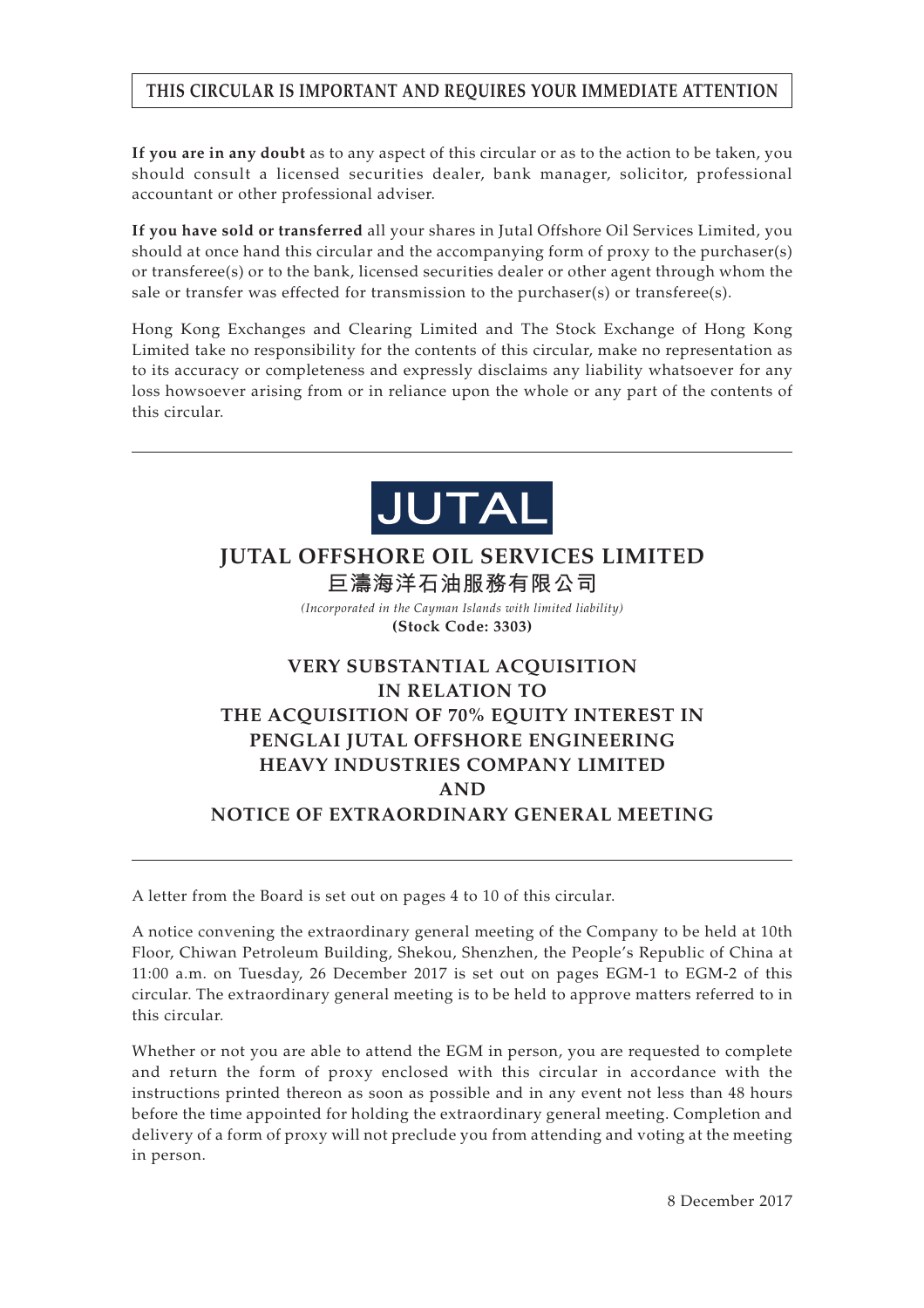# **CONTENTS**

# *Page*

|  |  |                                                                                        | $\mathbf{1}$ |
|--|--|----------------------------------------------------------------------------------------|--------------|
|  |  |                                                                                        |              |
|  |  | $APPENDIX I$ $-$ FINANCIAL INFORMATION OF THE GROUP                                    | $I-1$        |
|  |  | APPENDIX II — FINANCIAL INFORMATION OF PENGLAI JUTAL                                   | $II-1$       |
|  |  |                                                                                        |              |
|  |  | APPENDIX IV - UNAUDITED PRO FORMA FINANCIAL<br>INFORMATION OF THE ENLARGED GROUP  IV-1 |              |
|  |  |                                                                                        | $V-1$        |
|  |  |                                                                                        |              |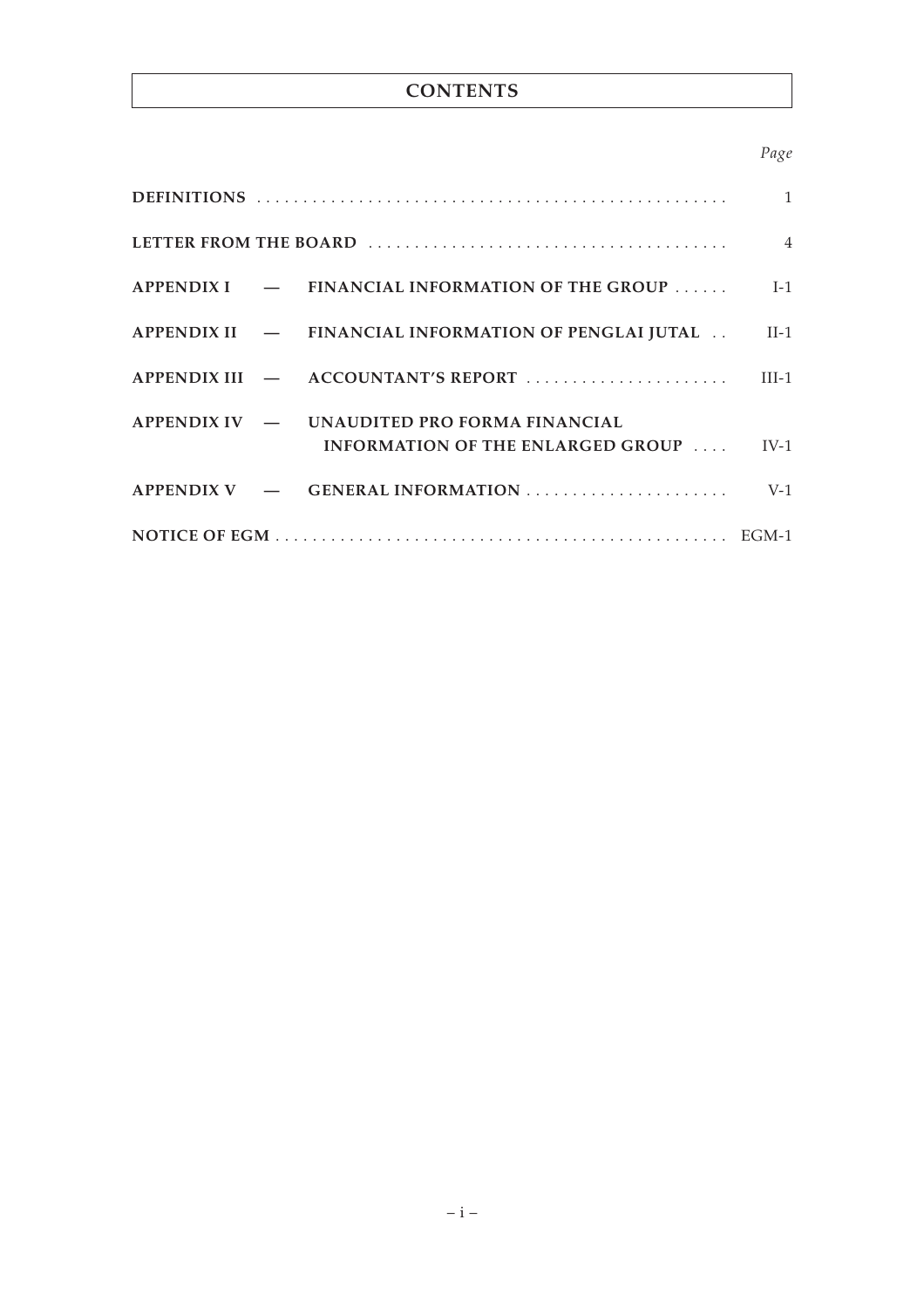*In this circular, the following expressions shall have the following meanings unless the context requires otherwise:*

| "Acquisition"                           | the proposed acquisition of Target Equity Interest by<br>Zhuhai Jutal from the Vendor pursuant to the terms<br>and conditions of the Equity Transfer Agreement                                                                                    |
|-----------------------------------------|---------------------------------------------------------------------------------------------------------------------------------------------------------------------------------------------------------------------------------------------------|
| "associates"                            | has the meaning ascribed thereto in the Listing Rules                                                                                                                                                                                             |
| "Board"                                 | the board of Directors                                                                                                                                                                                                                            |
| "Business Day"                          | a day (other than a Saturday or a Sunday at any time<br>between 9:00 a.m. to 5:00 p.m.) on which licensed<br>banks in the PRC are open for general banking<br>business throughout their normal business hours                                     |
| $^{\prime\prime}$ BVI $^{\prime\prime}$ | the British Virgin Islands                                                                                                                                                                                                                        |
| "Company"                               | Jutal Offshore Oil Services Limited, a company<br>incorporated in the Cayman Islands with limited<br>liability, the Shares of which are listed on the main<br>board of the Stock Exchange                                                         |
| "Completion"                            | the completion of the Acquisition                                                                                                                                                                                                                 |
| "connected person"                      | has the same meaning as ascribed to it under the<br><b>Listing Rules</b>                                                                                                                                                                          |
| "Consideration"                         | the total consideration of RMB571,868,400 (equivalent<br>to approximately HK\$680,523,396) for the Acquisition                                                                                                                                    |
| "Director(s)"                           | the director(s) of the Company                                                                                                                                                                                                                    |
| "EGM"                                   | an extraordinary general meeting of the Company (or<br>any adjournment thereof) to be convened and held to<br>consider and, if thought fit, approve the ordinary<br>resolution in respect of the Equity Transfer<br>Agreement and the Acquisition |
| "Enlarged Group"                        | the Group as enlarged by the Acquisition upon<br>Completion                                                                                                                                                                                       |
| "Equity Transfer Agreement"             | the equity transfer agreement dated 27 November<br>2017 entered into between Zhuhai Jutal and the<br>Vendor in relation to the Acquisition                                                                                                        |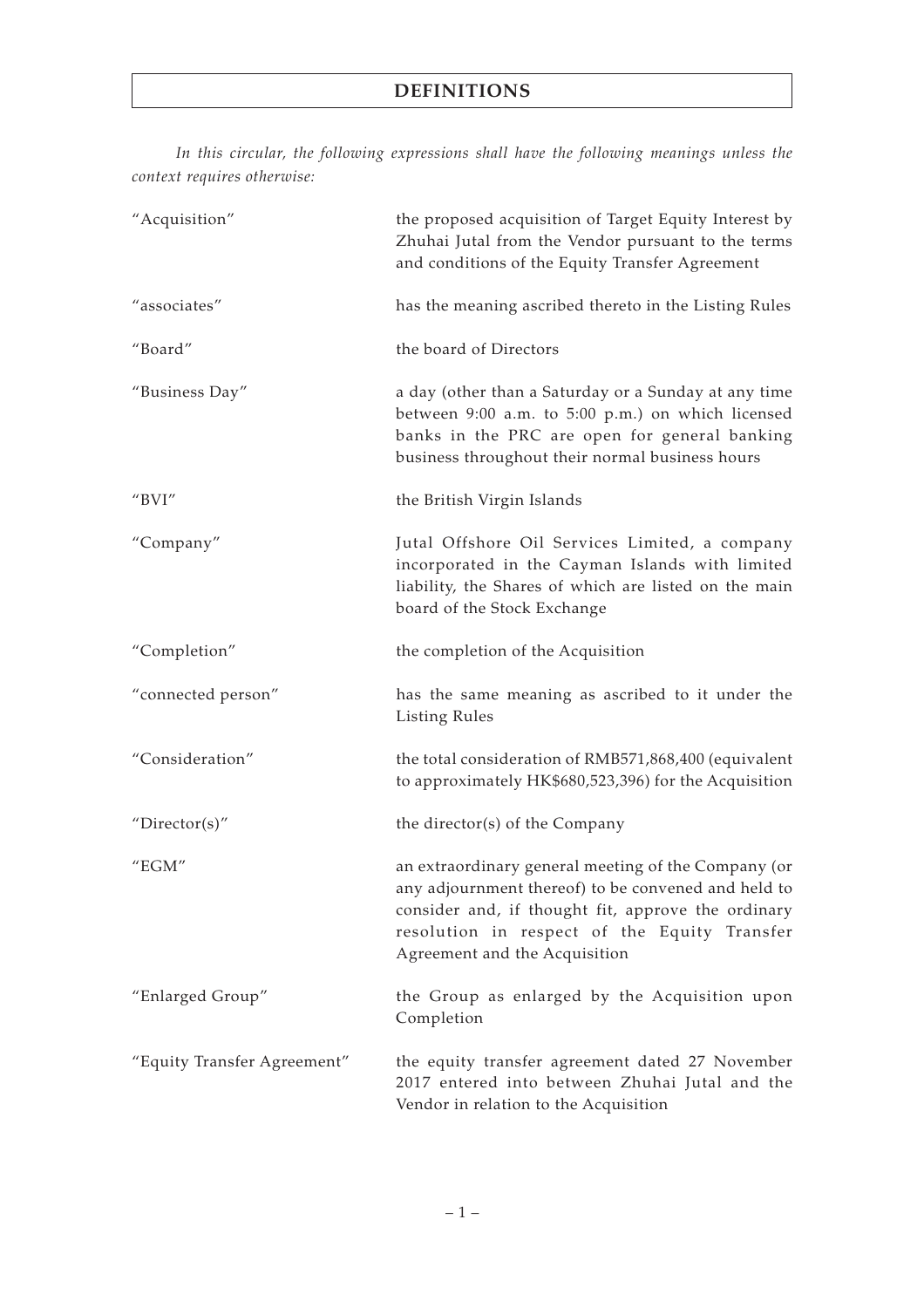# **DEFINITIONS**

| "Golden Talent"                | Golden Talent (HK) Technology Co., Limited, a<br>company incorporated in Hong Kong with limited<br>liability                                                                                                                                                                                                             |
|--------------------------------|--------------------------------------------------------------------------------------------------------------------------------------------------------------------------------------------------------------------------------------------------------------------------------------------------------------------------|
| "Group"                        | the Company and its subsidiaries                                                                                                                                                                                                                                                                                         |
| "Hong Kong"                    | Hong Kong Special Administrative Region of the<br>People's Republic of China                                                                                                                                                                                                                                             |
| "Independent Third Party(ies)" | the independent third party(ies) who is/are, to the<br>best of the Directors' knowledge, information and<br>belief having made all reasonable enquiry,<br>independent of and not connected with the Company<br>and the connected person(s) of the Company                                                                |
| "Latest Practicable Date"      | 6 December 2017, being the latest practicable date<br>prior to the printing of this circular for the purpose of<br>ascertaining certain information contained herein                                                                                                                                                     |
| "Listing Rules"                | the Rules governing the Listing of Securities on The<br>Stock Exchange                                                                                                                                                                                                                                                   |
| "Mr. Wang"                     | Mr. Wang Lishan ( $\pm \overline{x} \mathbf{\perp}$ ), the executive Director and<br>a substantial shareholder of the Company (as defined<br>under the Listing Rules)                                                                                                                                                    |
| "Penglai Jutal"                | Penglai Jutal Offshore Engineering Heavy Industries<br>Company Limited* (蓬萊巨濤海洋工程重工有限公司),<br>a company established in the PRC with limited<br>liability and is owned as to 30% by Stand Success and<br>70% by the Vendor respectively as at the Latest<br>Practicable Date, hence an associate company of the<br>Company |
| "PRC"                          | the People's Republic of China, and for the purpose of<br>this circular excluding Hong Kong, the Macau Special<br>Administrative Region of the PRC and Taiwan                                                                                                                                                            |
| "Sanju HK"                     | Sanju Environmental Protection (Hong Kong)<br>Limited, a company incorporated in Hong Kong with<br>limited liability, which is a substantial shareholder of<br>the Company (as defined under the Listing Rules)                                                                                                          |
| " $SFO"$                       | the Securities and Futures Ordinance (Chapter 571 of<br>the Laws of Hong Kong)                                                                                                                                                                                                                                           |
| "Share $(s)$ "                 | ordinary share(s) of HK\$0.01 each in the share capital<br>of the Company                                                                                                                                                                                                                                                |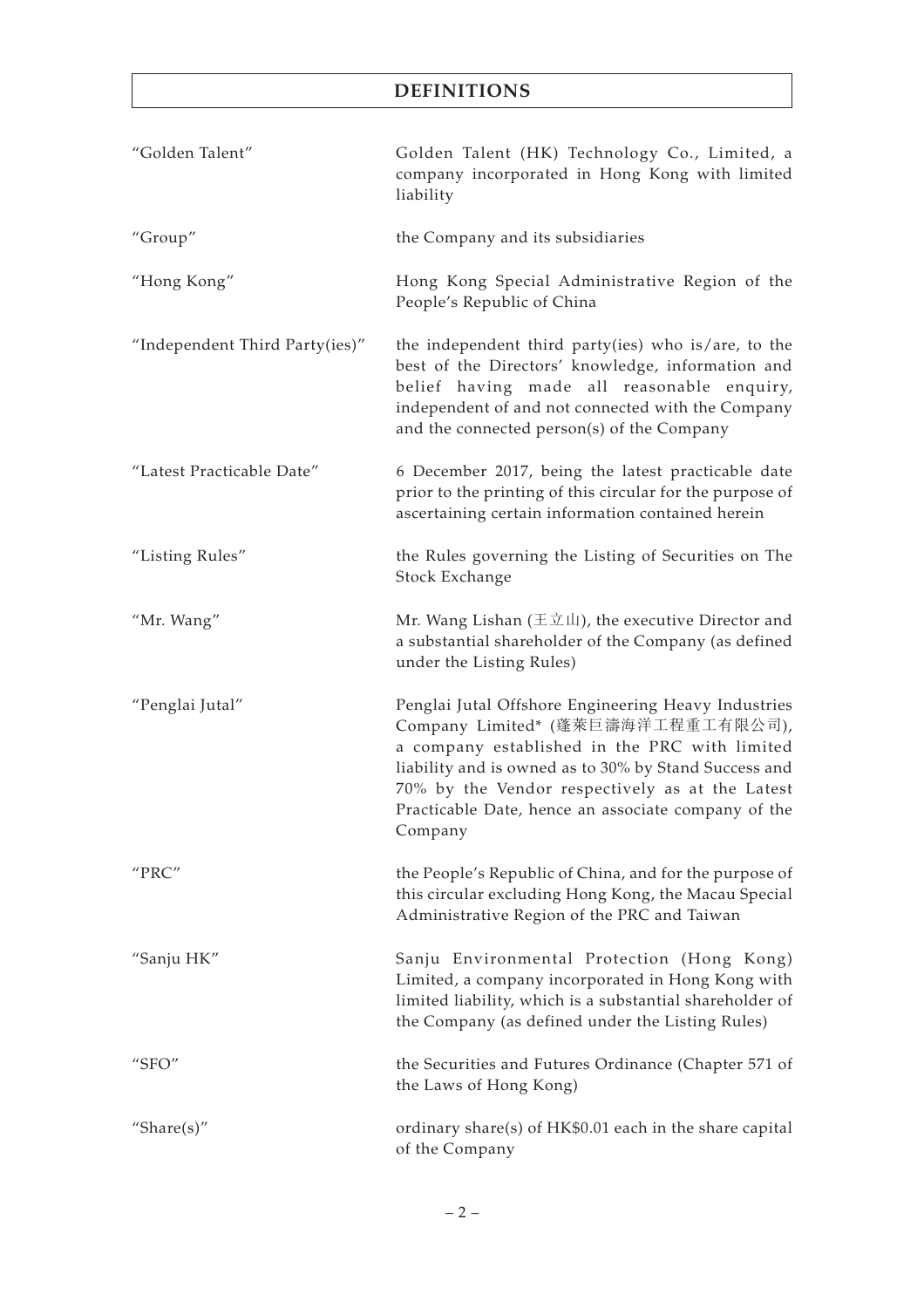# **DEFINITIONS**

| "Shareholder(s)"                                                                                                                                                                                                                                                                                                    | holder(s) of the Share(s)                                                                                                                                                                     |
|---------------------------------------------------------------------------------------------------------------------------------------------------------------------------------------------------------------------------------------------------------------------------------------------------------------------|-----------------------------------------------------------------------------------------------------------------------------------------------------------------------------------------------|
| "Stand Success"                                                                                                                                                                                                                                                                                                     | Stand Success Resources Limited, a company<br>incorporated in the BVI with limited liability and an<br>indirect wholly-owned subsidiary of the Company                                        |
| "Stock Exchange"                                                                                                                                                                                                                                                                                                    | The Stock Exchange of Hong Kong Limited                                                                                                                                                       |
| "SUAEE"                                                                                                                                                                                                                                                                                                             | Shanghai United Assets and Equity Exchange (上海聯<br>合產權交易所)                                                                                                                                    |
| "substantial shareholder"                                                                                                                                                                                                                                                                                           | has the same meaning as ascribed to it under the<br><b>Listing Rules</b>                                                                                                                      |
| "Target Equity Interest"                                                                                                                                                                                                                                                                                            | the 70% equity interest in Penglai Jutal                                                                                                                                                      |
| "Valuer"                                                                                                                                                                                                                                                                                                            | Pan-China Assets Appraisal Co., Ltd. (北京天健興業資<br>產評估有限公司), the professional valuer commissioned<br>by the Vendor for the purpose of the public tender,<br>which is an Independent Third Party |
| "Vendor"                                                                                                                                                                                                                                                                                                            | Shenzhen Chiwan Sembawang Engineering Co., Ltd.*<br>(深圳赤灣勝寶旺工程有限公司), a company established<br>in the PRC with limited liability                                                               |
| "Zhuhai Jutal"                                                                                                                                                                                                                                                                                                      | Zhuhai Jutal Offshore Oil Services Company Limited*<br>(珠海巨濤海洋石油服務有限公司), a company established<br>in the PRC with limited liability and an indirect<br>wholly-owned subsidiary of the Company |
| "HK\$"                                                                                                                                                                                                                                                                                                              | Hong Kong dollars, the lawful currency of Hong<br>Kong                                                                                                                                        |
| $^{\prime\prime}$ RMB $^{\prime\prime}$                                                                                                                                                                                                                                                                             | Renminbi, the lawful currency of the PRC                                                                                                                                                      |
| $^{\prime\prime}$ US\$"                                                                                                                                                                                                                                                                                             | United States dollars, the lawful currency of the<br>United States of America                                                                                                                 |
| $\frac{1}{2}$ $\frac{1}{2}$ $\frac{1}{2}$ $\frac{1}{2}$ $\frac{1}{2}$ $\frac{1}{2}$ $\frac{1}{2}$ $\frac{1}{2}$ $\frac{1}{2}$ $\frac{1}{2}$ $\frac{1}{2}$ $\frac{1}{2}$ $\frac{1}{2}$ $\frac{1}{2}$ $\frac{1}{2}$ $\frac{1}{2}$ $\frac{1}{2}$ $\frac{1}{2}$ $\frac{1}{2}$ $\frac{1}{2}$ $\frac{1}{2}$ $\frac{1}{2}$ | per cent.                                                                                                                                                                                     |

*\* The English translation of Chinese names or words in this circular, where indicated, are included for information purposes only, and should not be regarded as the official English translation of such Chinese names or words.*

*For the purposes of illustration only, any amount denominated in RMB in this circular was translated into HK\$ at the rate of RMB1=HK\$1.19. Such translations should not be construed as a representation that the amounts in question have been, could have been or could be, converted at any particular rate at all.*

*If there is any discrepancy between the Chinese version and English version of this circular, the English version shall prevail.*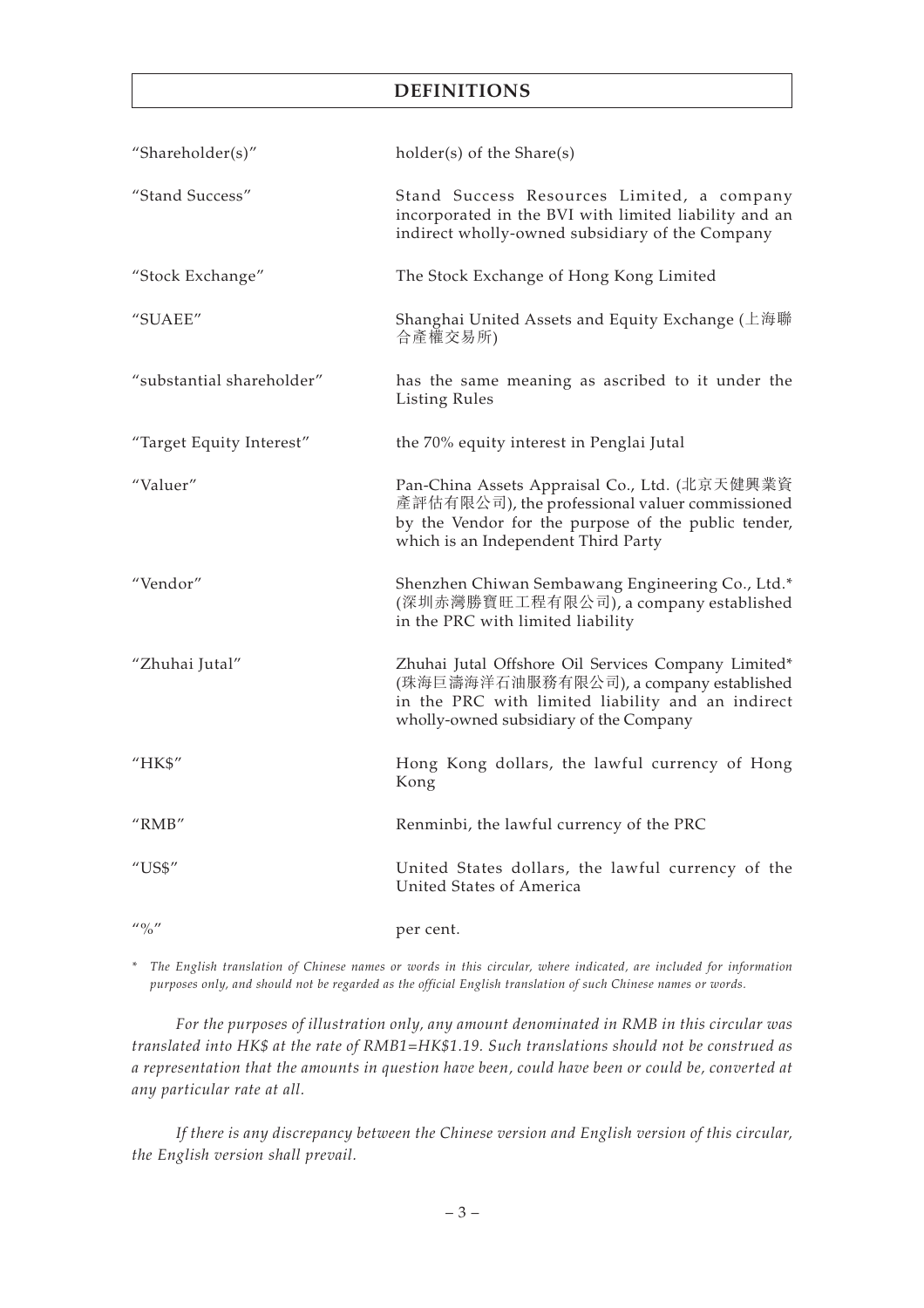

**JUTAL OFFSHORE OIL SERVICES LIMITED 巨濤海洋石油服務有限公司**

> *(Incorporated in the Cayman Islands with limited liability)* **(Stock Code: 3303)**

*Executive Directors:* Mr. Liu Lei *(Chairman)* Mr. Wang Lishan Mr. Lin Ke Mr. Cao Yunsheng Mr. Cao Huafeng Mr. Sergey Borovskiy

*Independent Non-executive Directors:* Mr. Su Yang Mr. Qi Daqing Mr. Zheng Yimin

*Registered office:* Cricket Square, Hutchins Drive, P.O. Box 2681, Grand Cayman, KY1-1111, Cayman Islands

*Principal place of business in Hong Kong:* 1102-1103, 11th Floor, No. 9 Queen's Road Central, Hong Kong

8 December 2017

*To the Shareholders*

Dear Sir or Madam,

# **VERY SUBSTANTIAL ACQUISITION IN RELATION TO THE ACQUISITION OF 70% EQUITY INTEREST IN PENGLAI JUTAL OFFSHORE ENGINEERING HEAVY INDUSTRIES COMPANY LIMITED**

## **1. INTRODUCTION**

On 25 September 2017, the Vendor has arranged to dispose of its Target Equity Interest, representing 70% equity interest in Penglai Jutal at the initial ask price of RMB630,859,600 through open tender on SUAEE. The initial tender period for the Target Equity Interest on SUAEE was taken place from 25 September 2017 to 26 October 2017. As no bid was received during the initial tender period, the Vendor had exercised at its option to proceed with, and reduce the ask price for the second round of tender, which were taken place between 30 October 2017 and 24 November 2017. The Company had submitted its tender on 24 November 2017.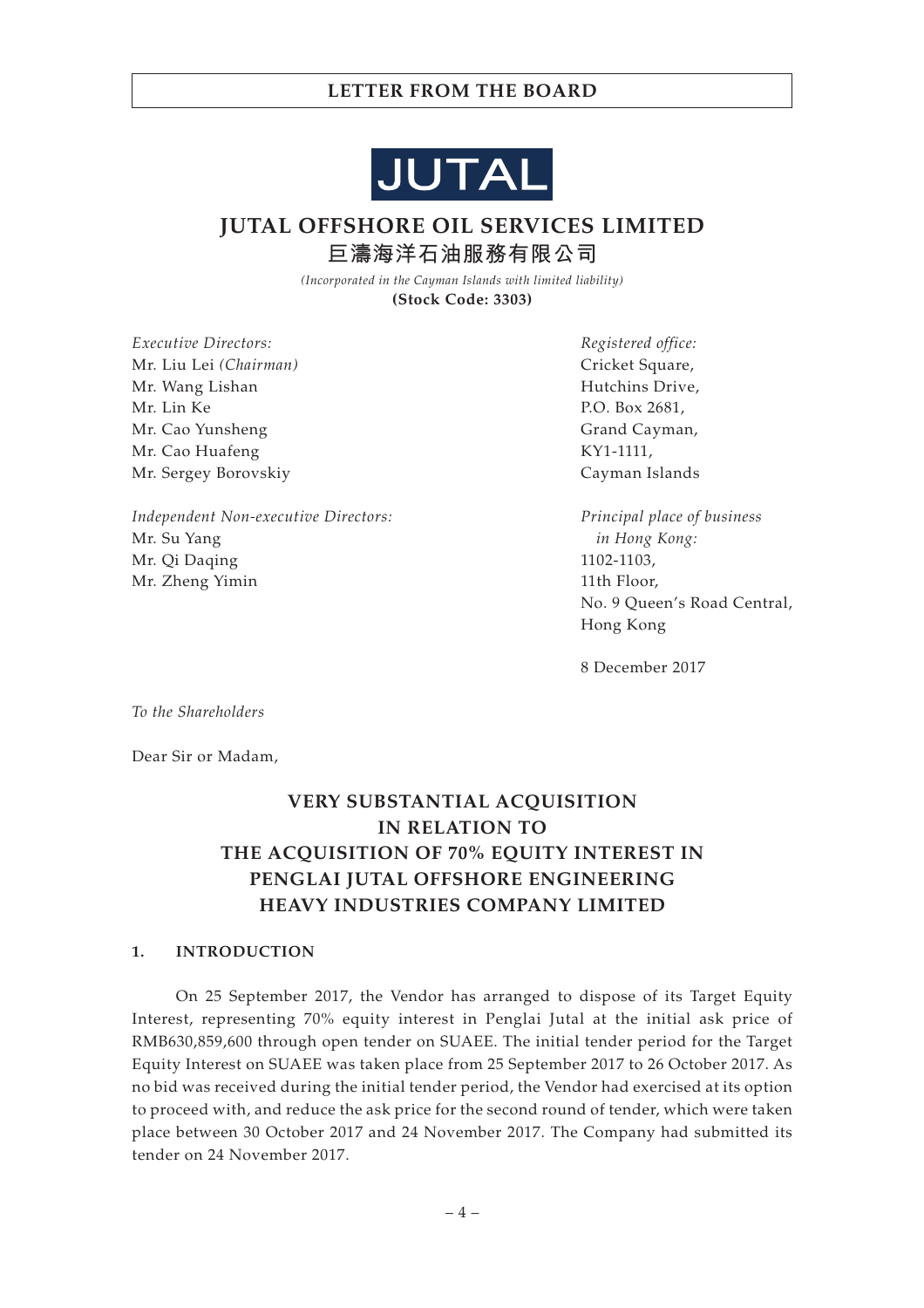As announced by the Company on 27 November 2017, Zhuhai Jutal, an indirect wholly-owned subsidiary of the Company, has successfully won the tender for the acquisition of Target Equity Interest. As such, on 27 November 2017, Zhuhai Jutal and the Vendor entered into the Equity Transfer Agreement, pursuant to which Zhuhai Jutal has conditionally agreed to purchase and the Vendor has conditionally agreed to sell the Target Equity Interest, representing 70% equity interest in Penglai Jutal, at the Consideration of RMB571,868,400 (equivalent to approximately HK\$680,523,396). The Consideration will be settled by the Group in full in cash.

The Acquisition constitutes a very substantial acquisition for the Company under Chapter 14 of the Listing Rules, which is subject to, among other things, the Shareholders' approval requirements.

The purpose of this circular is to provide you with information regarding resolutions to be proposed at the EGM including, among other things, (a) further details of the Acquisition; (b) the financial information of the Group; (c) the financial information of Penglai Jutal; (d) the unaudited pro forma financial information of the Enlarged Group as a result of the Acquisition; (e) a notice convening the EGM; and (f) other information as required by the Listing Rules.

## **2. THE EQUITY TRANSFER AGREEMENT**

The principal terms of the Equity Transfer Agreement are as follows:

| Date           | $\mathbb{R}^n$ | – 27 November 2017                                                                                            |
|----------------|----------------|---------------------------------------------------------------------------------------------------------------|
| <b>Parties</b> |                | 深圳赤灣勝寶旺工程有限公司 (Shenzhen Chiwan<br>$\colon$ (i)<br>Sembawang Engineering Co., Ltd.*), being the<br>Vendor; and |

(ii) Zhuhai Jutal, being the purchaser.

As at the Latest Practicable Date, Stand Success, an indirectly wholly-owned subsidiary of the Company, owns 30% equity interest in Penglai Jutal. Therefore, Penglai Jutal is an associate company of the Company. To the best of the Directors' knowledge, information and belief, and having made all reasonable enquiries, each of the Vendor and its ultimate shareholders is an Independent Third Party.

## **Equity interest to be acquired**

Pursuant to the Equity Transfer Agreement, Zhuhai Jutal has conditionally agreed to purchase and the Vendor has conditionally agreed to sell the Target Equity Interest, representing 70% equity interest in Penglai Jutal.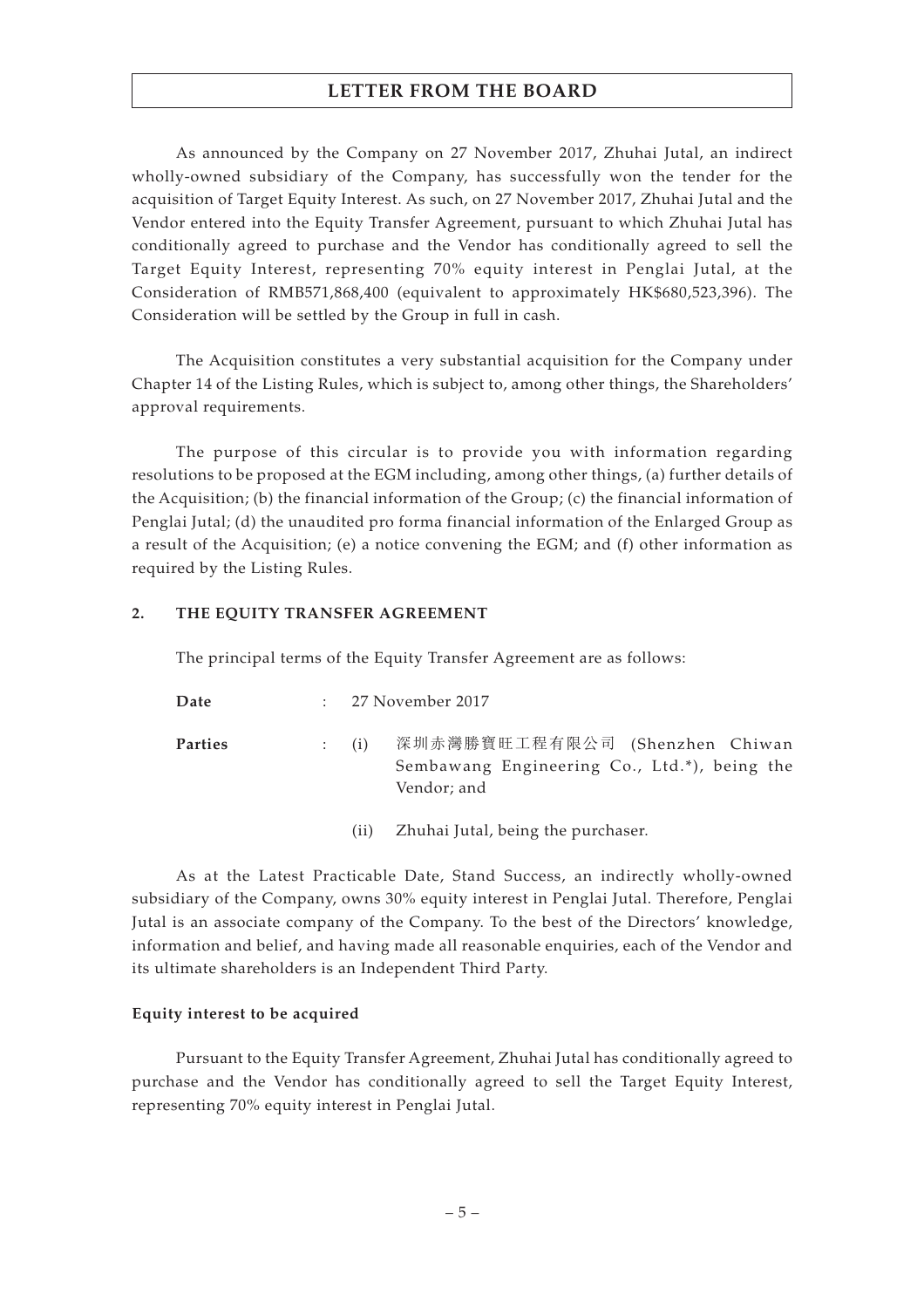## **Consideration**

The Consideration of RMB571,868,400 (equivalent to approximately HK\$680,523,396) shall be payable by Zhuhai Jutal to the Vendor in full in cash in the following manners:

- (a) RMB171,560,520 (equivalent to approximately HK\$204,157,019), being 30% of the Consideration, as security payment, which had been paid by Zhuhai Jutal to SUAEE and has formed part of the Consideration; and
- (b) RMB400,307,880 (equivalent to approximately HK\$476,366,377), being the remaining balance of the Consideration, shall be payable to an account designated by SUAEE within five (5) Business Days upon the Equity Transfer Agreement becomes effective.

The total Consideration of RMB571,868,400 paid to the account designated by SUAEE will be transferred to the account designated by the Vendor upon the issuance of transfer certificate by SUAEE.

As at the Latest Practicable Date, the Group intends to satisfy the Consideration by the external borrowing and internal resources of the Company in the amount of RMB400.30 million (equivalent to approximately HK\$476.4 million), representing 70% of the Consideration, and RMB171.56 million (equivalent to approximately HK\$204.16 million), representing 30% of the Consideration, respectively. The Group has identified certain banks for provision of the said fund and negotiation has been undergone.

# **Basis of the determination of the Consideration**

The Consideration was determined by arm's length negotiation conducted by the Vendor and the Purchaser based on (a) the ask price offered by the Vendor of RMB571,868,400 (equivalent to approximately HK\$680,523,396); and (b) the valuation of Penglai Jutal of RMB571,868,400 conducted by the Valuer based on asset-based method with reference to the total assets and liabilities of Penglai Jutal as at 31 December 2016 (the "**Valuation**").

In determining the Consideration, the Directors have reviewed the financial information of Penglai Jutal as at 30 June 2017 and appointed Colliers International (Hong Kong) Limited ("**Colliers**"), an independent professional valuer, to re-assess and express an independent opinion on the market value of 100% equity interest of Penglai Jutal (the "**Reassessed Valuation**"). Based on the preliminary valuation prepared on market approach prepared by Colliers, the fair market value of 100% equity interest of Penglai Jutal is approximately RMB1,920,143,000 as at 30 September 2017. Subsequent to the date of the Equity Transfer Agreement, the Directors received a valuation report from Colliers in respect of the valuation of 100% equity interest of Penglai Jutal as at 30 September 2017 and the valuation results stated in the said valuation report is approximately RMB1,857,000,000 (the "**Final Valuation**"). As advised by Colliers, the difference between the Reassessed Valuation and the Final Valuation is approximately RMB63,143,000. This difference is due to the updated financial information regarding the earnings before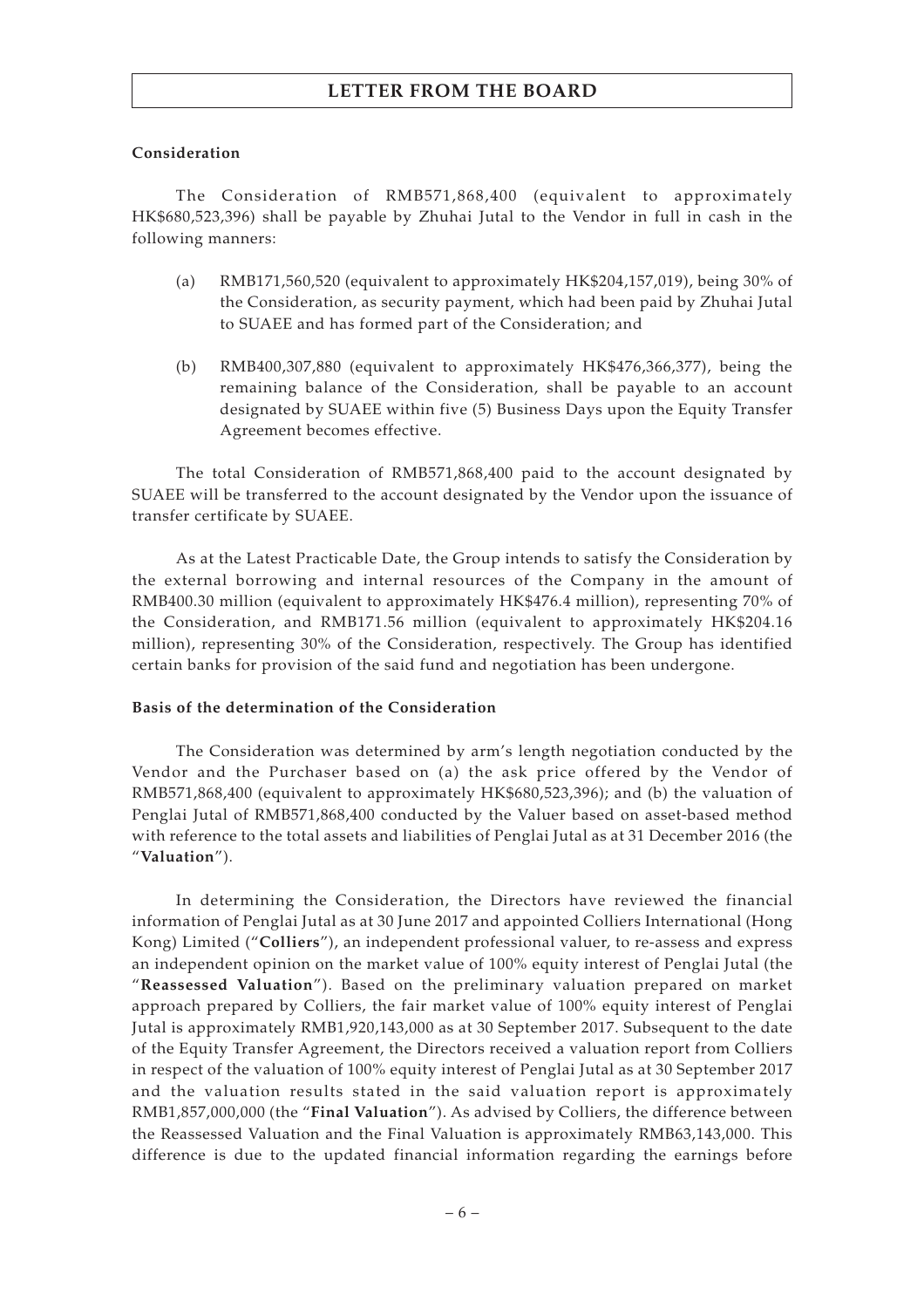interest, tax, depreciation and amortization expenses ("**EBITDA**") of Penglai Jutal, as stated in the unaudited financial statements of Penglai Jutal as at 30 September 2017. This updated financial information is provided by the management of Penglai Jutal to Colliers in conducting assessment of the Final Valuation. The Directors have discussed with Colliers in respect of the major assumptions of the Reassessed Valuation and considered that the preliminary valuation of Penglai Jutal prepared by Colliers are made after due and careful enquiry. As the fair value under the said valuation reports were not determined by using the income approach based on the discounted cash flow method, both the Valuation and the Reassessed Valuation does not constitute a profit forecast under Rule 14.61 of the Listing Rules.

In particular, the Directors have considered other factors including the outlook and development of the fabrication services provided by Penglai Jutal in the PRC market, future planning for development and strategic synergies between the Company and Penglai Jutal. In light of the above, the Directors consider that the Consideration is fair and reasonable and in the interest of the Company and the Shareholders as a whole.

## **Effective date of the Equity Transfer Agreement**

The Equity Transfer Agreement will become effective on the next Business Day following (i) the due execution of the Equity Transfer Agreement by the respective legal representatives of both parties; (ii) the passing of the resolutions by the Shareholders at the EGM approving the Equity Transfer Agreement, and the transactions contemplated thereunder pursuant to the requirements of the Listing Rules and all other relevant rules and regulations and (iii) the payment of dividend, which has been declared, by Penglai Jutal to the Vendor. The said conditions precedent cannot be waived. As at the Latest Practicable Date, the conditions (i) and (iii) have been fulfilled.

# **Completion**

The Group shall make the payment of the remaining balance of the Consideration to the SUAEE within five (5) Business Days after the effective date of the Equity Transfer Agreement. SUAEE will issue the transfer certificate upon receipt of the remaining balance of the Consideration. The board of directors of Penglai Jutal will pass the relevant resolution for the transfer of the Target Equity Interest within three (3) Business Days upon receipt of the transfer certificate issued by the SUAEE. Then the filing of registration documents for the change of shareholding with relevant PRC authorities will be taken place within three (3) Business Days from the date of the said board resolution of Penglai Jutal. The Completion will then take place upon the transfer of payment of the Consideration by SUAEE to the Vendor.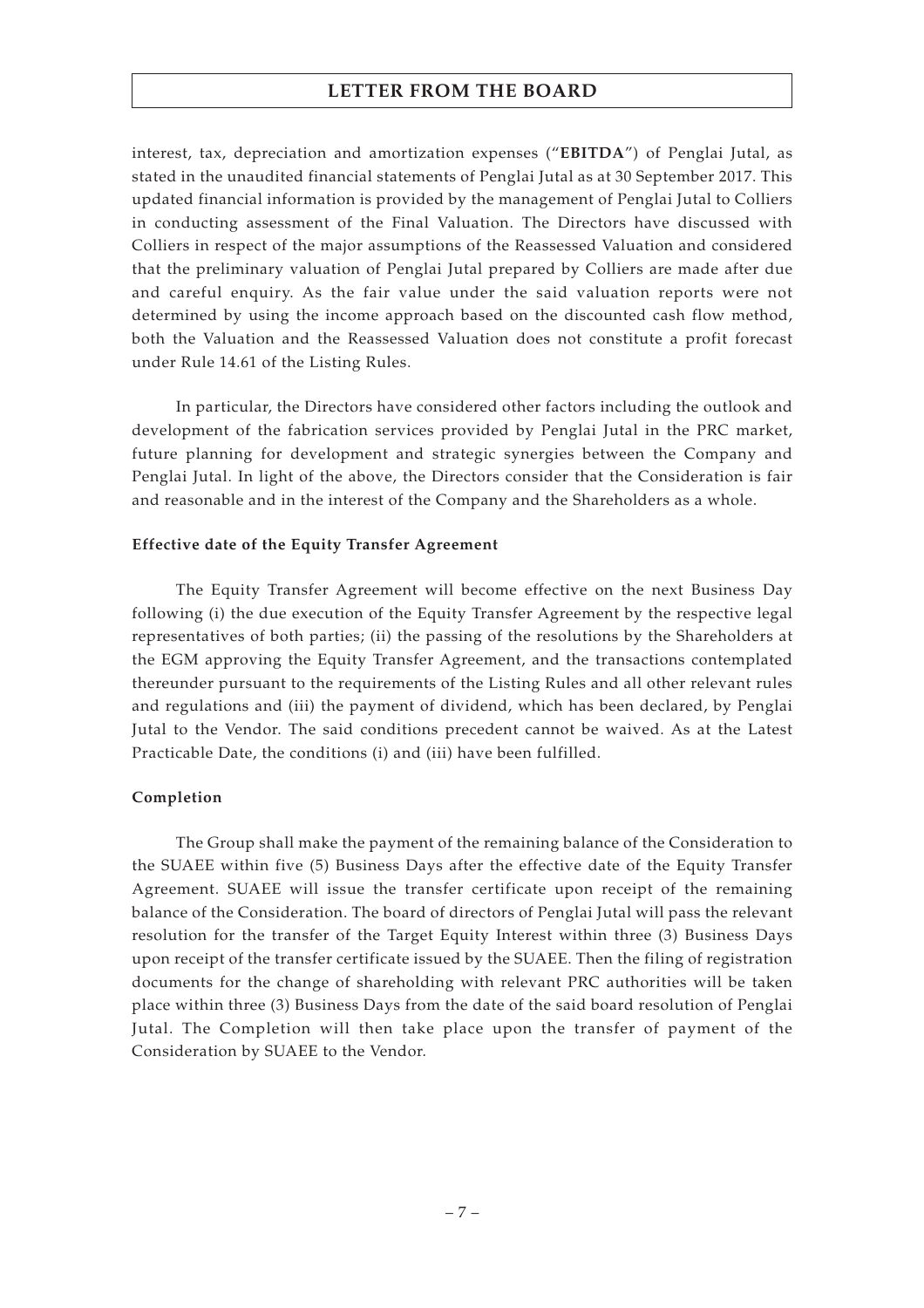As at the Latest Practicable Date, Stand Success directly holds 30% equity interest in Penglai Jutal. Upon Completion, the Company will indirectly hold in aggregate the entire equity interest in Penglai Jutal and hence Penglai Jutal will become an indirect wholly-owned subsidiary of the Company and the financial results of Penglai Jutal shall be consolidated into the Company's consolidated financial statements.

#### **INFORMATION OF THE VENDOR AND PENGLAI JUTAL**

#### **Vendor**

The Vendor is a company established in the PRC and is principally engaged in, among other things, production of steel products for the use of the operation of offshore constructions.

#### **Penglai Jutal**

Penglai Jutal is a company established in the PRC in 2001 with limited liability which is owned as to 30% and 70% by Stand Success and the Vendor respectively, hence Penglai Jutal is an associate company of the Company as at the Latest Practicable Date. The principal business activities of Penglai Jutal are the provision of offshore oil and natural gas exploration and production operation, quayside machinery, petrochemical facilities and steel formation design, fabrication, installation and repair, marine logistics services as well as quayside and warehouse services.

#### **Financial information on Penglai Jutal**

Set out below is the audited financial information of Penglai Jutal prepared under the generally Hong Kong Financial Reporting Standards for the two financial years ended 31 December 2016 and the six months ended 30 June 2017:

|                       |                                   | For six<br>months |                  |  |
|-----------------------|-----------------------------------|-------------------|------------------|--|
|                       | For the year ended<br>31 December |                   | ended<br>30 June |  |
|                       |                                   |                   |                  |  |
|                       | 2015                              | 2016              | 2017             |  |
|                       | <i>RMB'000</i>                    | <i>RMB'000</i>    | <i>RMB'000</i>   |  |
| Net profit before tax | 79,328                            | 116,894           | 143,630          |  |
| Net profit after tax  | 63,835                            | 99,580            | 107,224          |  |

The net asset value of Penglai Jutal was approximately RMB1,034,280,000 (equivalent to approximately HK\$1,231,436,000) and RMB1,141,504,000 (equivalent to approximately HK\$1,358,390,000) as at 31 December 2016 and 30 June 2017, respectively.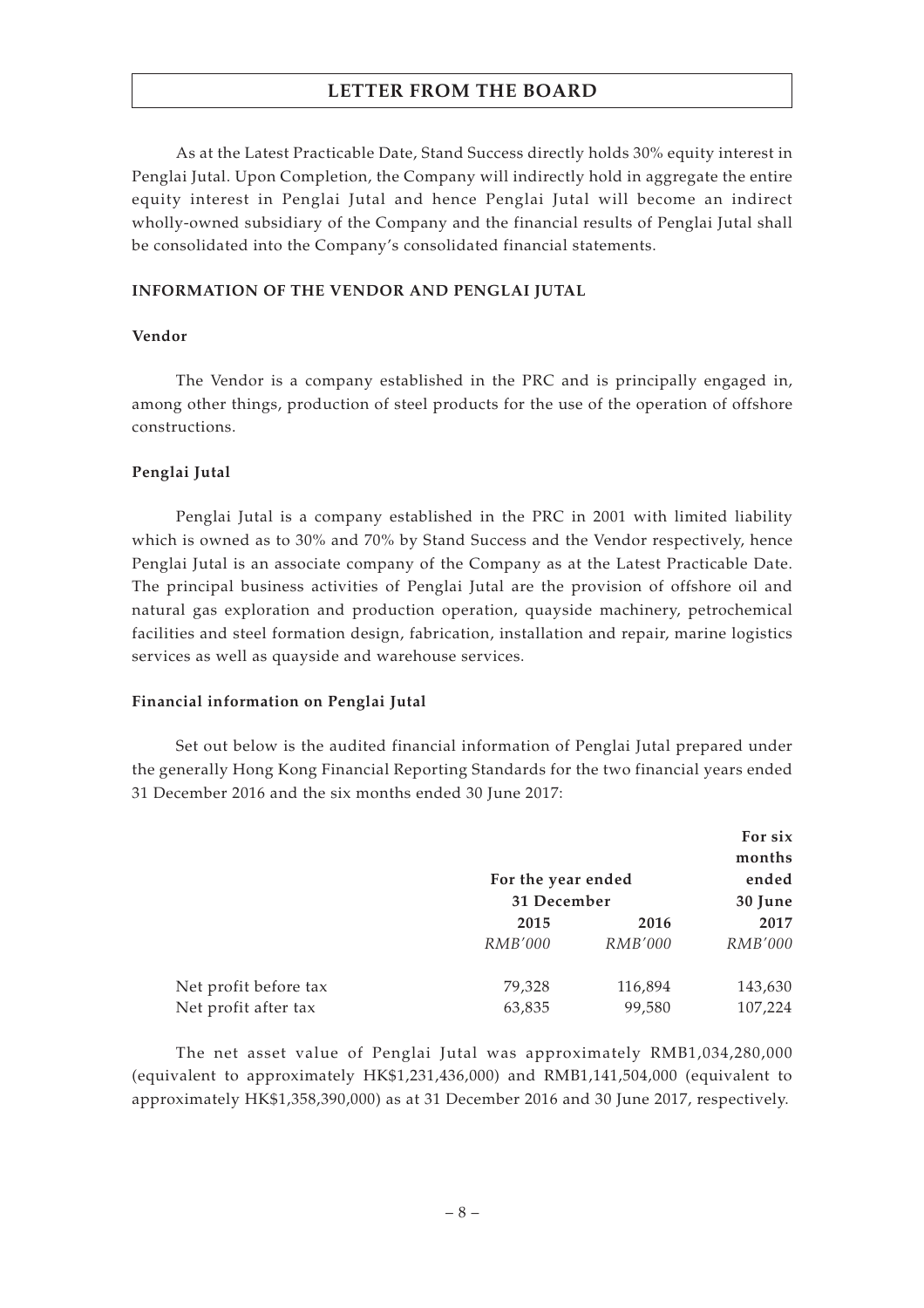#### **REASONS FOR AND BENEFITS OF THE ACQUISITION**

The Company is an investment holding company. The Group is principally engaged in (a) the provision of technical support services in offshore oil and gas industry; (b) fabrication of oil and gas facilities and oil and natural gas processing skid equipment; and (c) the provision of technical support services to the shipbuilding industry.

Although Penglai Jutal's business and the Company's principal business are in the same industry, Penglai Jutal especially has a good performance and customer base in natural gas processing modules, natural gas chemical plant modules and construction of large-scale mining and offshore oil and gas platform. The Acquisition will enable the Company to carry on the said business which Penglai Jutal is skilled at, particularly natural gas processing modules, natural gas chemical plant modules, and provide a fuller spectrum of services to its customers.

The Directors believe that the Acquisition is in the best interests of both the Group and the Shareholders as a whole as (a) there has been recorded a growing trend in the net profit of Penglai Jutal from approximately RMB63.8 million for the year ended 31 December 2015 to approximately RMB99.6 million for the year ended 31 December 2016; and (b) it will improve the management and administration efficiency in the business operations of Penglai Jutal. Therefore, through acquiring the Target Equity Interest, the Group can capture the net profit of Penglai Jutal to the full extent.

Based on the above, the Board considers that the Acquisition is in the interest of the Company and the Shareholders as a whole and that the terms of the Equity Transfer Agreement are fair and reasonable.

## **LISTING RULES IMPLICATIONS**

As the highest applicable percentage ratio in respect of the Acquisition exceeds 100%, the Acquisition constitutes a very substantial acquisition of the Company and is therefore subject to the reporting, announcement, circular and shareholders' approval requirements under Chapter 14 of the Listing Rules.

#### **EGM**

A notice convening the EGM to be held at 11:00 a.m. on Tuesday, 26 December 2017 at the meeting room of the Company on 10th Floor, Chiwan Petroleum Building, Shekou, Shenzhen, PRC is set out on pages EGM-1 to EGM-2 of this circular.

A form of proxy for the EGM is enclosed with this circular. If you do not intend to be present at the EGM, you are requested to complete the form of proxy and return it to the Company's Share Registrar, Tricor Investor Services Limited at Level 22, Hopewell Centre, 183 Queen's Road East, Wanchai, Hong Kong as soon as practicable but in any event not later than 48 hours before the time appointed for holding the EGM. Completion and return of the form of proxy shall not preclude you from attending and voting at the EGM or any adjournment thereof (as the case may be) should you so wish and in such event, the instrument appointing a proxy shall be deemed to be revoked.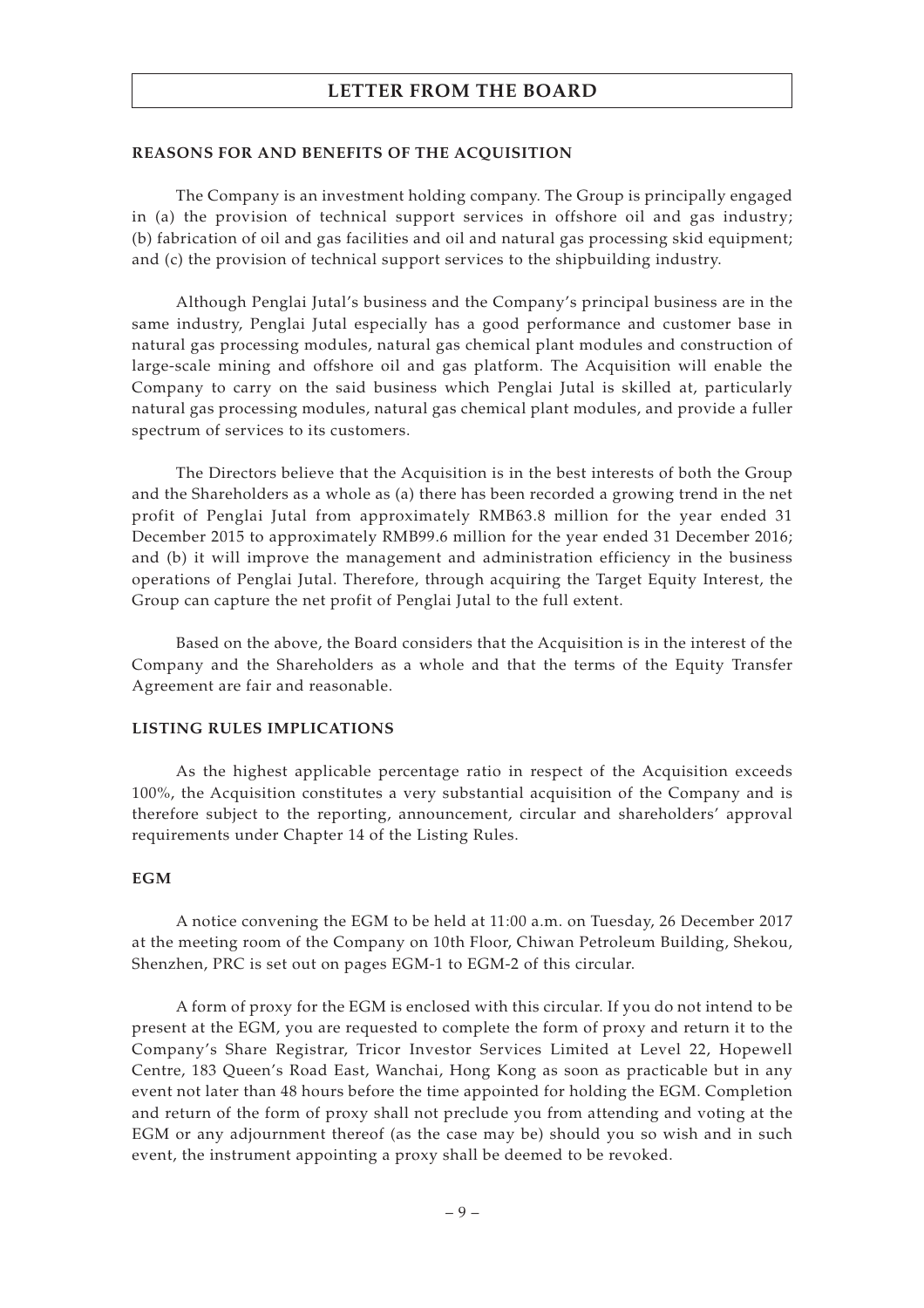To the best of the Directors' knowledge, information and belief, having made all reasonable enquiries, no Shareholder has a material interest in the Equity Transfer Agreement. Accordingly, none of the Shareholders will be required to abstain from voting at the EGM for approving the Acquisition.

#### **VOTING BY POLL**

Pursuant to Rule 13.39(4) of the Listing Rules, any vote of shareholders at a general meeting must be taken by poll. The chairman of the meeting will therefore demand a poll for every resolution put to the vote of the EGM in accordance with the articles of association of the Company. The results of the poll shall be deemed to be the resolution of the general meeting in which the poll was demanded or required and the poll results will be published on the websites of the Stock Exchange and the Company after the EGM.

## **RECOMMENDATION**

Having considered the above-mentioned benefits to the Group, the Directors (including the independent non-executive Directors) consider that the terms of the Equity Transfer Agreement are fair and reasonable and the Acquisition is in the interest of the Company and the Shareholders as a whole and they are fair and reasonable to the Company.

Accordingly, the Directors (including the independent non-executive Directors) recommend the Shareholders to vote in favour of the ordinary resolutions to be proposed at the EGM to approve the Equity Transfer Agreement and the transaction contemplated thereunder.

## **ADDITIONAL INFORMATION**

Your attention is also drawn to the additional information set out in the appendices to this circular.

As the Equity Transfer Agreement will only become effective upon the occurrence of certain events that set out in the Equity Transfer Agreement, the Acquisition may or may not take place. Shareholders and potential investors of the Company are reminded to exercise extreme caution when dealing in the securities of the Company.

> Yours faithfully, By order of the Board **Jutal Offshore Oil Services Limited Liu Lei** *Chairman*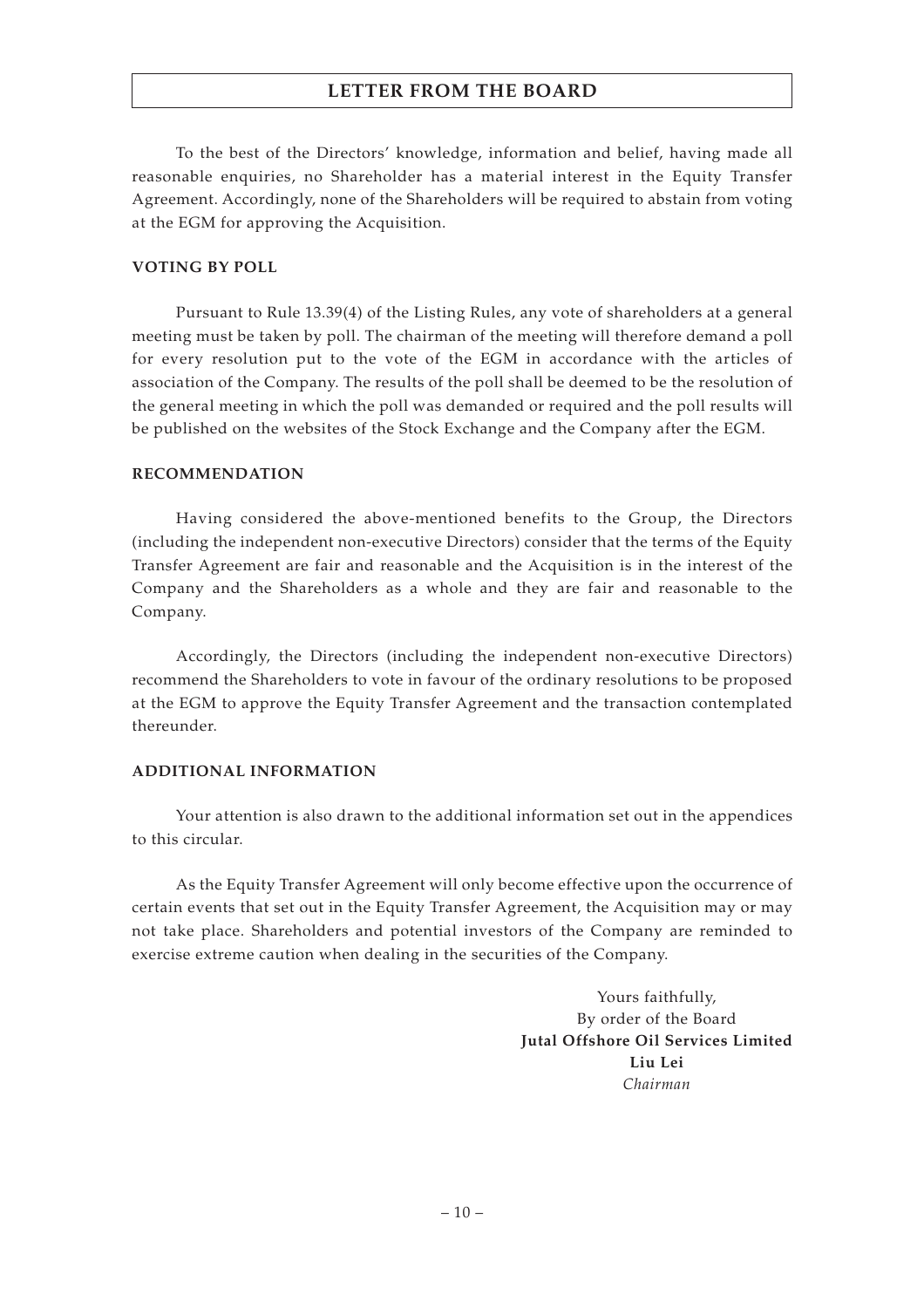# **1. THREE-YEAR AUDITED FINANCIAL INFORMATION**

Details of the financial information of the Group for each of the three financial years ended 31 December 2014 (pages 32 to 85) (http://www.hkexnews.hk/listedco/ listconews/SEHK/2015/0427/LTN20150427441.pdf), 31 December 2015 (pages 43 to 90) (http://www.hkexnews.hk/listedco/listconews/SEHK/2016/0429/LTN20160429375.pdf), and 31 December 2016 (pages 38 to 100) (http://www.hkexnews.hk/listedco/listconews/ SEHK/2017/0418/LTN201704181155.pdf), respectively, and are incorporated by reference into this circular.

The said annual reports of the Company are available on the Company's website at http://www.jutal.com/and the website of the Stock Exchange at www.hkexnews.hk.

# **2. INDEBTEDNESS OF THE ENLARGED GROUP**

As at the close of business on 31 October 2017, being the latest practicable date for the purpose of this indebtedness statement, the Enlarged Group had the following liabilities:

# **(a) Borrowings**

As at the close of business on 31 October 2017 (being the latest practicable date for the purpose of this indebtedness statement), the Enlarged Group had outstanding borrowings of approximately RMB543 million, comprising unsecured bank borrowings of approximately RMB187 million, guaranteed bank borrowings of approximately RMB351 million, and secured and guaranteed bank borrowings of approximately RMB5 million.

# **(b) Pledge of assets**

As at the close of business on 31 October 2017, the Enlarged Group's property, plant and equipment, and pledged bank deposits with carrying amounts of approximately RMB11 million and RMB37 million respectively were pledged to secure certain banking and credit facilities of the Enlarged Group.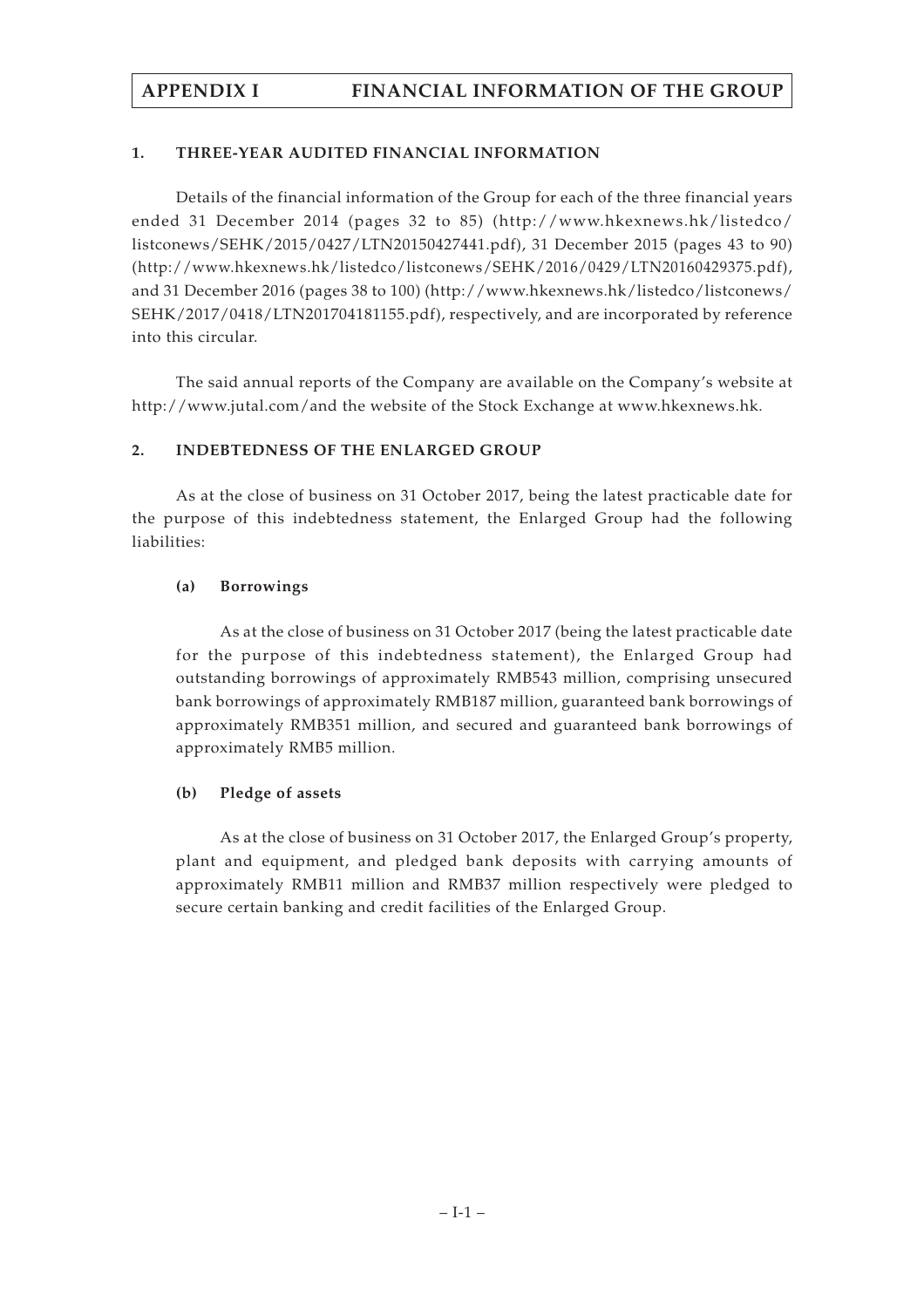Save as above or otherwise mentioned in this circular, and apart from intra-group liabilities and normal trade payables in the ordinary course of the business, the Group did not have any other outstanding indebtedness at the close of business on 31 October 2017 or any loan capital issued and outstanding or agreed to be issued, bank overdrafts or loans, or other similar indebtedness, liabilities under acceptances (other than normal trade bills), acceptance credits, debentures, mortgages, charges, finance leases or hire purchase commitments, guarantees or other material contingent liabilities.

## **3. FINANCIAL EFFECTS OF THE ACQUISITION**

Immediately after the Completion, Penglai Jutal will become a wholly-owned subsidiary of the Company. The financial results of Penglai Jutal will be consolidated into the accounts of the Company. Based on the unaudited pro forma financial information of the Group upon the Completion set out in Appendix IV to this circular, the financial effects of the Acquisition are summarised below:

## **Effect on assets and liabilities**

Upon Completion, it is expected that the total assets and the total liabilities of the Group would increase. The total assets of the Group will increase from approximately RMB2,461 million to approximately RMB4,254 million and the total liabilities of the Group will decrease from approximately RMB405 million to approximately RMB2,192 million. The percentage of non-current assets of the Group will decrease from approximately 44% to approximately 41% while the current assets of the Group will increase from approximately 56% to approximately 59%. The percentage of non-current liabilities of the Group will increase from approximately 14% to approximately 29% while the current liabilities of the Group will decrease from approximately 86% to approximately 71%. It is expected that the balance of the Consideration payable by the Company under the Equity Transfer Agreement will be settled by internal resources and external borrowing and it is expected that there will not be any material effect on the total liabilities.

## **Effect on earnings**

The Directors are of the view that the Acquisition will be likely to have a positive impact on the future earnings of the Group in the long run.

## **4. WORKING CAPITAL STATEMENT**

The Directors are of the opinion that, after taking into account the effect of the Acquisition and the financial resources available to the Enlarged Group including the available credit facilities and the internally generated funds, the Enlarged Group has sufficient working capital to satisfy its requirements for at least the next 12 months following the date of this circular in the absence of unforeseen circumstances.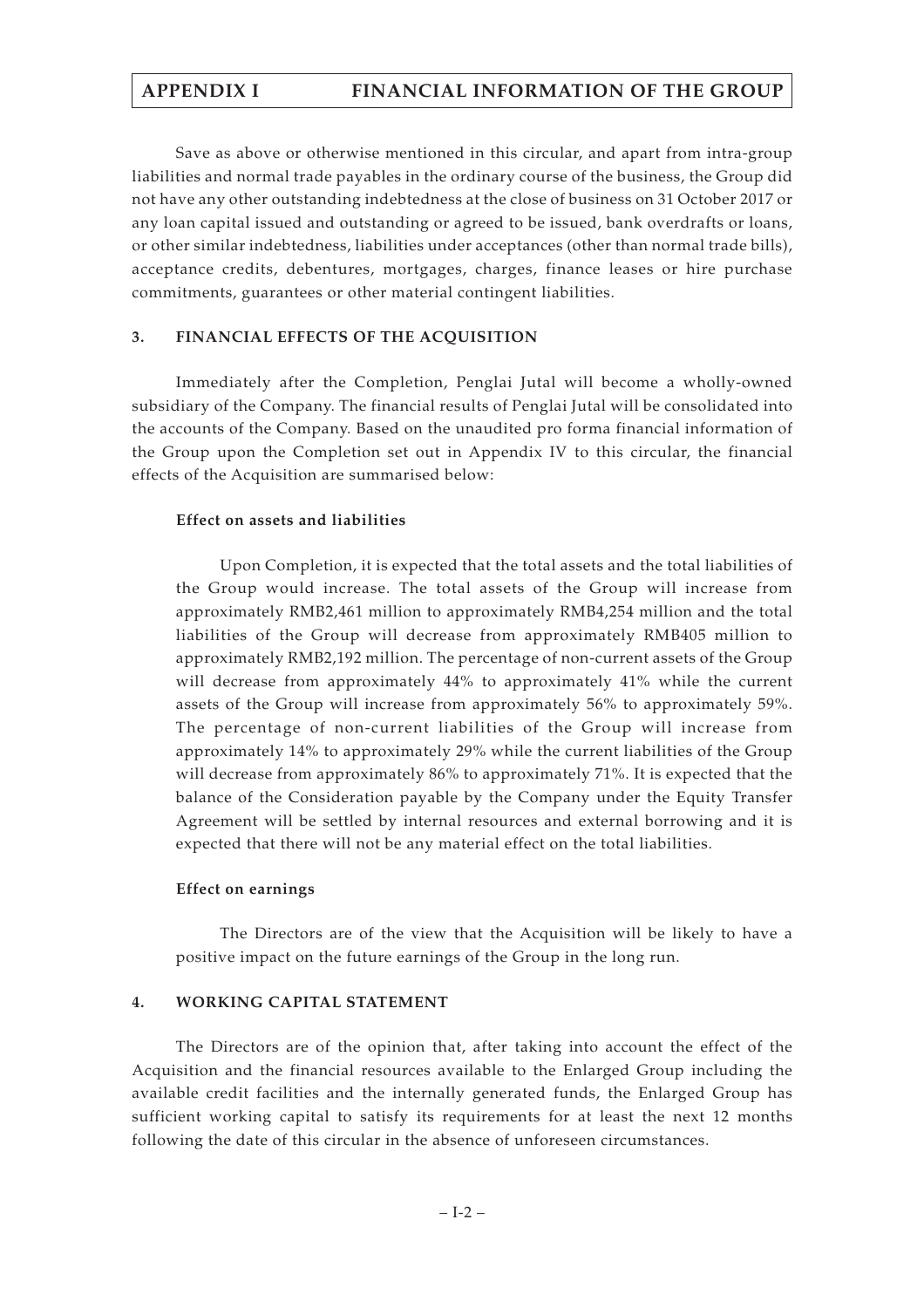## **5. MATERIAL ADVERSE CHANGE**

As at the Latest Practicable Date, the Directors were not aware of any material adverse change in the financial or trading position of the Group since 31 December 2016, being the date to which the latest published audited consolidated financial statements of the Group were made up.

## **6. FINANCIAL AND TRADING PROSPECTS OF THE ENLARGED GROUP**

The Enlarged Group is principally engaged in (i) the provision of technical support services in offshore oil and gas industry; (ii) fabrication of oil and gas facilities and oil and natural gas processing skid equipment; and (iii) the provision of technical support services to the shipbuilding industry.

Looking into the year ahead, the industry will still face a difficult environment and the existing business operation of the Group will still encounter huge challenges. The industrial trend under the dynamic global environment and the shift in market opportunities under the cyclical fluctuation of the industry are the uncertainty risks and opportunities the Group will possibly face in the future.

There is still a necessity for the Group to take an active step in developing our business. The Group will impose stringent control on capital expenditure, adopt measures to reduce fees and costs and strengthen management. The Group will also allocate more resources to new business and new customers and strengthen its performance in commercial and marketing initiatives. The Group has been watching closely to the potential markets and opportunities for new projects around the world and dispatch dedicated staff to follow up. For existing clients, the Group will beef up our sales efforts and expand its services both in terms of product mix and geographical spread. At the same time, the Group will leverage our existing design and manufacturing qualification and capability to actively develop manufacturing businesses in various markets, including wind power market, environmental protection market and refinery market, to bring in revenue through these new business opportunities.

On 15 March 2017, the Group entered into a subscription agreement with two independent subscribers, Sanju HK and Golden Talent (collectively, the "**Subscribers**"), pursuant to which the Subscribers will conditionally subscribe for an aggregate of 803,562,111 subscription shares of the Company at a subscription price of HK\$1.2 per subscription share.

To the best knowledge of the Directors, the Directors are optimistic about the future development of the Group. The Directors expect that the Group would have sufficient funds for the existing funding requirement of the Group. The Group will also continue proactively and prudently to seek new investment opportunities under the right circumstances, with a view to increase value for the Shareholders.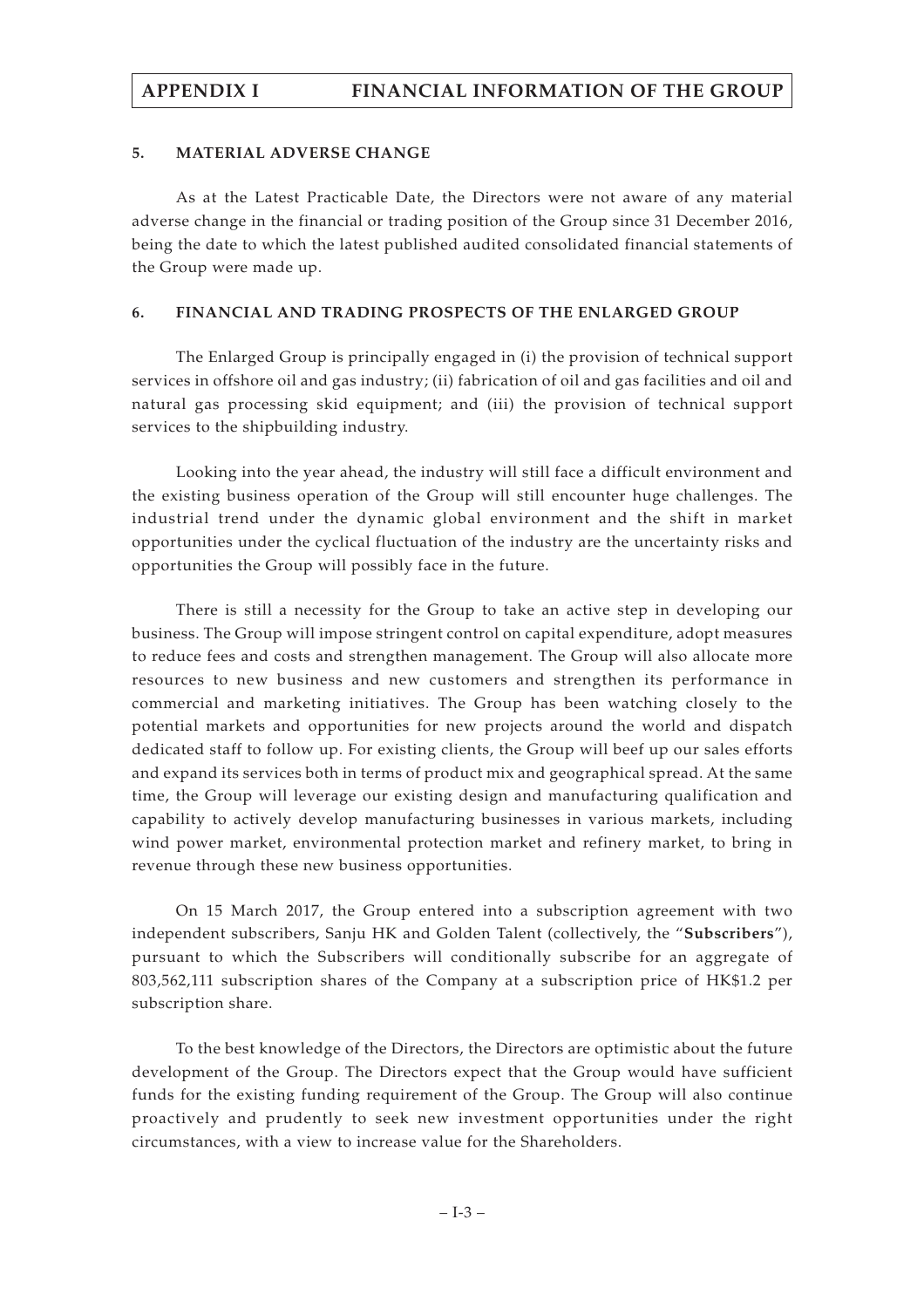## **MANAGEMENT DISCUSSION AND ANALYSIS OF THE GROUP**

Set out below is a discussion and analysis of the Group's results of operation for each of the three years ended 31 December 2014, 2015 and 2016. The information set out below is principally extracted from the annual reports of the Company for the three years ended 31 December 2014, 2015 and 2016, respectively, in order to provide further information relating to the financial condition and results of operations of the Group during the periods stated.

The Group is principally engaged in (i) the provision of technical support services in offshore oil and gas industry; (ii) fabrication of oil and gas facilities and oil and natural gas processing skid equipment; and (iii) the provision of technical support services to the shipbuilding industry.

# **A. For the year ended 31 December 2016**

In year 2016, the Group recorded turnover of approximately RMB721,614,000, representing an increase of 9.57% or RMB63,048,000 as compared with year 2015.

## *Segment Information*

(i) Provision of technical support and related services for oil and gas industry and sales of related equipment and materials

Turnover from the provision of technical support and related services for oil and gas industry and sales of related equipment and materials decreased by 20.51% or RMB23,207,000 as compared with year 2015. The provision of technical support and related services for oil and gas industry and sales of related equipment and materials and the provision of technical supporting services for shipbuilding industry both showed a decrease as compared to last year mainly due to the substantial drop in investment activities within the industry as a result of the fall in investment in global oil and gas industry and the depressed shipbuilding market, which in turn led to the decrease in volume of work and service prices of the Group in these two businesses.

(ii) Fabrication of oil and gas facilities and oil and gas processing skid equipment

Turnover from the fabrication of oil and gas facilities and oil and gas processing skid equipment business increased by 17.98% or RMB90,120,000 as compared with year 2015. The fabrication business of oil and gas facilities and oil and gas processing skid equipment recorded growth in turnover, mainly due to the completion of major portions of several large-scale projects taken up in the second half of year 2015.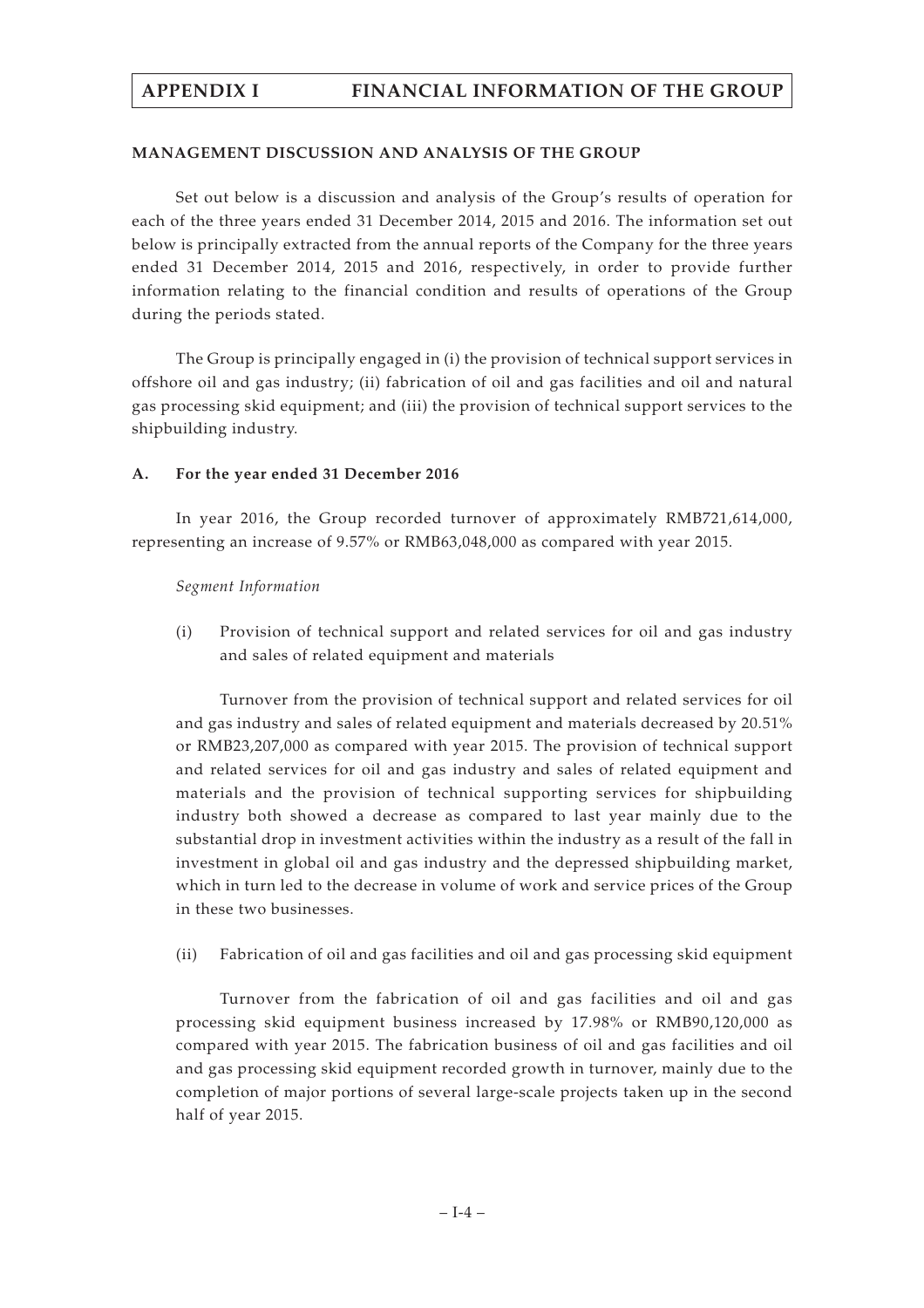(iii) Provision of technical support services for shipbuilding industry

Turnover from the provision of technical support services for shipbuilding industry decreased by 27.81% or RMB12,309,000 as compared with year 2015. The provision of technical support and related services for oil and gas industry and sales of related equipment and materials and the provision of technical supporting services for shipbuilding industry both showed a decrease as compared to last year mainly due to the substantial drop in investment activities within the industry as a result of the fall in investment in global oil and gas industry and the depressed shipbuilding market, which in turn led to the decrease in volume of work and service prices of the Group in these two businesses.

## *Liquidity and Financial Resources*

As at 31 December 2016, the working funds (cash on hand and bank deposits) of the Group amounted to approximately RMB122,280,000 (2015: RMB74,641,000). During the year, net cash inflow from operating activities amounted to approximately RMB2,195,000, net cash outflow from investing activities amounted to RMB34,452,000, and net cash inflow from financing activities amounted to approximately RMB75,349,000.

At 31 December 2016, the Group had approximately RMB217,459,000 (2015: RMB417,856,000) of available undrawn banking facilities. Available undrawn banking facilities include bank loans, letters of credit, bank guarantees, etc.

As at 31 December 2016, the Group had obtained bank guarantees under performance bonds for construction contracts of approximately RMB77,508,000 (2015: RMB44,118,000).

# *Capital Structure*

As at 31 December 2016, the share capital of the Company comprises 800,354,278 ordinary shares (2015: 800,354,278 ordinary shares). As at 31 December 2016, net assets of the Group amounted to approximately RMB1,180,542,000 (2015: RMB1,157,495,000), comprising non-current assets of approximately RMB1,072,764,000 (2015: RMB1,040,863,000), net current assets of approximately RMB167,829,000 (2015: RMB168,834,000) and non-current liabilities of approximately RMB60,051,000 (2015: RMB52,202,000).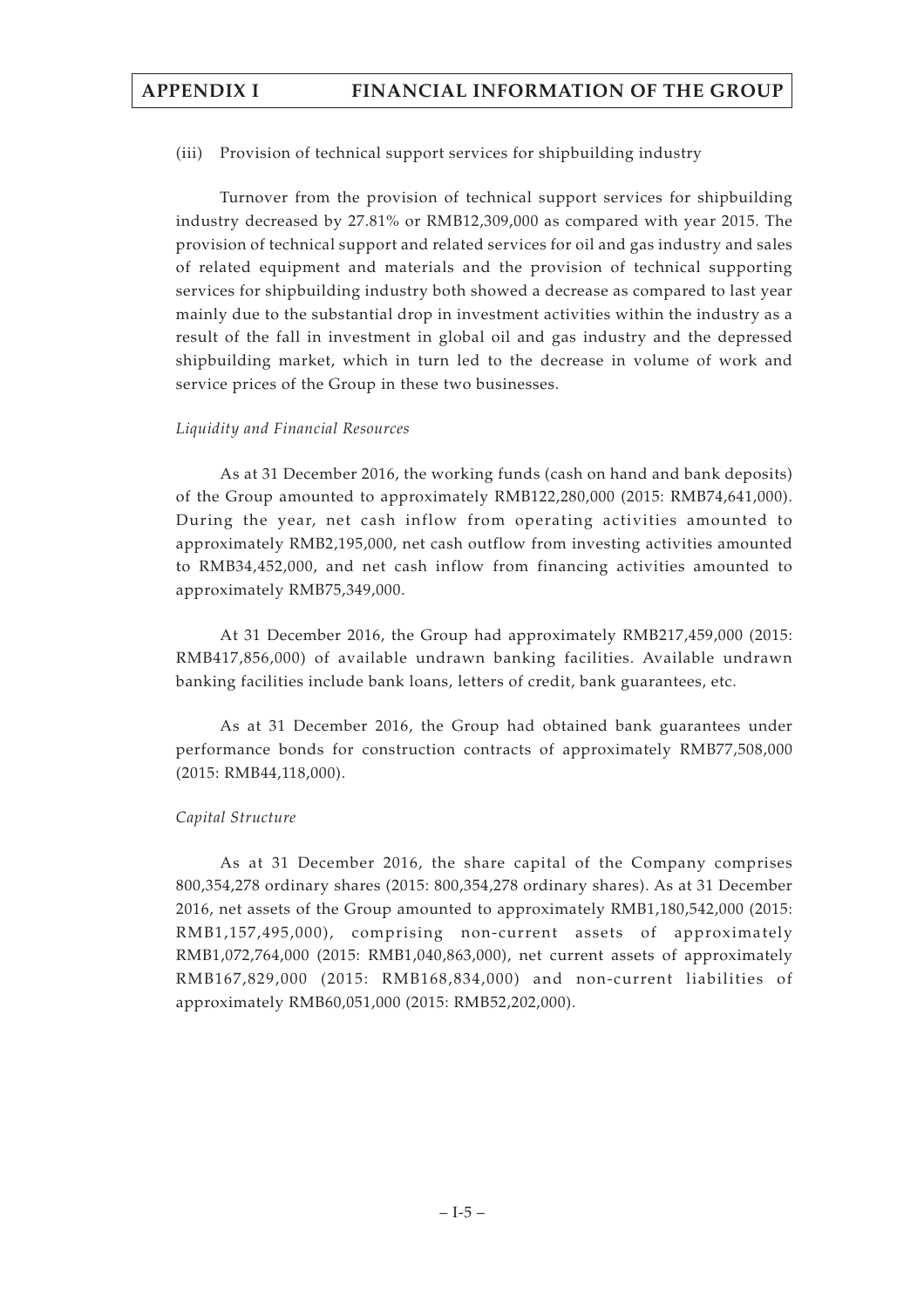*Material Acquisitions, Disposals, Significant Investments and Future Plans of Material Investment*

No material acquisitions, disposals, significant investments and future plans of material investment was made during the year ended 31 December 2016.

#### *Foreign Exchange Risk*

Most of the Group's business transactions, assets and liabilities are principally denominated in RMB, Euro and US\$. During the years ended 31 December 2016 and 2015, the Group has entered into foreign exchange forward contracts to hedge the foreign currency risk arising from certain of its contract revenue and trade receivables denominated in Euro and US\$. The Group currently does not have a foreign currency hedging policy in respect of other foreign currency transactions, assets and liabilities.

#### *Assets Pledged by the Group*

As at 31 December 2016, approximately RMB43,527,000 of the bank deposits were pledged as security deposits for the issuance of performance bonds, letter of credits and bank acceptance. In addition, the Group has pledged bill receivables of RMB10,000,000 in favor of a commercial bank in China to obtain loans in more favorable terms.

At 31 December 2016, the carrying amount of property, plant and equipment pledged as security for the Group's bank borrowings amounted to approximately RMB11,596,000 (2015: Nil).

#### *Contingent Liabilities*

As at 31 December 2016, the Group did not have any significant contingent liabilities.

#### *Capital Management*

The Group's objectives when managing capital are to safeguard the Group's ability to continue as a going concern and to maximise the return to the shareholders through the optimisation of the debt and equity balance. The Group sets the amount of capital in proportion to risk. The Group manages the capital structure and makes adjustment to it in light of changes in economic conditions and the risk characteristics of the underlying assets. In order to maintain or adjust the capital structure, the Group may adjust the payment of dividends, issue new shares, buy-back shares, raise new debts, redeem existing debts or sell assets to reduce debts.

The bank borrowing and the gearing ratios of the Group as at 31 December 2016 were RMB213,628,000 and 18.10%, respectively.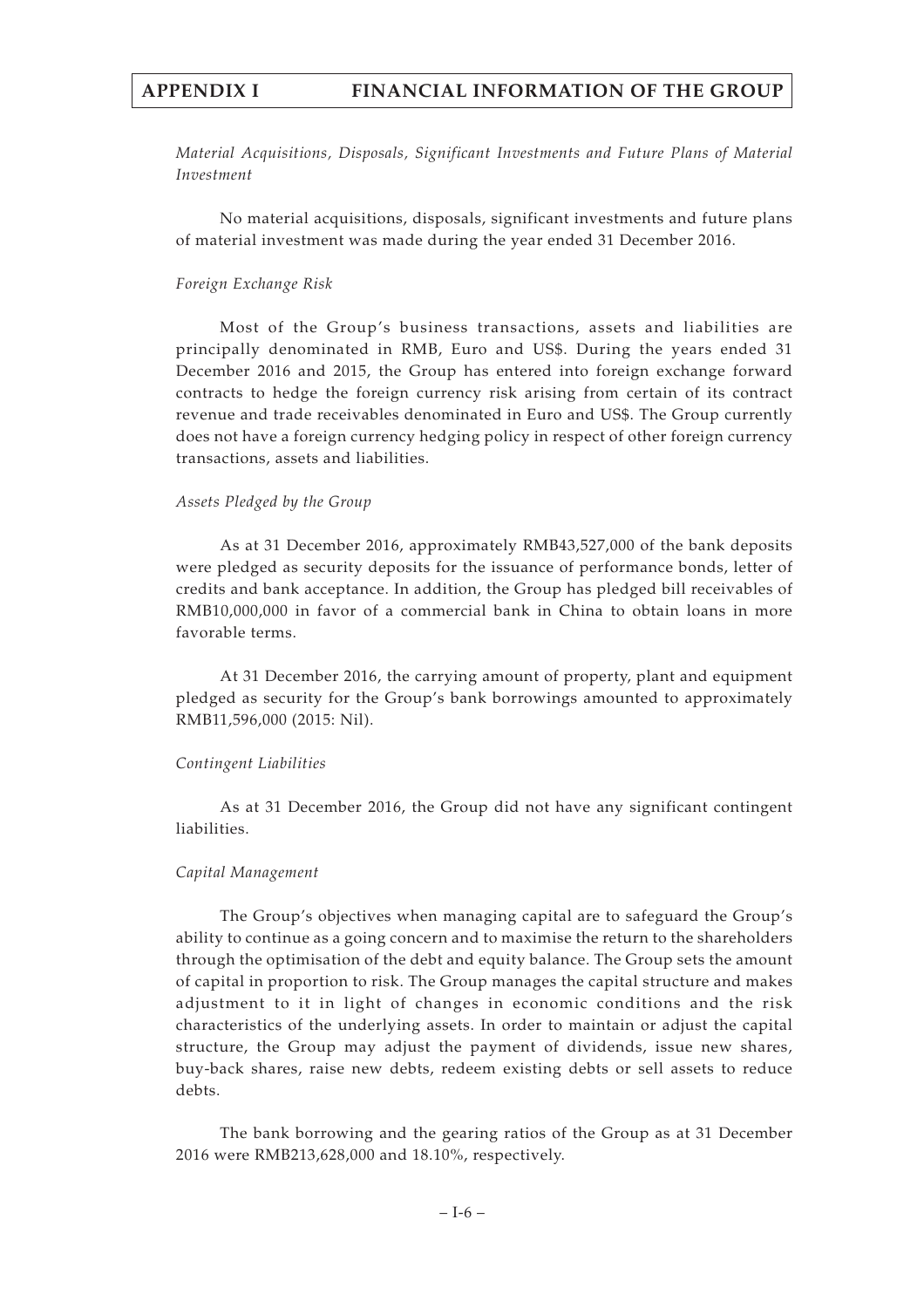#### *Employees and Remuneration Policy*

As at 31 December 2016, the Group had total 2,174 employees (2015: 2,969), of which 474 (2015: 596) were management and technical staff, and 1,700 (2015: 2,373) were technicians.

The Group encourages staff to long-term service, and strives to create a fair and open competition environment, committed to develop talents with management experience, professional skills and dedication. The Group determines the remuneration and incentives of employees with reference to the prevailing industry practice, and based on their position, duties and performance. The Group contributes to social security funds including pension fund, medical, unemployment and industrial accident insurances for employees in the PRC, and contributes to mandatory provident fund for employees in Hong Kong according to corresponding laws and regulations.

The Group puts emphasis on staff development, encourages employees to pursue continuous education, and formulates training programs for employees.

In order to encourage employees, directors, substantial shareholders and any other persons involved or concerned in the business of the Group in specific classes to continue to contribute to the long-term success of the business of the Group, the Board proposed the adoption of a new share option scheme ("**Share Option Scheme**") by way of the Company's circular dated 29 April 2016. In the annual general meeting of the Company convened on 8 June 2016, resolution in relation to the adoption of the Share Option Scheme was passed and as a result the Share Option Scheme has been adopted.

On 14 October 2016, an aggregate of 13,000,000 options to subscribe for ordinary shares in the share capital of the Company were granted to directors of the Company. Each of such grants was approved by the independent non-executive Directors.

For details in relation to the Share Option Scheme and the grant of the options, please refer to the relevant announcements and circulars of the Company.

#### **B. For the year ended 31 December 2015**

In year 2015, the Group recorded turnover of approximately RMB658,566,000, representing a decrease of 30.74% or RMB292,315,000 as compared with year 2014.

#### *Segment Information*

(i) Provision of technical support and related services for oil and gas industry and sales of related equipment and materials

Turnover from the provision of technical support and related services for oil and gas industry and sales of related equipment and materials decreased by 7.80% or RMB9,570,000 as compared with year 2014.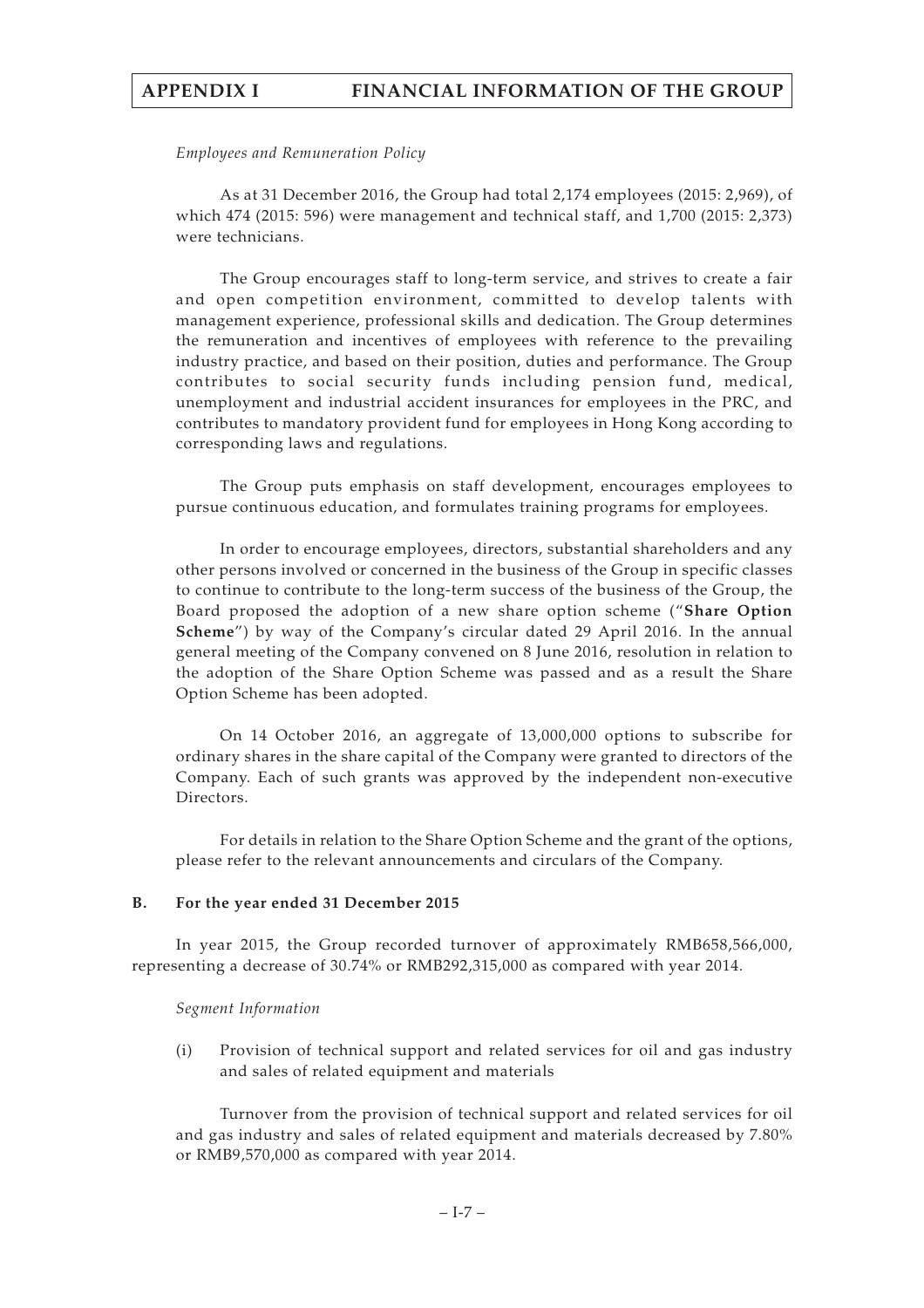(ii) Fabrication of oil and gas facilities and oil and gas processing skid equipment

Turnover from the fabrication of oil and gas facilities and oil and gas processing skid equipment business decreased by 34.86% or RMB268,201,000 as compared with year 2014.

(iii) Provision of technical support services for shipbuilding industry

Turnover from the provision of technical support services for shipbuilding industry decreased by 24.74% or RMB14,544,000 as compared with year 2014.

The decrease in turnover was mainly due to decline of workload in the reporting year because several important potential projects in tracking were suspended or cancelled as a consequence of substantial decrease of investment in oil and natural gas industry over falling oil prices, as well as an influence of the global shipbuilding market downturns.

## *Liquidity and Financial Resources*

As at 31 December 2015, the working funds (cash on hand and bank deposits) of the Group amounted to approximately RMB74,641,000 (2014: RMB108,510,000). During the year, net cash inflow from operating activities amounted to approximately RMB74,354,000, net cash outflow from investing activities amounted to RMB3,875,000, and net cash outflow from financing activities amounted to RMB104,997,000.

As at 31 December 2015, the Group had banking facilities amounted to approximately RMB688,743,000 (2014: RMB517,000,000), of which approximately RMB270,887,000 was utilised and approximately RMB417,856,000 was unutilised. Out of the unutilised banking facilities, approximately RMB212,124,000 was available for raising bank loans. As at 31 December 2015, bank borrowings of the Group amounted to approximately RMB131,476,000.

# *Capital Structure*

During the year, the Company issued 200,000 ordinary shares upon exercise of share options under the Company's share option scheme.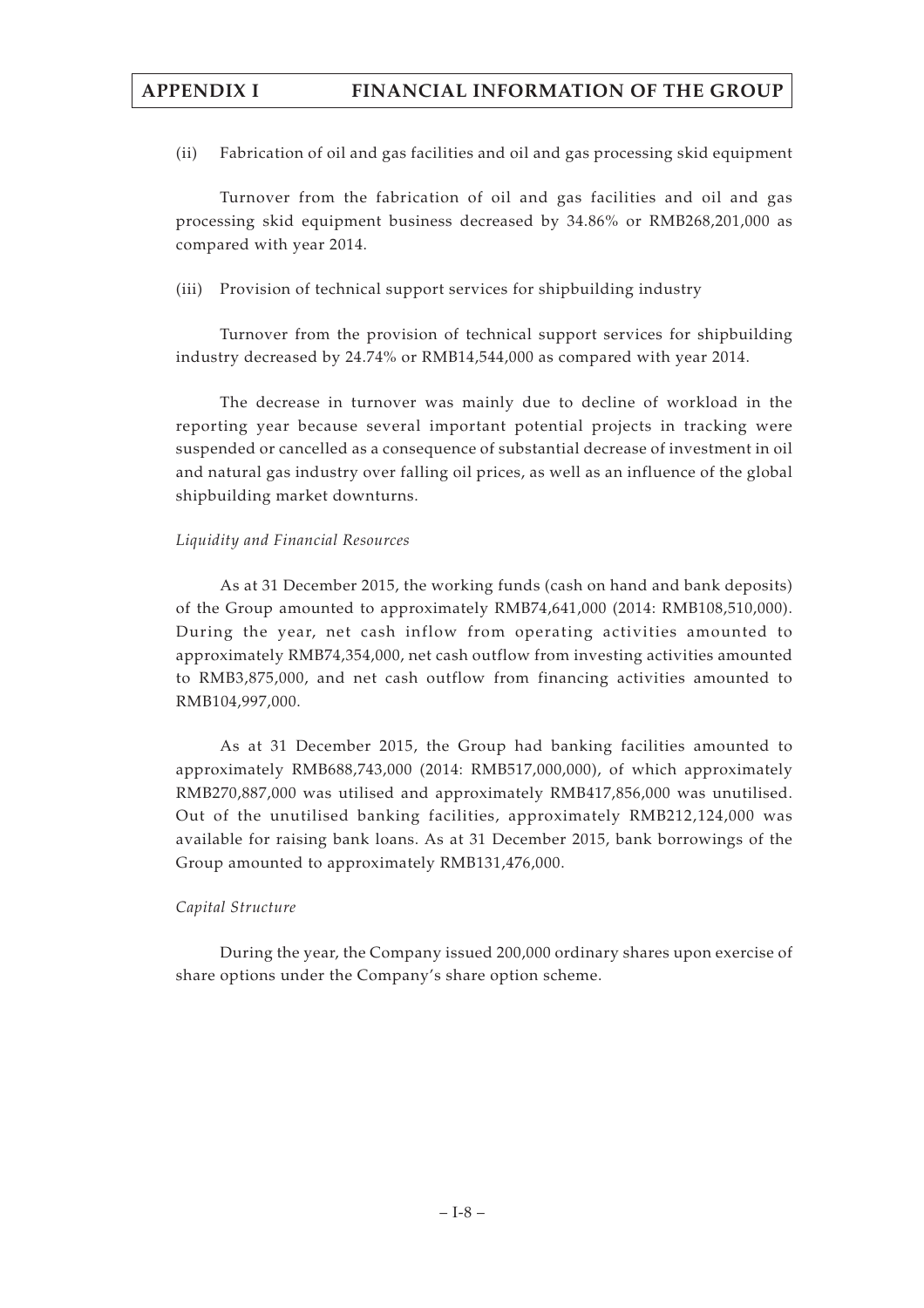As at 31 December 2015, the share capital of the Company comprises 800,354,278 ordinary shares (2014: 800,154,278 ordinary shares).

As at 31 December 2015, net assets of the Group amounted to approximately RMB1,157,495,000 (2014: RMB1,126,369,000), comprising non-current assets of approximately RMB1,040,863,000 (2014: RMB1,009,436,000), net current assets of approximately RMB168,834,000 (2014: RMB154,583,000) and non-current liabilities of approximately RMB52,202,000 (2014: RMB37,650,000).

# *Material Acquisitions, Disposals, Significant Investments and Future Plans of Material Investment*

During the year, the construction of the fourth phase of the Zhuhai site which mainly includes the plant and ancillary equipment and facilities was completed.

No other material acquisitions, disposals, significant investments and future plans of material investment was made during the year ended 31 December 2015.

# *Foreign Exchange Risk*

Most of the Group's business transactions, assets and liabilities are principally denominated in RMB, Euro and US\$. During the year, the Group started to enter into foreign exchange forward contracts to hedge the foreign currency risk arising from certain of its contract revenue and trade receivables denominated in Euro and US\$. The Group currently does not have a foreign currency hedging policy in respect of other foreign currency transactions, assets and liabilities.

# *Assets Pledged by the Group*

As at 31 December 2015, approximately RMB22,141,000 of the bank deposits were pledged as security deposits for the issuance of performance bonds, letter of credits and bank acceptance. In addition, the Group has pledged bill receivables of RMB18,600,000 in favor of a commercial bank in China to obtain loans in more favorable terms.

# *Contingent Liabilities*

As at 31 December 2015, the Group did not have any significant contingent liabilities.

# *Capital Management*

The Group's objectives when managing capital are to safeguard the Group's ability to continue as a going concern and to maximise the return to the shareholders through the optimisation of the debt and equity balance.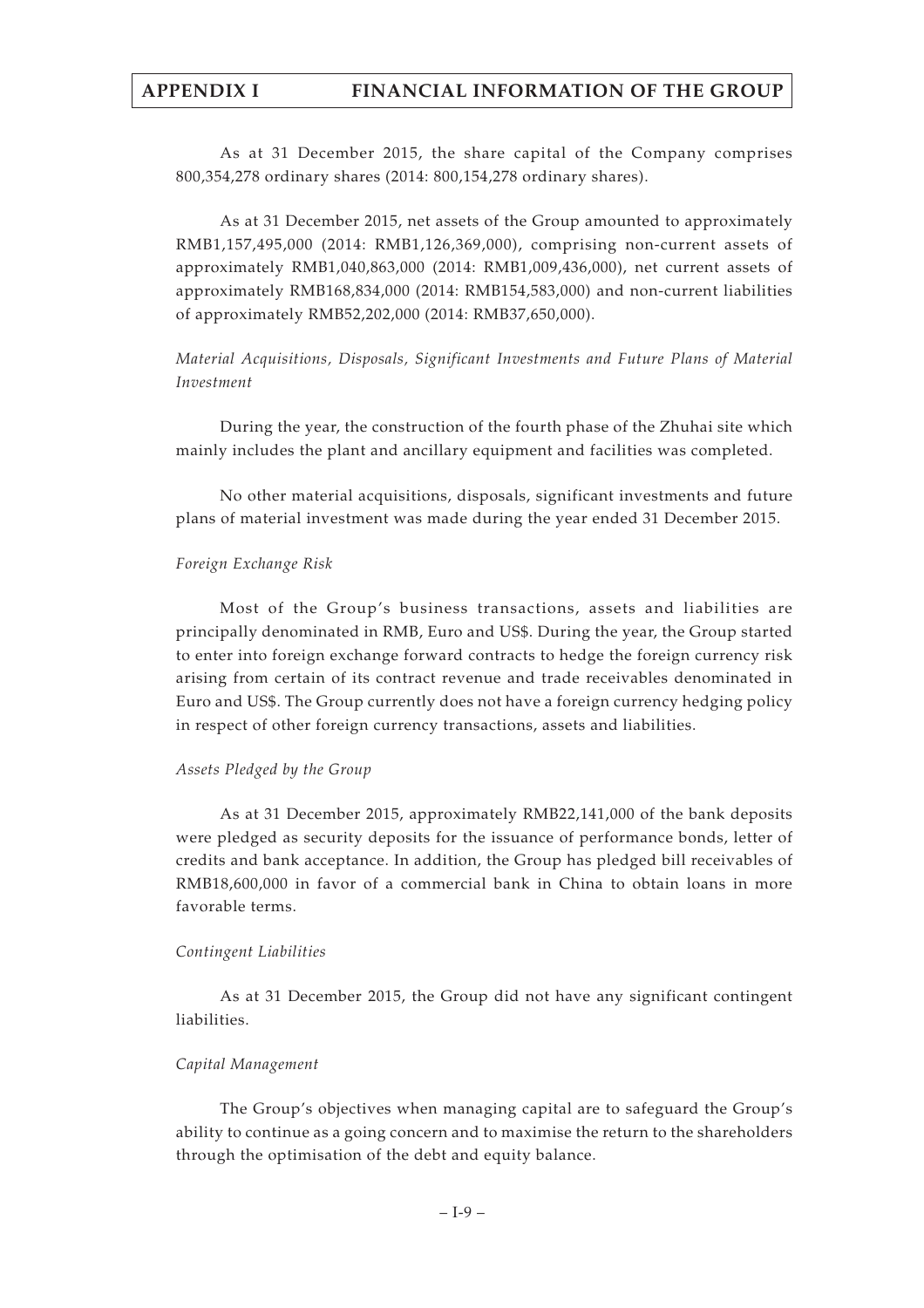The Group sets the amount of capital in proportion to risk. The Group manages the capital structure and makes adjustment to it in light of changes in economic conditions and the risk characteristics of the underlying assets. In order to maintain or adjust the capital structure, the Group may adjust the payment of dividends, issue new shares, buy-back shares, raise new debts, redeem existing debts or sell assets to reduce debts.

The bank borrowing and the gearing ratios of the Group as at 31 December 2015 were RMB131,476,000 and 11.36%, respectively.

## *Employees and Remuneration Policy*

As at 31 December 2015, the Group had total 2,969 employees (2014: 3,353), of which 596 (2014: 664) were management and technical staff, and 2,373 (2014: 2,689) were technicians.

The Group encourages staff to long-term service, and strives to create a fair and open competition environment, committed to develop talents with management experience, professional skills and dedication. The Group determines the remuneration and incentives of employees with reference to the prevailing industry practice, and based on their position, duties and performance. The Group contributes to social security funds including pension fund, medical, unemployment and industrial accident insurances for employees in the PRC, and contributes to mandatory provident fund for employees in Hong Kong according to corresponding laws and regulations.

The Group puts emphasis on staff development, encourages employees to pursue continuous education, and formulates training programs for employees.

# **C. For the year ended 31 December 2014**

In year 2014, the Group recorded turnover of approximately RMB950,881,000, representing an increase of 6.86% or RMB61,054,000 as compared with year 2013.

# *Segment Information*

(i) Provision of technical support and related services for oil and gas industry and sales of related equipment and materials

Revenue from the provision of technical support and related services for oil and gas industry and sales of related equipment and materials increased by 8.30% or RMB9,406,000 as compared with year 2013.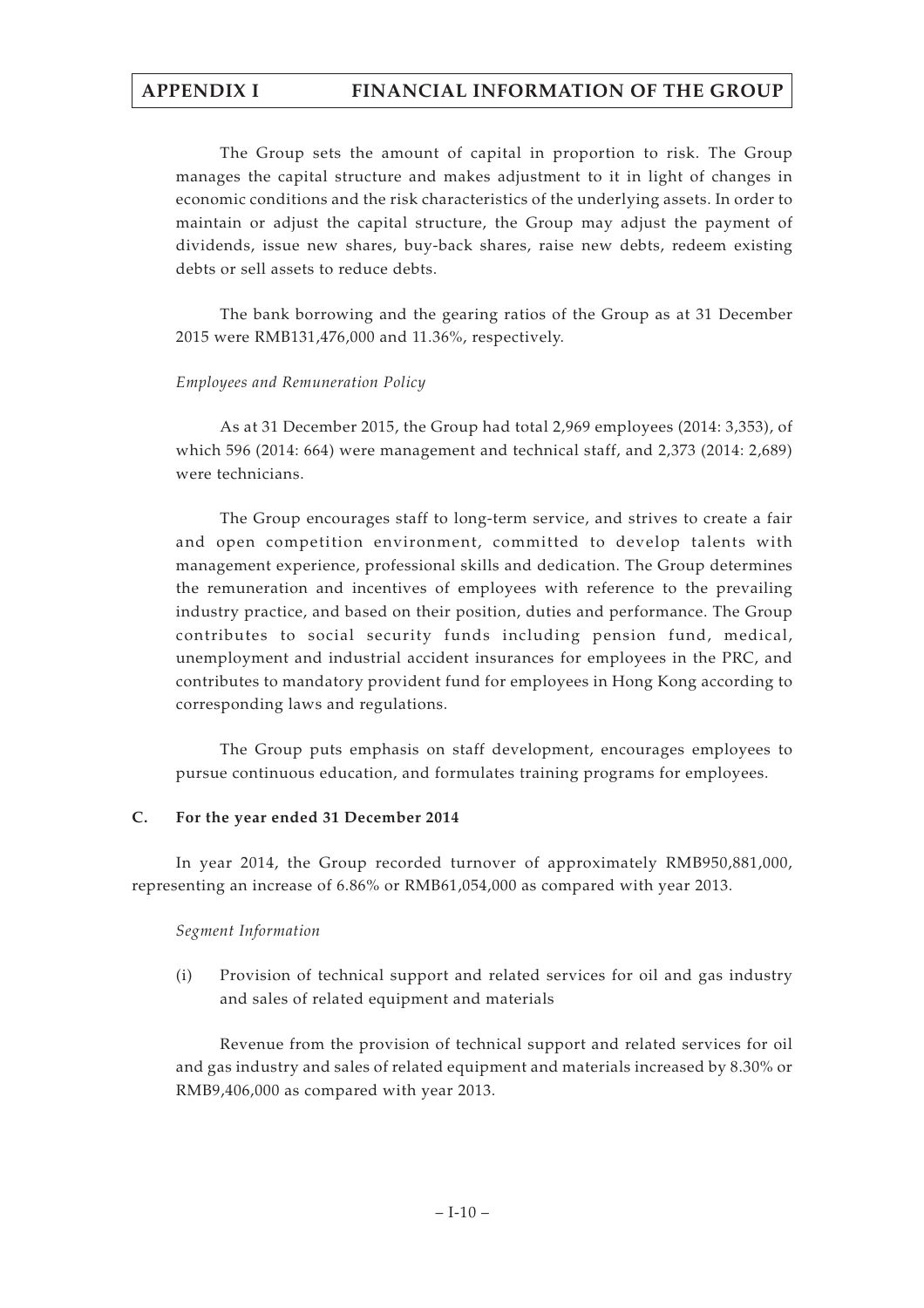(ii) Fabrication of oil and gas facilities and oil and gas processing skid equipment

Revenue from the fabrication of oil and gas facilities and oil and gas processing skid equipment business increased by 4.97% or RMB36,416,000 as compared with year 2013.

(iii) Provision of technical support services for shipbuilding industry

Revenue from the provision of technical support services for shipbuilding industry increased by 34.96% or RMB15,232,000 as compared with year 2013.

#### *Liquidity and Financial Resources*

As at 31 December 2014, the working funds (cash on hand and bank deposits) of the Group amounted to approximately RMB108,510,000 (2013: RMB100,265,000). During the year, net cash inflow from operating activities amounted to approximately RMB56,076,000, net cash outflow from investing activities amounted to RMB119,044,000, and net cash inflow from financing activities amounted to RMB71,204,000.

As at 31 December 2014, the Group had banking facilities amounted to approximately RMB517,000,000 (2013: RMB444,685,000), of which approximately RMB286,427,000 was utilized and approximately RMB230,573,000 was unutilized.

Out of the unutilized banking facilities, approximately RMB155,000,000 was available for raising bank loans. As at 31 December 2014, bank borrowings of the Group amounted to approximately RMB230,240,000.

#### *Capital Structure*

During the year, the Company allotted and issued 40,000,000 subscription shares to certain independent investors at the subscription price of HK\$1.85 per share. 28,255,000 ordinary shares were issued upon the exercise of share options under the Company's share option scheme. In addition, 20,000,000 warrants were issued to certain independent investors at the warrant issue price of HK\$0.01 per warrant pursuant to the warrants subscription agreement.

As at 31 December 2014, the share capital of the Company comprises 800,154,278 ordinary shares (2013: 731,899,278 ordinary shares).

As at 31 December 2014, net assets of the Group amounted to approximately RMB1,126,369,000 (2013: RMB1,018,554,000), comprising non-current assets of approximately RMB1,009,436,000 (2013: RMB901,197,000), net current assets of approximately RMB154,583,000 (2013: RMB147,785,000) and non-current liabilities of approximately RMB37,650,000 (2013: RMB30,428,000).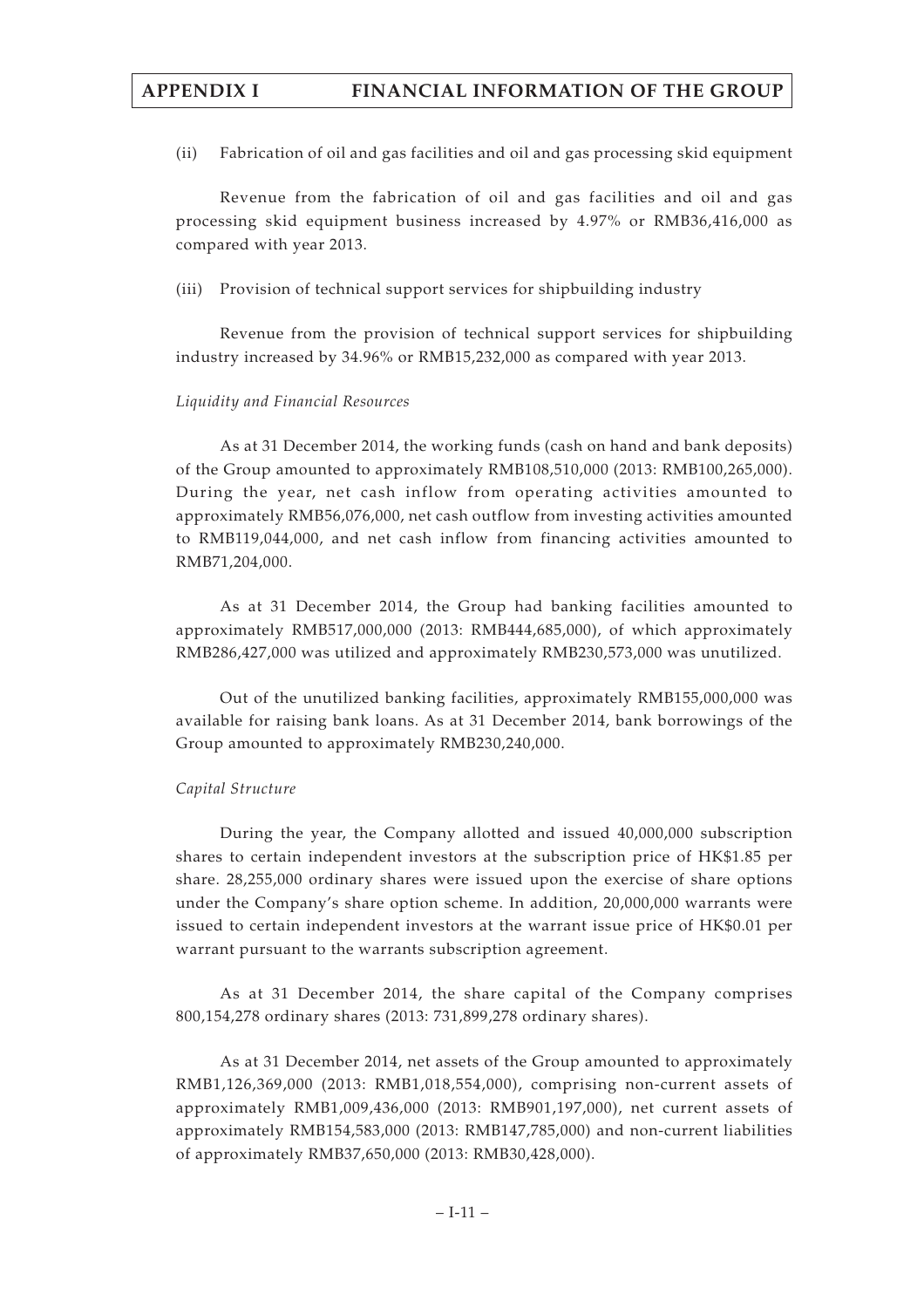*Material Acquisitions, Disposals, Significant Investments and Future Plans of Material Investment*

During the year, the construction of the third phase of the Zhuhai site which mainly includes the plant and ancillary equipment and facilities was completed and put into operation. The Group has commenced the construction of the fourth phase of the Zhuhai site which mainly includes the assembly site and ancillary equipment and facilities. It was expected that the construction will be completed and put into operation in year 2015. The total investment was estimated to be approximately RMB50 million. In addition, the Group had acquired a parcel of leasehold land in Zhuhai, the area of which was approximately 78,000 square meters. This land will be used to expand the Zhuhai site.

No other material acquisitions, disposals, significant investments and future plans of material investment was made during the year ended 31 December 2014.

# *Foreign Exchange Risk*

The principal place of production and operation of the Group is in the PRC, and the functional currency of the principal operating subsidiaries of the Group is RMB. The Group also operates its business overseas and possesses assets which are priced in currencies other than RMB. Fluctuation of RMB against other currencies like US\$ and HK\$ would bring certain foreign exchange risk to the Group. The Group would minimise the amount of assets which are priced in other currencies like US\$ and HK\$, perform rolling estimates on foreign exchange rates, and would consider potential foreign exchange risk when entering into business contracts.

# *Assets Pledged by the Group*

As at 31 December 2014, in order to obtain better financing conditions, the Group has pledged a parcel of land and a portion of structures and plants located in Zhuhai with a carrying amount of approximately RMB214,010,000 in favor of a commercial bank in China. Approximately RMB31,498,000 of the bank deposits were pledged as security deposits for the issuance of performance bonds, letter of credits and bank acceptance. In addition, the Group has pledged bill receivables of RMB19,950,000 in favor of a commercial bank in China to obtain loans in more favorable terms.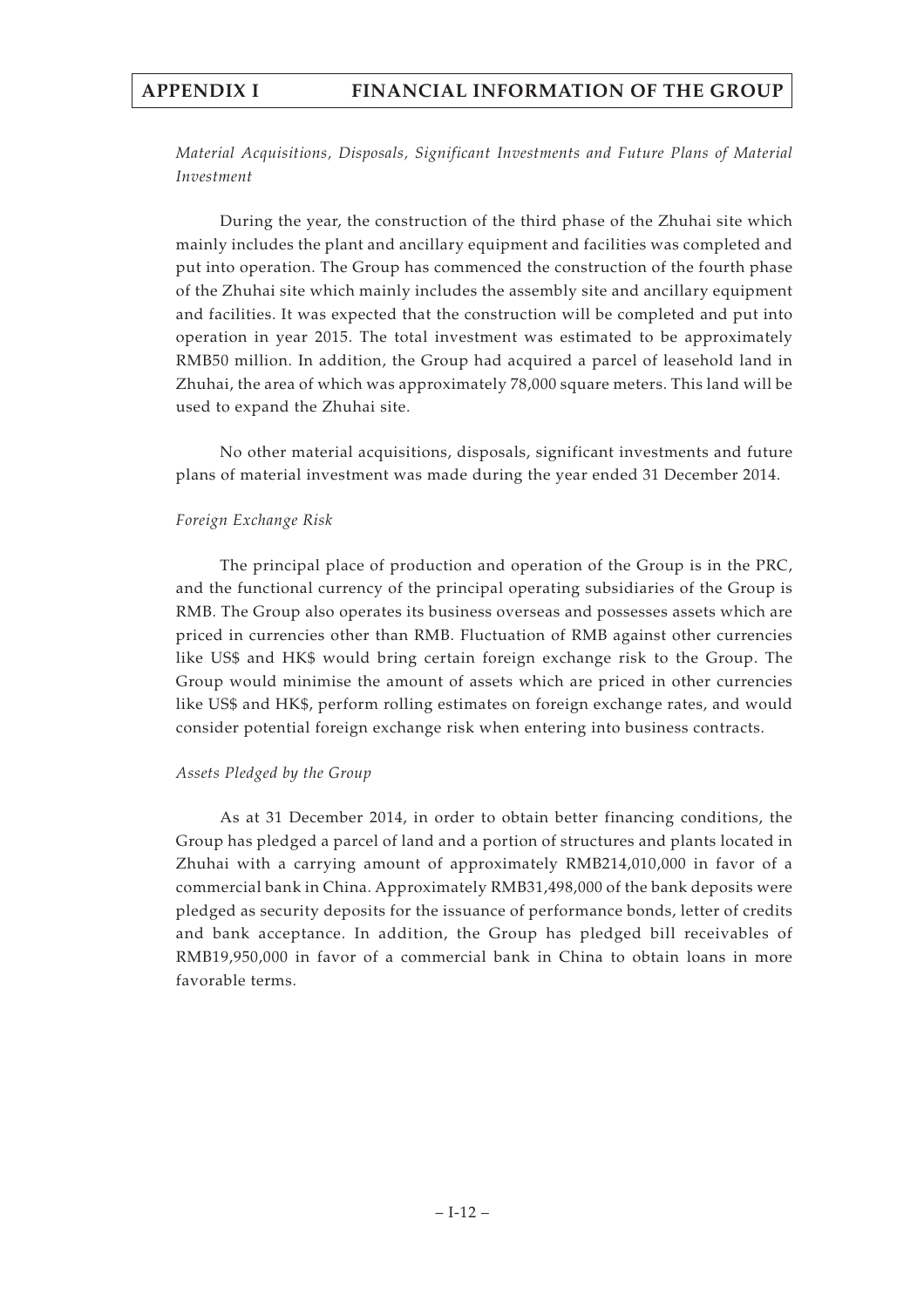#### *Contingent Liabilities*

As at 31 December 2014, the Group did not have any significant contingent liabilities.

## *Capital Management*

The Group's objectives when managing capital are to safeguard the Group's ability to continue as a going concern and to maximise the return to the shareholders through the optimisation of the debt and equity balance.

The Group sets the amount of capital in proportion to risk. The Group manages the capital structure and makes adjustment to it in light of changes in economic conditions and the risk characteristics of the underlying assets. In order to maintain or adjust the capital structure, the Group may adjust the payment of dividends, issue new shares, buy-back shares, raise new debts, redeem existing debts or sell assets to reduce debts.

The Group monitors capital using a gearing ratio, which is bank borrowings divided by total equity of the Group. The Group's policy is to keep the gearing ratio at a reasonable level.

The bank borrowing and the gearing ratios of the Group as at 31 December 2014 were RMB230,240,000 and 20.44%, respectively.

#### *Employees and Remuneration Policy*

As at 31 December 2014, the Group had total 3,353 employees (2013: 3,299), of which 664 (2013: 629) were management and technical staff, and 2,689 (2013: 2,670) were technicians.

The Group determines the remuneration and incentives of employees with reference to the prevailing industry practice, and based on their position, duties and performance. The Group contributes to social security funds including pension fund, medical, unemployment and industrial accident insurances for employees in the PRC, and contributes to mandatory provident fund for employees in Hong Kong according to corresponding laws and regulations.

The Group puts emphasis on staff development, encourages employees to pursue continuous education, and formulates training programs for employees every year.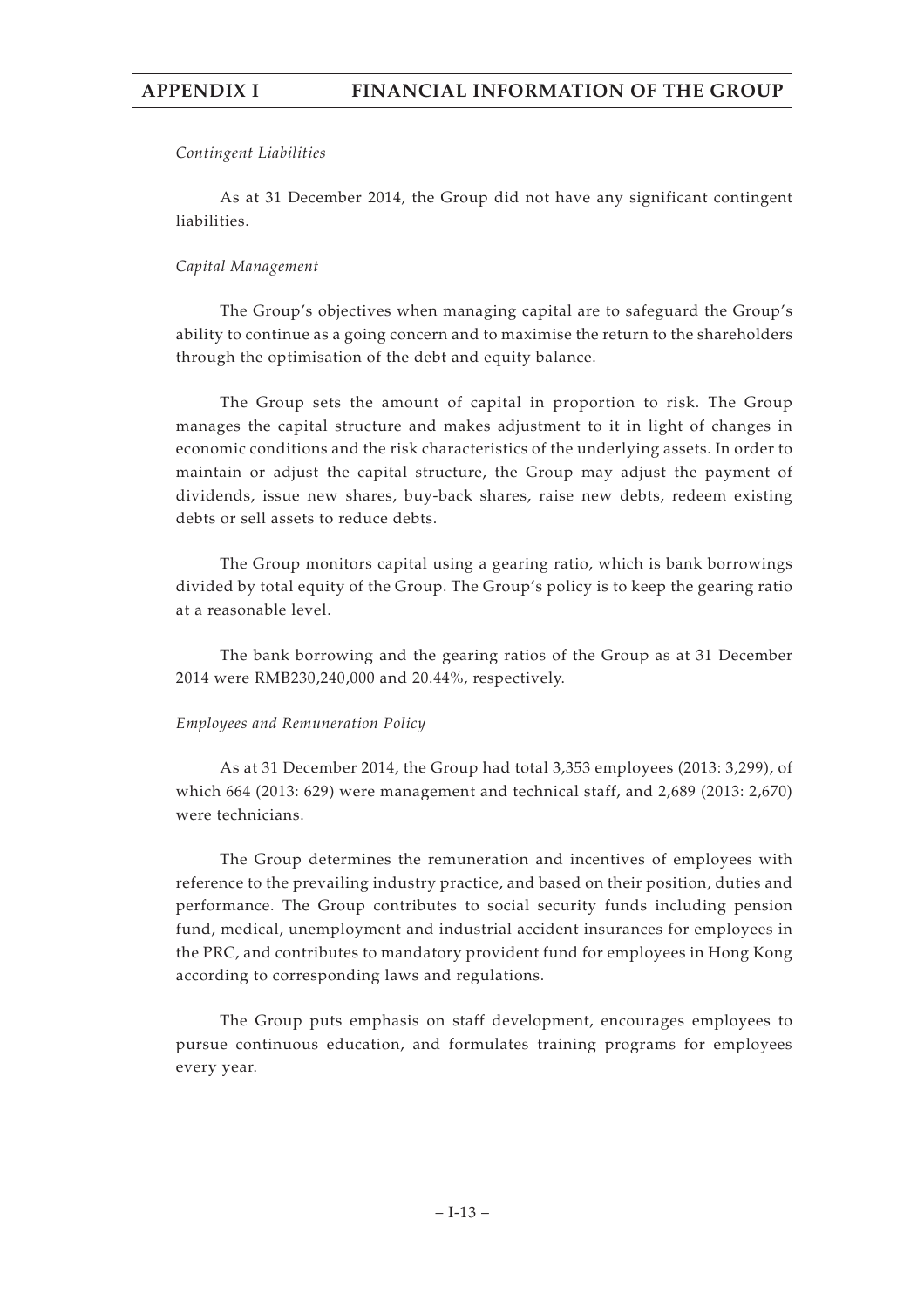#### **MANAGEMENT DISCUSSION AND ANALYSIS OF PENGLAI JUTAL**

Set forth below is the management discussion and analysis of Penglai Jutal for each of the years ended 31 December 2014, 31 December 2015 and 31 December 2016 and for the six months ended 30 June 2017. The following financial information is based on the accountant's report of Penglai Jutal which is set out in Appendix III to this circular.

#### **Business Review**

Penglai Jutal focuses on international offshore oil and gas equipment and engineering service sector. Penglai Jutal is principally engaged in designing, purchasing, manufacturing and debugging products such as onshore LNG modules, FPSO/FLNG related modules, offshore platform topside modules, conduit racks, offshore wind power, single mooring system and cranes as well as in the area of vessel transportation. It has earned high international reputation in respect of building large-scale conduit racks, large-scale onshore modules, crane and single mooring system. In addition to domestic sales in the PRC, the products of Penglai Jutal are exported to overseas countries, such as Australia, France, the United States, Norway and Japan. As the management of Penglai Jutal takes into consideration all resources of Penglai Jutal as a whole when allocating resources and assessing performance, no separate analyses of the reportable segment profit before income tax, reportable segment assets and reportable segment liabilities by operating segment are presented for the years ended 31 December 2014, 31 December 2015 and 31 December 2016 and for the six months ended 30 June 2017.

Penglai Jutal is located in Penglai City Economic-Technological Development Area in Yantai, Shandong province. Its factories are located in Bohai Bay and have a total area of approximately 630,000  $\text{m}^2$ . Penglai Jutal has built a number of factories and workshops with a total gross floor area of approximately  $140,000$  m<sup>2</sup> since commencing business operations, including, but not limited to, module workshop, pretreatment production workshop, pipe workshop, electrical instrument workshop, sand blasting workshop and product yard.

#### **FINANCIAL REVIEW**

## **Revenue**

The revenue of Penglai Jutal is mainly generated from construction contracts in relation to the sales and construction businesses of (i) offshore oil and natural gas exploration and production facilities; (ii) quayside machineries and (iii) petrochemical facilities.

For the year ended 31 December 2014, Penglai Jutal recorded revenue of approximately RMB707,959,000.

For the year ended 31 December 2015, Penglai Jutal recorded revenue of approximately RMB1,469,770,000, representing a growth of approximately 107.61% as compared to last year. Such growth is mainly attributable to the strenuous efforts of Penglai Jutal in developing international market and sufficient workload as certain projects undertaken by Penglai Jutal entered into the comprehensive production stage.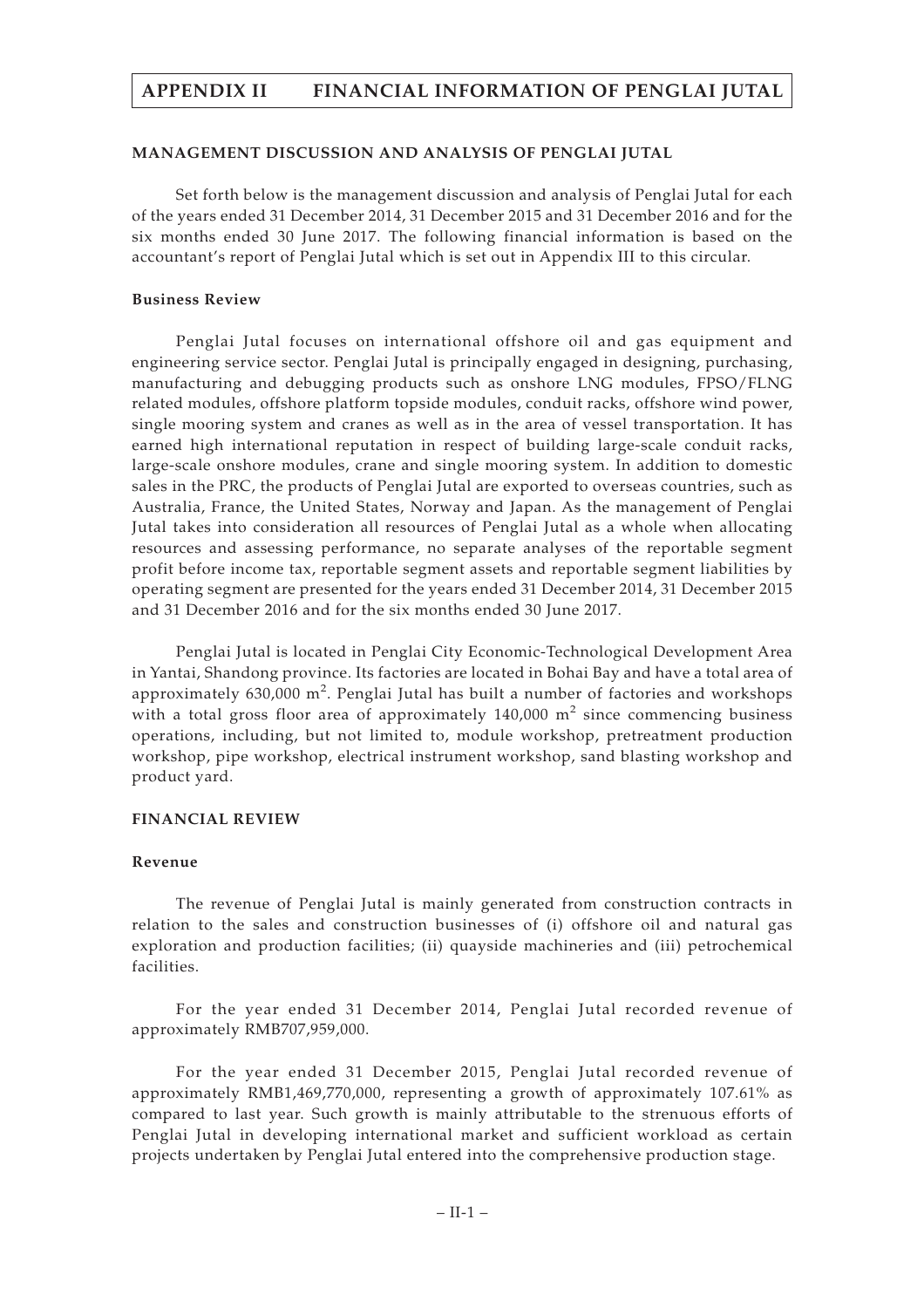For the year ended 31 December 2016, Penglai Jutal recorded revenue of approximately RMB1,599,740,000, increased by approximately 8.84% as compared to the same period in 2015. The increase in revenue is mainly attributable to the increase in production volume as certain projects undertaken by Penglai Jutal were carried out on large scale and went into full gear during that year.

For the six months ended 30 June 2017, Penglai Jutal recorded revenue of approximately RMB1,281,215,000, increased by approximately 52.68% as compared to revenue of approximately RMB839,167,000 in the same period in 2016. The increase in revenue is mainly attributable to the in-depth research conducted by Penglai Jutal on the production and construction process, the effective measures to enhance working efficiency and the positive step of entering into the field of chemical engineering modules production. At the same time, the request made by a customer to complete and deliver products in advance led to rapid escalation in workload and increase in production value during the six months ended 30 June 2017.

# **Other Income**

Other income mainly includes bank interest income, foreign exchange gains and gains from changes in fair value of derivative financial instruments.

For the year ended 31 December 2014, other income of Penglai Jutal was approximately RMB19,357,000.

For the year ended 31 December 2015, other income of Penglai Jutal was approximately RMB28,347,000, increased by 46.44% as compared to the same period in 2014, mainly due to the increase in foreign exchange gains and gains from changes in fair value of derivative financial instruments.

For the year ended 31 December 2016, other income of Penglai Jutal was approximately RMB28,080,000, which was nearly the same as compared to the same period in 2015.

For the six months ended 30 June 2017, other income of Penglai Jutal was approximately RMB22,285,000, increased by approximately 88.55% as compared to the same period in 2016, mainly due to the increase in bank interest income and gains from changes in fair value of derivative financial instruments.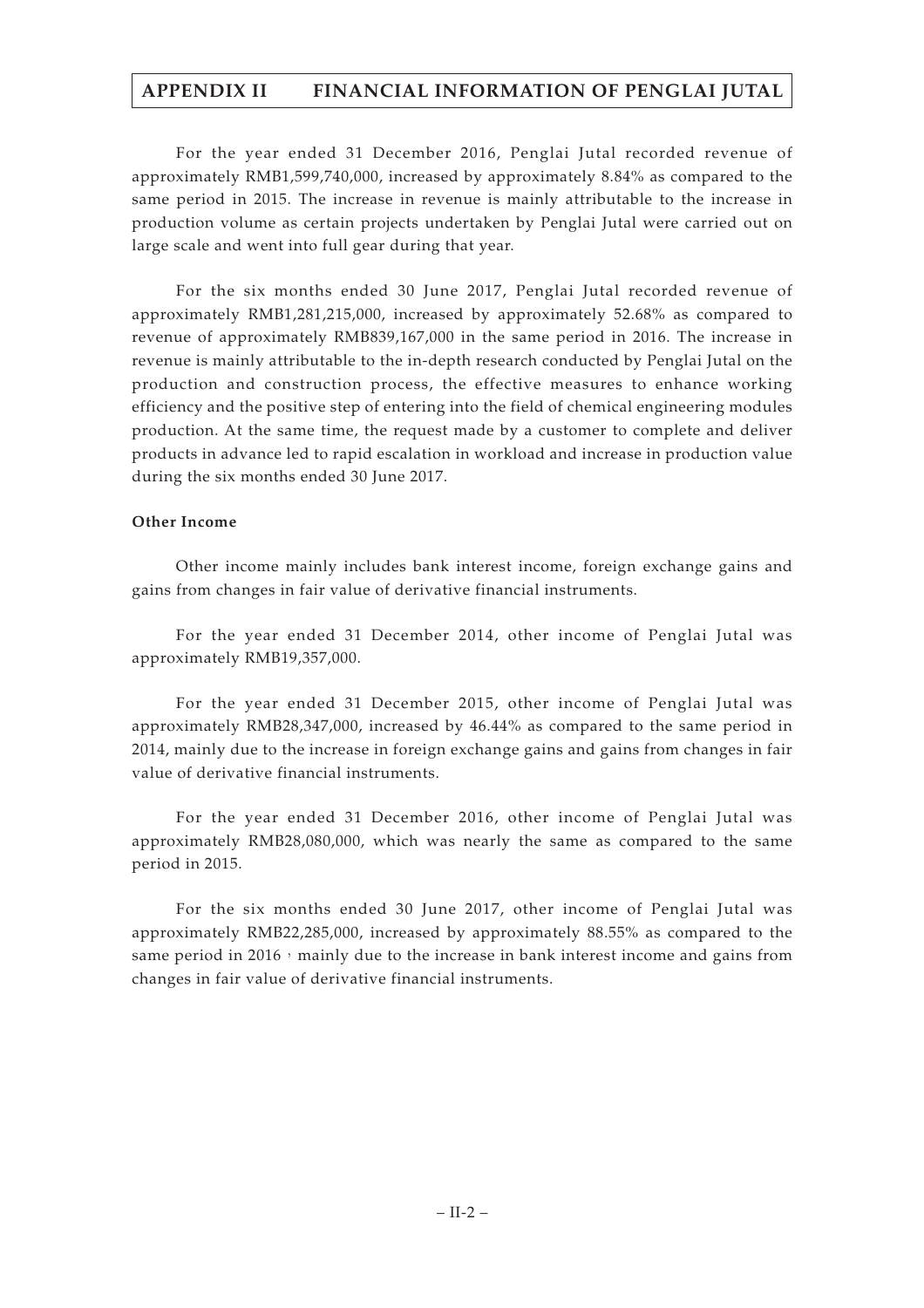#### **Administrative Expense**

Administrative expense mainly include the cost incurred by the administrative department, such as utilities charges, administrative staff cost, travelling and entertainment expenses, general office expenses, legal and professional expenses, depreciation charges, amortisation expenses and other taxation.

For the year ended 31 December 2014, the administrative expense of Penglai Jutal was approximately RMB57,166,000.

For the year ended 31 December 2015, the administrative expense of Penglai Jutal was approximately RMB77,122,000, increased by approximately 34.91% as compared to the same period in 2014. Such increase was mainly due to (i) the increase in business tax expenses by approximately 52.72% from approximately RMB13,650,000 in 2014 to approximately RMB20,847,000 in 2015; (ii) the increase in administrative staff cost and benefit by approximately 22.27% from approximately RMB25,042,000 in 2014 to approximately RMB30,619,000 in 2015 due to the employment of additional staff and rise in salary; (iii) the increase in depreciation and amortisation charges by approximately 91.28% from approximately RMB4,305,000 in 2014 to approximately RMB8,235,000 in 2015.

For the year ended 31 December 2016, the administrative expense of Penglai Jutal was approximately RMB68,563,000, decreased by approximately 11.10% as compared to the same period in 2015. Such decrease is mainly due to (i) the decrease in depreciation and amortisation charges by approximately 17.15% from approximately RMB8,235,000 in 2015 to approximately RMB6,823,000 in 2016; (ii) the decrease in business tax expenses by approximately 15.38% from approximately RMB20,847,000 in 2015 to approximately RMB17,641,000 in 2016; (iii) the decrease in administrative staff cost and benefit by approximately 7.4% from approximately RMB30,619,000 in 2015 to approximately RMB28,345,000 in 2016.

For the six months ended 30 June 2017, the administrative expense of Penglai Jutal was approximately RMB33,616,000, increased by approximately 21.86% as compared to the same period in 2016. Such increase is mainly due to the increase in business tax expenses by approximately 103.13% from approximately RMB5,433,000 in 2016 to approximately RMB11,036,000 in 2017.

# **Finance Costs**

Finance costs for the years ended 31 December 2014, 31 December 2015 and 31 December 2016 and for the six months ended 30 June 2017 were approximately RMB18,325,000, RMB12,482,000, RMB9,151,000 and RMB6,568,000 respectively, which mainly included interest expenses on bank borrowings and financing charges related to borrowings.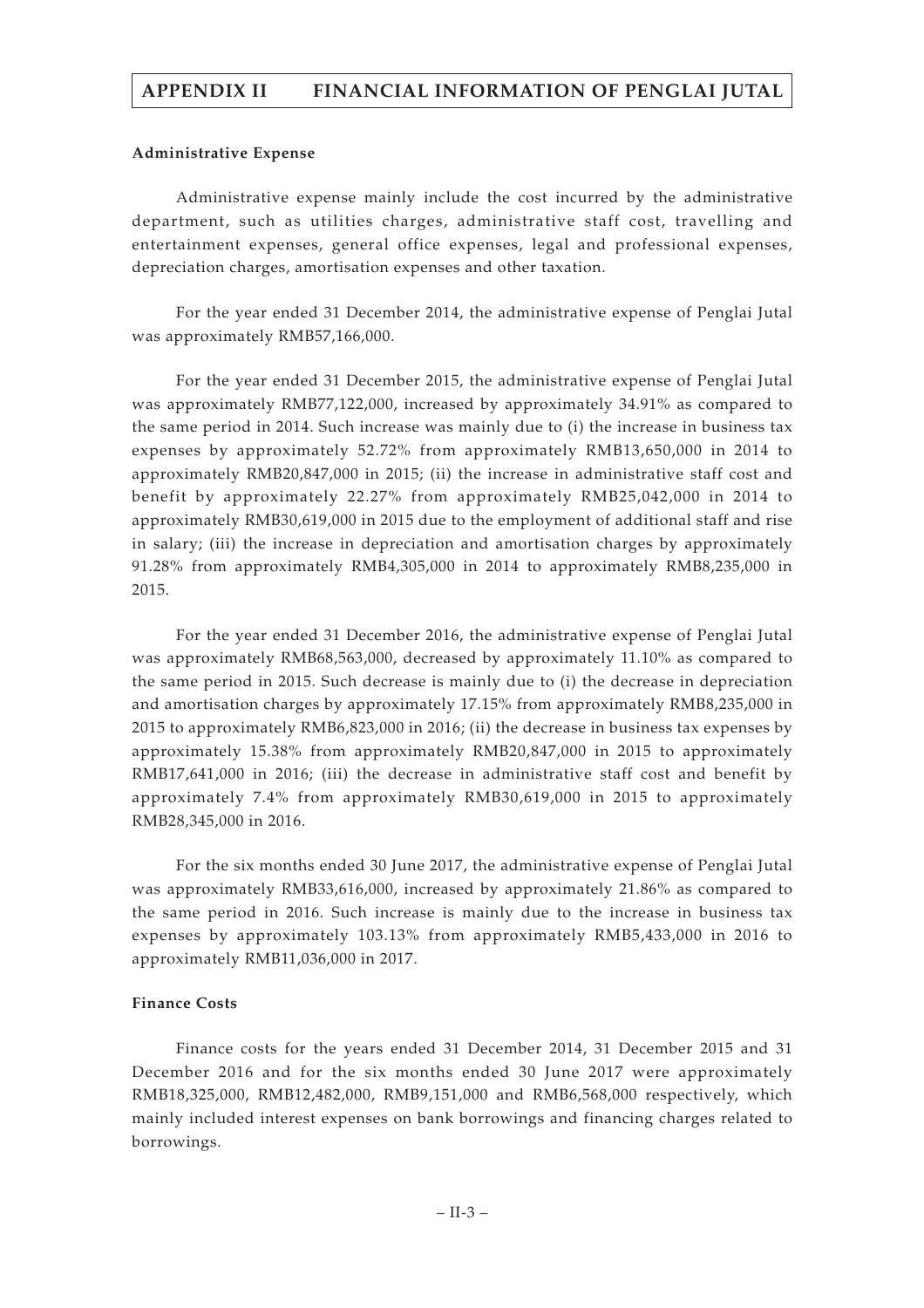## **Net Profit**

For the years ended 31 December 2014 and 31 December 2015, Penglai Jutal recorded net profit after tax of approximately RMB28,581,000 and RMB63,835,000 respectively, which was mainly due to the enormous efforts made by Penglai Jutal in developing domestic and international markets and the commencement of comprehensive production of certain projects in 2015, which resulted in an increase in income of that year by 107.61% as compared to the last corresponding period.

For the year ended 31 December 2016, Penglai Jutal recorded net profit after tax of approximately RMB99,580,000, increased by 56% as compared with 2015, which was mainly attributable to full production workload and the increase in gross profit by 32.55% or RMB47,048,000 from RMB144,562,000 in 2015 to RMB191,610,000 in 2016.

For the six months ended 30 June 2017, Penglai Jutal recorded net profit after tax of approximately RMB107,224,000, increased by 179.42% as compared to the same period in 2016, which was mainly due to (i) the request made by a customer of Penglai Jutal to complete and deliver products in advance which led to tight production schedule in the first half of 2017 and the rapid increase in workload during the half year; (ii) the production peak period of a chemical engineering module project, which Penglai Jutal newly entered into in the first half of 2017 and contributed income of RMB179,811,000 while no income was recorded in the same period in 2016.

## **Liquidity And Financial Resources**

As at 31 December 2014, the working funds (cash on hand and bank deposits) of Penglai Jutal amounted to approximately RMB179,267,000. During the period, net cash inflow from operating activities amounted to approximately RMB150,422,000, net cash outflow from investing activities amounted to approximately RMB21,000,000, and net cash outflow from financing activities amounted to approximately RMB65,100,000.

As at 31 December 2015, the working funds (cash on hand and bank deposits) of Penglai Jutal amounted to approximately RMB441,165,000. During the period, net cash inflow from operating activities amounted to approximately RMB537,155,000, net cash outflow from investing activities amounted to approximately RMB128,753,000, and net cash outflow from financing activities amounted to approximately RMB146,504,000.

As at 31 December 2016, the working funds (cash on hand and bank deposits) of Penglai Jutal amounted to approximately RMB844,857,000. During the period, net cash inflow from operating activities amounted to approximately RMB315,265,000, net cash outflow from investing activities amounted to approximately RMB52,254,000, and net cash inflow from financing activities amounted to approximately RMB140,681,000.

As at 30 June 2017, the working funds (cash on hand and bank deposits) of Penglai Jutal amounted to approximately RMB1,413,528,000. During the period, net cash inflow from operating activities amounted to approximately RMB505,902,000, net cash outflow from investing activities amounted to approximately RMB6,631,000, and net cash inflow from financing activities amounted to approximately RMB69,400,000.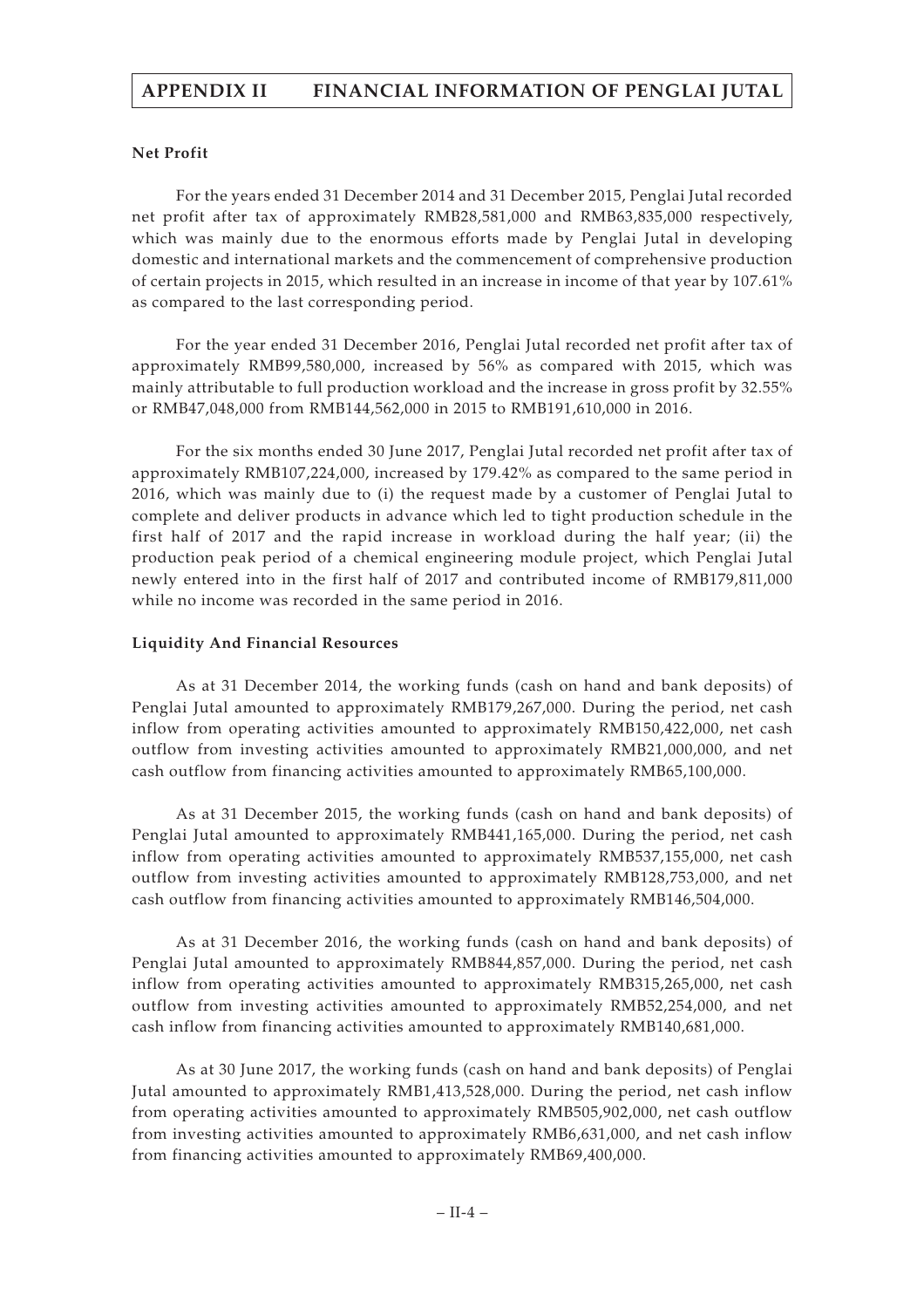As at 31 December 2014, Penglai Jutal had approximately RMB1,205,048,000 of available undrawn banking facilities. Available undrawn banking facilities include bank loans, letters of credit, bank guarantees, etc.

As at 31 December 2015, Penglai Jutal had approximately RMB1,202,259,000 of available undrawn banking facilities. Available undrawn banking facilities include bank loans, letters of credit, bank guarantees, etc.

As at 31 December 2016, Penglai Jutal had approximately RMB1,319,061,000 of available undrawn banking facilities. Available undrawn banking facilities include bank loans, letters of credit, bank guarantees, etc.

As at 30 June 2017, Penglai Jutal had approximately RMB1,449,542,000 of available undrawn banking facilities. Available undrawn banking facilities include bank loans, letters of credit, bank guarantees, etc.

As at 31 December 2014, Penglai Jutal had obtained bank guarantees under performance bonds for construction contracts from bank for its customers of approximately RMB239,969,000.

As at 31 December 2015, Penglai Jutal had obtained bank guarantees under performance bonds for construction contracts from bank for its customers of approximately RMB516,455,000.

As at 31 December 2016, Penglai Jutal had obtained bank guarantees under performance bonds for construction contracts from bank for its customers of approximately RMB470,106,000.

As at 30 June 2017, Penglai Jutal had obtained bank guarantees under performance bonds for construction contracts from bank for its customers of approximately RMB289,683,000.

# **Capital Structure**

As at 31 December 2014, the paid up capital of Penglai Jutal was approximately RMB337,818,000. As at 31 December 2014, net assets of Penglai Jutal amounted to approximately RMB870,865,000, comprising non-current assets of approximately RMB865,985,000, net current assets of approximately RMB42,370,000 and non-current liabilities of approximately RMB37,490,000.

As at 31 December 2015, the paid up capital of Penglai Jutal was approximately RMB337,818,000. As at 31 December 2015, net assets of Penglai Jutal amounted to approximately RMB934,700,000, comprising non-current assets of approximately RMB934,938,000, net current assets of approximately RMB1,422,000 and non-current liabilities of approximately RMB1,660,000.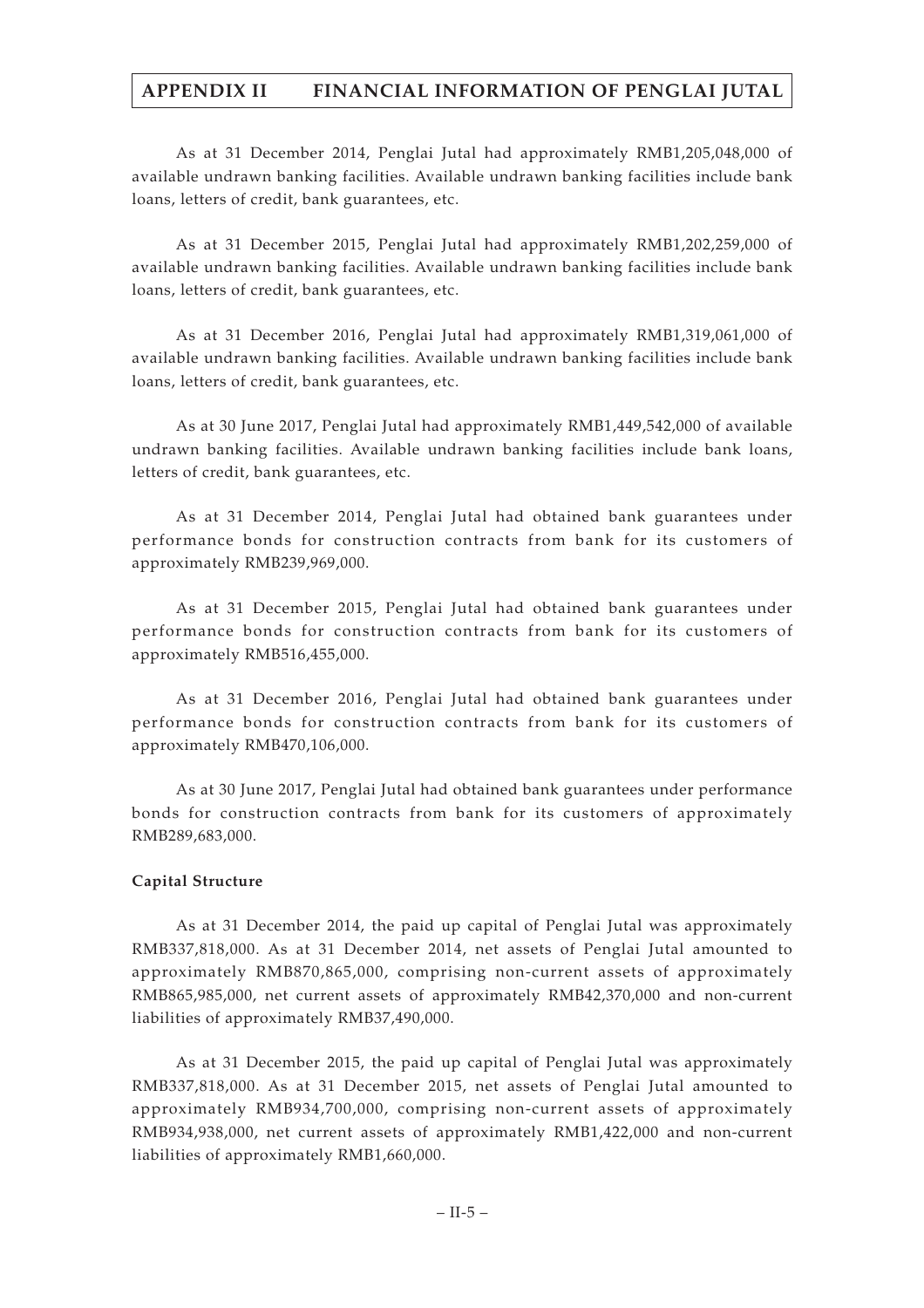As at 31 December 2016, the paid up capital of Penglai Jutal was approximately RMB337,818,000. As at 31 December 2016, net assets of Penglai Jutal amounted to approximately RMB1,034,280,000, comprising non-current assets of approximately RMB892,550,000, net current assets of approximately RMB402,760,000 and non-current liabilities of approximately RMB261,030,000.

As at 30 June 2017, the paid up capital of Penglai Jutal was approximately RMB337,818,000. As at 30 June 2017, net assets of Penglai Jutal amounted to approximately RMB1,141,504,000, comprising non-current assets of approximately RMB862,078,000, net current assets of approximately RMB411,441,000 and non-current liabilities of approximately RMB132,015,000.

## **Significant Investment, Material Acquisition And Disposal**

For the years ended 31 December 2014, 31 December 2015 and 31 December 2016 and for the six months ended 30 June 2017, Penglai Jutal did not have any significant investment, material acquisition and disposal.

## **Future Plans For Significant Investment And Capital Assets**

As at 30 June 2017, Penglai Jutal did not have any future plans relating to significant investments and capital assets.

## **Foreign Exchange Risk**

Penglai Jutal's business transactions, assets and liabilities are principally denominated in RMB and US\$, Euro. As at 31 December 2014, 31 December 2015 and 31 December 2016 and as at 30 June 2017, Penglai Jutal has entered into foreign exchange forward contracts to hedge the foreign currency risk arising from its contract income and trade receivables denominated in US\$. The management of Penglai Jutal will continue to consider appropriate hedging measures.

# **Assets Pledged**

As at 31 December 2014, approximately RMB7,715,000 of bank deposits has been pledged by Penglai Jutal as security deposits for the issuance of performance bonds, letter of credits and bank acceptance.

As at 31 December 2015, approximately RMB16,658,000 of bank deposits has been pledged by Penglai Jutal as security deposits for the issuance of performance bonds, letter of credits and bank acceptance.

As at 31 December 2016, approximately RMB4,326,000 of bank deposits has been pledged by Penglai Jutal as security deposits for the issuance of performance bonds, letter of credits and bank acceptance.

As at 30 June 2017, approximately RMB3,051,000 of bank deposits has been pledged by Penglai Jutal as security deposits for the issuance of performance bonds, letter of credits and bank acceptance.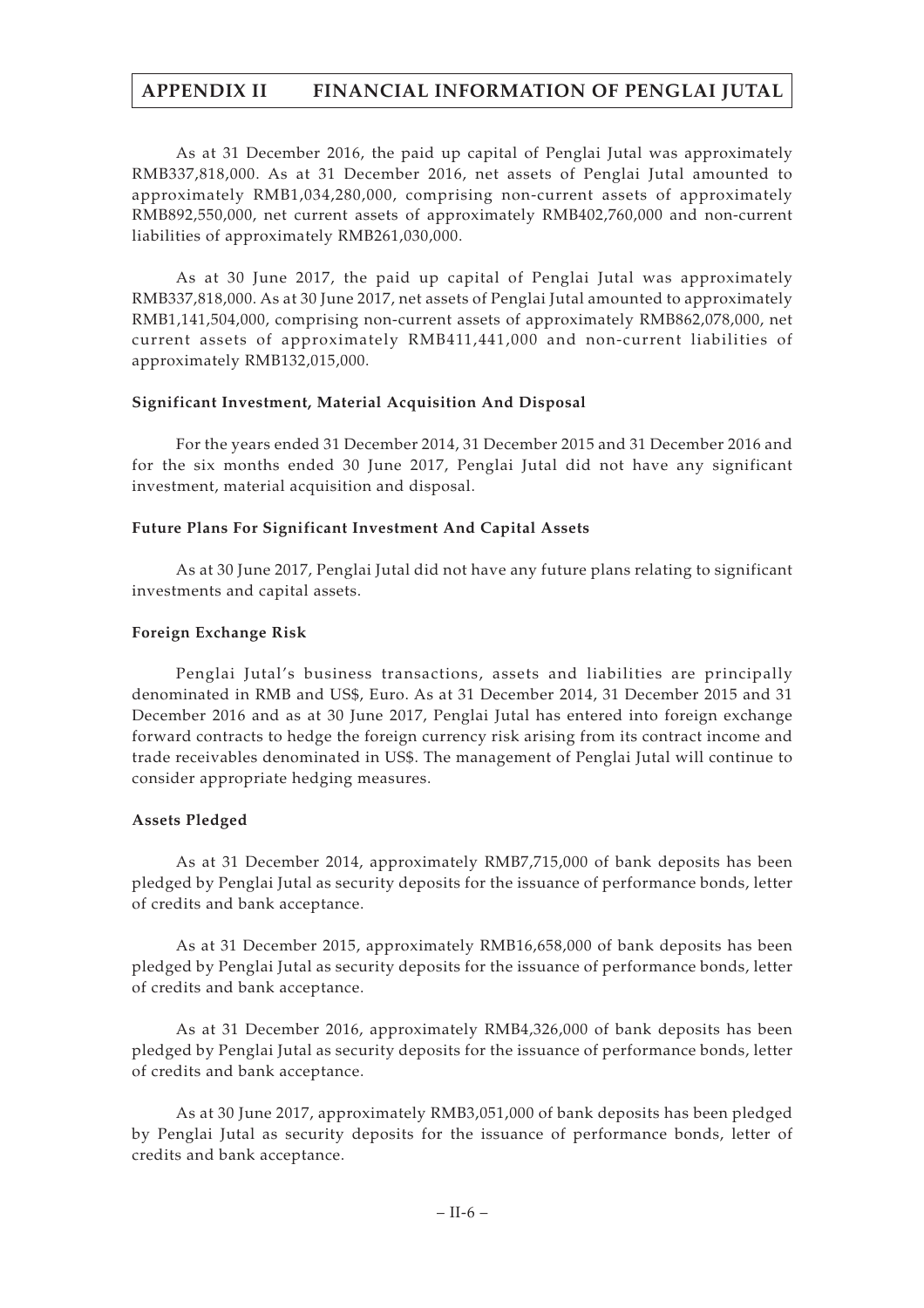At 31 December 2014, the carrying amount of machine and equipment pledged as security for Penglai Jutal's bank borrowings amounted to approximately RMB72,799,000. For the years ended 31 December 2015 and 31 December 2016 and for the six months ended 30 June 2017, there were no asset-backed borrowings.

# **LITIGATION AND CONTINGENT LIABILITIES**

As at 31 December 2014, 31 December 2015 and 31 December 2016 and as at 30 June 2017, Penglai Jutal did not have significant litigation and contingent liabilities.

## **CAPITAL MANAGEMENT**

Penglai Jutal 's main objective when managing capital is to safeguard its ability to continue as a going concern and to maximise the return to shareholders through the optimisation of the gearing ratio.

Penglai Jutal manages the capital structure and makes adjustment to it in light of changes in economic conditions and the risk characteristics of the underlying assets. In order to maintain or adjust the capital structure, Penglai Jutal may raise new debts, increase paid up capital, reduce paid up capital, repay existing debts or sell assets to reduce debts.

Penglai Jutal monitors its capital using a gearing ratio, which is total bank borrowings divided by total equity. Penglai Jutal 's policy is to keep the gearing ratio at a reasonable level.

As at 31 December 2014, 31 December 2015 and 31 December 2016 and as at 30 June 2017, the gearing ratios of Penglai Jutal were as follows:

|                       | 2014           | 2015           | 2016           | <b>June 2017</b> |
|-----------------------|----------------|----------------|----------------|------------------|
|                       | <i>RMB'000</i> | <i>RMB'000</i> | <i>RMB'000</i> | <b>RMB'000</b>   |
| Total Bank borrowings | 269,223        | 122,719        | 263,400        | 332,800          |
| Total equity          | 870,865        | 934,700        | 1,034,280      | 1,141,504        |
| Gearing ratio         | 30.91%         | 13.13%         | 25.47%         | 29.15%           |

The changes in gearing ratio resulted primarily from changes in total bank borrowings. Penglai Jutal adjusts the amount of bank loans from time to time in line with the current environment to ensure that the working capital needs of Penglai Jutal are met.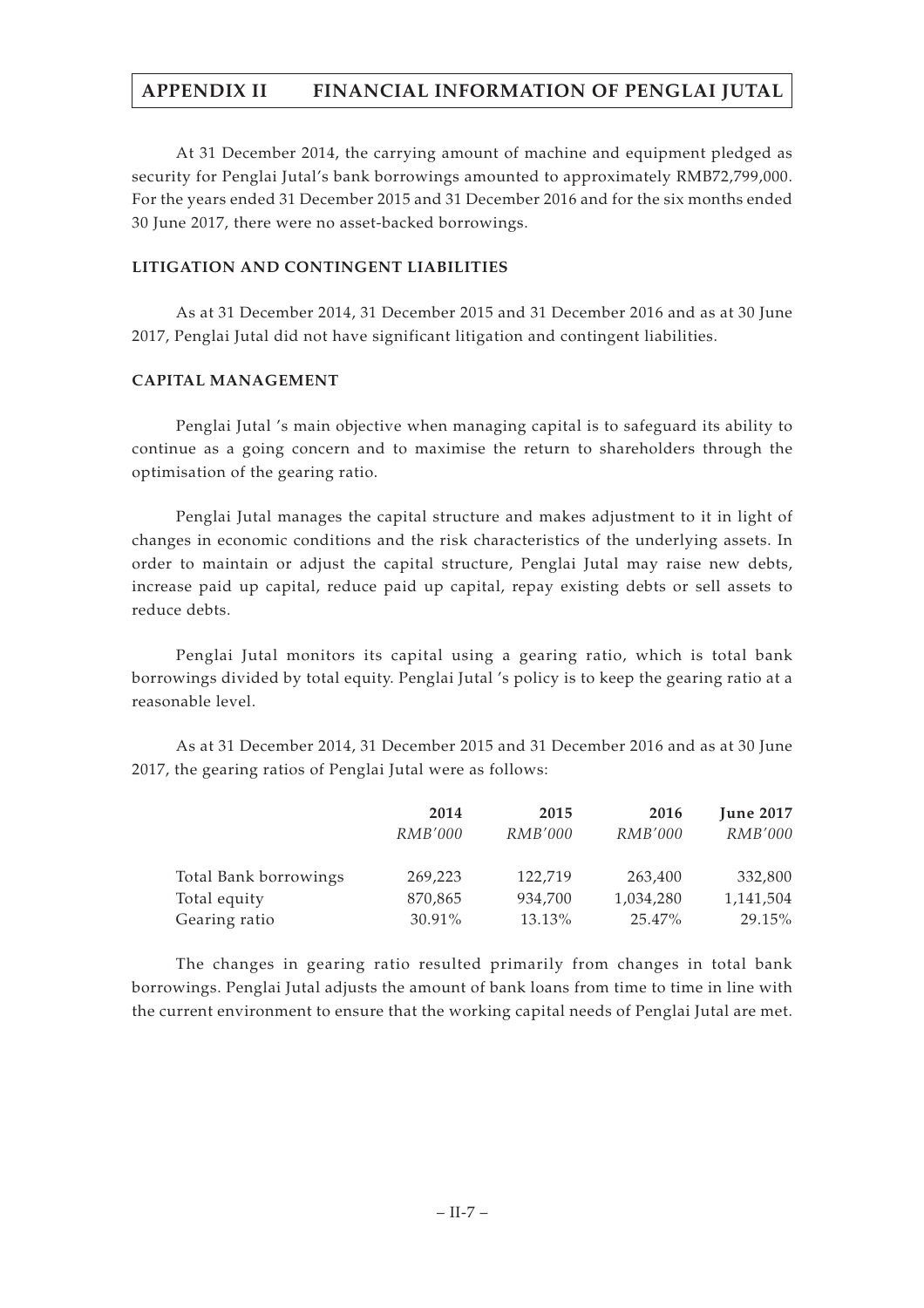## **INFORMATION ABOUT EMPLOYEES**

As at 31 December 2014, 31 December 2015, 31 December 2016 and 30 June 2017, Penglai Jutal had 1,836, 1,947, 1,950 and 1,825 full time employees in the PRC, respectively.

Penglai Jutal encourages staff to provide long-term service and strives to create a fair and open competition environment. It is committed to develop talents with management experience, professional skills and dedication. Penglai Jutal determines the remuneration and incentives of employees with reference to the prevailing industry practice, and based on their position, duties and performance. Penglai Jutal contributes to social security funds, including pension fund, medical, unemployment and industrial accident insurances and housing fund for employees in the PRC, in accordance with the corresponding laws and regulations.

Penglai Jutal puts emphasis on staff development, encourages employees to pursue continuous education, and formulates training programs for employees. Penglai Jutal had not adopted any share option scheme.

## **OUTLOOK**

The principal businesses of Penglai Jutal are the design, fabrication, installation and repair of offshore oil and natural gas production and exploration facilities, quayside machinery, oil chemical engineering equipment and steel formation.

Currently, the hardship of oil and gas industry remains. Although the price of oil has increased, it still hovers at low level of around US\$50. More time is needed for the recovery of oil and gas market. Penglai Jutal actively faces the current market hardship and strengthens its efforts in market development. While maintaining a strong foothold in the traditional oil and gas products, it holds a positive view on the potential of chemical engineering module market at the downstream of oil and gas and starts entering the market of offshore wind power ancillary products. After the completion of acquisition, Penglai Jutal will become part of the Group. Penglai Jutal will leverage on the Group's listing status, market knowledge, experience and resources so as to achieve synergy in operational efficiency and brand promotion.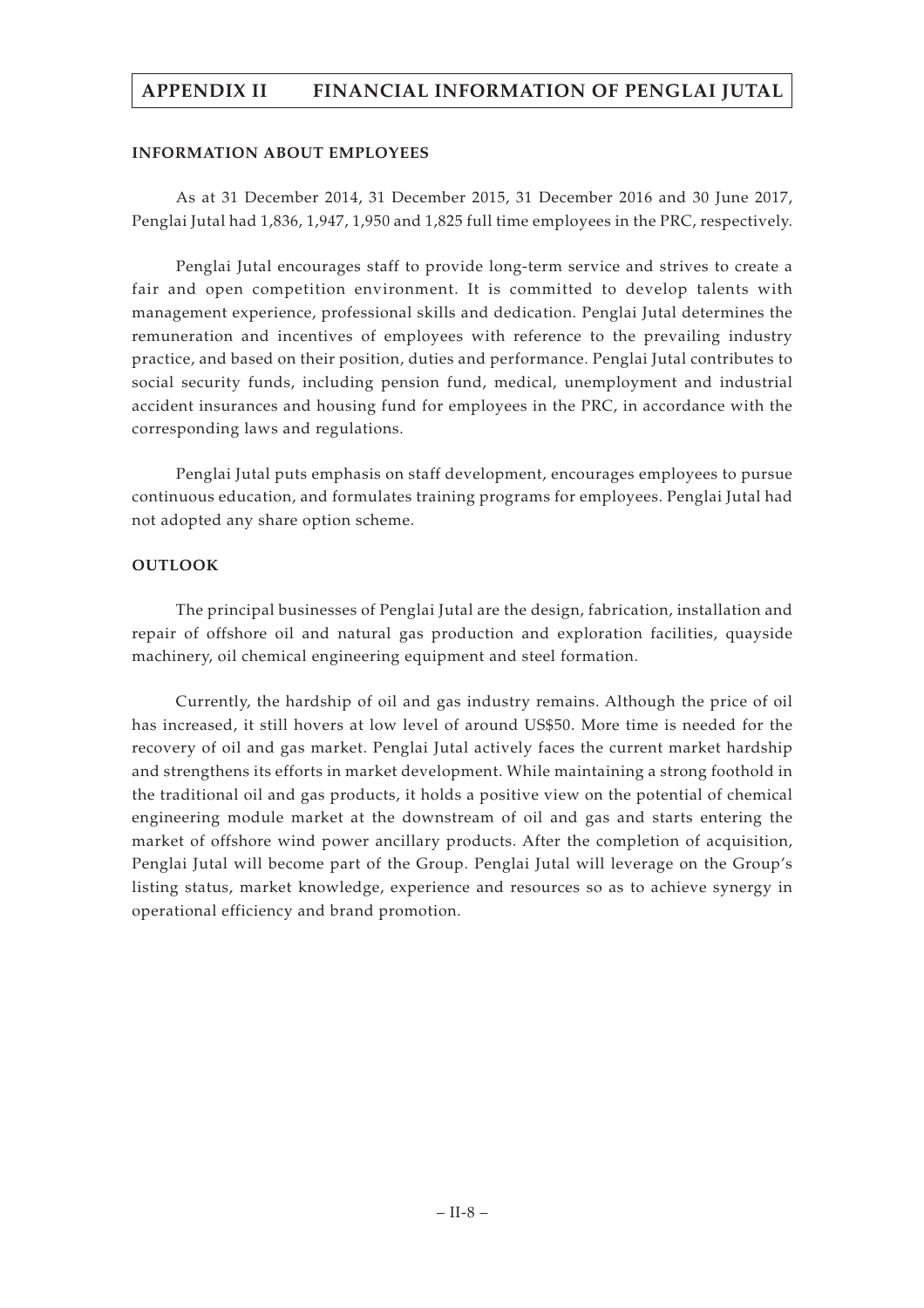*The following is the text of a report set out on pages III-1 to III-52, received from the Company's reporting accountants, RSM Hong Kong, Certified Public Accountants, Hong Kong, for the purpose of incorporation in this investment circular.*



# **ACCOUNTANTS' REPORT ON HISTORICAL FINANCIAL INFORMATION TO THE DIRECTORS OF JUTAL OFFSHORE OIL SERVICES LIMITED**

## **Introduction**

We report on the historical financial information of Penglai Jutal Offshore Engineering Heavy Industries Company Limited ("**Penglai Jutal**") set out on pages III-4 to III-52, which comprises the statements of financial position of the Penglai Jutal as at 31 December 2014, 2015 and 2016 and 30 June 2017, and the statements of profit or loss and other comprehensive income, the statements of changes in equity and the statements of cash flows for each of the periods then ended (the "**Relevant Period**") and a summary of significant accounting policies and other explanatory information (together, the "**Historical Financial Information**"). The Historical Financial Information set out on pages III-4 to III-52 forms an integral part of this report, which has been prepared for inclusion in the investment circular of Jutal Offshore Oil Services Limited (the "**Company**") dated 8 December 2017 (the "**Investment Circular**") in connection with the proposed acquisition of the 70% equity interest in Penglai Jutal.

## **Directors' responsibility for the Historical Financial Information**

The directors of Company are responsible for the preparation of Historical Financial Information that gives a true and fair view in accordance with the basis of preparation and presentation set out in Note 2 to the Historical Financial Information, and for such internal control as the directors determine is necessary to enable the preparation of Historical Financial Information that is free from material misstatement, whether due to fraud or error.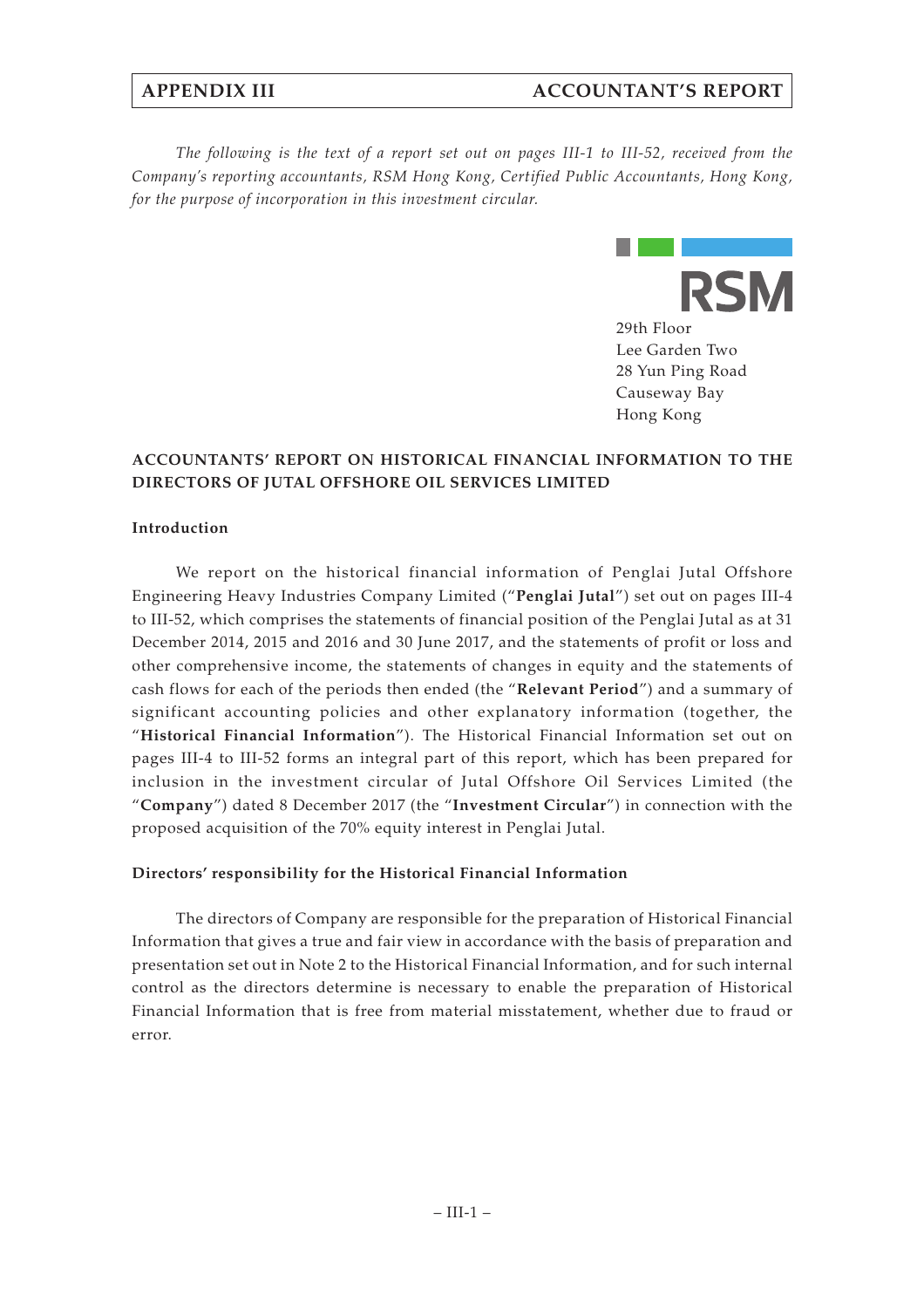## **Reporting accountants' responsibility**

Our responsibility is to express an opinion on the Historical Financial Information and to report our opinion to you. We conducted our work in accordance with Hong Kong Standard on Investment Circular Reporting Engagements 200 *Accountants' Reports on Historical Financial Information in Investment Circulars* issued by the Hong Kong Institute of Certified Public Accountants (the "**HKICPA**"). This standard requires that we comply with ethical standards and plan and perform our work to obtain reasonable assurance about whether the Historical Financial Information is free from material misstatement.

Our work involved performing procedures to obtain evidence about the amounts and disclosures in the Historical Financial Information. The procedures selected depend on the reporting accountants' judgement, including the assessment of risks of material misstatement of the Historical Financial Information, whether due to fraud or error. In making those risk assessments, the reporting accountants consider internal control relevant to the entity's preparation of Historical Financial Information that give a true and fair view in accordance with the basis of preparation and presentation set out in Note 2 to the Historical Financial Information in order to design procedures that are appropriate in the circumstances, but not for the purpose of expressing an opinion on the effectiveness of the entity's internal control. Our work also included evaluating the appropriateness of accounting policies used and the reasonableness of accounting estimates made by the directors, as well as evaluating the overall presentation of the Historical Financial Information.

We believe that the evidence we have obtained is sufficient and appropriate to provide a basis for our opinion.

## **Opinion**

In our opinion, the Historical Financial Information gives, for the purposes of the accountants' report, a true and fair view of Penglai Jutal's financial position as at 31 December 2014, 2015 and 2016 and 30 June 2017 and of Penglai Jutal's financial performance and cash flows for the Relevant Period in accordance with the basis of preparation and presentation set out in Note 2 to the Historical Financial Information.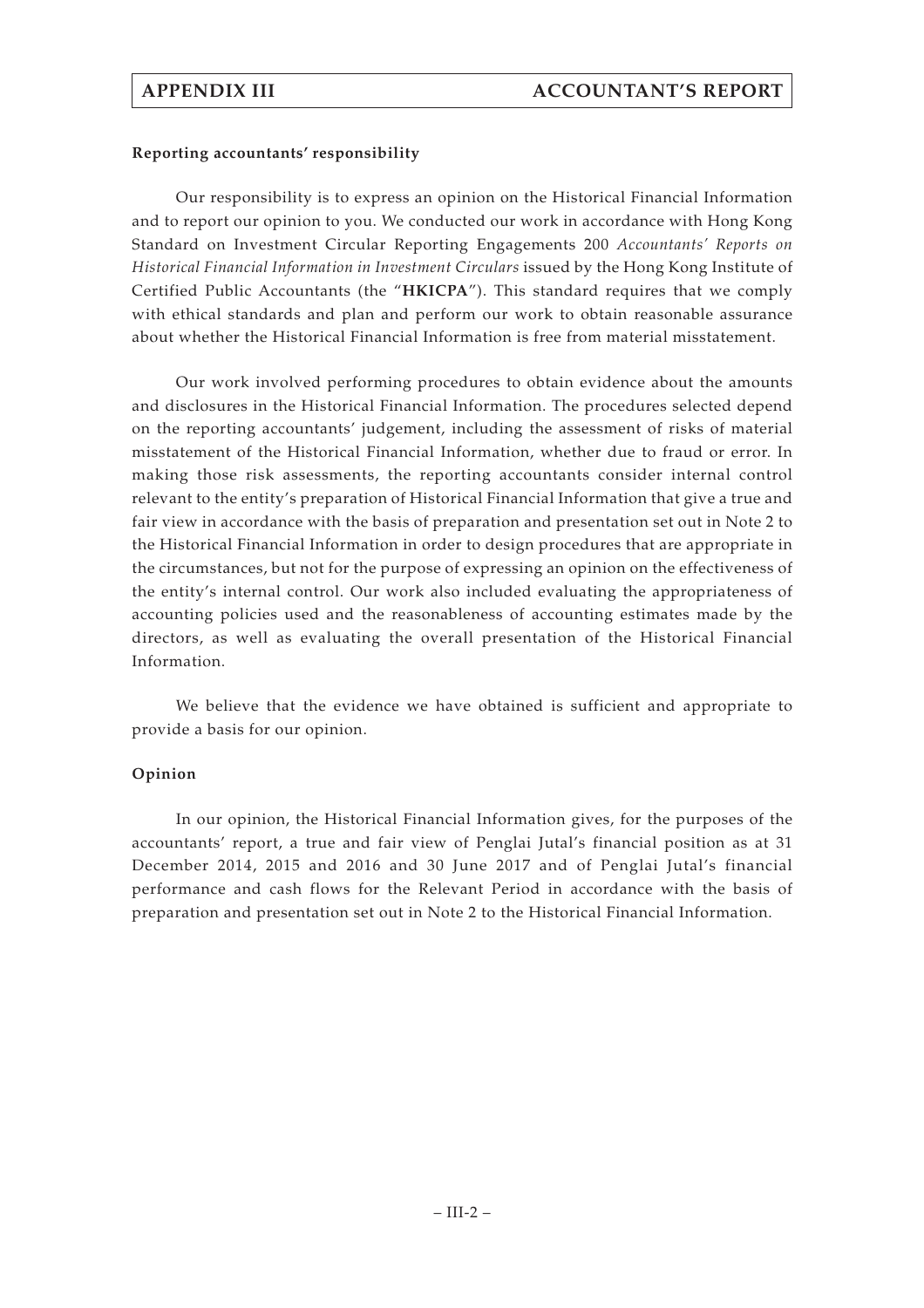#### **Review of stub period comparative financial information**

We have reviewed the stub period comparative financial information of Penglai Jutal which comprises statements of profit or loss and other comprehensive income, changes in equity and cash flows for the six months ended 30 June 2016 and other explanatory information (the "**Stub Period Comparative Financial Information**"). The directors of Penglai Jutal are responsible for the preparation and presentation of the Stub Period Comparative Financial Information in accordance with the basis of preparation and presentation set out in Note 2 to the Historical Financial Information. Our responsibility is to express a conclusion on the Stub Period Comparative Financial Information based on our review. We conducted our review in accordance with Hong Kong Standard on Review Engagements 2410 *Review of Interim Financial Information Performed by the Independent Auditor of the Entity* issued by the HKICPA. A review consists of making inquiries, primarily of persons responsible for financial and accounting matters, and applying analytical and other review procedures. A review is substantially less in scope that an audit conducted in accordance with Hong Kong Standards on Auditing and consequently does not enable us to obtain assurance that we would become aware of all significant matters that might be identified in an audit. Accordingly, we do not express an audit opinion. Based on our review, nothing has come to our attention that causes us to believe that the Stub Period Comparative Financial Information, for the purposes of the accountants' report, is not prepared, in all material respects, in accordance with the basis of preparation and presentation set out in Note 2 to the Historical Financial Information.

**Report on matters under the Main Board Listing Rules of The Stock Exchange of Hong Kong Limited and the Companies (Winding Up and Miscellaneous Provisions) Ordinance**

#### *Adjustments*

In preparing the Historical Financial Information, no adjustments to the Underlying Financial Statement as defined on page III-4 have been made.

## *Dividends*

We refer to note 15 to the Historical Financial Information which states that no dividends have been paid by Penglai Jutal in respect of the Relevant Period.

**RSM Hong Kong** *Certified Public Accountants* Hong Kong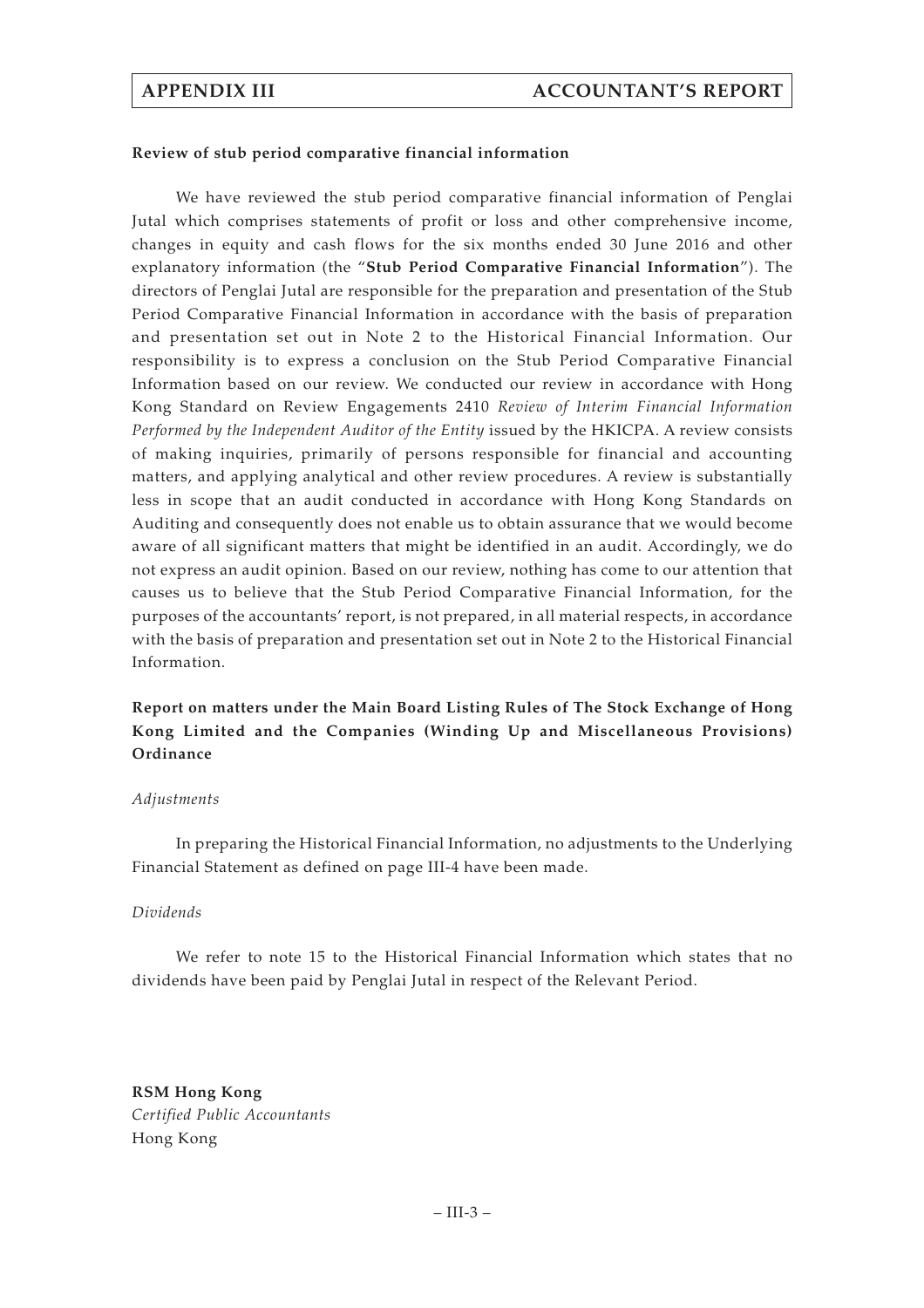# **HISTORICAL FINANCIAL INFORMATION OF PENGLAI JUTAL**

# **Preparation of Historical Financial Information**

Set out below is the Historical Financial Information which forms an integral part of this accountants' report.

The financial statements of Penglai Jutal for the Relevant Period, on which the Historical Financial Information is based, were audited by RSM Hong Kong in accordance with Hong Kong Standards on Auditing issued by the HKICPA ("**Underlying Financial Statements**").

The statutory financial statements of Penglai Jutal for the years ended 31 December 2014, 2015 and 2016 was prepared in accordance with China Accounting Standards for Business Enterprises and were audited by Da Hua Certified Public Accountants in accordance with China Standards on Auditing issued by the Chinese Institute of Certified Public Accountants.

The Historical Financial Information is presented in Renminbi ("**RMB**") which is also Penglai Jutal's functional currency and all values are rounded to the nearest thousand (RMB'000) except when otherwise indicated.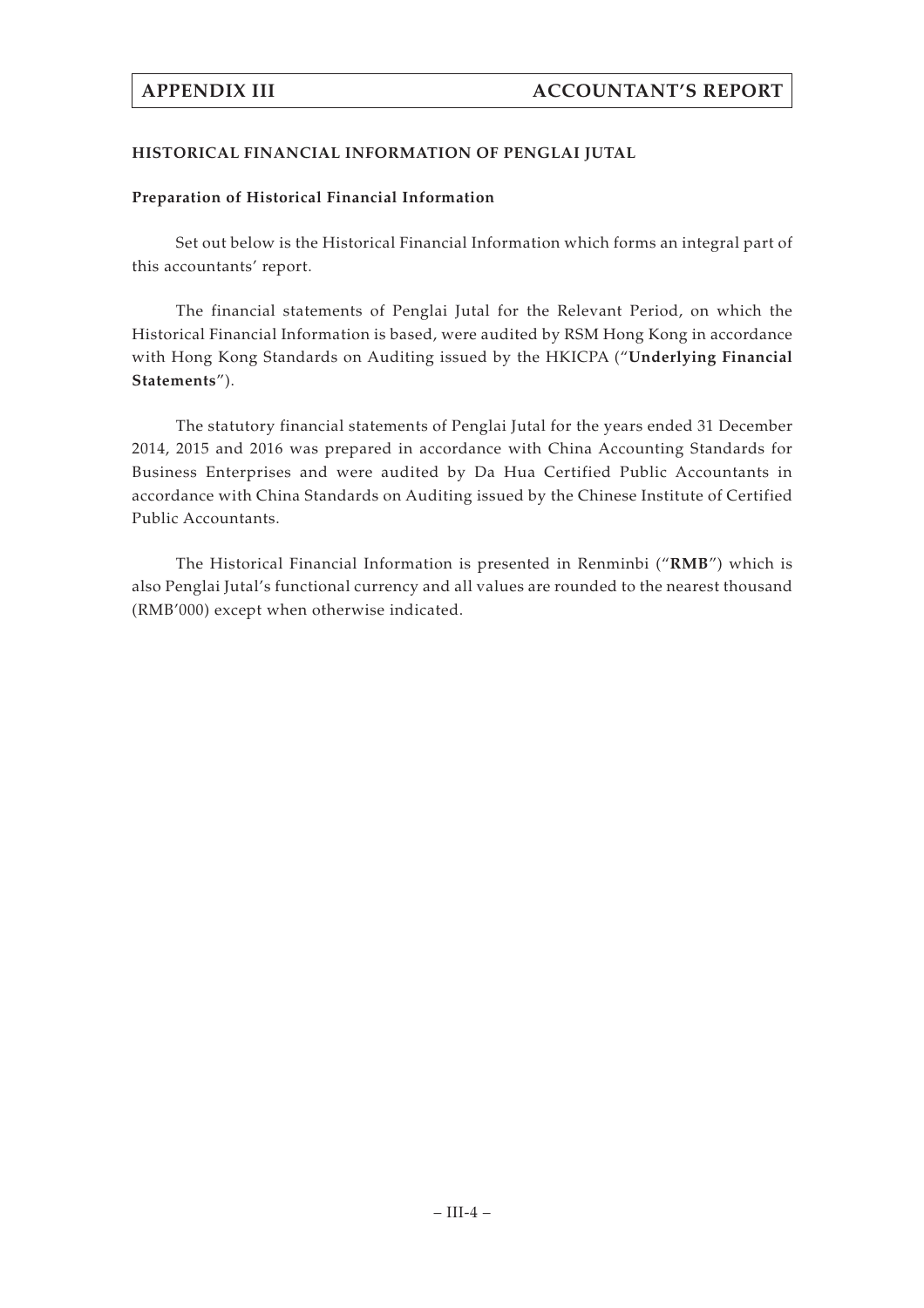# **STATEMENTS OF PROFIT OR LOSS AND OTHER COMPREHENSIVE INCOME**

|                            |              | For the year ended | For the six months |             |             |               |
|----------------------------|--------------|--------------------|--------------------|-------------|-------------|---------------|
|                            |              |                    | 31 December        |             |             | ended 30 June |
|                            | Note         | 2014               | 2015               | 2016        | 2016        | 2017          |
|                            |              | RMB'000            | RMB'000            | RMB'000     | RMB'000     | RMB'000       |
|                            |              |                    |                    |             | (unaudited) |               |
| Turnover                   | $\mathcal S$ | 707,959            | 1,469,770          | 1,599,740   | 839,167     | 1,281,215     |
| Cost of sales and services |              | (601, 226)         | (1,325,208)        | (1,408,130) | (768, 468)  | (1,073,466)   |
| Gross profit               |              | 106,733            | 144,562            | 191,610     | 70,699      | 207,749       |
| Other income               | 9            | 19,357             | 28,347             | 28,080      | 11,819      | 22,285        |
| Administrative expenses    |              | (57, 166)          | (77, 122)          | (68, 563)   | (27, 586)   | (33, 616)     |
| Other operating expenses   |              | (20, 274)          | (3,977)            | (25,082)    | (6, 101)    | (46, 220)     |
| Profit from operations     |              | 48,650             | 91,810             | 126,045     | 48,831      | 150,198       |
| Finance costs              | 11           | (18, 325)          | (12, 482)          | (9, 151)    | (4,050)     | (6, 568)      |
| Profit before tax          |              | 30,325             | 79,328             | 116,894     | 44,781      | 143,630       |
| Income tax expense         | 12           | (1,744)            | (15, 493)          | (17, 314)   | (6, 407)    | (36, 406)     |
| Profit and total           |              |                    |                    |             |             |               |
| comprehensive income       |              |                    |                    |             |             |               |
| for the year/period        | 13           | 28,581             | 63,835             | 99,580      | 38,374      | 107,224       |
| Attributable to:           |              |                    |                    |             |             |               |
| Owners of Penglai Jutal    |              | 28,581             | 63,835             | 99,580      | 38,374      | 107,224       |
|                            |              |                    |                    |             |             |               |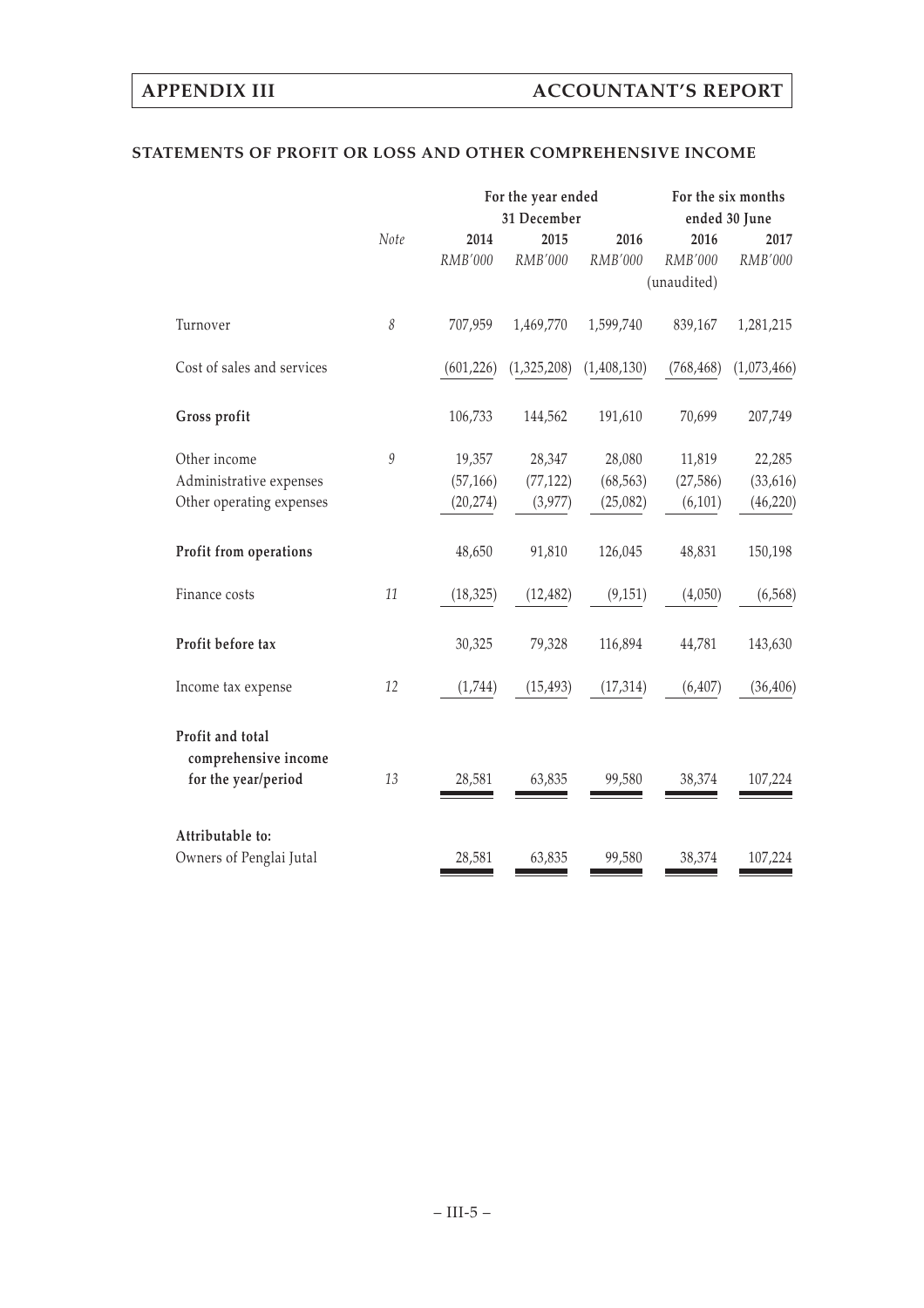# **STATEMENTS OF FINANCIAL POSITION**

|                                                      |      | As at   |                   |           |           |  |  |
|------------------------------------------------------|------|---------|-------------------|-----------|-----------|--|--|
|                                                      |      |         | As at 31 December |           | 30 June   |  |  |
|                                                      | Note | 2014    | 2015              | 2016      | 2017      |  |  |
|                                                      |      | RMB'000 | RMB'000           | RMB'000   | RMB'000   |  |  |
| Non-current assets                                   |      |         |                   |           |           |  |  |
| Fixed assets                                         | 16   | 850,955 | 921,803           | 883,501   | 852,459   |  |  |
| Intangible assets                                    | 17   | 243     | 189               | 157       | 147       |  |  |
| Deferred tax assets                                  | 29   | 14,787  | 12,946            | 8,892     | 9,472     |  |  |
|                                                      |      |         |                   |           |           |  |  |
|                                                      |      | 865,985 | 934,938           | 892,550   | 862,078   |  |  |
| <b>Current assets</b>                                |      |         |                   |           |           |  |  |
| Inventories                                          | 18   | 64,791  | 102,431           | 73,913    | 41,159    |  |  |
| Trade and bills receivables<br>Gross amount due from | 19   | 128,490 | 152,301           | 453,399   | 46,722    |  |  |
| customers for contract work                          | 20   | 106,435 | 115,325           | 28,619    | 46,537    |  |  |
| Prepayments, deposits and<br>other receivables       | 21   | 89,530  | 95,250            | 79,998    | 28,771    |  |  |
| Derivative financial<br>instruments                  | 22   |         |                   |           | 6,225     |  |  |
| Current tax assets                                   |      | 4,304   |                   |           |           |  |  |
| Pledged bank deposits                                | 23   | 7,715   | 16,658            | 4,326     | 3,051     |  |  |
| Bank and cash balances                               | 23   | 172,902 | 424,507           | 840,531   | 1,410,477 |  |  |
|                                                      |      |         |                   |           |           |  |  |
|                                                      |      | 574,167 | 906,472           | 1,480,786 | 1,582,942 |  |  |
| <b>Current liabilities</b>                           |      |         |                   |           |           |  |  |
| Trade and bills payables<br>Gross amount due to      | 24   | 137,204 | 370,222           | 306,996   | 817,724   |  |  |
| customers for contract work                          | 20   | 108,383 | 331,905           | 629,121   | 42,420    |  |  |
| Accruals and other payables                          | 25   | 46,224  | 61,363            | 108,181   | 43,474    |  |  |
| Derivative financial                                 |      |         |                   |           |           |  |  |
| instruments                                          | 22   |         | 6,234             | 10,653    | 972       |  |  |
| Warranty provisions                                  | 26   | 5,763   | 10,854            | 16,009    | 36,211    |  |  |
| Bank borrowings                                      | 27   | 234,223 | 122,719           | 3,200     | 201,200   |  |  |
| Current tax liabilities                              |      |         | 1,753             | 3,866     | 29,500    |  |  |
|                                                      |      | 531,797 | 905,050           | 1,078,026 | 1,171,501 |  |  |
| Net current assets                                   |      | 42,370  | 1,422             | 402,760   | 411,441   |  |  |
|                                                      |      |         |                   |           |           |  |  |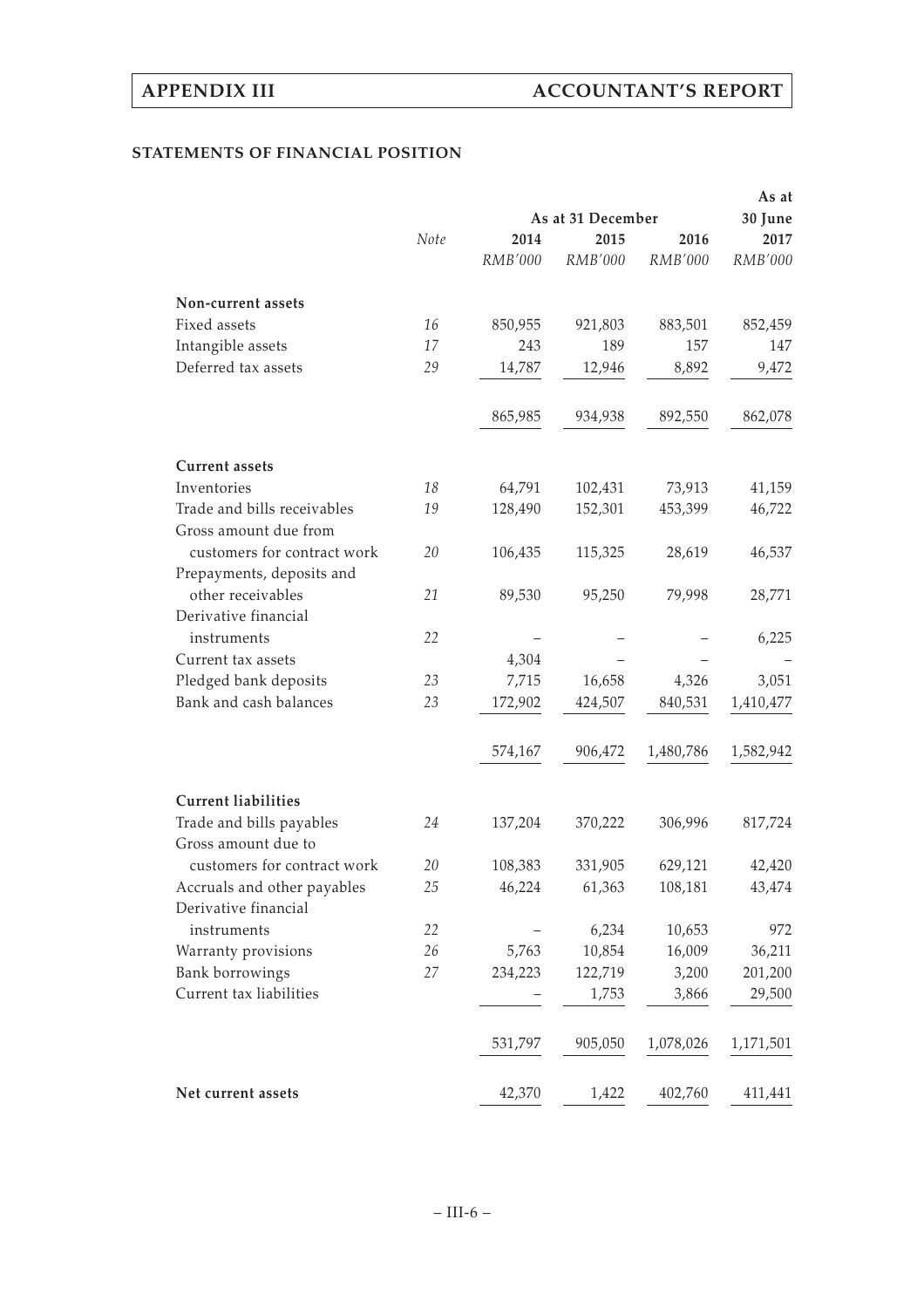# **APPENDIX III ACCOUNTANT'S REPORT**

|                           |      |                   |                |           | As at     |
|---------------------------|------|-------------------|----------------|-----------|-----------|
|                           |      | As at 31 December | 30 June        |           |           |
|                           | Note | 2014              | 2015           | 2016      | 2017      |
|                           |      | RMB'000           | <b>RMB'000</b> | RMB'000   | RMB'000   |
| Total assets less current |      |                   |                |           |           |
| liabilities               |      | 908,355           | 936,360        | 1,295,310 | 1,273,519 |
| Non-current liabilities   |      |                   |                |           |           |
| Bank borrowings           | 27   | 35,000            |                | 260,200   | 131,600   |
| Deferred revenue          | 30   | 2,490             | 1,660          | 830       | 415       |
|                           |      | 37,490            | 1,660          | 261,030   | 132,015   |
| <b>NET ASSETS</b>         |      | 870,865           | 934,700        | 1,034,280 | 1,141,504 |
| Capital and reserves      |      |                   |                |           |           |
| Paid-up capital           | 31   | 337,818           | 337,818        | 337,818   | 337,818   |
| Reserves                  | 32   | 533,047           | 596,882        | 696,462   | 803,686   |
| <b>TOTAL EQUITY</b>       |      | 870,865           | 934,700        | 1,034,280 | 1,141,504 |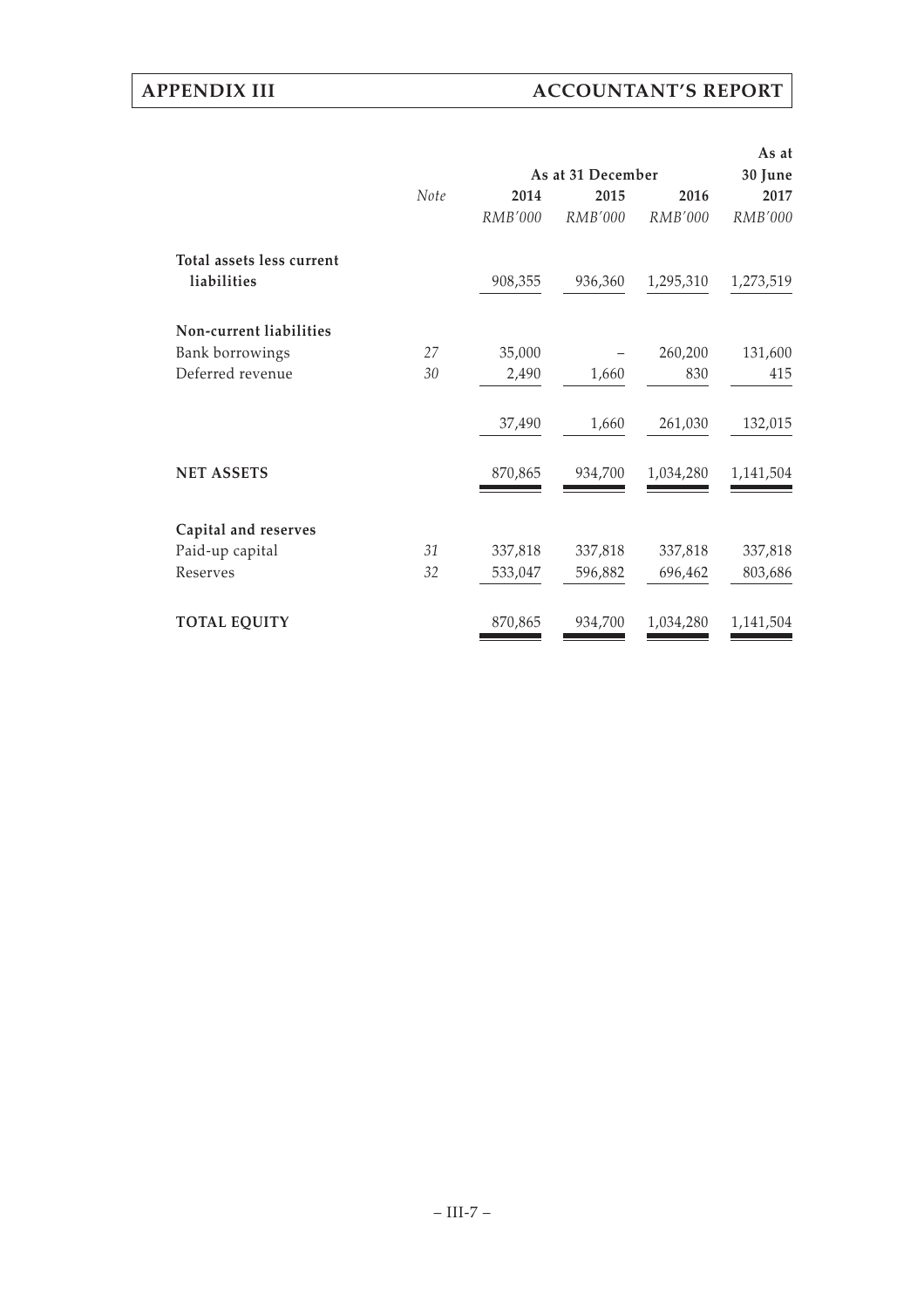# **STATEMENTS OF CHANGES IN EQUITY**

|                                                          | Paid-up<br>capital<br><b>RMB'000</b> | Capital<br>reserves<br>RMB'000<br>(note 32) | Retained<br>profits<br><b>RMB'000</b> | <b>Total</b><br>equity<br><b>RMB'000</b> |
|----------------------------------------------------------|--------------------------------------|---------------------------------------------|---------------------------------------|------------------------------------------|
| At 1 January 2014                                        | 337,818                              | 19,742                                      | 484,724                               | 842,284                                  |
| Total comprehensive income<br>for the year               |                                      |                                             | 28,581                                | 28,581                                   |
| At 31 December 2014 and<br>1 January 2015                | 337,818                              | 19,742                                      | 513,305                               | 870,865                                  |
| Total comprehensive income<br>for the year               |                                      |                                             | 63,835                                | 63,835                                   |
| At 31 December 2015 and<br>1 January 2016                | 337,818                              | 19,742                                      | 577,140                               | 934,700                                  |
| Total comprehensive income<br>for the year               |                                      |                                             | 99,580                                | 99,580                                   |
| At 31 December 2016 and<br>1 January 2017                | 337,818                              | 19,742                                      | 676,720                               | 1,034,280                                |
| Total comprehensive income<br>for the period             |                                      |                                             | 107,224                               | 107,224                                  |
| At 30 June 2017                                          | 337,818                              | 19,742                                      | 783,944                               | 1,141,504                                |
| At 1 January 2016                                        | 337,818                              | 19,742                                      | 577,140                               | 934,700                                  |
| Total comprehensive income<br>for the period (unaudited) |                                      |                                             | 38,374                                | 38,374                                   |
| At 30 June 2016 (unaudited)                              | 337,818                              | 19,742                                      | 615,514                               | 973,074                                  |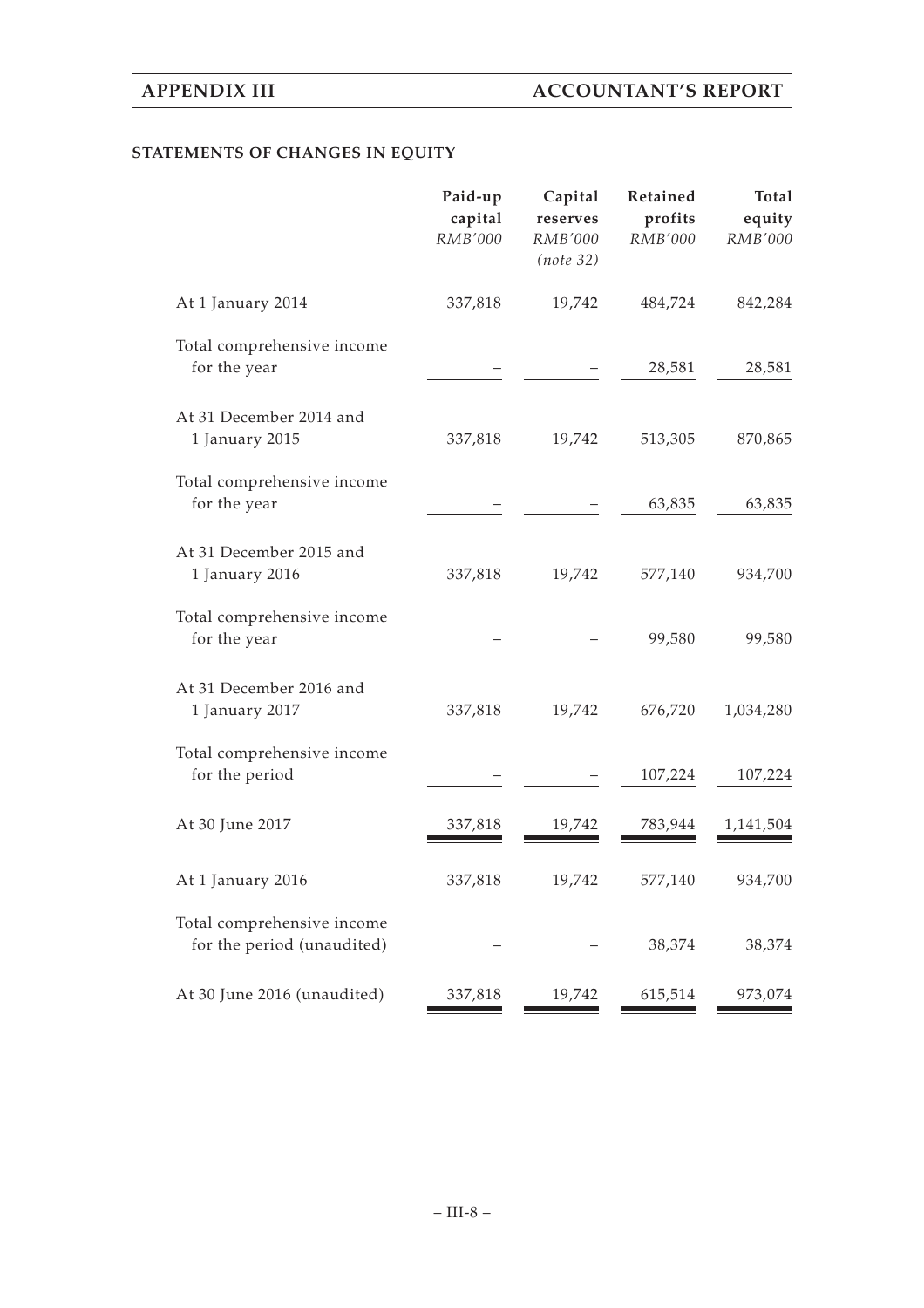## **STATEMENTS OF CASH FLOWS**

|                                                | For the year ended 31 December |           |           | For the six months<br>ended 30 June |                |
|------------------------------------------------|--------------------------------|-----------|-----------|-------------------------------------|----------------|
|                                                | 2014                           | 2015      | 2016      | 2016                                | 2017           |
|                                                | RMB'000                        | RMB'000   | RMB'000   | RMB'000                             | <i>RMB'000</i> |
|                                                |                                |           |           | (unaudited)                         |                |
| <b>CASH FLOWS FROM OPERATING</b>               |                                |           |           |                                     |                |
| <b>ACTIVITIES</b>                              |                                |           |           |                                     |                |
| Profit before tax                              | 30,325                         | 79,328    | 116,894   | 44,781                              | 143,630        |
| Adjustments for:                               |                                |           |           |                                     |                |
| Finance costs                                  | 18,325                         | 12,482    | 9,151     | 4,050                               | 6,568          |
| Interest income                                | (870)                          | (2,888)   | (4,316)   | (1,064)                             | (7, 916)       |
| Depreciation                                   | 68,813                         | 76,741    | 84,498    | 42,893                              | 40,943         |
| Amortisation of intangible assets              | 54                             | 54        | 32        | 19                                  | 10             |
| Net loss on disposal of fixed assets           | 699                            | 1,925     | 364       | 79                                  | 11             |
| Written off of irrecoverable trade receivables | 13,231                         |           |           |                                     | 20,662         |
| Written off of obsolete inventories            | 4,194                          |           |           |                                     |                |
| Allowance for inventories                      | 1,719                          |           | 4,121     | 1,749                               | 348            |
| Reversal of allowance for inventories          |                                | (1,097)   |           |                                     |                |
| Allowances for trade and other receivables     | 662                            |           |           |                                     | 11,110         |
|                                                |                                |           | 4,890     | 2,819                               |                |
| Reversal of allowance for other receivables    | (7, 353)                       |           |           |                                     |                |
| Net (reversal of provisions)/provisions of     |                                |           |           |                                     |                |
| warranty                                       | (6, 184)                       | 5,091     | 5,179     | 4,073                               | 20,458         |
| Fair value (gain)/loss on derivative financial |                                |           |           |                                     |                |
| instrument                                     |                                | (7, 192)  | 15,202    | 1,432                               | (11, 271)      |
| Government grant income                        | (4,830)                        | (3,480)   | (1,176)   | (475)                               | (415)          |
|                                                |                                |           |           |                                     |                |
| Operating profit before working capital        |                                |           |           |                                     |                |
| changes                                        | 118,785                        | 160,964   | 234,839   | 100,356                             | 224,138        |
| (Increase)/decrease in inventories             | (22, 206)                      | (36, 543) | 24,397    | (3,864)                             | 32,406         |
| (Increase)/decrease in trade and bills         |                                |           |           |                                     |                |
| receivables                                    | (73, 287)                      | (23, 811) | (301,098) | 50,063                              | 386,015        |
| Decrease/(increase) in gross amount due        |                                |           |           |                                     |                |
| from customers for contract work               | 28,519                         | (8,890)   | 86,706    | 63,147                              | (17, 918)      |
| (Increase)/decrease in prepayments, deposits   |                                |           |           |                                     |                |
| and other receivables                          | (5,643)                        | (5,720)   | 10,362    | 28,074                              | 40,117         |
|                                                |                                |           |           |                                     |                |
| Increase/(decrease) in trade and bills         |                                |           |           |                                     |                |
| payables                                       | 35,492                         | 233,018   | (63, 226) | (176, 703)                          | 510,728        |
| Increase/(decrease) in gross amount due to     |                                |           |           |                                     |                |
| customers for contract work                    | 91,507                         | 223,522   | 297,216   | 45,231                              | (586, 701)     |
| (Decrease)/increase in accruals and other      |                                |           |           |                                     |                |
| payables                                       | (3,228)                        | 15,453    | 46,758    | 11,226                              | (64, 809)      |
| Decrease in warranty provisions                | (432)                          |           | (24)      |                                     | (256)          |
|                                                |                                |           |           |                                     |                |
| Cash generated from operations                 | 169,507                        | 557,993   | 335,930   | 117,530                             | 523,720        |
| Income taxes paid                              |                                | (7, 595)  | (11, 147) | (2,825)                             | (11, 352)      |
| Interest paid                                  | (18, 592)                      | (12, 413) | (8,092)   | (3,731)                             | (4,343)        |
| Other finance costs                            | (493)                          | (830)     | (1, 426)  | (296)                               | (2, 123)       |
|                                                |                                |           |           |                                     |                |
| Net cash generated from operating activities   | 150,422                        | 537,155   | 315,265   | 110,678                             | 505,902        |
|                                                |                                |           |           |                                     |                |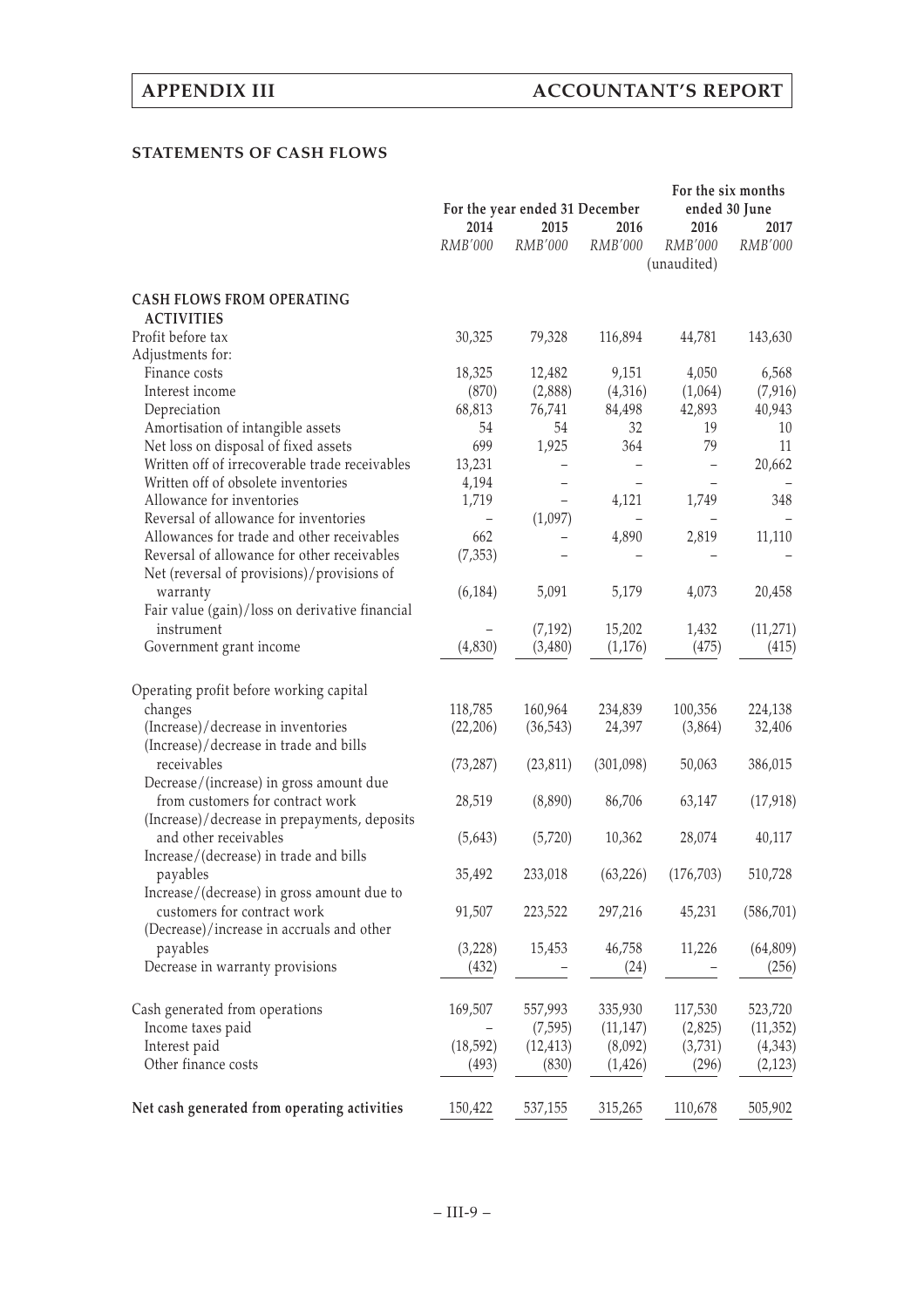|                                                                                                                                                                                |                                              | For the year ended 31 December               |                                  | For the six months<br>ended 30 June |                   |  |
|--------------------------------------------------------------------------------------------------------------------------------------------------------------------------------|----------------------------------------------|----------------------------------------------|----------------------------------|-------------------------------------|-------------------|--|
|                                                                                                                                                                                | 2014<br>RMB'000                              | 2015<br>RMB'000                              | 2016<br>RMB'000                  | 2016<br>RMB'000<br>(unaudited)      | 2017<br>RMB'000   |  |
| <b>CASH FLOWS FROM INVESTING</b>                                                                                                                                               |                                              |                                              |                                  |                                     |                   |  |
| <b>ACTIVITIES</b><br>Interest received<br>Purchase of fixed assets<br>Proceeds from disposal of fixed assets<br>Decrease in pledged bank deposits<br>Government grant received | 870<br>(50, 277)<br>19,639<br>4,768<br>4,000 | 2,888<br>(149, 376)<br>309<br>1,350<br>2,650 | 4,316<br>(46, 291)<br>158<br>346 | 1,064<br>(19, 571)<br>89            | 7,916<br>(9, 912) |  |
| Net receipt/(payment) from settlement of<br>derivative financial instruments                                                                                                   |                                              | 13,426                                       | (10,783)                         | (1, 722)                            | (4,635)           |  |
| Net cash used in investing activities                                                                                                                                          | (21,000)                                     | (128, 753)                                   | (52, 254)                        | (20, 140)                           | (6, 631)          |  |
| <b>CASH FLOWS FROM FINANCING</b><br><b>ACTIVITIES</b>                                                                                                                          |                                              |                                              |                                  |                                     |                   |  |
| Bank loans raised<br>Repayment of bank loans                                                                                                                                   | 296,962<br>(362,062)                         | 133,649<br>(280, 153)                        | 326,131<br>(185, 450)            | 131,131<br>(58, 850)                | 71,000<br>(1,600) |  |
| Net cash (used in)/generated from financing<br>activities                                                                                                                      | (65, 100)                                    | (146, 504)                                   | 140,681                          | 72,281                              | 69,400            |  |
| NET INCREASE IN CASH AND CASH<br><b>EQUIVALENTS</b>                                                                                                                            | 64,322                                       | 261,898                                      | 403,692                          | 162,819                             | 568,671           |  |
| CASH AND CASH EQUIVALENTS AT<br><b>BEGINNING OF THE YEAR/PERIOD</b>                                                                                                            | 114,945                                      | 179,267                                      | 441,165                          | 441,165                             | 844,857           |  |
| CASH AND CASH EQUIVALENTS AT END<br>OF THE YEAR/PERIOD                                                                                                                         | 179,267                                      | 441,165                                      | 844,857                          | 603,984                             | 1,413,528         |  |
| ANALYSIS OF CASH AND CASH<br><b>EQUIVALENTS</b><br>Bank and cash balances                                                                                                      | 172,902                                      | 424,507                                      | 840,531                          | 594,661                             | 1,410,477         |  |
| Pledged bank deposits with maturity less<br>than three months                                                                                                                  | 6,365                                        | 16,658                                       | 4,326                            | 9,323                               | 3,051             |  |
|                                                                                                                                                                                | 179,267                                      | 441,165                                      | 844,857                          | 603,984                             | 1,413,528         |  |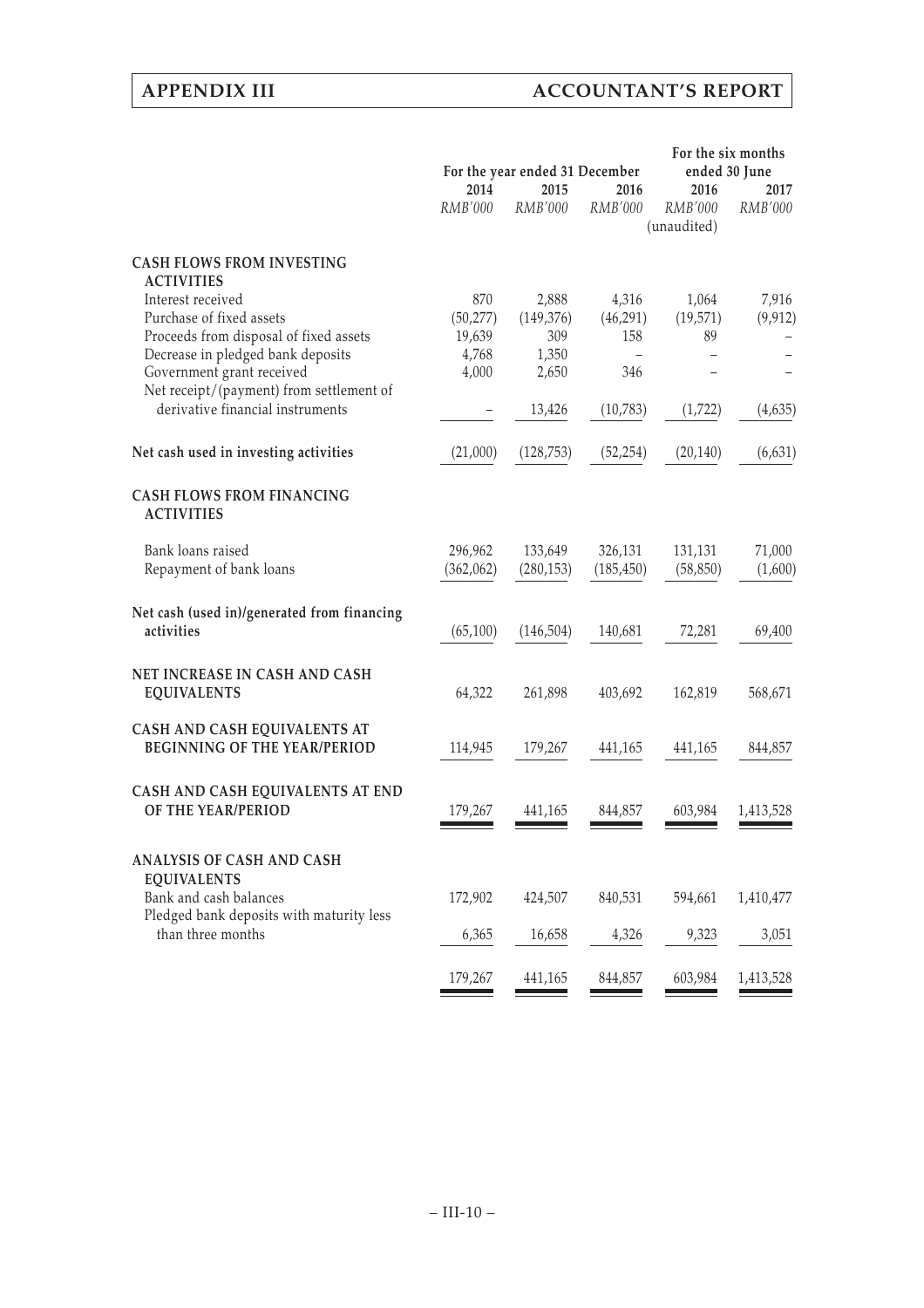Pledged bank deposits can be reconciled to the statement of financial position as follows:

|                                  |                                |                |         |             | For the six months |  |  |
|----------------------------------|--------------------------------|----------------|---------|-------------|--------------------|--|--|
|                                  | For the year ended 31 December |                |         |             | ended 30 June      |  |  |
|                                  | 2014                           | 2015           | 2016    | 2016        | 2017               |  |  |
|                                  | <i>RMB'000</i>                 | <i>RMB'000</i> | RMB'000 | RMB'000     | RMB'000            |  |  |
|                                  |                                |                |         | (unaudited) |                    |  |  |
| Pledged bank deposits            |                                |                |         |             |                    |  |  |
| (mature in three months or less) | 6,365                          | 16,658         | 4,326   | 9,323       | 3,051              |  |  |
| Pledged bank deposits            |                                |                |         |             |                    |  |  |
| (mature after three months)      | 1,350                          |                |         |             |                    |  |  |
|                                  | 7,715                          | 16,658         | 4,326   | 9,323       | 3,051              |  |  |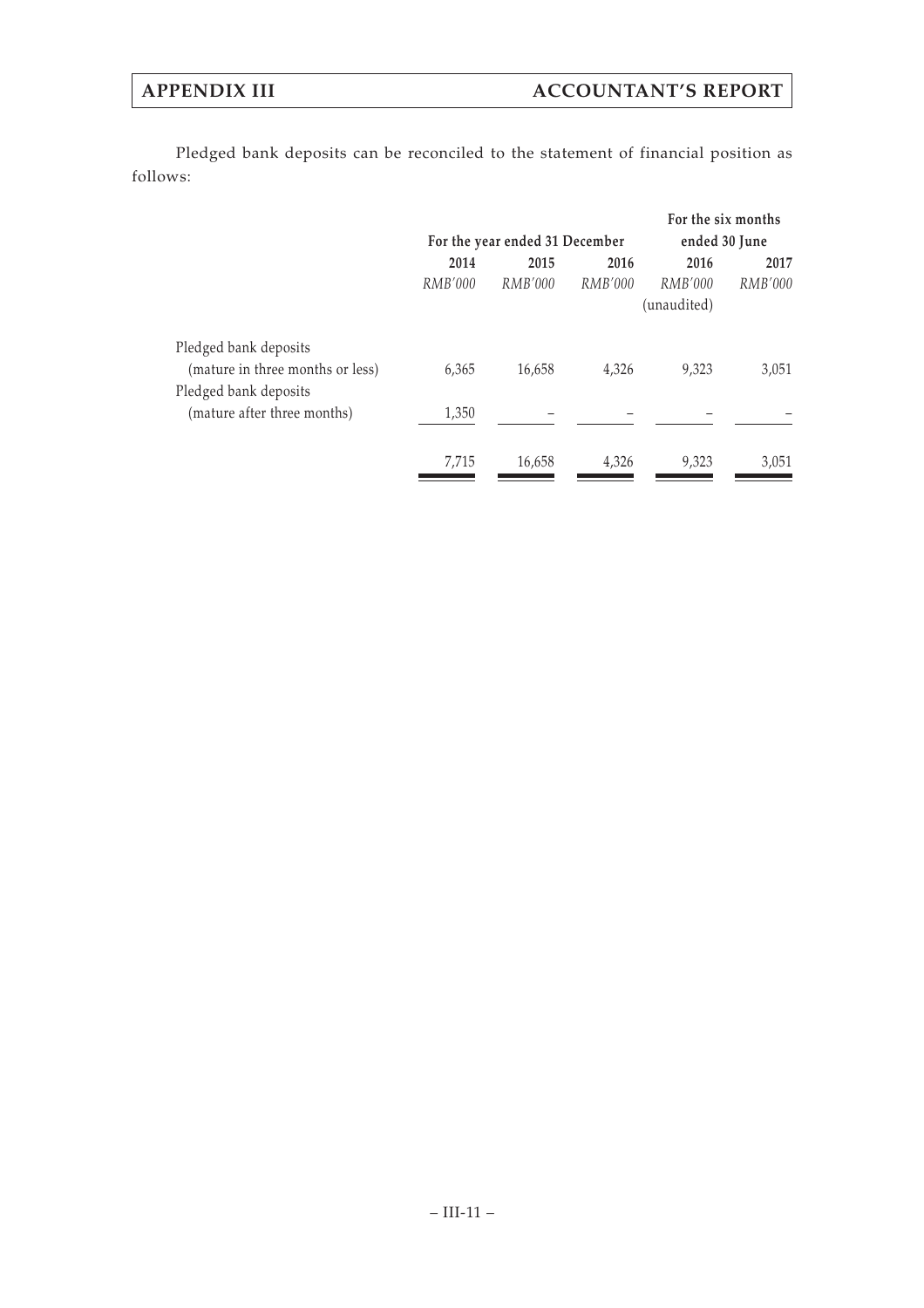| The reconciliation of liabilities arising from financing activities is as follows: |  |  |  |  |  |  |  |
|------------------------------------------------------------------------------------|--|--|--|--|--|--|--|
|------------------------------------------------------------------------------------|--|--|--|--|--|--|--|

|                                        | Bank<br>borrowings<br>RMB'000 |
|----------------------------------------|-------------------------------|
| At 1 January 2014<br>Cash Flow         | 334,323                       |
| - Inflow from financing activities     | 296,962                       |
| - Outflow from financing activities    | (362,062)                     |
| At 31 December 2014 and 1 January 2015 | 269,223                       |
| Cash Flow                              |                               |
| - Inflow from financing activities     | 133,649                       |
| - Outflow from financing activities    | (280, 153)                    |
| At 31 December 2015 and 1 January 2016 | 122,719                       |
| Cash Flow                              |                               |
| - Inflow from financing activities     | 326,131                       |
| - Outflow from financing activities    | (185, 450)                    |
| At 31 December 2016 and 1 January 2017 | 263,400                       |
| Cash Flow                              |                               |
| - Inflow from financing activities     | 71,000                        |
| - Outflow from financing activities    | (1,600)                       |
| At 30 June 2017                        | 332,800                       |
| At 1 January 2016                      | 122,719                       |
| Cash Flow                              |                               |
| - Inflow from financing activities     | 131,131                       |
| - Outflow from financing activities    | (58, 850)                     |
| At 30 June 2016 (unaudited)            | 195,000                       |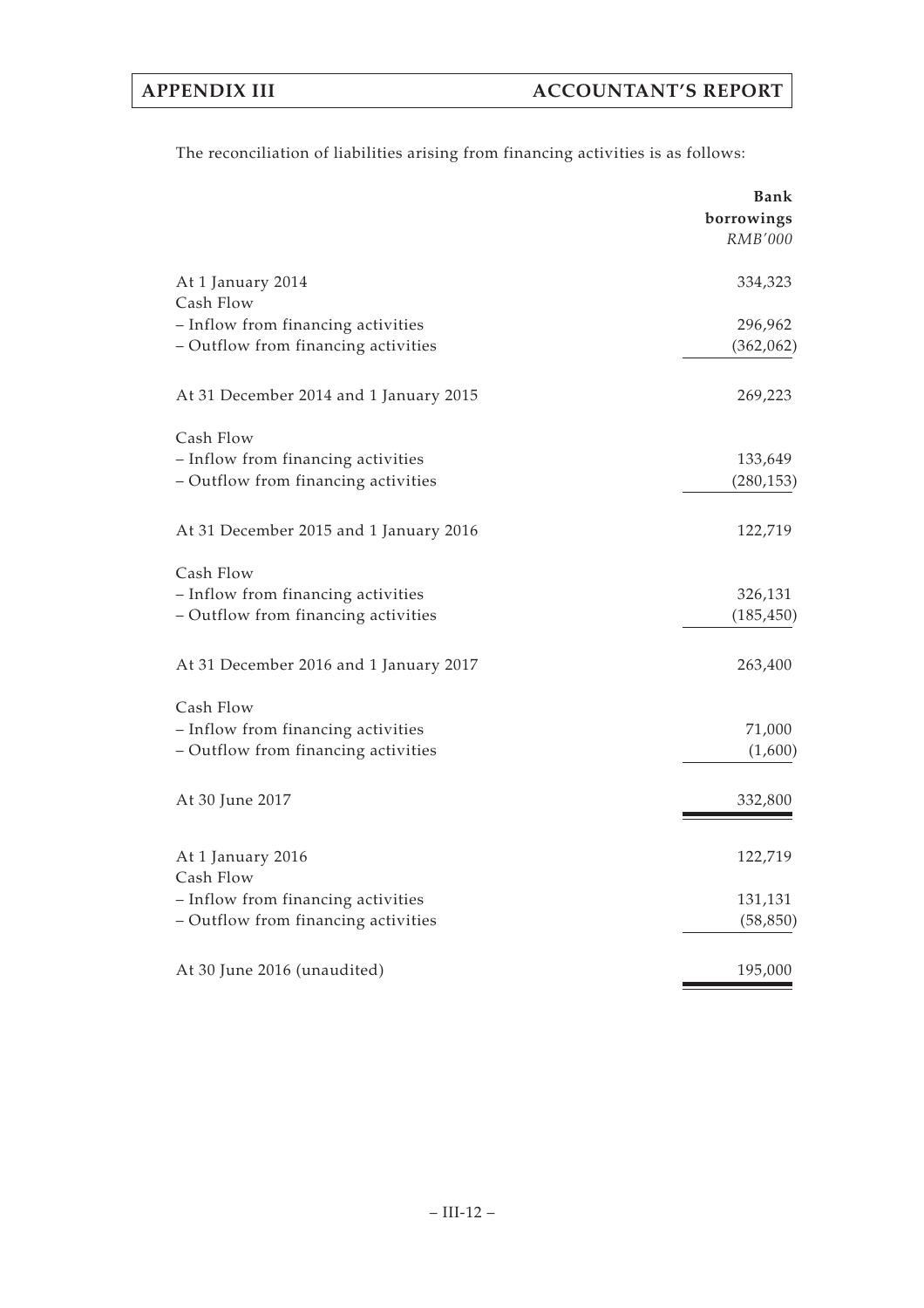## **NOTES TO THE HISTORICAL FINANCIAL INFORMATION**

## **1. GENERAL INFORMATION**

Penglai Jutal was incorporated in the People's Republic of China ("**PRC**") on 18 December 2001 as a foreign investment enterprise with limited liability under the Company Law of the PRC. On 24 November 2004, Penglai Jutal became a sino-foreign investment enterprise. The address of its registered office and its principal place of business is No.5 Haerbin Road, Economic Development Zone, Penglai, Yantai, Shandong, the PRC.

Penglai Jutal is engaged in the sale and construction of (i) offshore oil and natural gas exploration and production facilities; (ii) quayside machineries and (iii) petrochemical facilities business.

### **2. BASIS OF PREPARATION**

The Historical Financial Information has been prepared in accordance with all applicable Hong Kong Financial Reporting Standards ("**HKFRSs**") issued by the Hong Kong Institute of Certified Public Accountants (the "**HKICPA**"). HKFRSs comprise Hong Kong Financial Reporting Standards ("**HKFRS**"); Hong Kong Accounting Standards ("**HKAS**"); and Interpretations. Significant accounting policies adopted by Penglai Jutal are disclosed below.

### **3. ADOPTION OF NEW AND REVISED HONG KONG FINANCIAL REPORTING STANDARDS**

### **(a) Application of new and revised HKFRSs**

New standards, amendments to standards and interpretations that are effective during the Relevant Period have been adopted by Penglai Jutal at their respective effective dates. The adoption of these new standards, amendments to standards and interpretations has no significant impact on Penglai Jutal's results and financial position.

### **(b) New and revised HKFRSs in issue but not yet effective**

Penglai Jutal has not early applied new and revised HKFRSs that have been issued but are not yet effective. These new and revised HKFRSs include the following which may be relevant to Penglai Jutal.

|                                                                     | <b>Effective for</b><br>accounting<br>periods<br>beginning on<br>or after |
|---------------------------------------------------------------------|---------------------------------------------------------------------------|
| HKFRS 9 Financial Instruments                                       | 1 January 2018                                                            |
| <b>HKFRS 15 Revenue from Contracts with Customers</b>               | 1 January 2018                                                            |
| Annual Improvements to HKFRS 2014-2016 Cycle                        | 1 January 2018                                                            |
| HK (IFRIC) Interpretation 22 Foreign Currency Transactions and      | 1 January 2018                                                            |
| Advance Consideration                                               |                                                                           |
| HKFRS 16 Leases                                                     | 1 January 2019                                                            |
| HK (IFRIC) Interpretation 23 Uncertainty over Income Tax Treatments | 1 January 2019                                                            |

Penglai Jutal is in the process of making an assessment of what the impact of these amendments and new standards is expected to be in the period of initial application. So far Penglai Jutal has identified some aspects of the new standards which may have a significant impact on the financial statements. Further details of the expected impacts are discussed below. As Penglai Jutal has not completed its assessment, further impacts may be identified in due course.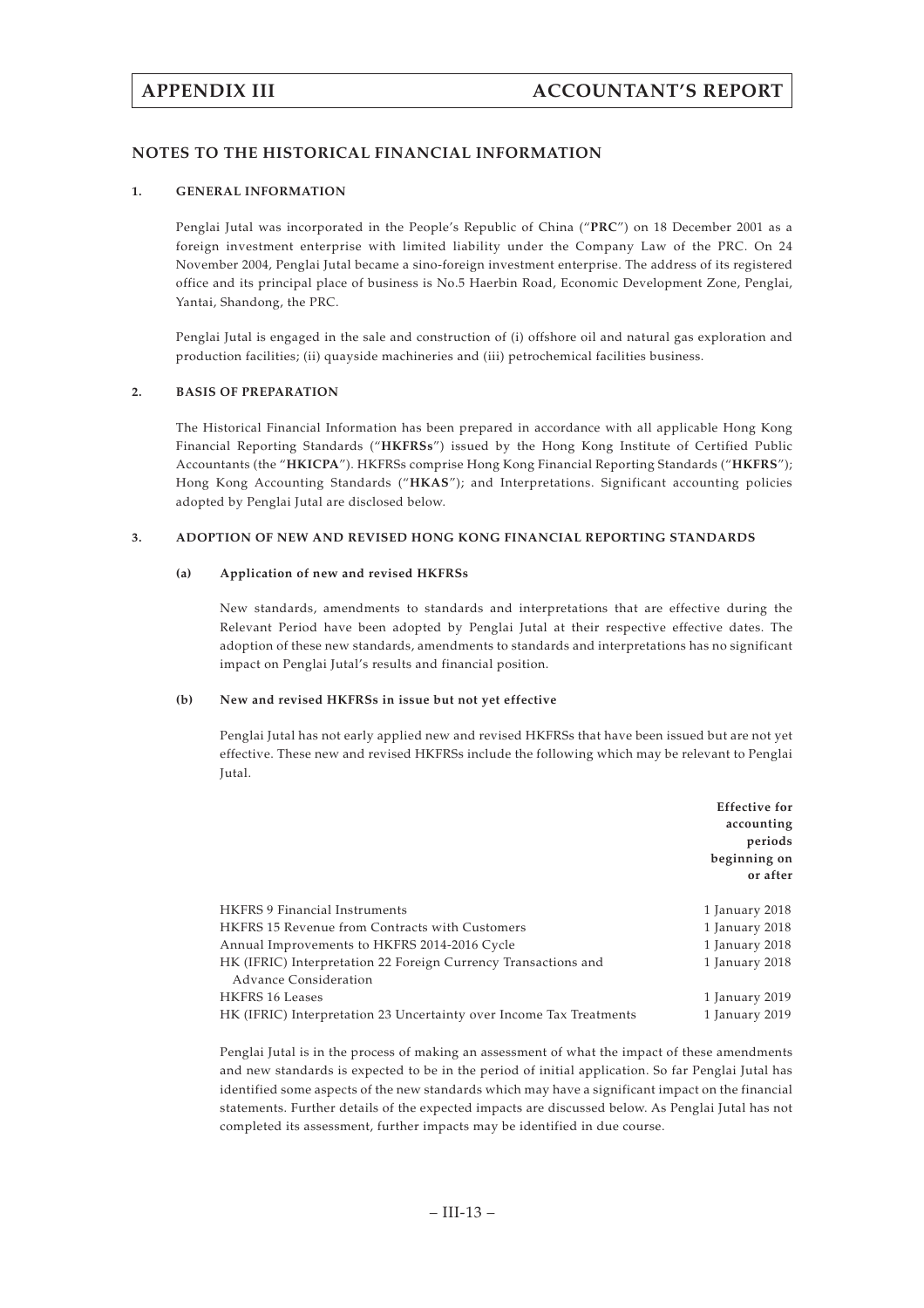#### *HKFRS 9 Financial Instruments*

The standard replaces HKAS 39 Financial Instruments: Recognition and Measurement.

The standard introduces a new approach to the classification of financial assets which is based on cash flow characteristics and the business model in which the asset is held. A debt instrument that is held within a business model whose objective is to collect the contractual cash flows and that has contractual cash flows that are solely payments of principal and interest on the principal outstanding is measured at amortised cost. A debt instrument that is held within a business model whose objective is achieved by both collecting the contractual cash flows and selling the instruments and that has contractual cash flows that are solely payments of principal and interest on the principal outstanding is measured at fair value through other comprehensive income. All other debt instruments are measured at fair value through profit or loss. Equity instruments are generally measured at fair value through profit or loss. However, an entity may make an irrevocable election on an instrument-by-instrument basis to measure equity instruments that are not held for trading at fair value through other comprehensive income.

The requirements for the classification and measurement of financial liabilities are carried forward largely unchanged from HKAS 39 except that when the fair value option is applied changes in fair value attributable to changes in own credit risk are recognised in other comprehensive income unless this creates an accounting mismatch.

HKFRS 9 introduces a new expected-loss impairment model to replace the incurred-loss impairment model in HKAS 39. It is no longer necessary for a credit event or impairment trigger to have occurred before impairment losses are recognised. For financial assets measured at amortised cost or fair value through other comprehensive income, an entity will generally recognise 12-month expected credit losses. If there has been a significant increase in credit risk since initial recognition, an entity will recognise lifetime expected credit losses. The standard includes a simplified approach for trade receivables to always recognise the lifetime expected credit losses.

The de-recognition requirements in HKAS 39 are carried forward largely unchanged.

HKFRS 9 substantially overhauls the hedge accounting requirements in HKAS 39 to align hedge accounting more closely with risk management and establish a more principle based approach.

The new expected credit loss impairment model in HKFRS 9 may result in the earlier recognition of impairment losses on Penglai Jutal's trade receivables and other financial assets. Penglai Jutal is unable to quantify the impact until a more detailed assessment is completed.

#### *HKFRS 15 Revenue from Contracts with Customers*

HKFRS 15 replaces all existing revenue standards and interpretations.

The core principle of the standard is that an entity recognises revenue to depict the transfer of goods and services to customers in an amount that reflects the consideration to which the entity expects to become entitled in exchange for those goods and services.

An entity recognises revenue in accordance with the core principle by applying a 5-step model:

- 1. Identify the contract with a customer
- 2. Identify the performance obligations in the contract
- 3. Determine the transaction price
- 4. Allocate the transaction price to the performance obligations in the contract
- 5. Recognise revenue when or as the entity satisfies a performance obligation

The standard also includes comprehensive disclosure requirements relating to revenue.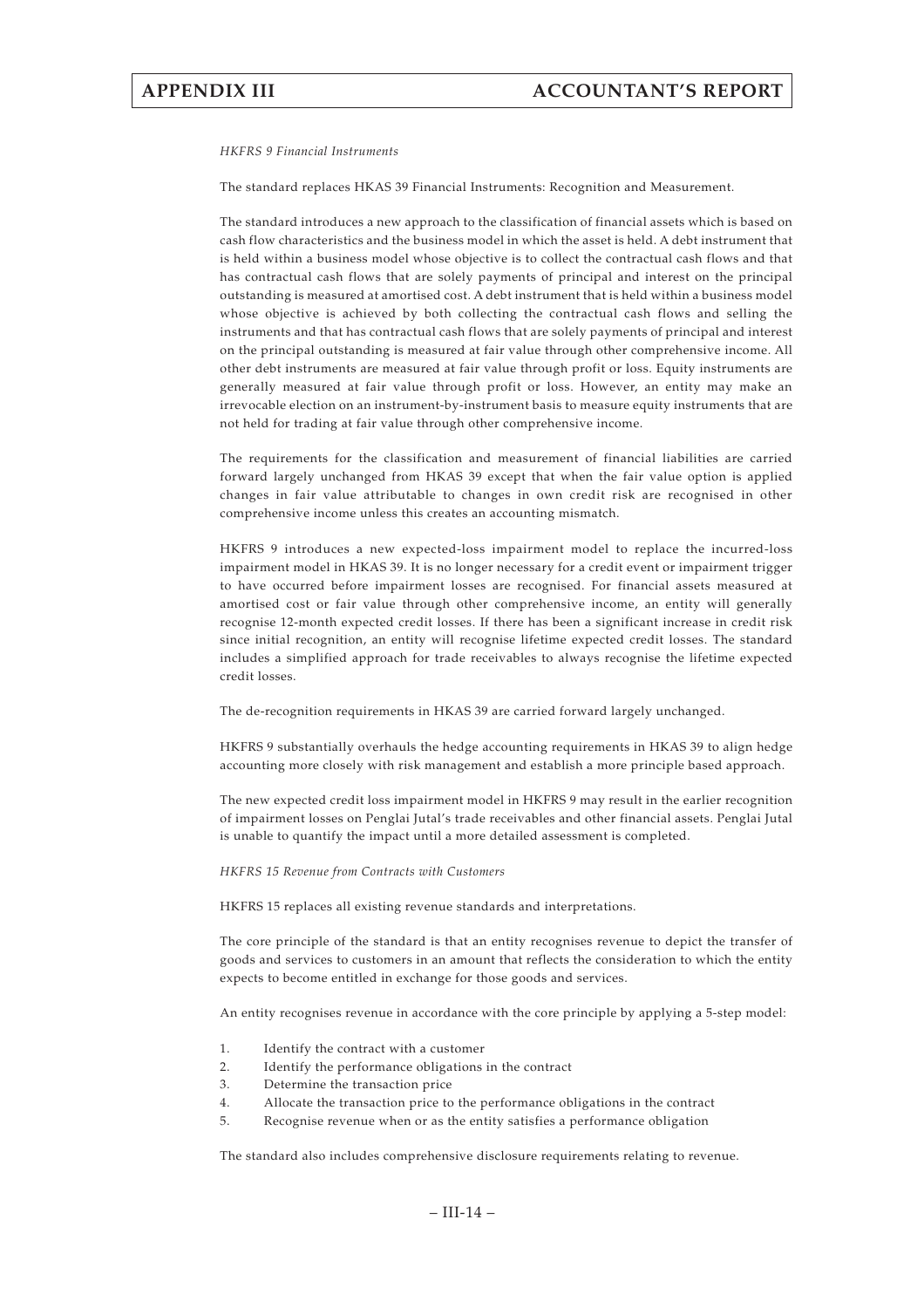Penglai Jutal is currently assessing the impacts of adopting HKFRS 15 on the financial statements and has identified the following areas that are likely to be affected:

Penglai Jutal currently recognises revenue from construction contracts over time by reference to the stage of completion of the contract activity in accordance with the requirements in HKAS 11 Construction Contracts. Under HKFRS 15 revenue is recognised over time only if specific criteria are met otherwise revenue is recognised at a point in time which may not be until completion.

HKFRS 15 also introduces new requirements on accounting for contract modifications (variations) and variable consideration (such as claims and incentive payments) which may impact the timing of revenue recognition over the contract period.

In addition, certain costs of obtaining construction contracts which are currently expensed may need to be capitalised.

Penglai Jutal is unable to estimate the impact of the new standard on the financial statements until a more detailed analysis is completed.

## **4. SIGNIFICANT ACCOUNTING POLICIES**

The Historical Financial Information has been prepared under the historical cost convention, unless mentioned otherwise in the accounting policies below (e.g. certain financial instruments that are measured at fair value).

The preparation of the Historical Financial Information in conformity with HKFRSs requires the use of certain critical accounting estimates. It also requires management to exercise its judgement in the process of applying Penglai Jutal's accounting policies. The areas involving a higher degree of judgement or complexity, or areas where assumptions and estimates are significant to the Historical Financial Information are disclosed in note 5 to the Historical Financial Information.

The significant accounting policies applied in the preparation of the Historical Financial Information are set out below.

### **(a) Foreign currency translation**

### *(i) Functional and presentation currency*

Items included in the Historical Financial Information are measured using the currency of the primary economic environment in which Penglai Jutal operates (the "**functional currency**"). The Historical Financial Information are presented in Renminbi ("**RMB**"), which is also Penglai Jutal's functional currency.

### *(ii) Transactions and balances*

Transactions in foreign currencies are translated into the functional currency on initial recognition using the exchange rates prevailing on the transaction dates. Monetary assets and liabilities in foreign currencies are translated at the exchange rates at the end of each reporting period. Gains and losses resulting from this translation policy are recognised in profit or loss.

Non-monetary items that are measured at fair values in foreign currencies are translated using the exchange rates at the dates when the fair values are determined.

When a gain or loss on a non-monetary item is recognised in other comprehensive income, any exchange component of that gain or loss is recognised in other comprehensive income. When a gain or loss on a non-monetary item is recognised in profit or loss, any exchange component of that gain or loss is recognised in profit or loss.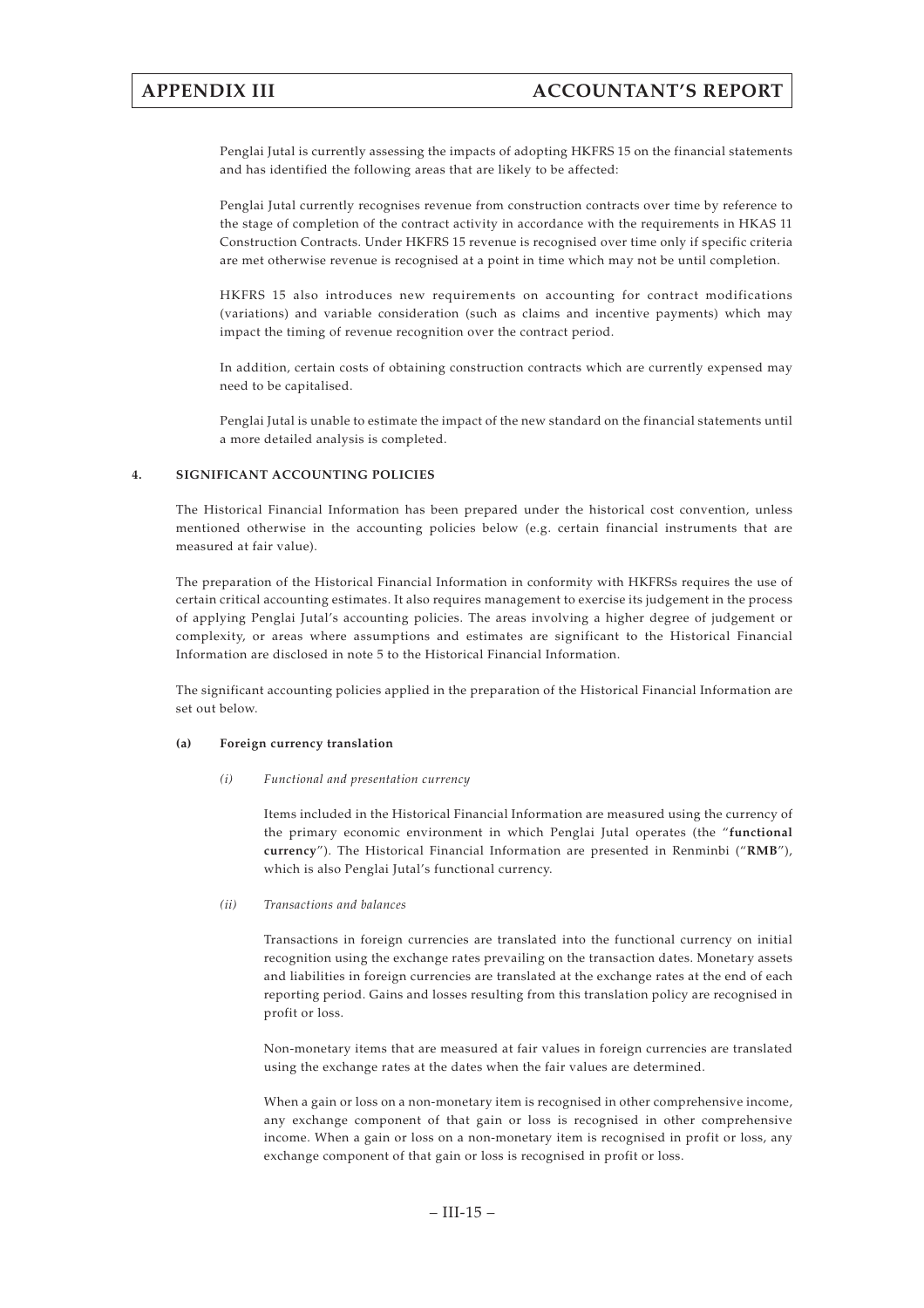### **(b) Property, plant and equipment**

Property, plant and equipment, including buildings and leasehold land (classified as finance leases), held for use in the production or supply of goods or services, or for administrative purposes (other than properties under construction as described below), are stated in the Historical Financial Information at cost, less subsequent accumulated depreciation and subsequent accumulated impairment losses, if any.

Subsequent costs are included in the asset's carrying amount or recognised as a separate asset, as appropriate, only when it is probable that future economic benefits associated with the item will flow to Penglai Jutal and the cost of the item can be measured reliably. All other repairs and maintenance are recognised in profit or loss during the period in which they are incurred.

Depreciation of property, plant and equipment is calculated at rates sufficient to write off their cost less their residual values over the estimated useful lives on a straight-line basis. The principal useful lives are as follows:

| Buildings, pier and other infrastructure | $8 - 30$ years |
|------------------------------------------|----------------|
| Plant and machinery                      | $8 - 15$ years |
| Furniture, fixtures and equipment        | $5 - 12$ years |
| Motor vehicles                           | 8 years        |

The residual values, useful lives and depreciation method are reviewed and adjusted, if appropriate, at the end of each reporting period.

Construction in progress represents buildings under construction and plant and equipment pending installation, and is stated at cost less impairment losses. Depreciation begins when the relevant assets are available for use.

The gain or loss on disposal of property, plant and equipment is the difference between the net sales proceeds and the carrying amount of the relevant asset, and is recognised in profit or loss.

#### **(c) Intangible assets**

Patents and computer software are stated at cost less accumulated amortisation and impairment losses. Amortisation is calculated on a straight-line basis over their estimated useful lives of 5 to 16 years.

### **(d) Operating leases**

#### *Penglai Jutal as lessee*

Leases that do not substantially transfer to Penglai Jutal all the risks and rewards of ownership of assets are accounted for as operating leases. Lease payments (net of any incentives received from the lessor) are recognised as an expense on a straight-line basis over the lease term.

Prepaid land lease payments are stated at cost and subsequently amortised on the straight-line basis over the remaining term of the lease.

### **(e) Inventories**

Inventories are stated at the lower of cost and net realisable value. Cost is determined using the weighted average basis. Net realisable value for inventories of raw materials held for trading is the estimated selling price in the ordinary course of business, less the estimated costs necessary to make the sale. Net realisable value for inventories of raw materials and consumables held to be used in construction contracts is determined by reference to the underlying specific contracts in progress in which the inventories will ultimately be used.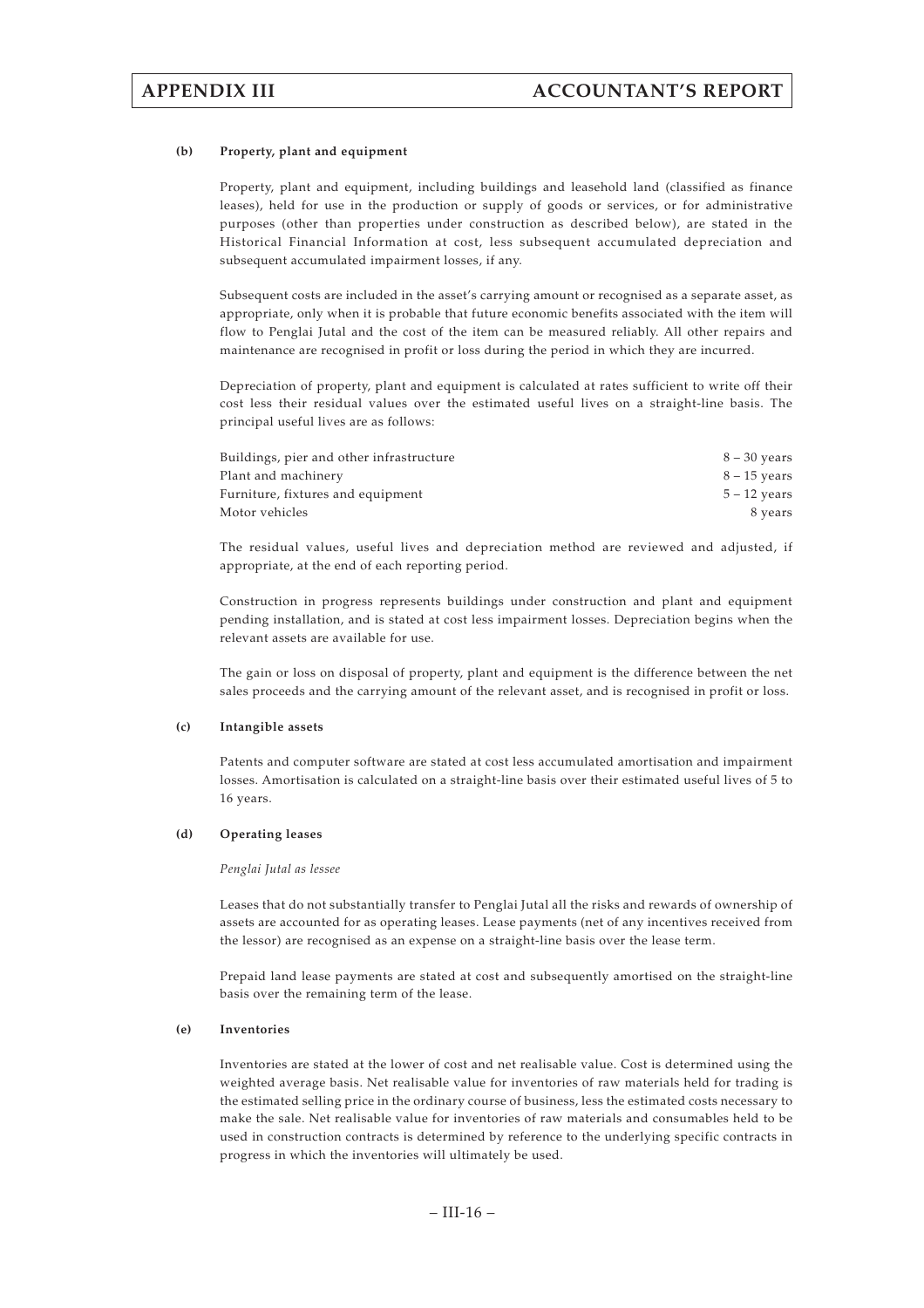#### **(f) Construction contracts**

Contract revenue comprises the agreed contract amount and appropriate amounts from variation orders, claims and incentive payments. Variations in contract work, claims and incentive payments are included in contract revenue to the extent that they have been agreed with the customer and are capable of being reliably measured. If the variations have not been agreed with customer, variations will be recognised only to the extent of contract cost incurred that it is probable will be recoverable.

Contract costs incurred comprise direct materials, the costs of subcontracting, direct labour and an appropriate proportion of variable and fixed construction overheads.

Penglai Jutal uses the "percentage-of-completion method" to determine the appropriate amount of revenue in a given period. When the outcome of a construction contract can be estimated reliably, revenue from a fixed price contract is recognised on the percentage-of-completion method, measured by reference to surveys of work performed to date.

When the outcome of a construction contract cannot be estimated reliably, revenue is recognised only to the extent of contract costs incurred that are probable to be recoverable. When it is probable that total contracts costs will exceed total contract revenue, the expected loss is recognised as an expense immediately.

Construction contracts in progress at the end of the reporting period are recorded at the amount of costs incurred plus recognised profits less recognised losses and progress billings, and are presented in the statements of financial position as "Gross amount due from customers for contract work". When progress billings exceed costs incurred plus recognised profits less recognised losses, the surplus is recorded in the statements of financial position as "Gross amount due to customers for contract work". Progress billings not yet paid by the customer are included in the statements of financial position under "Trade and bills receivables". Amounts received before the related work is performed are included in the statements of financial position under "Accruals and other payables".

#### **(g) Recognition and derecognition of financial instruments**

Financial assets and financial liabilities are recognised in the statements of financial position when Penglai Jutal becomes a party to the contractual provisions of the instruments.

Financial assets are derecognised when the contractual rights to receive cash flows from the assets expire; Penglai Jutal transfers substantially all the risks and rewards of ownership of the assets; or Penglai Jutal neither transfers nor retains substantially all the risks and rewards of ownership of the assets but has not retained control on the assets. On derecognition of a financial asset, the difference between the asset's carrying amount and the sum of the consideration received and the cumulative gain or loss that had been recognised in other comprehensive income is recognised in profit or loss.

Financial liabilities are derecognised when the obligation specified in the relevant contract is discharged, cancelled or expires. The difference between the carrying amount of the financial liability derecognised and the consideration paid is recognised in profit or loss.

### **(h) Financial assets**

Financial assets are recognised and derecognised on a trade date basis where the purchase or sale of an financial asset is under a contract whose terms require delivery of the financial assets within the timeframe established by the market concerned, and are initially measured at fair value, plus directly attributable transaction costs except in the case of financial assets at fair value through profit or loss.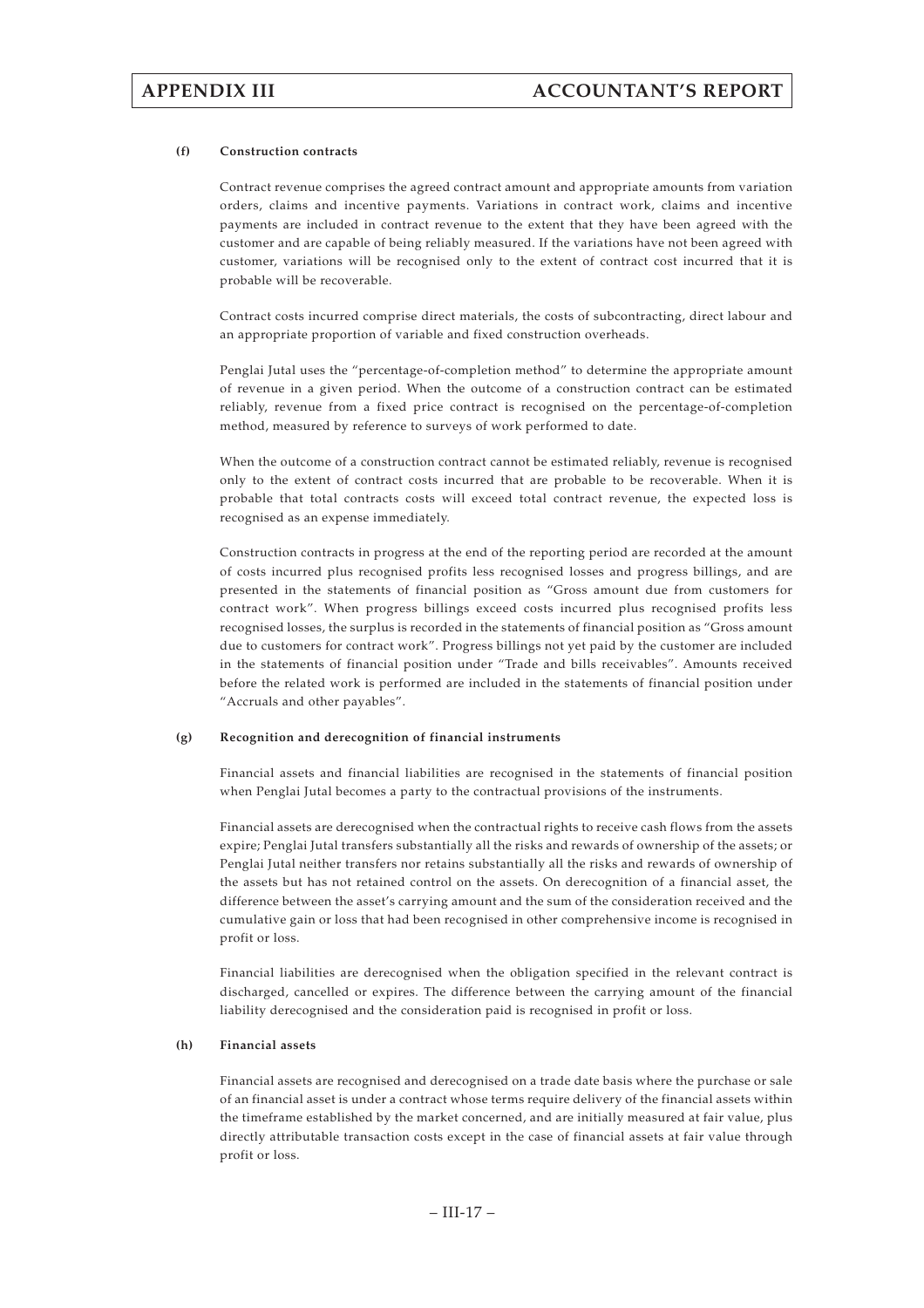Penglai Jutal classifies its financial assets in the following categories: at fair value through profit or loss and loans and receivables. The classification depends on the purpose for which the financial assets were acquired. Management determines the classification of its financial assets at initial recognition.

*(i) Financial assets at fair value through profit or loss*

Financial assets at fair value through profit or loss are either financial assets classified as held for trading or designated as at fair value through profit or loss upon initial recognition. These financial assets are subsequently measured at fair value. Gains or losses arising from changes in fair value of these financial assets are recognised in profit or loss.

### *(ii) Loans and receivables*

Loans and receivables are non-derivative financial assets with fixed or determinable payments that are not quoted in an active market. These assets are carried at amortised cost using the effective interest method (except for short-term receivables where interest is immaterial) minus any reduction for impairment or uncollectibility. Typically trade and other receivables, bank balances and cash are classified in this category.

#### **(i) Trade and other receivables**

Trade receivables are amounts due from customers for merchandise sold or services performed in the ordinary course of business. If collection of trade and other receivables is expected in one year or less (or in the normal operating cycle of the business if longer), they are classified as current assets. If not, they are presented as non-current assets.

Trade and other receivables are recognised initially at fair value and subsequently measured at amortised cost using the effective interest method, less allowance for impairment.

### **(j) Cash and cash equivalents**

For the purpose of the statement of cash flows, cash and cash equivalents represent cash at bank and on hand, demand deposits with banks and other financial institutions, and short-term highly liquid investments which are readily convertible into known amounts of cash and subject to an insignificant risk of change in value. Bank overdrafts which are repayable on demand and form an integral part of Penglai Jutal's cash management are also included as a component of cash and cash equivalents.

### **(k) Financial liabilities and equity instruments**

Financial liabilities and equity instruments are classified according to the substance of the contractual arrangements entered into and the definitions of a financial liability and an equity instrument under HKFRSs. An equity instrument is any contract that evidences a residual interest in the assets of Penglai Jutal after deducting all of its liabilities. The accounting policies adopted for specific financial liabilities and equity instruments are set out below.

### **(l) Borrowings**

Borrowings are recognised initially at fair value, net of transaction costs incurred, and subsequently measured at amortised cost using the effective interest method.

Borrowings are classified as current liabilities unless Penglai Jutal has an unconditional right to defer settlement of the liability for at least 12 months after the reporting period.

### **(m) Trade and other payables**

Trade and other payables are recognised initially at their fair value and subsequently measured at amortised cost using the effective interest method unless the effect of discounting would be immaterial, in which case they are stated at cost.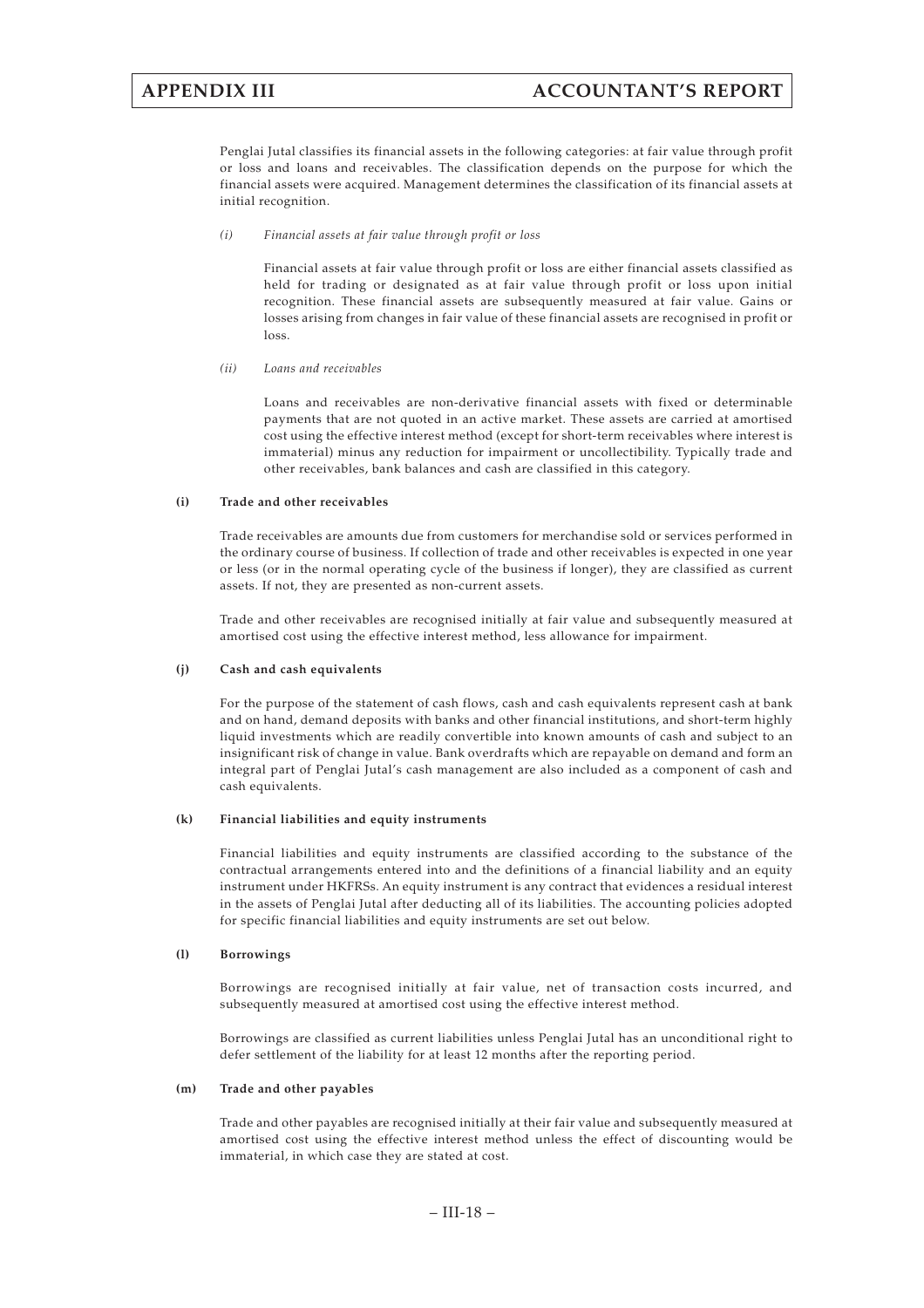### **(n) Equity instruments**

Equity instruments issued by Penglai Jutal are recorded at the proceeds received, net of direct issue costs.

### **(o) Derivative financial instruments**

All derivatives are initially recognised and subsequently measured at fair value.

Changes in the fair value of derivatives that are not designated or do not qualify for hedge accounting are recognised in profit or loss as they arise.

Derivatives embedded in other financial instruments or non-financial host contracts are treated as separate derivatives when their risks and characteristics are not closely related to those of the host contract and the combined instrument is not carried at fair value with changes in fair value recognised in profit or loss.

### **(p) Revenue recognition**

Revenue is measured at the fair value of the consideration received or receivable and is recognised when it is probable that the economic benefits will flow to Penglai Jutal and the amount of revenue can be measured reliably.

Interest income is recognised on a time-proportion basis using the effective interest method.

Revenue from the sales of scrap materials are recognised on the transfer of significant risks and rewards of ownership, which generally coincides with the time when the goods are delivered and the title has passed to the customers.

Revenue from construction contracts is recognised based on the stage of completion of the contract activity as detailed in note 4(f) above.

### **(q) Employee benefits**

### *(i) Pension obligations*

Penglai Jutal contributes to defined contribution retirement schemes which are available to all employees. Contributions to the schemes by Penglai Jutal and employees are calculated as a percentage of employees' basic salaries. The retirement benefit scheme cost charged to profit or loss represents contributions payable by Penglai Jutal to the funds.

### *(ii) Termination benefits*

Termination benefits are recognised at the earlier of the dates when Penglai Jutal can no longer withdraw the offer of those benefits, and when Penglai Jutal recognises restructuring costs and involves the payment of termination benefits.

### **(r) Borrowing costs**

Borrowing costs directly attributable to the acquisition, construction or production of qualifying assets, which are assets that necessarily take a substantial period of time to get ready for their intended use or sale, are capitalised as part of the cost of those assets, until such time as the assets are substantially ready for their intended use or sale. Investment income earned on the temporary investment of specific borrowings pending their expenditure on qualifying assets is deducted from the borrowing costs eligible for capitalisation.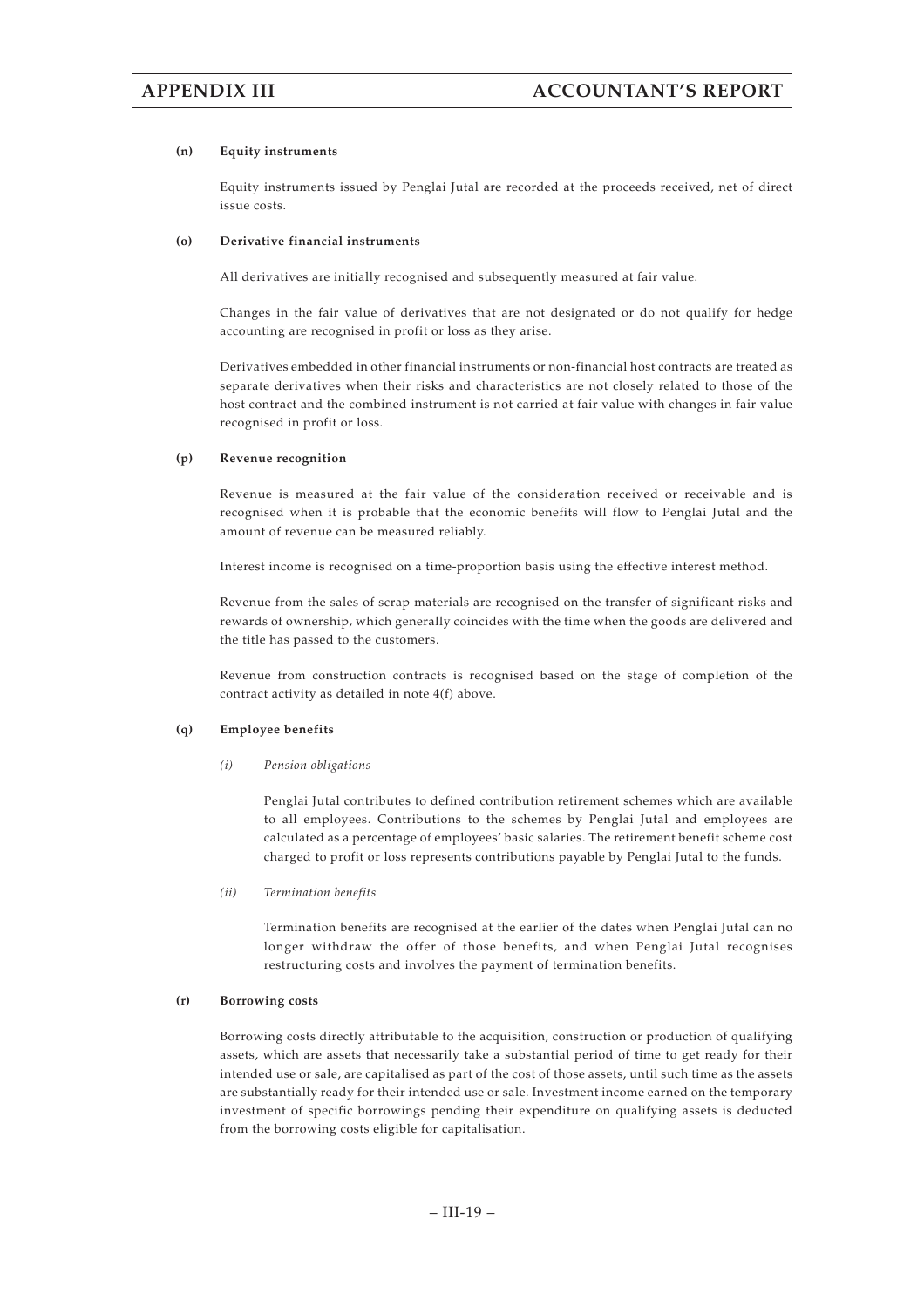To the extent that funds are borrowed generally and used for the purpose of obtaining a qualifying asset, the amount of borrowing costs eligible for capitalisation is determined by applying a capitalisation rate to the expenditures on that asset. The capitalisation rate is the weighted average of the borrowing costs applicable to the borrowings of Penglai Jutal that are outstanding during the period, other than borrowings made specifically for the purpose of obtaining a qualifying asset.

All other borrowing costs are recognised in profit or loss in the period in which they are incurred.

#### **(s) Government grants**

A government grant is recognised when there is reasonable assurance that Penglai Jutal will comply with the conditions attaching to it and that the grant will be received.

Government grants relating to income are deferred and recognised in profit or loss over the periods to match them with the costs they are intended to compensate.

Government grants that become receivable as compensation for expenses or losses already incurred or for the purpose of giving immediate financial support to Penglai Jutal with no future related costs are recognised in profit or loss in the period in which they become receivable.

Government grants relating to the purchase of assets are recorded as deferred revenue and recognised in profit or loss on a straight-line basis over the useful lives of the related assets.

#### **(t) Taxation**

Income tax represents the sum of the current tax and deferred tax.

The tax currently payable is based on taxable profit for the year. Taxable profit differs from profit recognised in profit or loss because of items of income or expense that are taxable or deductible in other years and items that are never taxable or deductible. Penglai Jutal's liability for current tax is calculated using tax rates that have been enacted or substantively enacted by the end of the reporting period.

Deferred tax is recognised on differences between the carrying amounts of assets and liabilities in the Historical Financial Information and the corresponding tax bases used in the computation of taxable profit. Deferred tax liabilities are generally recognised for all taxable temporary differences and deferred tax assets are recognised to the extent that it is probable that taxable profits will be available against which deductible temporary differences, unused tax losses or unused tax credits can be utilised. Such assets and liabilities are not recognised if the temporary difference arises from goodwill or from the initial recognition (other than in a business combination) of other assets and liabilities in a transaction that affects neither the taxable profit nor the accounting profit.

The carrying amount of deferred tax assets is reviewed at the end of each reporting period and reduced to the extent that it is no longer probable that sufficient taxable profits will be available to allow all or part of the asset to be recovered.

Deferred tax is calculated at the tax rates that are expected to apply in the period when the liability is settled or the asset is realised, based on tax rates that have been enacted or substantively enacted by the end of the reporting period. Deferred tax is recognised in profit or loss, except when it relates to items recognised in other comprehensive income or directly in equity, in which case the deferred tax is also recognised in other comprehensive income or directly in equity.

The measurement of deferred tax assets and liabilities reflects the tax consequences that would follow from the manner in which Penglai Jutal expects, at the end of the reporting period, to recover or settle the carrying amount of its assets and liabilities.

Deferred tax assets and liabilities are offset when there is a legally enforceable right to set off current tax assets against current tax liabilities and when they relate to income taxes levied by the same taxation authority and Penglai Jutal intends to settle its current tax assets and liabilities on a net basis.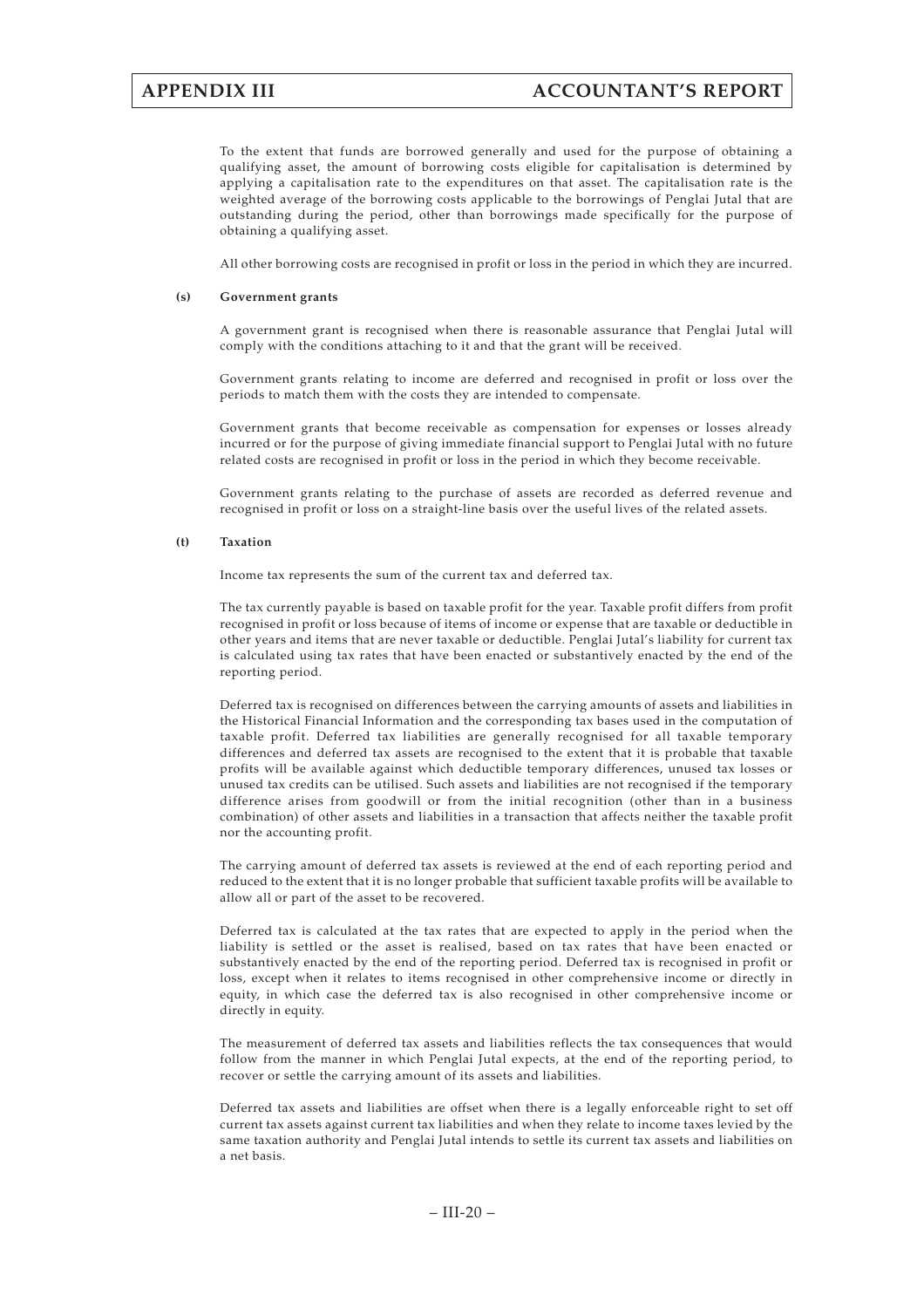### **(u) Research and development expenditure**

Expenditure on research activities is recognised as an expense in the period in which it is incurred.

### **(v) Impairment of non-financial assets**

The carrying amounts of non-financial assets are reviewed at each reporting date for indications of impairment and where an asset is impaired, it is written down as an expense through the statements of profit or loss to its estimated recoverable amount. The recoverable amount is determined for an individual asset, unless the asset does not generate cash inflows that are largely independent of those from other assets or groups of assets. If this is the case, recoverable amount is determined for the cash-generating unit to which the asset belongs. Recoverable amount is the higher of value in use and the fair value less costs of disposal of the individual asset or the cash-generating unit.

Value in use is the present value of the estimated future cash flows of the asset/ cash-generating unit. Present values are computed using pre-tax discount rates that reflect the time value of money and the risks specific to the asset/ cash-generating unit whose impairment is being measured.

Impairment losses for cash-generating units are allocated first against the goodwill of the unit and then pro rata amongst the other assets of the cash-generating unit. Subsequent increases in the recoverable amount caused by changes in estimates are credited to profit or loss to the extent that they reverse the impairment.

### **(w) Impairment of financial assets**

At the end of each reporting period, Penglai Jutal assesses whether its financial assets (other than those at fair value through profit or loss) are impaired, based on objective evidence that, as a result of one or more events that occurred after the initial recognition, the estimated future cash flows of the (group of) financial asset(s) have been affected.

For trade receivables that are assessed not to be impaired individually, Penglai Jutal assesses them collectively for impairment, based on the Penglai Jutal's past experience of collecting payments, an increase in the delayed payments in the portfolio, observable changes in economic conditions that correlate with default on receivables, etc.

Only for trade receivables, the carrying amount is reduced through the use of an allowance account and subsequent recoveries of amounts previously written off are credited against the allowance account. Changes in the carrying amount of the allowance account are recognised in profit or loss.

For all other financial assets, the carrying amount is directly reduced by the impairment loss.

For financial assets measured at amortised cost, if the amount of the impairment loss decreases in a subsequent period and the decrease can be related objectively to an event occurring after the impairment was recognised, the previously recognised impairment loss is reversed (either directly or by adjusting the allowance account for trade receivables) through profit or loss. However, the reversal must not result in a carrying amount that exceeds what the amortised cost of the financial asset would have been had the impairment not been recognised at the date the impairment is reversed.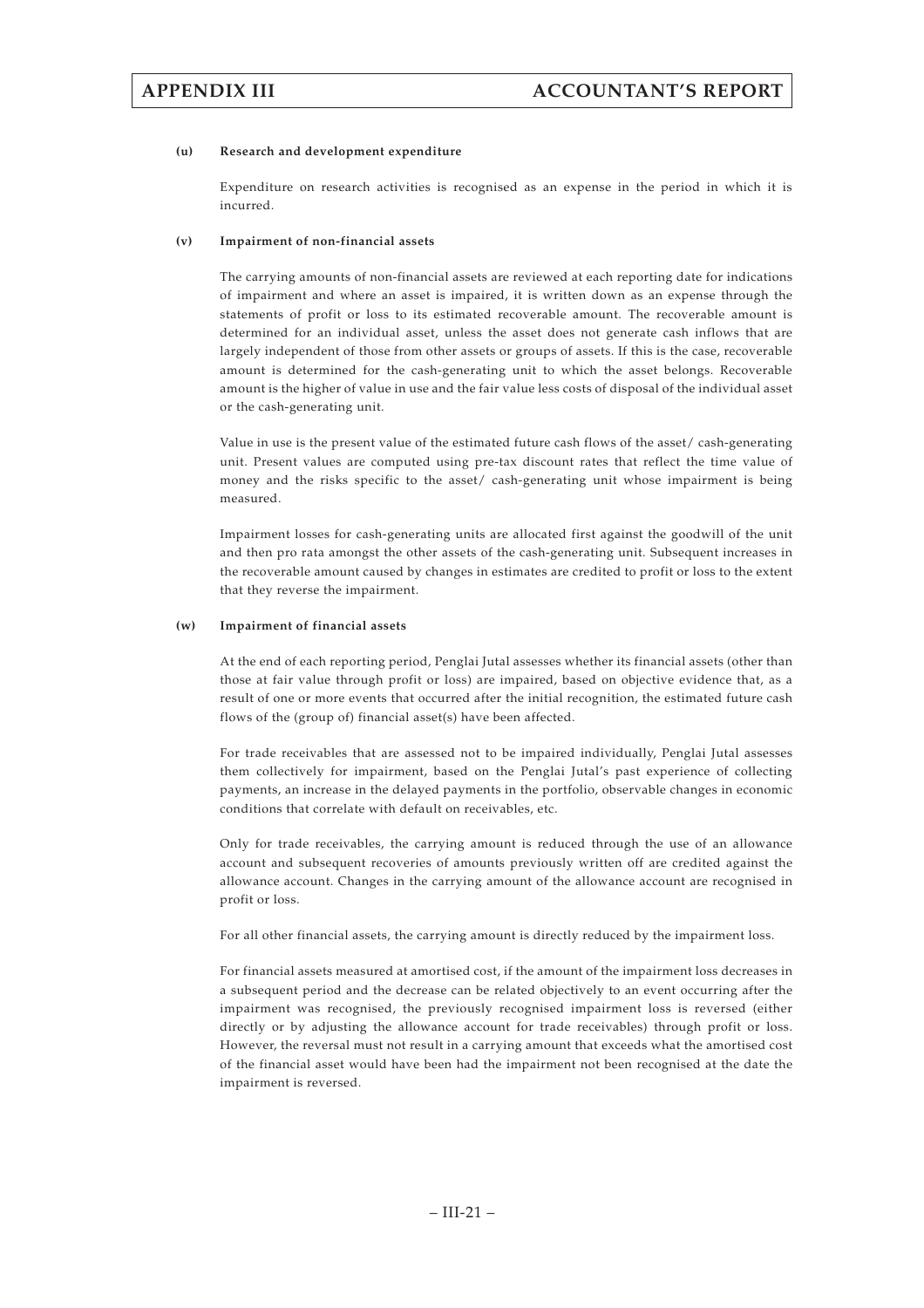### **(x) Related parties**

A related party is a person or entity that is related to Penglai Jutal.

- (A) A person or a close member of that person's family is related to Penglai Jutal if that person:
	- (i) has control or joint control over Penglai Jutal;
	- (ii) has significant influence over Penglai Jutal; or
	- (iii) is a member of the key management personnel of Penglai Jutal or of a parent of Penglai Jutal.
- (B) An entity is related to Penglai Jutal if any of the following conditions applies:
	- (i) The entity and Penglai Jutal are members of the same group (which means that each parent, subsidiary and fellow subsidiary is related to the others).
	- (ii) One entity is an associate or joint venture of the other entity (or an associate or joint venture of a member of a group of which the other entity is a member).
	- (iii) Both entities are joint ventures of the same third party.
	- (iv) One entity is a joint venture of a third entity and the other entity is an associate of the third entity.
	- (v) The entity is a post-employment benefit plan for the benefit of employees of either Penglai Jutal or an entity related to Penglai Jutal.
	- (vi) The entity is controlled or jointly controlled by a person identified in (A).
	- (vii) A person identified in (A)(i) has significant influence over the entity or is a member of the key management personnel of the entity (or of a parent of the entity).
	- (viii) The entity, or any member of a group of which it is a part, provides key management personnel services to the reporting entity or to the parent of the reporting entity.

#### **(y) Provisions and contingent liabilities**

Provisions are recognised for liabilities of uncertain timing or amount when Penglai Jutal has a present legal or constructive obligation arising as a result of a past event, it is probable that an outflow of economic benefits will be required to settle the obligation and a reliable estimate can be made. Where the time value of money is material, provisions are stated at the present value of the expenditures expected to settle the obligation.

Where it is not probable that an outflow of economic benefits will be required, or the amount cannot be estimated reliably, the obligation is disclosed as a contingent liability, unless the probability of outflow is remote. Possible obligations, whose existence will only be confirmed by the occurrence or non-occurrence of one or more future events are also disclosed as contingent liabilities unless the probability of outflow is remote.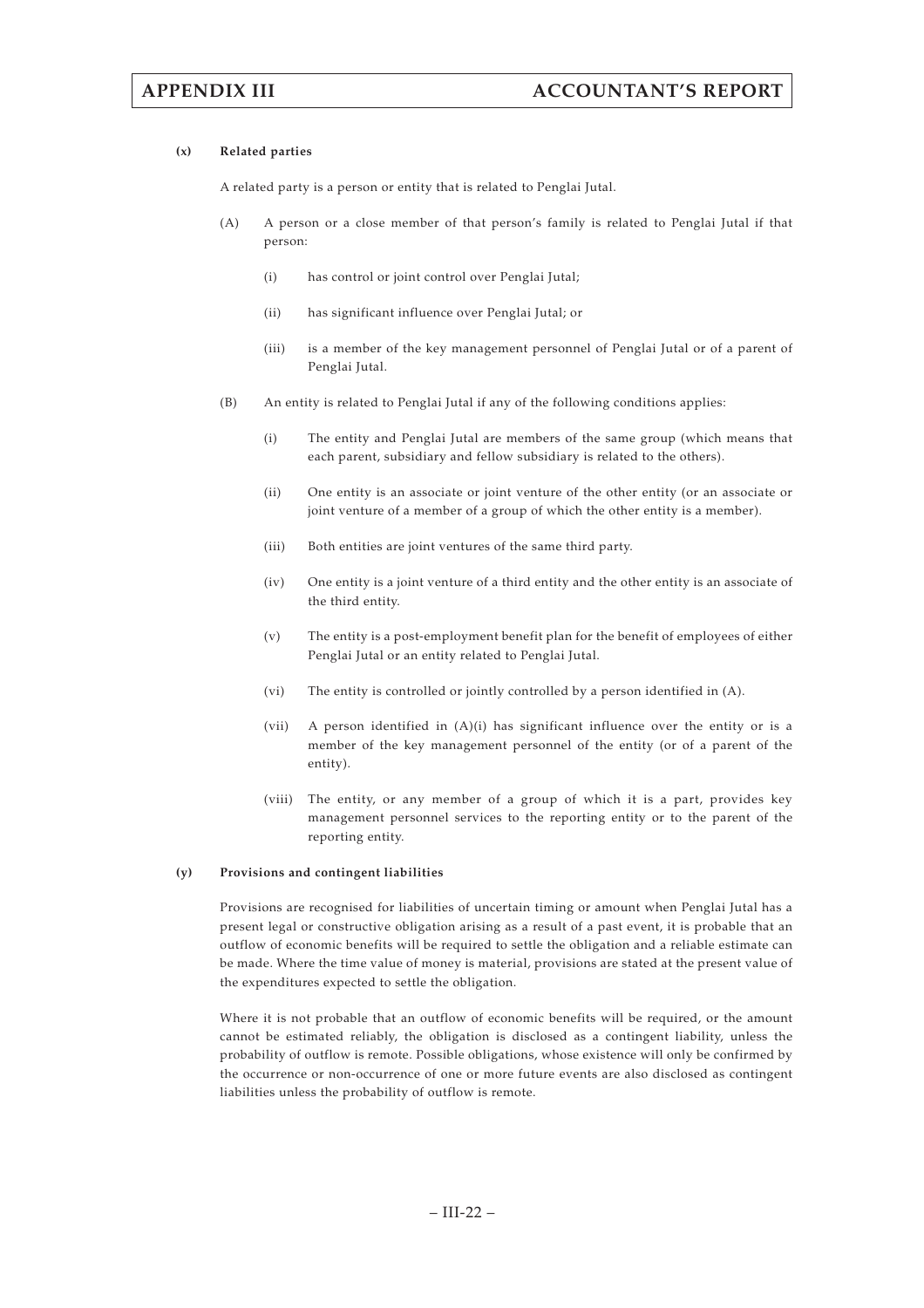### **(z) Events after the reporting period**

Events after the reporting period that provide additional information about Penglai Jutal's position at the end of the reporting period or those that indicate the going concern assumption is not appropriate are adjusting events and are reflected in the Historical Financial Information. Events after the reporting period that are not adjusting events are disclosed in the notes to the Historical Financial Information when material.

## **5. CRITICAL JUDGEMENTS AND KEY ESTIMATES**

#### **Critical judgements in applying accounting policies**

In the process of applying the accounting policies, the directors have made the following judgements that have the most significant effect on the amounts recognised in the Historical Financial Information (apart from those involving estimations, which are dealt with below).

### *(a) Legal titles of certain land and buildings*

As stated in notes 16 to the Historical Financial Information, at 31 December 2014, 2015 and 2016 and 30 June 2017, Penglai Jutal is still in the process of obtaining the land use right certificates of certain leasehold lands located in the PRC with carrying amount of approximately RMB21,919,000, RMB33,522,000, RMB33,642,000 and RMB37,426,000 respectively and obtaining the ownership certificates of certain building structures erected on these leasehold lands that were not yet obtain the land use right certificates with carrying amounts of approximately RMB29,045,000, RMB27,942,000, RMB45,587,000 and RMB44,722,000 respectively.

In addition, as at 31 December 2014, 2015 and 2016 and 30 June 2017, Penglai Jutal is in the process of obtaining the ownership certificates of other building structures with carrying amounts of RMB53,882,000, RMB55,521,000, RMB53,687,000 and RMB52,637,000 respectively. These building structures were erected on certain leasehold lands which Penglai Jutal has obtained the land use right certificates.

Despite the fact that Penglai Jutal has not obtained the relevant legal titles, the directors determined to recognise those building structures and leasehold lands as fixed assets on the grounds that they expect the transfer of legal titles of the above building structures and leasehold lands in future should have no major difficulties and Penglai Jutal is in substance controlling and obtaining the economic benefits from those building structures and lands.

#### **Key sources of estimation uncertainty**

The key assumptions concerning the future, and other key sources of estimation uncertainty at the end of the reporting period, that have a significant risk of causing a material adjustment to the carrying amounts of assets and liabilities within the next financial year, are discussed below.

### *(a) Fixed assets and depreciation*

Penglai Jutal determines the estimated useful lives, residual values and related depreciation charges for Penglai Jutal's fixed assets. This estimate is based on the historical experience of the actual useful lives and residual values of fixed assets of similar nature and functions. Penglai Jutal will revise the depreciation charge where useful lives and residual values are different to those previously estimated, or it will write-off or write-down technically obsolete or non-strategic assets that have been abandoned.

The carrying amount of fixed assets as at 31 December 2014, 2015 and 2016 and 30 June 2017 was approximately RMB850,955,000, RMB921,803,000, RMB883,501,000 and RMB852,459,000 respectively.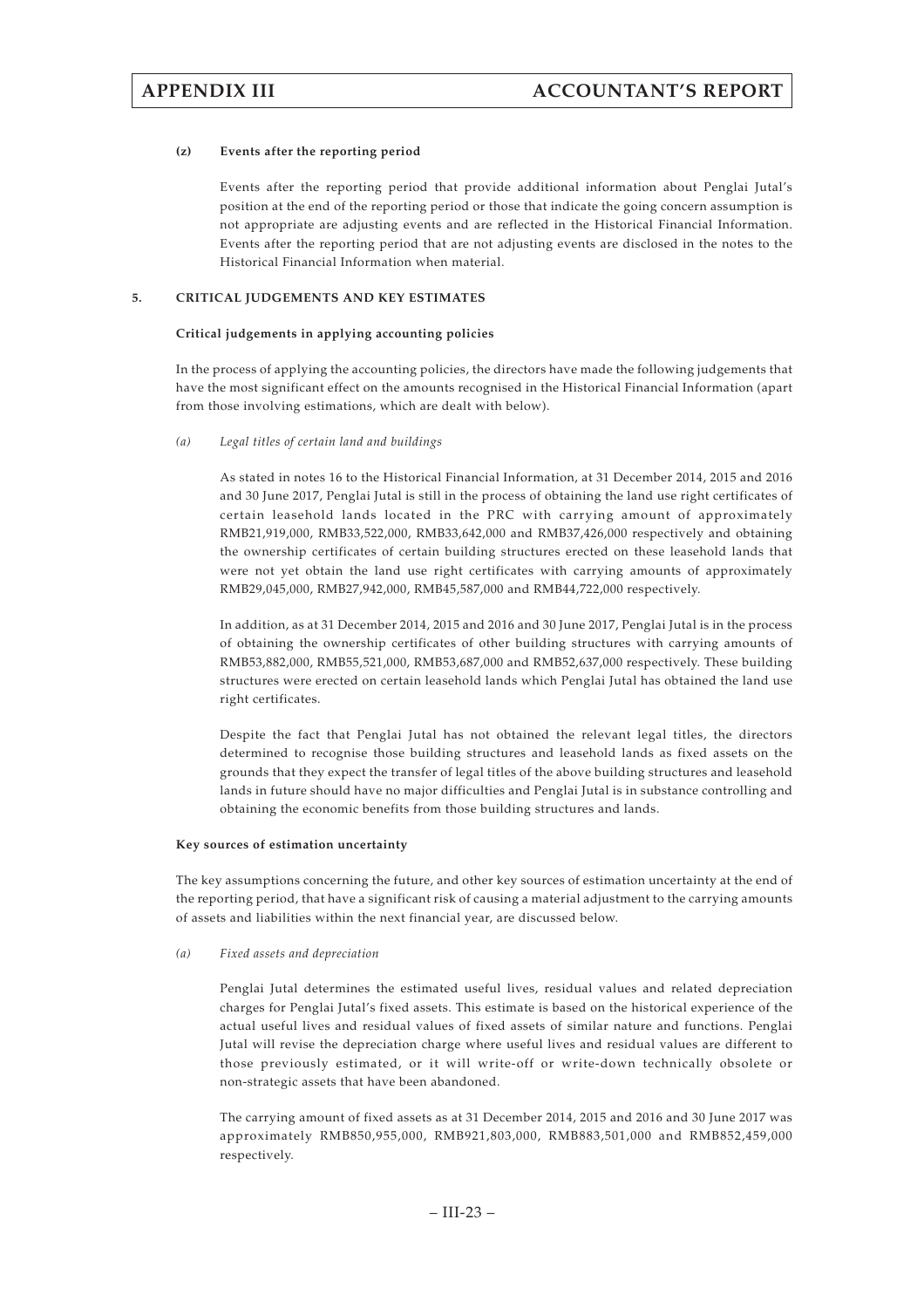### *(b) Revenue and profit recognition*

Penglai Jutal estimates the percentage of completion of construction contracts by reference to the percentage of surveys of work performed to date to the estimated total contract revenue of the relevant contracts.

The estimated total contract revenue of the relevant contracts comprises the agreed contract amount and appropriate amounts from variation orders, claims and incentive payments.

Penglai Jutal continues review and estimating throughout the contract life (i) the progress towards completion of respective construction contracts and (ii) the estimated total contract revenue including of the recoverable amount of variation orders where the final amount of variation orders have not been formally agreed with the customers.

During the years ended 31 December 2014, 2015 and 2016 and six months ended 30 June 2016 and 2017, all of the Penglai Jutal's turnover recognised represents revenue from construction contracts.

*(c) Allowance for trade and other receivables*

Penglai Jutal recognises allowance for trade and other receivables based on assessments of the recoverability of the trade and other receivables, including the current creditworthiness and the past collection history of each debtor. Impairments arise where events or changes in circumstances indicate that the balances may not be collectible. The identification of bad and doubtful debts requires the use of judgement and estimates. Where the actual result is different from the original estimate, such difference will impact the carrying value of the trade and other receivables and doubtful debt expenses in the year in which such estimate has been changed. If the financial conditions of the debtors were to deteriorate, resulting in an impairment of their ability to make payments, additional allowances may be required.

As at 31 December 2014, 2015 and 2016 and 30 June 2017, allowances were made for trade and other receivables of approximately RMB2,051,000, nil, RMB4,890,000 and RMB16,000,000 respectively.

*(d) Income taxes*

Penglai Jutal is subject to income taxes in the PRC. Significant estimates are required in determining the provision for income taxes. There are many transactions and calculations for which the ultimate tax determination is uncertain during the ordinary course of business. Where the final tax outcome of these matters is different from the amounts that were initially recorded, such differences will impact the income tax and deferred tax provisions in the period in which such determination is made.

During the years ended 31 December 2014, 2015 and 2016 and the six months ended 30 June 2016 and 2017, approximately RMB1,744,000, RMB15,493,000, RMB17,314,000, RMB6,407,000 and RMB36,406,000 of income tax expense was charged to profit or loss based on the Penglai Jutal's estimated profit for the respective year/period.

## **6. FINANCIAL RISK MANAGEMENT**

Penglai Jutal's activities expose it to a variety of financial risks: foreign currency risk, credit risk, liquidity risk and interest rate risk. Penglai Jutal's overall risk management programme focuses on the unpredictability of financial markets and seeks to minimise potential adverse effects on Penglai Jutal's financial performance.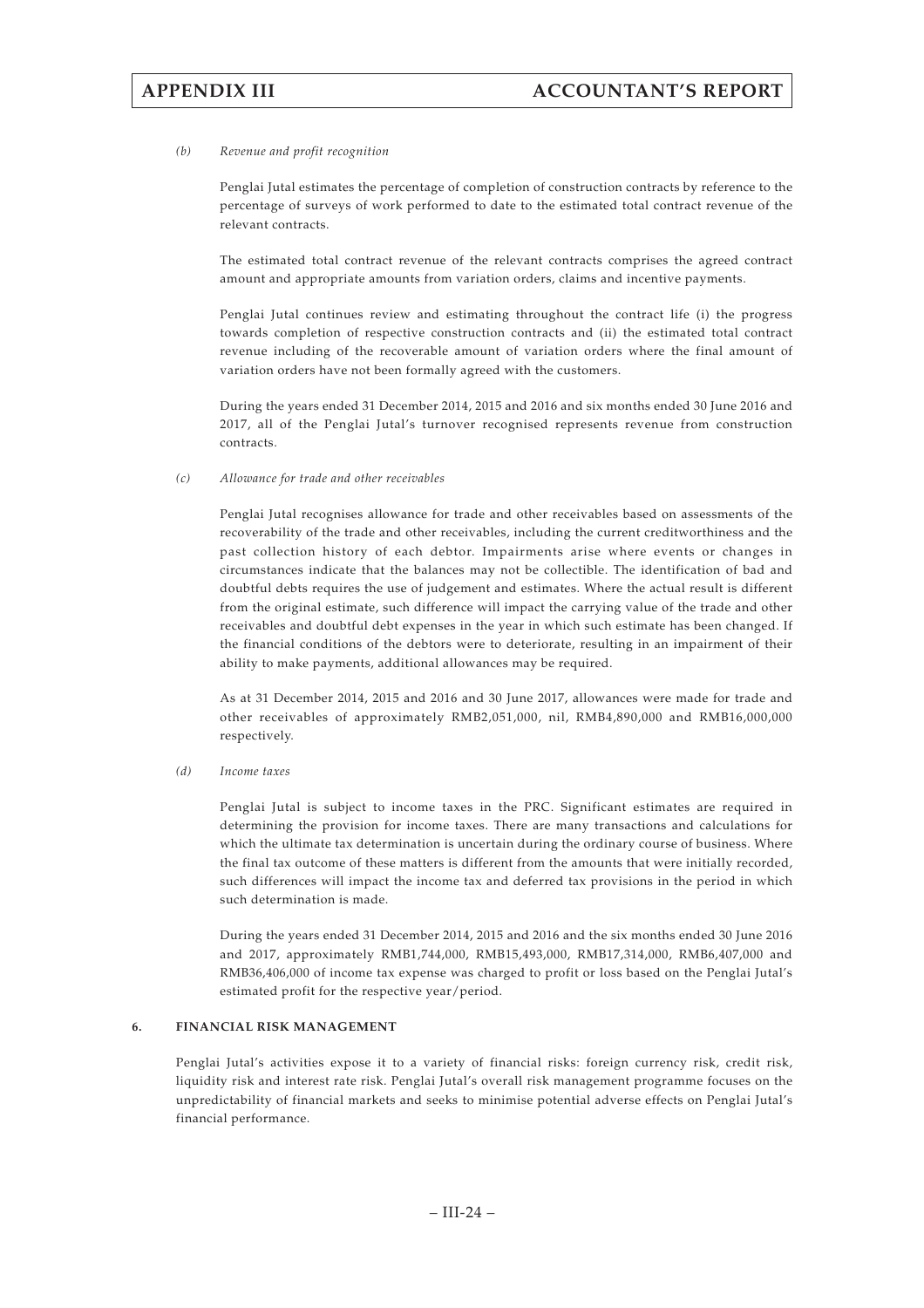### **(a) Foreign currency risk**

Most of Penglai Jutal's business transactions, assets and liabilities are principally denominated in RMB and United States dollars ("**US\$**"). During the years ended 31 December 2015 and 2016 and the six months ended 30 June 2017, Penglai Jutal started to enter into foreign exchange forward contracts to hedge the foreign currency risk arising from certain of its contract revenue and trade receivables denominated in US\$. Penglai Jutal currently does not have a foreign currency hedging policy in respect of other foreign currency transactions, assets and liabilities.

At 31 December 2014, if the US\$ had strengthened/weakened 5 per cent against RMB with all other variables held constant, profit after tax for the year ended 31 December 2014 would have been approximately RMB5,003,000 higher/lower respectively, arising mainly as a result of the foreign exchange gain/loss on bank deposits and net position of trade receivables and trade payables denominated in US\$.

At 31 December 2015, if the US\$ had strengthened/weakened 5 per cent against RMB with all other variables held constant, profit after tax for the year ended 31 December 2015 would have been approximately RMB15,309,000 higher/lower respectively, arising mainly as a result of the foreign exchange gain/loss on bank deposits and net position of trade receivables and trade payables denominated in US\$.

At 31 December 2016, if the US\$ had strengthened/weakened 5 per cent against RMB with all other variables held constant, profit after tax for the year ended 31 December 2016 would have been approximately RMB33,071,000 higher/lower respectively, arising mainly as a result of the foreign exchange gain/loss on bank deposits and net position of trade receivables and trade payables denominated in US\$.

At 30 June 2017, if the US\$ had strengthened/weakened 5 per cent against RMB with all other variables held constant, profit after tax for the six months ended 30 June 2017 would have been approximately RMB38,706,000 higher/lower respectively, arising mainly as a result of the foreign exchange gain/loss on bank deposits and net position of trade receivables and trade payables denominated in US\$.

### **(b) Credit risk**

Penglai Jutal's credit risk is primarily attributable to its bank and cash balances, pledged bank deposits and trade and other receivables.

The credit risk on bank and cash balances and pledged bank deposits are limited because the counterparties are banks with high credit-ratings assigned by international credit-rating agencies.

In respect of trade and other receivables balances, individual credit evaluations are performed for all customers and counterparties. These evaluations focus on the counterparty's financial position, past history of making payments and take into account information specific to the counterparty as well as pertaining to the economic environment in which the counterparty operates. Monitoring procedures have been implemented to ensure that follow-up action is taken to recover overdue debts. In addition, the directors review the recoverable amount of each individual trade and other receivable balance at the end of each reporting period to ensure adequate allowance are made for the estimated irrecoverable amounts. In this regard, the directors consider that Penglai Jutal's credit risk is significantly reduced.

As at 31 December 2014, 2015 and 2016 and 30 June 2017, two, three, one and three customers/counterparties which individually contributed over 10% of Penglai Jutal's trade and other receivables at the end of the respective reporting periods. The aggregate carrying amount of trade and other receivables from these customers/counterparties amounted to RMB84,554,000, RMB148,938,000, RMB388,570,000 and RMB22,324,000 of Penglai Jutal's total trade and other receivables as at 31 December 2014, 2015 and 2016 and 30 June 2017 respectively.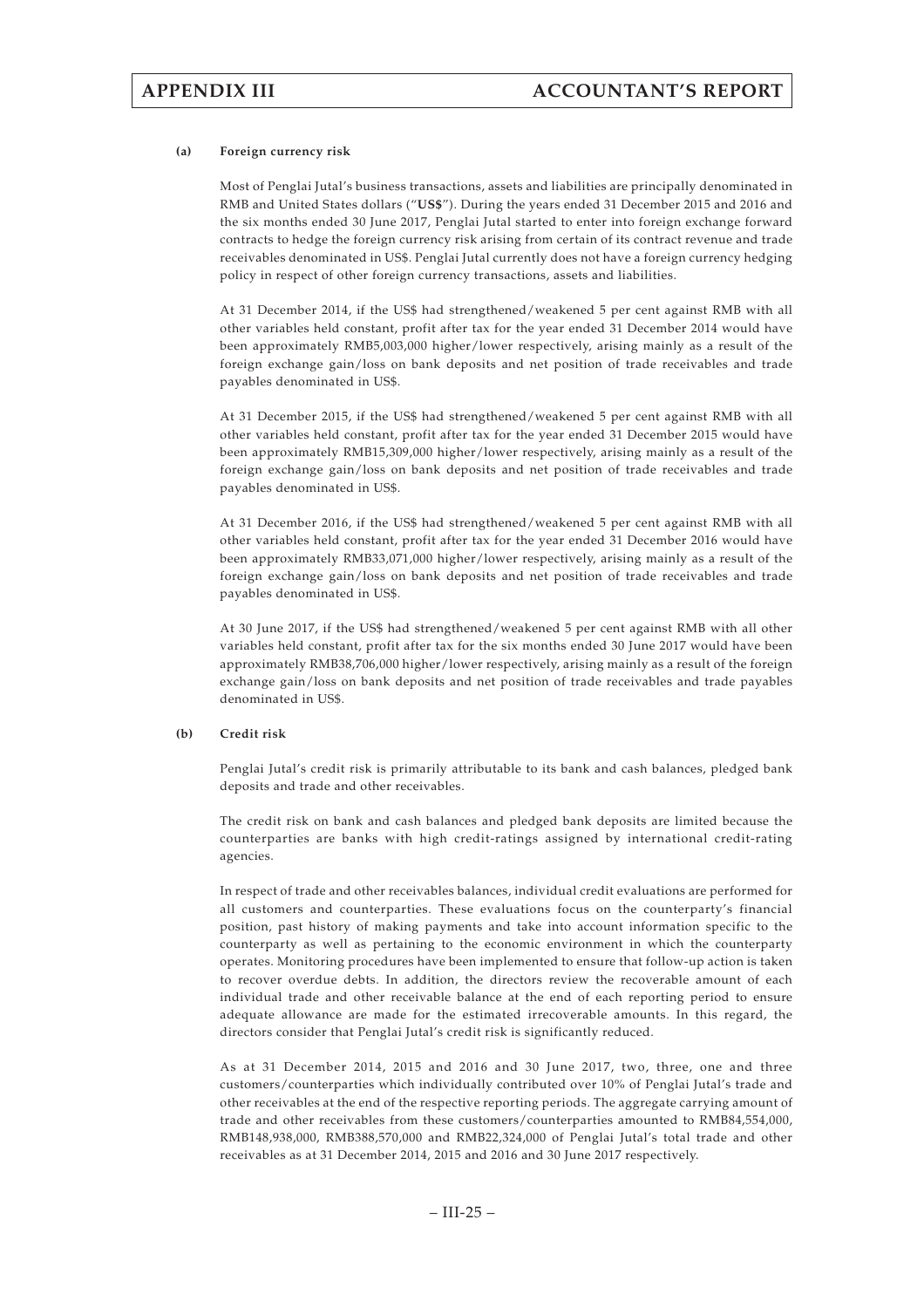## **(c) Liquidity risk**

Penglai Jutal's policy is to regularly monitor current and expected liquidity requirements to ensure that it maintains sufficient reserves of cash to meet its liquidity requirements in the short and longer term.

The maturity analysis based on contractual undiscounted cash flows of Penglai Jutal's financial liabilities is as follows:

|                             | On<br>demand<br>or less | <b>Between</b> | <b>Between</b> |         |         |
|-----------------------------|-------------------------|----------------|----------------|---------|---------|
|                             | than                    | 1 and          | 2 and          | Over    |         |
|                             | 1 year                  | 2 years        | 5 years        | 5 years | Total   |
|                             | RMB'000                 | RMB'000        | RMB'000        | RMB'000 | RMB'000 |
| At 31 December 2014         |                         |                |                |         |         |
| Trade and bills payables    | 137,204                 |                |                |         | 137,204 |
| Accruals and other payables | 46,224                  |                |                |         | 46,224  |
| Bank borrowings             | 243,900                 | 36,378         |                |         | 280,278 |
|                             |                         |                |                |         |         |
| At 31 December 2015         |                         |                |                |         |         |
| Trade and bills payables    | 370,222                 |                |                |         | 370,222 |
| Accruals and other payables | 61,363                  |                |                |         | 61,363  |
| Bank borrowings             | 127,012                 |                |                |         | 127,012 |
| At 31 December 2016         |                         |                |                |         |         |
| Trade and bills payables    | 306,996                 |                |                |         | 306,996 |
| Accruals and other payables | 61,255                  |                |                |         | 61,255  |
| Bank borrowings             | 11,549                  | 203,722        | 62,337         |         | 277,608 |
| At 30 June 2017             |                         |                |                |         |         |
| Trade and bills payables    | 817,724                 |                |                |         | 817,724 |
| Accruals and other payables | 43,474                  |                |                |         | 43,474  |
| Bank borrowings             | 212,535                 | 72,127         | 67,875         |         | 352,237 |

The following table details Penglai Jutal's liquidity analysis for its derivative financial instruments. The table has been drawn up based on the undiscounted gross inflows and outflows on derivatives instruments that require gross settlement. When the amount payable or receivable is not fixed, the amount disclosed has been determined by reference to the projected interest rates as illustrative by the yield curves at the end of the reporting period.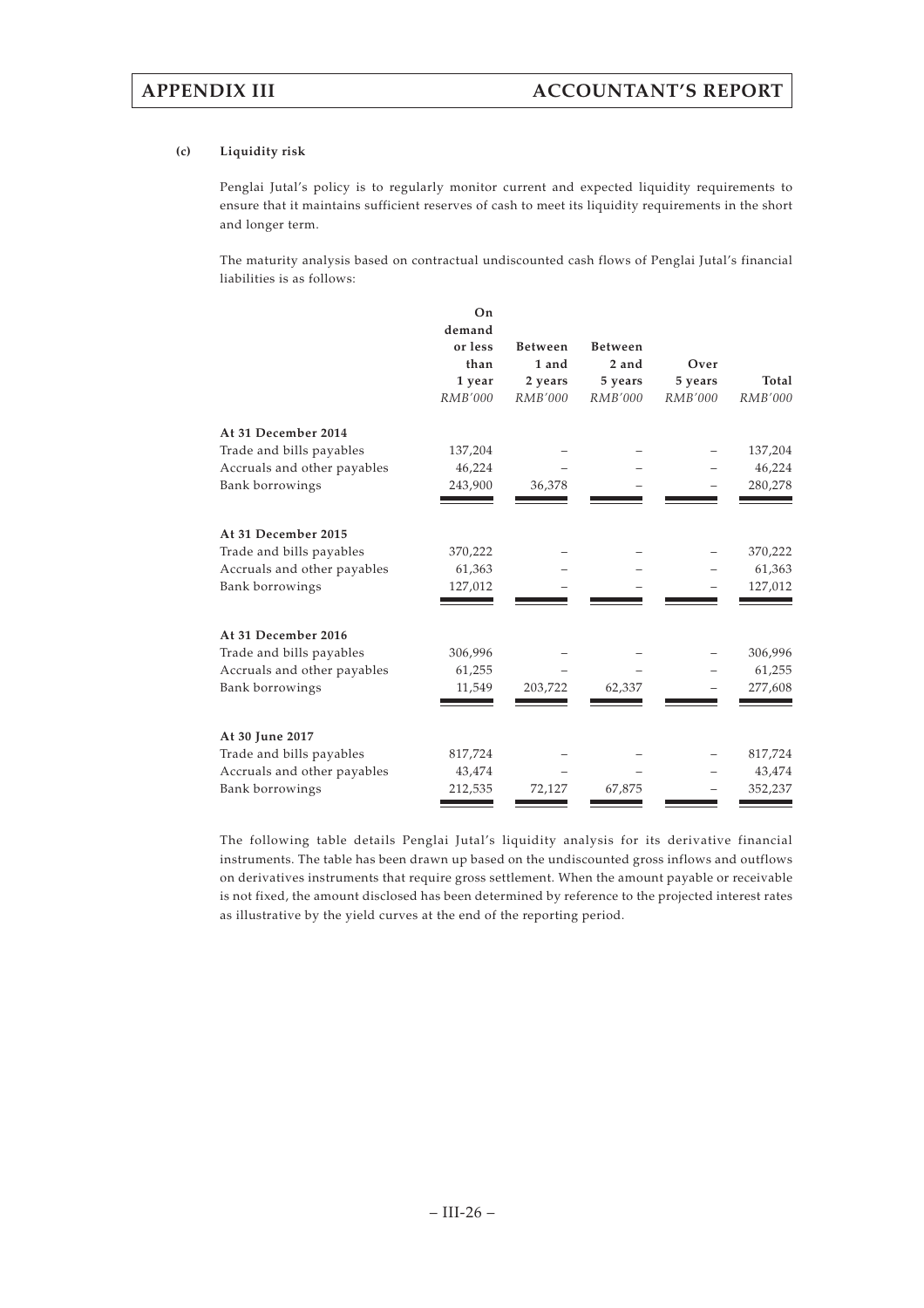# **APPENDIX III ACCOUNTANT'S REPORT**

|                                                                                                                       | Less<br>than<br>1 year<br>RMB'000 | <b>Between</b><br>1 and<br>2 years<br>RMB'000 | <b>Between</b><br>2 and<br>5 years<br>RMB'000 | Over<br>5 years<br>RMB'000 | Total<br>RMB'000      |
|-----------------------------------------------------------------------------------------------------------------------|-----------------------------------|-----------------------------------------------|-----------------------------------------------|----------------------------|-----------------------|
| At 31 December 2015<br>Derivative - gross settlement<br>Foreign exchange forward contracts<br>$-$ Inflow<br>- Outflow | 339,257<br>(344, 245)             | 91,844<br>(93, 168)                           |                                               |                            | 431,101<br>(437, 413) |
|                                                                                                                       | (4,988)                           | (1, 324)                                      |                                               |                            | (6, 312)              |
| At 31 December 2016<br>Derivative - gross settlement<br>Foreign exchange forward contracts                            |                                   |                                               |                                               |                            |                       |
| $- Inflow$<br>- Outflow                                                                                               | 179,962<br>(190, 705)             |                                               |                                               |                            | 179,962<br>(190, 705) |
|                                                                                                                       | (10,743)                          |                                               |                                               |                            | (10,743)              |
| At 30 June 2017<br>Derivative - gross settlement<br>Foreign exchange forward contracts                                |                                   |                                               |                                               |                            |                       |
| $-$ Inflow<br>- Outflow                                                                                               | 384,524<br>(379, 218)             |                                               |                                               |                            | 384,524<br>(379, 218) |
|                                                                                                                       | 5,306                             |                                               |                                               |                            | 5,306                 |

#### **(d) Interest rate risk**

Penglai Jutal's exposure to interest rate risk arises from its bank deposits and bank borrowings. Part of Penglai Jutal's bank deposits and bank borrowings bear interests at variable rates varied with the then prevailing market condition and expose Penglai Jutal to cash flow interest rate risk.

At 31 December 2014, if interest rates had been 100 basis points higher/lower with all other variables held constant, profit after tax for the year would have been approximately RMB472,000 higher/lower, arising mainly from the net effect of higher/lower interest income from bank deposits and higher/lower of interest expense on bank borrowings.

At 31 December 2015, if interest rates had been 100 basis points higher/lower with all other variables held constant, profit after tax for the year would have been approximately RMB2,785,000 higher/lower, arising mainly from the net effect of higher/lower interest income from bank deposits and higher/lower of interest expense on bank borrowings.

At 31 December 2016, if interest rates had been 100 basis points higher/lower with all other variables held constant, profit after tax for the year would have been approximately RMB2,452,000 higher/lower, arising mainly from the net effect of higher/lower interest income from bank deposits and higher/lower of interest expense on bank borrowings.

At 30 June 2017, if interest rates had been 100 basis points higher/lower with all other variables held constant, profit after tax for the year would have been approximately RMB1,851,000 higher/lower, arising mainly from the net effect of higher/lower interest income from bank deposits and higher/lower of interest expense on bank borrowings.

Penglai Jutal's other fixed-rate bank borrowings and bank deposits bear fixed interest rates and therefore are subject to fair value interest rate risks.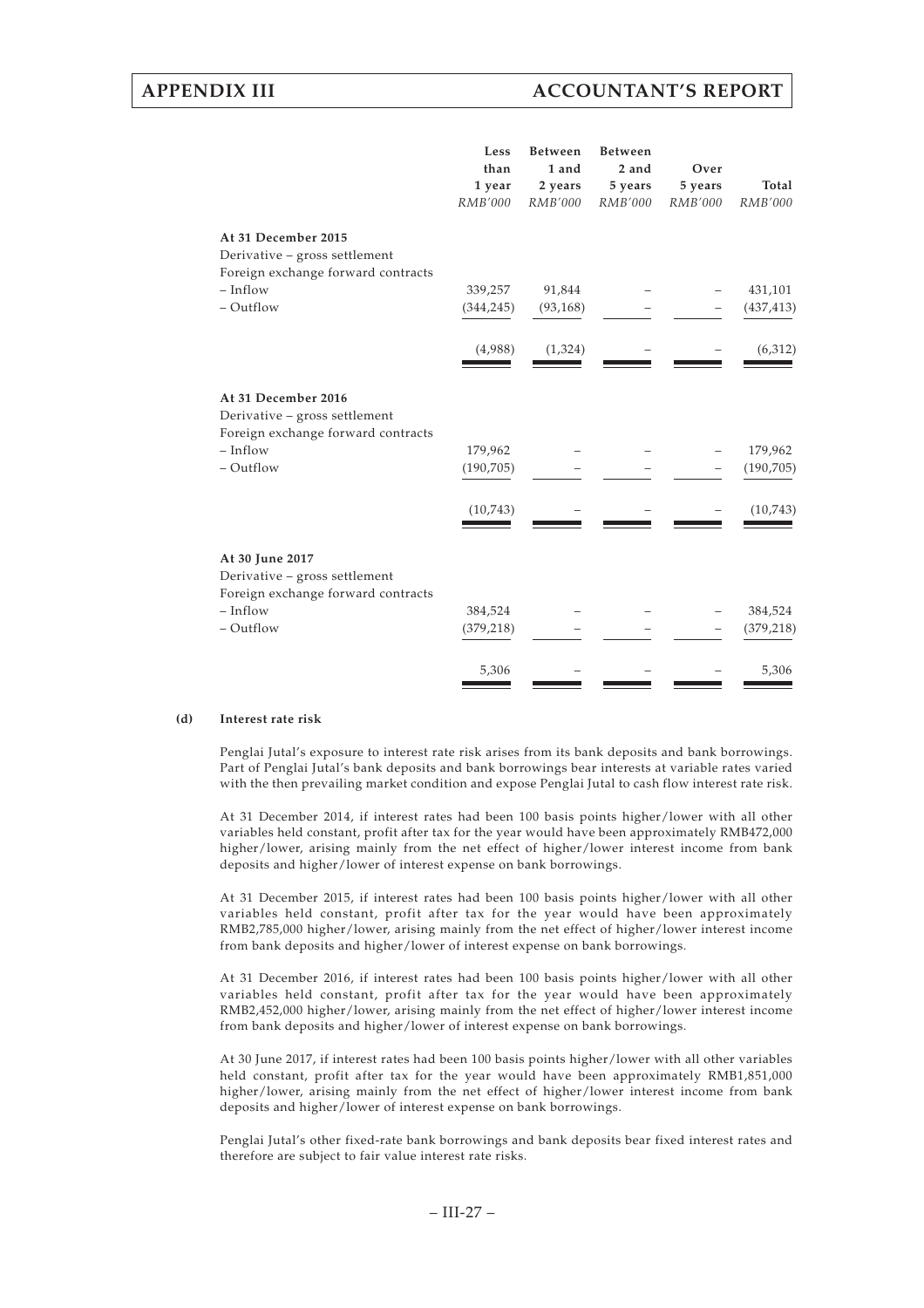## **(e) Categories of financial instruments at the end of each reporting period**

|                                         |         |                   |           | As at     |  |
|-----------------------------------------|---------|-------------------|-----------|-----------|--|
|                                         |         | As at 31 December |           | 30 June   |  |
|                                         | 2014    | 2015              | 2016      | 2017      |  |
|                                         | RMB'000 | RMB'000           | RMB'000   | RMB'000   |  |
| Financial assets:                       |         |                   |           |           |  |
| Loans and receivables (including cash   |         |                   |           |           |  |
| and cash equivalents)                   | 358,906 | 666,576           | 1,373,179 | 1,485,325 |  |
| Derivative financial instruments - held |         |                   |           |           |  |
| for trading                             |         |                   |           | 6,225     |  |
| <b>Financial liabilities:</b>           |         |                   |           |           |  |
| Financial liabilities at amortised cost | 452,651 | 554,304           | 631,651   | 1,193,998 |  |
| Derivative financial instruments – held |         |                   |           |           |  |
| for trading                             |         | 6,234             | 10,653    | 972       |  |
|                                         |         |                   |           |           |  |

### **(f) Fair value**

The carrying amounts of Penglai Jutal's financial assets and financial liabilities as reflected in the statements of financial position approximate their respective fair values.

## **7. FAIR VALUE MEASUREMENTS**

Fair value is the price that would be received to sell an asset or paid to transfer a liability in an orderly transaction between market participants at the measurement date. The following disclosures of fair value measurements use a fair value hierarchy that categorises into three levels the inputs to valuation techniques used to measure fair value:

| Level 1 inputs: | quoted prices (unadjusted) in active markets for identical assets or liabilities that<br>Penglai Jutal can access at the measurement date. |
|-----------------|--------------------------------------------------------------------------------------------------------------------------------------------|
| Level 2 inputs: | inputs other than quoted prices included within level 1 that are observable for the<br>asset or liability, either directly or indirectly.  |
| Level 3 inputs: | unobservable inputs for the asset or liability.                                                                                            |

Penglai Jutal's policy is to recognise transfers into and transfers out of any of the three levels as of the date of the event or change in circumstances that caused the transfer.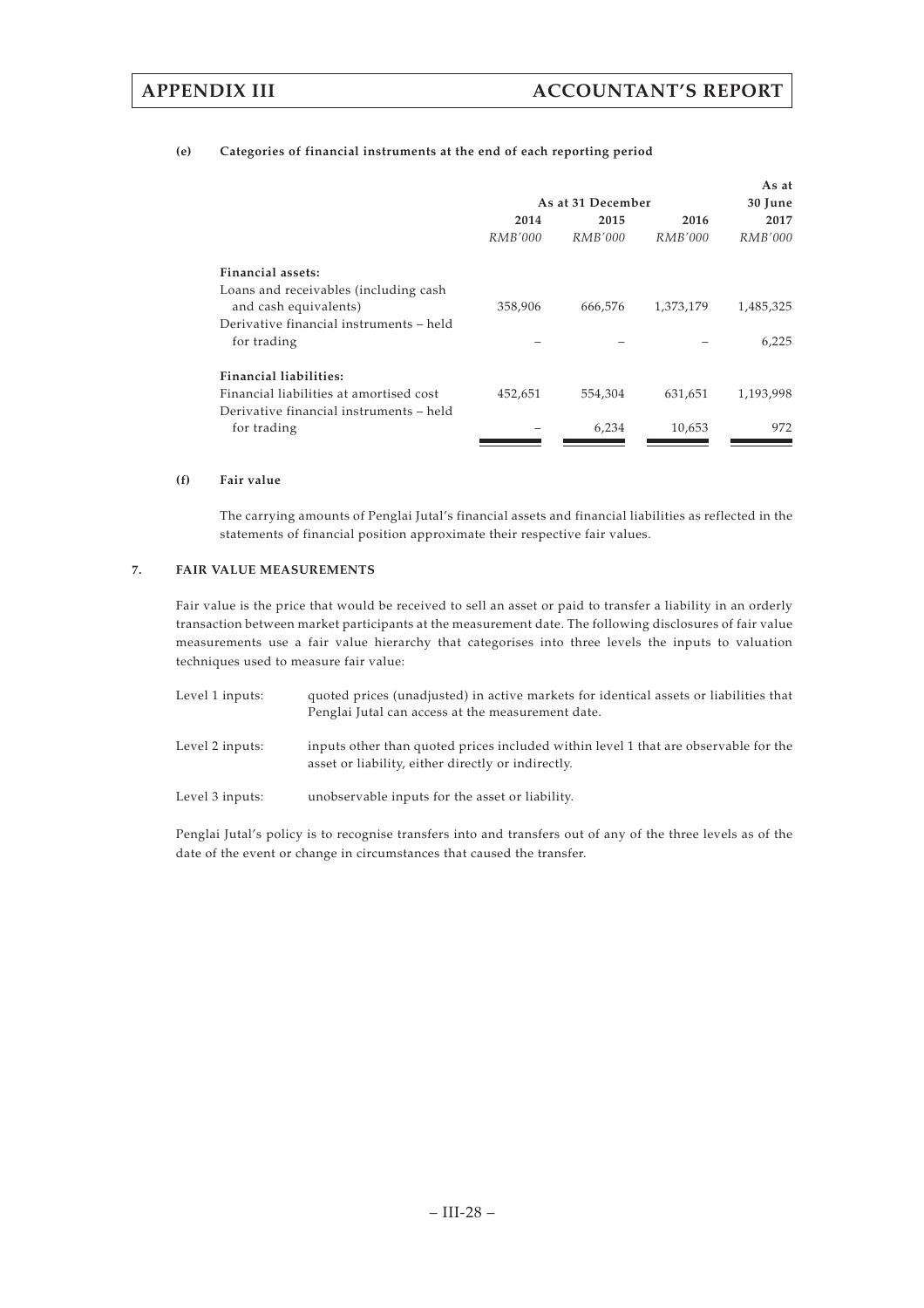### **(a) Disclosures of level in fair value hierarchy at the end of each reporting period:**

|                                    | Fair value measurements using level 2 as at |                   |                |                |  |  |
|------------------------------------|---------------------------------------------|-------------------|----------------|----------------|--|--|
|                                    |                                             |                   |                | As at          |  |  |
|                                    |                                             | As at 31 December |                | 30 June        |  |  |
|                                    | 2014                                        | 2015              | 2016           | 2017           |  |  |
| Description                        | <i>RMB'000</i>                              | <i>RMB'000</i>    | <i>RMB'000</i> | <i>RMB'000</i> |  |  |
| Recurring fair value measurements: |                                             |                   |                |                |  |  |
| <b>Financial assets</b>            |                                             |                   |                |                |  |  |
| Derivatives                        |                                             |                   |                |                |  |  |
| Foreign currency forward           |                                             |                   |                | 6,225          |  |  |
| Recurring fair value measurements: |                                             |                   |                |                |  |  |
| <b>Financial liabilities</b>       |                                             |                   |                |                |  |  |
| Derivatives                        |                                             |                   |                |                |  |  |
| Foreign currency forward           |                                             | 6,234             | 10,653         | 972            |  |  |

### **(b) Disclosure of valuation process used by Penglai Jutal and valuation techniques and inputs used in fair value measurements at 31 December 2015, 2016 and 30 June 2017**

Penglai Jutal has engaged external valuation expert with the professional qualifications and recent experience to perform the fair value measurement of foreign currency forward contracts outstanding at 31 December 2015, 2016 and 30 June 2017.

The valuation techniques used and the key inputs to the level 2 fair value measurements are set out below:

| Level 2 fair value measurements                            |               |                                                                                          | Fair value                            |                                                                   |                                              |                                                        |  |  |
|------------------------------------------------------------|---------------|------------------------------------------------------------------------------------------|---------------------------------------|-------------------------------------------------------------------|----------------------------------------------|--------------------------------------------------------|--|--|
| Description technique                                      | Valuation     | Valuation<br>technique                                                                   | 2014<br>RMB'000<br>Assets Liabilities | As at 31 December<br>2015<br>RMB'000<br><b>Assets Liabilities</b> | 2016<br>RMB'000<br><b>Assets Liabilities</b> | As at 30 June<br>2017<br>RMB'000<br>Assets Liabilities |  |  |
| Derivatives Discounted<br>– foreign<br>currency<br>forward | cash<br>flows | Forward<br>exchange<br>rate;<br>Contract<br>forward<br>rates;<br>and<br>Discount<br>rate |                                       | 6,234<br>-                                                        | 10,653<br>$\overline{\phantom{a}}$           | 972<br>6,225                                           |  |  |

There were no changes in the valuation techniques used during the years ended 31 December 2015, 2016 and six months ended 30 June 2017.

Penglai Jutal did not have any outstanding foreign currency forward contracts at 31 December 2014.

## **8. TURNOVER**

Penglai Jutal's turnover for the Relevant Period represents revenue from construction contracts in relation to Penglai Jutal's sale and construction of (i) offshore oil and natural gas exploration facilities; (ii) quayside machineries and (iii) chemical engineering facilities business.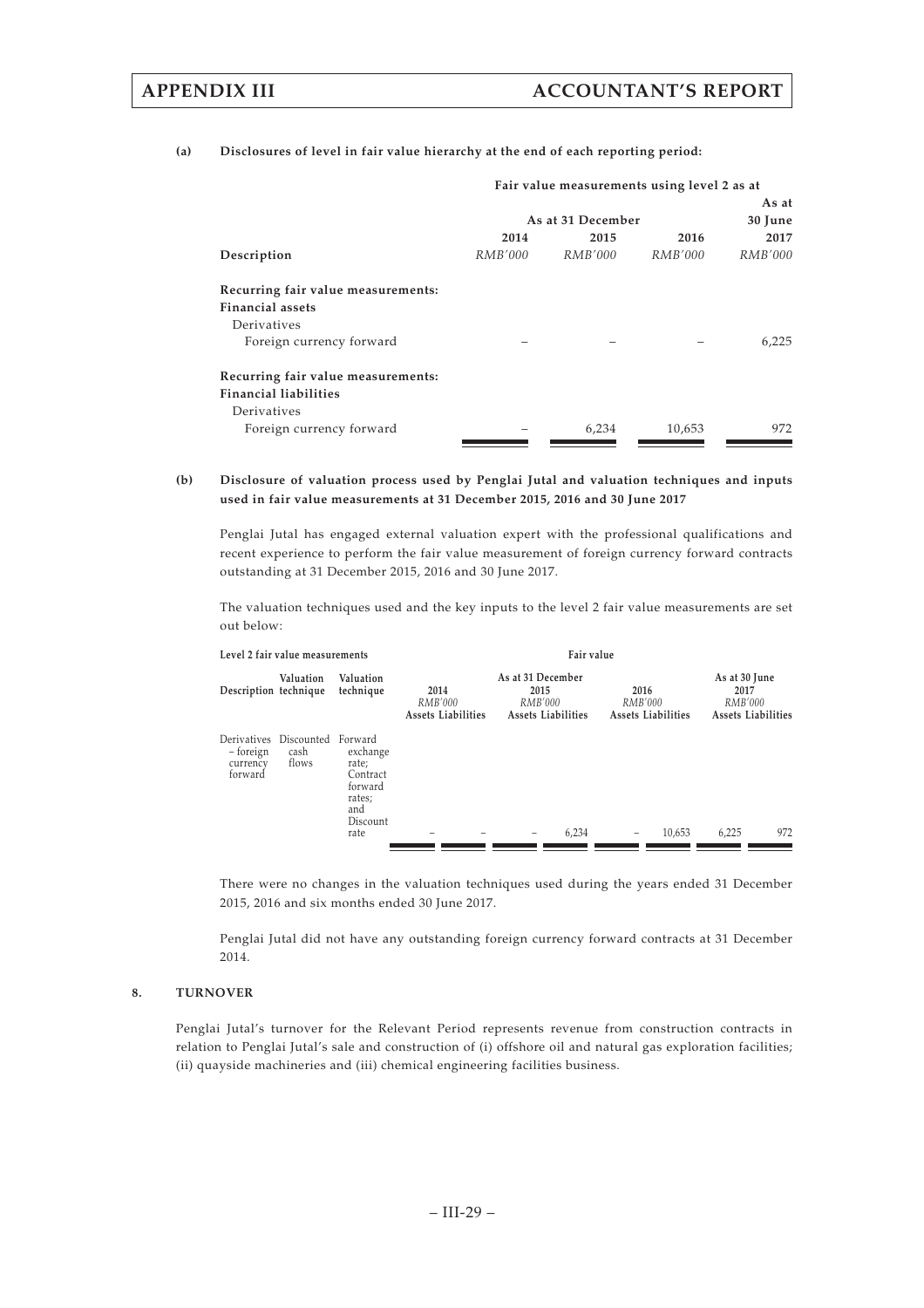## **9. OTHER INCOME**

|                                         |                |                                |                |                | For the six months |
|-----------------------------------------|----------------|--------------------------------|----------------|----------------|--------------------|
|                                         |                | For the year ended 31 December |                | ended 30 June  |                    |
|                                         | 2014           | 2015                           | 2016           | 2016           | 2017               |
|                                         | <i>RMB'000</i> | <i>RMB'000</i>                 | <i>RMB'000</i> | <i>RMB'000</i> | <i>RMB'000</i>     |
|                                         |                |                                |                | (unaudited)    |                    |
| Bank interest income                    | 870            | 2,888                          | 4,316          | 1,064          | 7,916              |
| Fair value gain on derivative financial |                |                                |                |                |                    |
| instruments                             |                | 7,192                          |                |                | 11,271             |
| Government grant recognised (note a)    | 4,830          | 3,480                          | 1,176          | 475            | 415                |
| Net foreign exchange gains              | 847            | 6,072                          | 16,646         | 6,005          |                    |
| Reversal of allowance for other         |                |                                |                |                |                    |
| receivables                             | 7,353          |                                |                |                |                    |
| Reversal of allowance for inventories   |                | 1,097                          |                |                |                    |
| Sales of scrap materials                | 3,109          | 2,166                          | 960            | 602            | 721                |
| Sundry income                           | 2,348          | 5,452                          | 4,982          | 3,673          | 1,962              |
|                                         | 19,357         | 28,347                         | 28,080         | 11,819         | 22,285             |

(a) For the years ended 31 December 2014, 2015 and 2016 and six months ended 30 June 2016 and 2017, government grants of approximately RMB4,000,000, RMB2,650,000, RMB346,000, RMB60,000 and RMB nil respectively are recognised in relation to compensation for expenses or losses already incurred or for the purpose of giving immediate financial support to Penglai Jutal with no future related costs. The remaining government grants are recognised in relation to certain research and development activities.

## **10. SEGMENT INFORMATION**

Penglai Jutal has been operating in one single operating and reportable segment which was managed as a single strategic business unit that engaged in sales and construction of (i) offshore oil and natural gas exploration facilities; (ii) quayside machineries and (iii) chemical engineering facilities business. Information reported to Penglai Jutal's chief operating decision maker, for the purpose of resources allocation and performance assessment is focused on the operating results of Penglai Jutal as a whole as Penglai Jutal's resources are integrated and no discrete financial information is available. Accordingly, no business segment analysis is presented.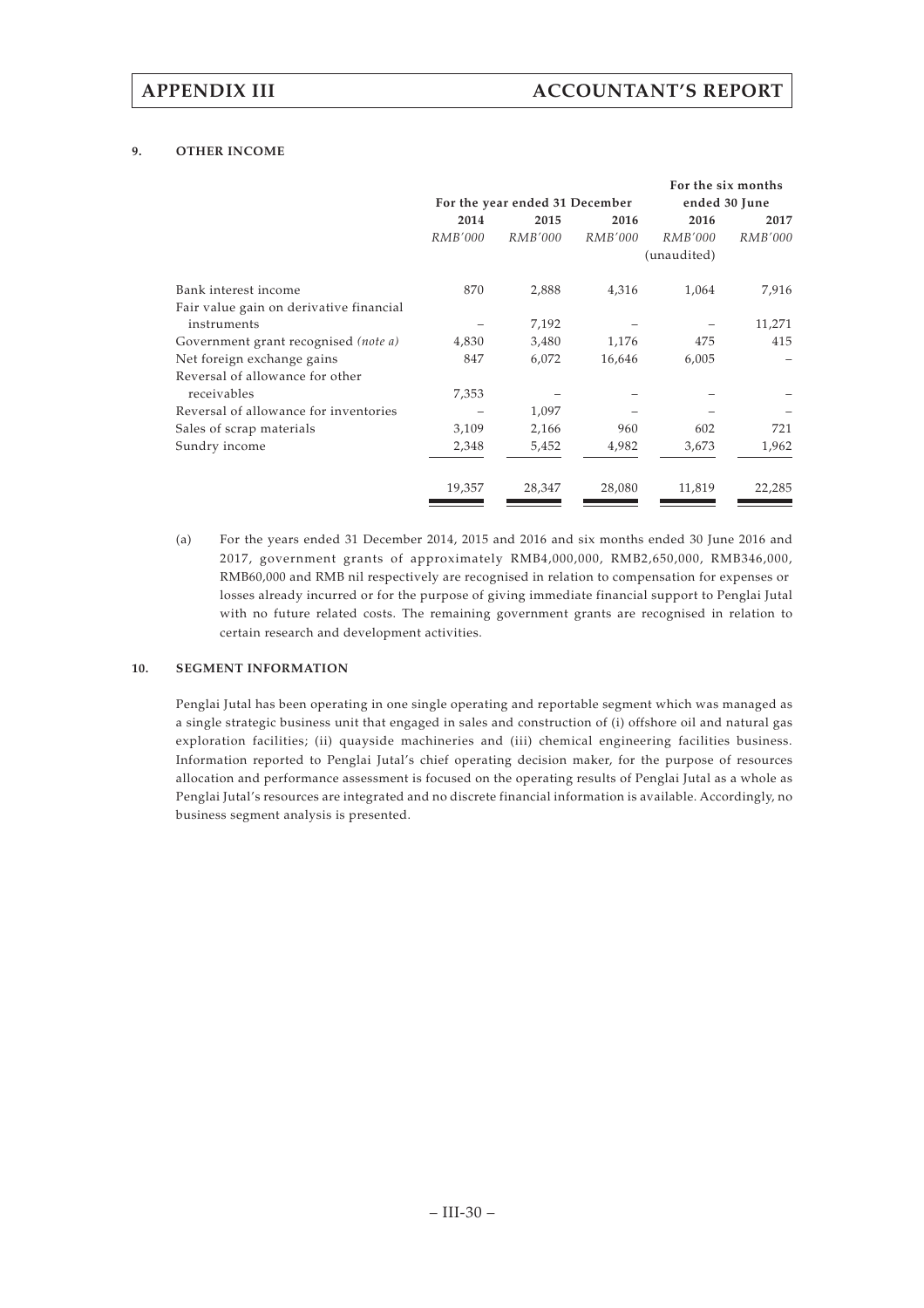## **Geographical information:**

Penglai Jutal's turnover from external customers by location of customers are detailed below:

|                      |         |                                | Turnover       |                |                                     |  |
|----------------------|---------|--------------------------------|----------------|----------------|-------------------------------------|--|
|                      |         | For the year ended 31 December |                |                | For the six months<br>ended 30 June |  |
|                      |         |                                |                |                |                                     |  |
|                      | 2014    | 2015                           | 2016           | 2016           | 2017                                |  |
|                      | RMB'000 | RMB'000                        | <i>RMB'000</i> | <i>RMB'000</i> | <i>RMB'000</i>                      |  |
|                      |         |                                |                | (unaudited)    |                                     |  |
| Austria              | 48,482  | 61,551                         |                |                |                                     |  |
| France               | 35,475  | 807,634                        | 1,480,200      | 789,048        | 1,088,273                           |  |
| <b>PRC</b>           | 439,466 | 414,457                        | 27,909         | 10,130         |                                     |  |
| <b>United States</b> | 134,829 | 162,617                        | 65,687         | 28,124         | 163                                 |  |
| Norway               | 28,558  | 23,511                         | 13,625         | 11,865         | 12,968                              |  |
| Japan                |         |                                | 12,319         |                | 179,811                             |  |
| Others               | 21,149  |                                |                |                |                                     |  |
| Total                | 707,959 | 1,469,770                      | 1,599,740      | 839,167        | 1,281,215                           |  |

At 31 December 2014, 2015, 2016, 30 June 2016 and 2017, all of Penglai Jutal's non-current assets (excluding deferred tax assets) are located in the PRC.

### **Turnover from major customers:**

|            |         |                                |                | For the six months |                |
|------------|---------|--------------------------------|----------------|--------------------|----------------|
|            |         | For the year ended 31 December |                | ended 30 June      |                |
|            | 2014    | 2015                           | 2016           | 2016               | 2017           |
|            | RMB'000 | RMB'000                        | <i>RMB'000</i> | RMB'000            | <i>RMB'000</i> |
|            |         |                                |                | (unaudited)        |                |
| Customer A | 35,475* | 807,634                        | 1,480,200      | 789,048            | 1,088,273      |
| Customer B | 69.870* | 51,340*                        |                |                    |                |
| Customer C |         |                                | 12.319*        |                    | 179,811        |
| Customer D | 107,843 | 209,269                        | 18,566*        | 15,818*            |                |
| Customer E | 153,269 | 119.249*                       |                |                    |                |
| Customer F | 91,207  | 21,847*                        |                |                    |                |
|            |         |                                |                |                    |                |

\* Contributed to less than 10% of Penglai Jutal's total revenue for the relevant year/period.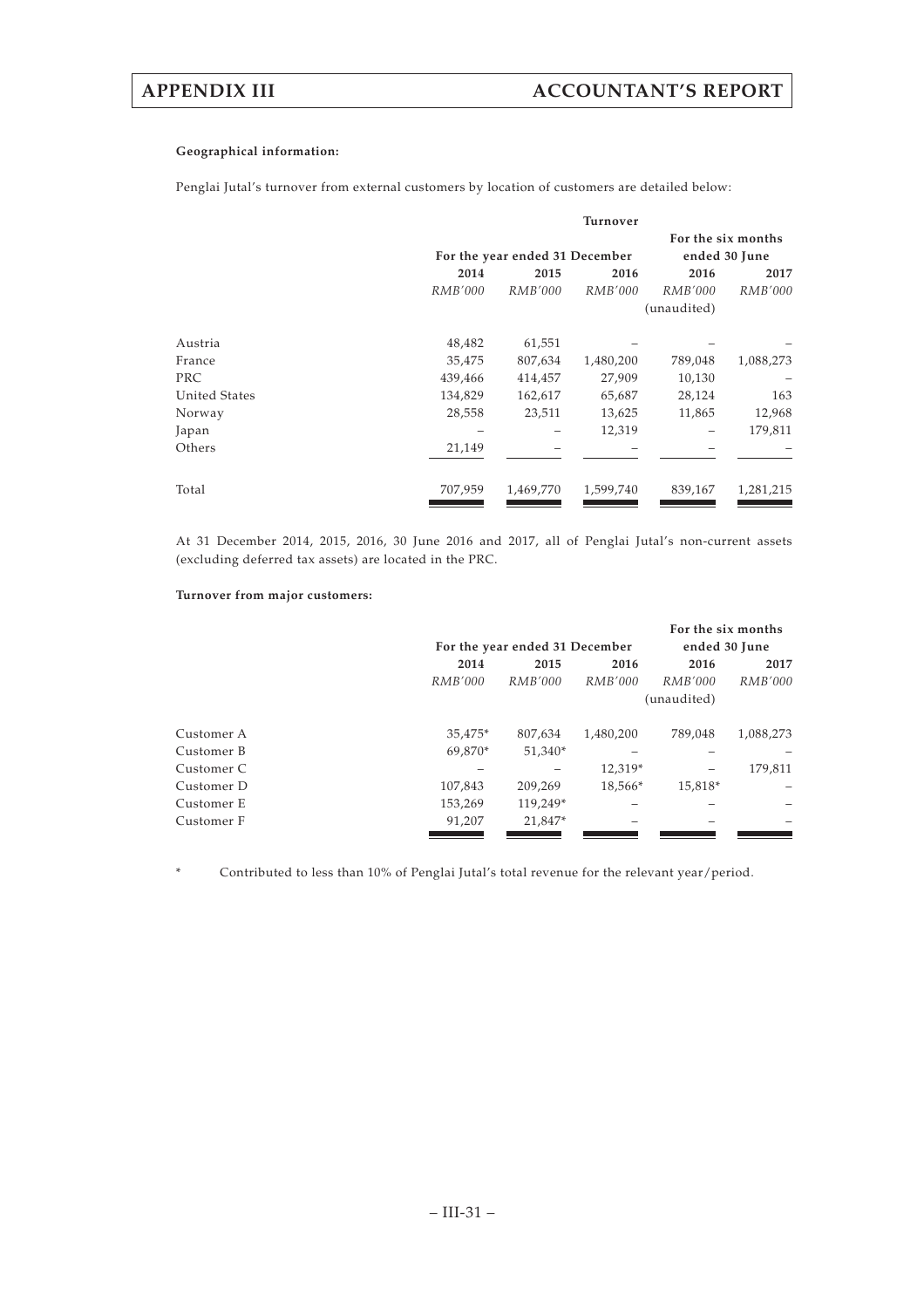## **11. FINANCE COSTS**

|                                                                                              |                |                                |                | For the six months |                |
|----------------------------------------------------------------------------------------------|----------------|--------------------------------|----------------|--------------------|----------------|
|                                                                                              |                | For the year ended 31 December |                | ended 30 June      |                |
|                                                                                              | 2014           | 2015                           | 2016           | 2016               | 2017           |
|                                                                                              | <i>RMB'000</i> | <i>RMB'000</i>                 | <i>RMB'000</i> | <i>RMB'000</i>     | <i>RMB'000</i> |
|                                                                                              |                |                                |                | (unaudited)        |                |
| Interest on bank borrowings                                                                  | 18,502         | 12,099                         | 8,152          | 3,890              | 4,445          |
| Amount capitalised                                                                           | (670)          | (447)                          | (427)          | (136)              |                |
|                                                                                              | 17,832         | 11,652                         | 7,725          | 3,754              | 4,445          |
| Others                                                                                       | 493            | 830                            | 1,426          | 296                | 2,123          |
|                                                                                              | 18,325         | 12,482                         | 9,151          | 4,050              | 6,568          |
| The weighted average capitalisation<br>rate on funds borrowed generally is<br>at the rate of | 5.91%          | 5.97%                          | 3.55%          | 3.85%              |                |

## **12. INCOME TAX EXPENSE**

|                              |         |                                |                | For the six months |                |
|------------------------------|---------|--------------------------------|----------------|--------------------|----------------|
|                              |         | For the year ended 31 December |                | ended 30 June      |                |
|                              | 2014    | 2015                           | 2016           | 2016               | 2017           |
|                              | RMB'000 | <i>RMB'000</i>                 | <i>RMB'000</i> | RMB'000            | <i>RMB'000</i> |
|                              |         |                                |                | (unaudited)        |                |
| Current tax – PRC Enterprise |         |                                |                |                    |                |
| Income Tax                   |         |                                |                |                    |                |
| Provision for the year       | 2,264   | 13,652                         | 13,260         | 3,848              | 36,986         |
| Deferred tax (note 29)       | (520)   | 1,841                          | 4,054          | 2,559              | (580)          |
|                              | 1,744   | 15,493                         | 17,314         | 6,407              | 36,406         |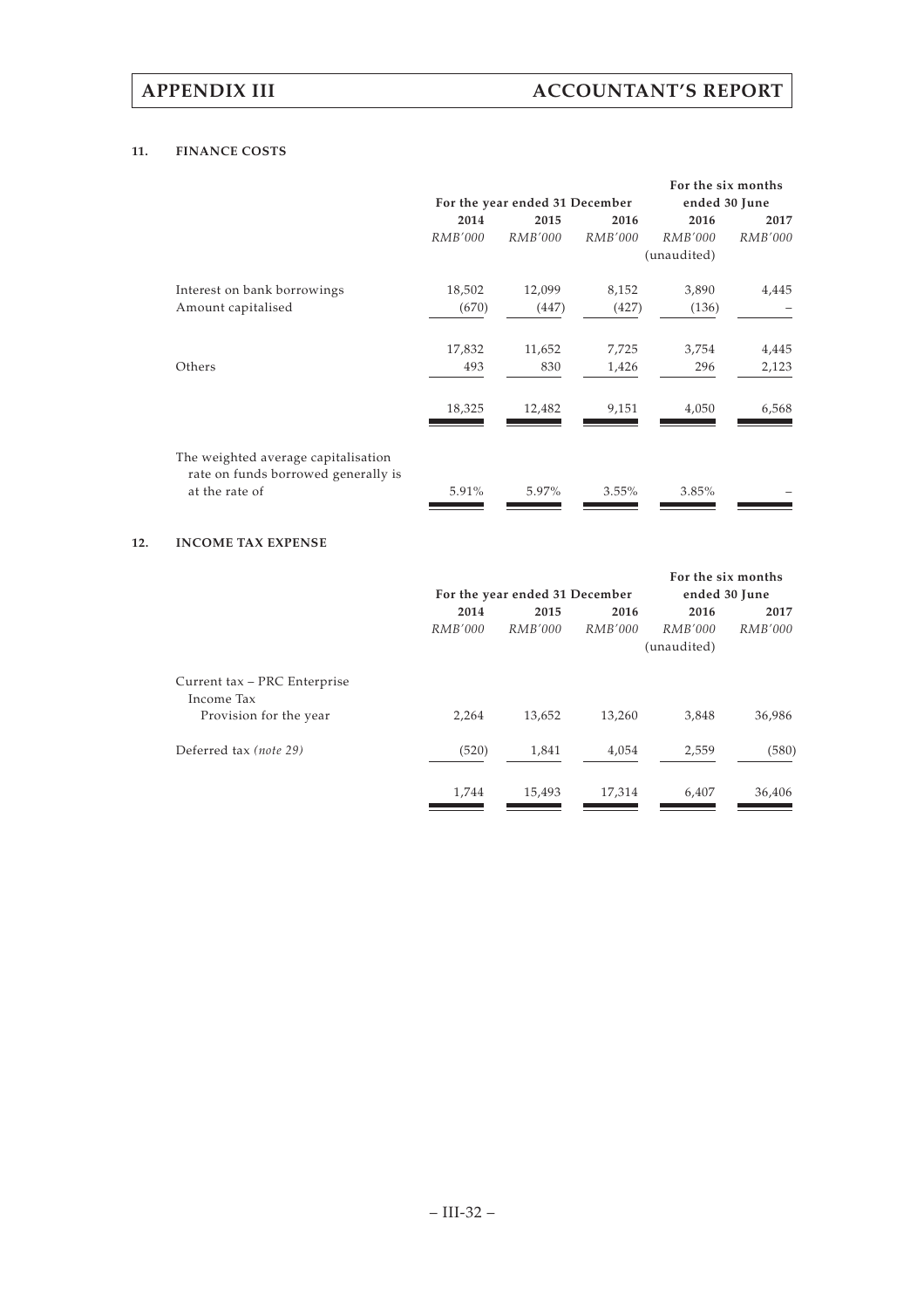Pursuant to the relevant income tax law of PRC, companies established in the PRC were subject to income tax at a rate of 25% unless preferential rates were applicable.

During the Relevant Period, Penglai Jutal was approved to recognise as a new and high technology enterprise in the PRC and was therefore entitled to a preferential income tax rate of 15%.

For the six months ended 30 June 2017, because certain conditions required to enjoy the preferential income tax rate have not been met, the directors determined that income tax rate of 25% was applicable to Penglai Jutal for the six months ended 30 June 2017 (six months ended 30 June 2016: 15%).

The reconciliation between the income tax expense and the product of profit before tax multiplied by the applicable PRC enterprise income tax rate is as follows:

|                                                                       |                | For the year ended 31 December | For the six months<br>ended 30 June |                               |                |
|-----------------------------------------------------------------------|----------------|--------------------------------|-------------------------------------|-------------------------------|----------------|
|                                                                       | 2014           | 2015                           | 2016                                | 2016                          | 2017           |
|                                                                       | <i>RMB'000</i> | <i>RMB'000</i>                 | <i>RMB'000</i>                      | <i>RMB'000</i><br>(unaudited) | <i>RMB'000</i> |
| Profit before tax                                                     | 30,325         | 79,328                         | 116,894                             | 44,781                        | 143,630        |
| Tax at the PRC enterprise income tax<br>rate of 15% (six months ended |                |                                |                                     |                               |                |
| 30 June 2017: 25%)                                                    | 4,549          | 11,899                         | 17,534                              | 6,717                         | 35,908         |
| Tax effect of income that is not taxable                              |                |                                |                                     |                               |                |
| Tax effect of expenses that are not<br>deductible                     | 122            | 612                            | 834                                 | 136                           | 432            |
| Tax effect of temporary difference not<br>recognised                  | (2,927)        | 2,982                          | (1,054)                             | (446)                         | 66             |
| Income tax expense                                                    | 1,744          | 15,493                         | 17,314                              | 6,407                         | 36,406         |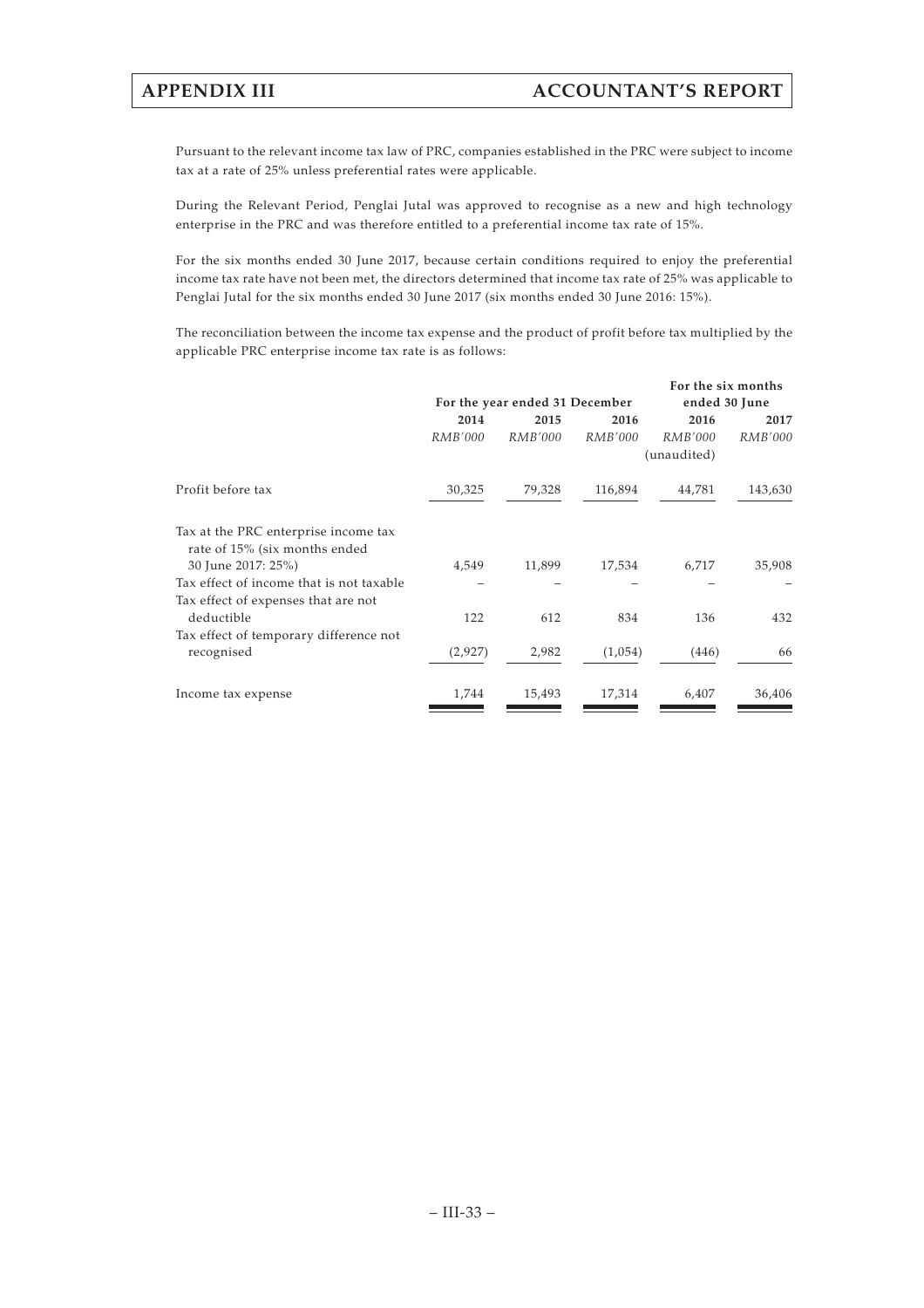## **13. PROFIT FOR THE RELEVANT PERIOD**

Penglai Jutal's profit for the Relevant Period is stated after charging/(crediting) the following:

| 2014<br>2016<br>2016<br>2015<br>2017<br>RMB'000<br>RMB'000<br>RMB'000<br>RMB'000<br>RMB'000<br>(unaudited)<br>Staff costs (including directors'<br>(a)<br>emoluments):<br>Salaries, wages and other benefits<br>154,840<br>175,290<br>192,470<br>77,385<br>91,301<br>Retirement scheme contributions<br>19,238<br>10,194<br>10,746<br>17,471<br>20,544<br>172,311<br>194,528<br>213,014<br>87,579<br>102,047<br>(b)<br>Others items:<br>Allowance for inventories*<br>1,719<br>4,121<br>1,749<br>348<br>Allowance for trade and other<br>662<br>4,890<br>2,819<br>11,110<br>receivables*<br>Amortisation of intangible assets<br>54<br>54<br>32<br>19<br>10<br>75<br>Auditor's remuneration<br>89<br>129<br>129<br>177<br>Cost of inventories utilised in<br>129,170<br>268,981<br>548,303<br>586,272<br>297,469<br>construction contracts<br>40,943<br>Depreciation<br>68,813<br>76,741<br>84,498<br>42,893<br>Fair value (gain)#/loss* on<br>(7, 192)<br>15,202<br>1,432<br>(11, 271)<br>derivative financial instruments<br>Net foreign exchange<br>(847)<br>(6,072)<br>(16, 646)<br>(6,005)<br>14,088<br>(gains)#/losses*<br>Net loss on disposals of fixed assets*<br>79<br>699<br>1,925<br>364<br>11<br>Operating lease charges<br>- Land and buildings<br>733<br>2,142<br>2,325<br>1,248<br>190<br>- Plant and equipment<br>2,366<br>18,481<br>27,827<br>14,598<br>3,909<br>Research and development<br>58,566<br>22,250<br>27,112<br>31,483<br>51,649<br>expenditure<br>Reversal of allowance for<br>(1,097)<br>inventories <sup>#</sup><br>Reversal of allowance for other<br>(7, 353)<br>receivables <sup>#</sup><br>Written off of irrecoverable trade<br>13,231<br>20,662<br>receivables*<br>Written off of obsolete inventories*<br>4,194 |  | For the year ended<br>31 December |  |  | For the six months<br>ended 30 June |  |  |
|--------------------------------------------------------------------------------------------------------------------------------------------------------------------------------------------------------------------------------------------------------------------------------------------------------------------------------------------------------------------------------------------------------------------------------------------------------------------------------------------------------------------------------------------------------------------------------------------------------------------------------------------------------------------------------------------------------------------------------------------------------------------------------------------------------------------------------------------------------------------------------------------------------------------------------------------------------------------------------------------------------------------------------------------------------------------------------------------------------------------------------------------------------------------------------------------------------------------------------------------------------------------------------------------------------------------------------------------------------------------------------------------------------------------------------------------------------------------------------------------------------------------------------------------------------------------------------------------------------------------------------------------------------------------------------------------------------------------------------------------------------|--|-----------------------------------|--|--|-------------------------------------|--|--|
|                                                                                                                                                                                                                                                                                                                                                                                                                                                                                                                                                                                                                                                                                                                                                                                                                                                                                                                                                                                                                                                                                                                                                                                                                                                                                                                                                                                                                                                                                                                                                                                                                                                                                                                                                        |  |                                   |  |  |                                     |  |  |
|                                                                                                                                                                                                                                                                                                                                                                                                                                                                                                                                                                                                                                                                                                                                                                                                                                                                                                                                                                                                                                                                                                                                                                                                                                                                                                                                                                                                                                                                                                                                                                                                                                                                                                                                                        |  |                                   |  |  |                                     |  |  |
|                                                                                                                                                                                                                                                                                                                                                                                                                                                                                                                                                                                                                                                                                                                                                                                                                                                                                                                                                                                                                                                                                                                                                                                                                                                                                                                                                                                                                                                                                                                                                                                                                                                                                                                                                        |  |                                   |  |  |                                     |  |  |
|                                                                                                                                                                                                                                                                                                                                                                                                                                                                                                                                                                                                                                                                                                                                                                                                                                                                                                                                                                                                                                                                                                                                                                                                                                                                                                                                                                                                                                                                                                                                                                                                                                                                                                                                                        |  |                                   |  |  |                                     |  |  |
|                                                                                                                                                                                                                                                                                                                                                                                                                                                                                                                                                                                                                                                                                                                                                                                                                                                                                                                                                                                                                                                                                                                                                                                                                                                                                                                                                                                                                                                                                                                                                                                                                                                                                                                                                        |  |                                   |  |  |                                     |  |  |
|                                                                                                                                                                                                                                                                                                                                                                                                                                                                                                                                                                                                                                                                                                                                                                                                                                                                                                                                                                                                                                                                                                                                                                                                                                                                                                                                                                                                                                                                                                                                                                                                                                                                                                                                                        |  |                                   |  |  |                                     |  |  |
|                                                                                                                                                                                                                                                                                                                                                                                                                                                                                                                                                                                                                                                                                                                                                                                                                                                                                                                                                                                                                                                                                                                                                                                                                                                                                                                                                                                                                                                                                                                                                                                                                                                                                                                                                        |  |                                   |  |  |                                     |  |  |
|                                                                                                                                                                                                                                                                                                                                                                                                                                                                                                                                                                                                                                                                                                                                                                                                                                                                                                                                                                                                                                                                                                                                                                                                                                                                                                                                                                                                                                                                                                                                                                                                                                                                                                                                                        |  |                                   |  |  |                                     |  |  |
|                                                                                                                                                                                                                                                                                                                                                                                                                                                                                                                                                                                                                                                                                                                                                                                                                                                                                                                                                                                                                                                                                                                                                                                                                                                                                                                                                                                                                                                                                                                                                                                                                                                                                                                                                        |  |                                   |  |  |                                     |  |  |
|                                                                                                                                                                                                                                                                                                                                                                                                                                                                                                                                                                                                                                                                                                                                                                                                                                                                                                                                                                                                                                                                                                                                                                                                                                                                                                                                                                                                                                                                                                                                                                                                                                                                                                                                                        |  |                                   |  |  |                                     |  |  |
|                                                                                                                                                                                                                                                                                                                                                                                                                                                                                                                                                                                                                                                                                                                                                                                                                                                                                                                                                                                                                                                                                                                                                                                                                                                                                                                                                                                                                                                                                                                                                                                                                                                                                                                                                        |  |                                   |  |  |                                     |  |  |
|                                                                                                                                                                                                                                                                                                                                                                                                                                                                                                                                                                                                                                                                                                                                                                                                                                                                                                                                                                                                                                                                                                                                                                                                                                                                                                                                                                                                                                                                                                                                                                                                                                                                                                                                                        |  |                                   |  |  |                                     |  |  |
|                                                                                                                                                                                                                                                                                                                                                                                                                                                                                                                                                                                                                                                                                                                                                                                                                                                                                                                                                                                                                                                                                                                                                                                                                                                                                                                                                                                                                                                                                                                                                                                                                                                                                                                                                        |  |                                   |  |  |                                     |  |  |
|                                                                                                                                                                                                                                                                                                                                                                                                                                                                                                                                                                                                                                                                                                                                                                                                                                                                                                                                                                                                                                                                                                                                                                                                                                                                                                                                                                                                                                                                                                                                                                                                                                                                                                                                                        |  |                                   |  |  |                                     |  |  |
|                                                                                                                                                                                                                                                                                                                                                                                                                                                                                                                                                                                                                                                                                                                                                                                                                                                                                                                                                                                                                                                                                                                                                                                                                                                                                                                                                                                                                                                                                                                                                                                                                                                                                                                                                        |  |                                   |  |  |                                     |  |  |
|                                                                                                                                                                                                                                                                                                                                                                                                                                                                                                                                                                                                                                                                                                                                                                                                                                                                                                                                                                                                                                                                                                                                                                                                                                                                                                                                                                                                                                                                                                                                                                                                                                                                                                                                                        |  |                                   |  |  |                                     |  |  |
|                                                                                                                                                                                                                                                                                                                                                                                                                                                                                                                                                                                                                                                                                                                                                                                                                                                                                                                                                                                                                                                                                                                                                                                                                                                                                                                                                                                                                                                                                                                                                                                                                                                                                                                                                        |  |                                   |  |  |                                     |  |  |
|                                                                                                                                                                                                                                                                                                                                                                                                                                                                                                                                                                                                                                                                                                                                                                                                                                                                                                                                                                                                                                                                                                                                                                                                                                                                                                                                                                                                                                                                                                                                                                                                                                                                                                                                                        |  |                                   |  |  |                                     |  |  |
|                                                                                                                                                                                                                                                                                                                                                                                                                                                                                                                                                                                                                                                                                                                                                                                                                                                                                                                                                                                                                                                                                                                                                                                                                                                                                                                                                                                                                                                                                                                                                                                                                                                                                                                                                        |  |                                   |  |  |                                     |  |  |
|                                                                                                                                                                                                                                                                                                                                                                                                                                                                                                                                                                                                                                                                                                                                                                                                                                                                                                                                                                                                                                                                                                                                                                                                                                                                                                                                                                                                                                                                                                                                                                                                                                                                                                                                                        |  |                                   |  |  |                                     |  |  |
|                                                                                                                                                                                                                                                                                                                                                                                                                                                                                                                                                                                                                                                                                                                                                                                                                                                                                                                                                                                                                                                                                                                                                                                                                                                                                                                                                                                                                                                                                                                                                                                                                                                                                                                                                        |  |                                   |  |  |                                     |  |  |
|                                                                                                                                                                                                                                                                                                                                                                                                                                                                                                                                                                                                                                                                                                                                                                                                                                                                                                                                                                                                                                                                                                                                                                                                                                                                                                                                                                                                                                                                                                                                                                                                                                                                                                                                                        |  |                                   |  |  |                                     |  |  |
|                                                                                                                                                                                                                                                                                                                                                                                                                                                                                                                                                                                                                                                                                                                                                                                                                                                                                                                                                                                                                                                                                                                                                                                                                                                                                                                                                                                                                                                                                                                                                                                                                                                                                                                                                        |  |                                   |  |  |                                     |  |  |

\* These amounts are included in "Other operating expenses"

These amounts are included in "Other income"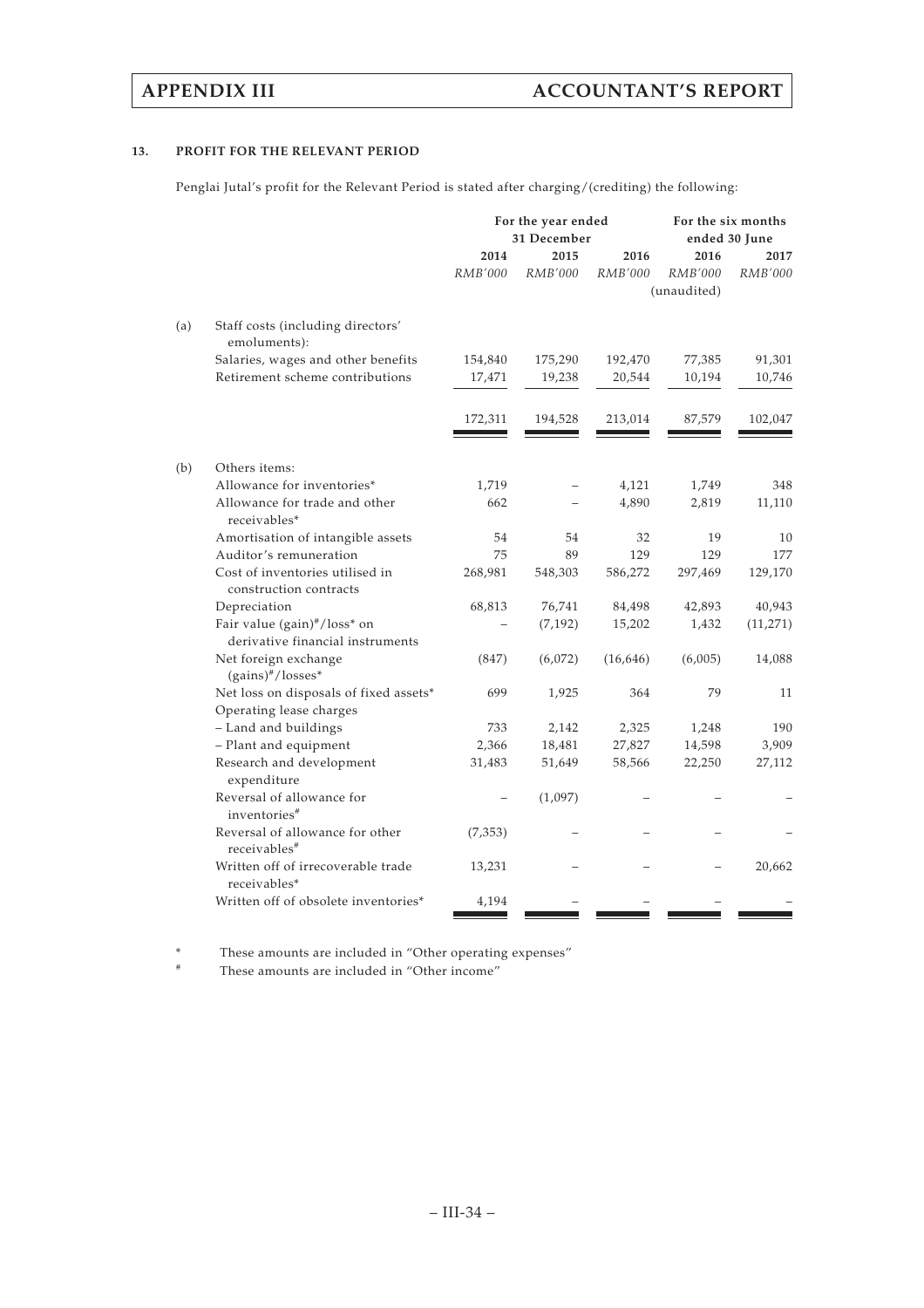## **14. DIRECTORS' AND EMPLOYEES' EMOLUMENTS**

## **(a) Directors' emoluments**

The emoluments of every director is set out below:

|                                           |         |               |                            |             | Retirement<br>benefits |         |
|-------------------------------------------|---------|---------------|----------------------------|-------------|------------------------|---------|
|                                           |         |               | Salaries and Discretionary | Share-based | scheme                 |         |
|                                           | Fees    | allowances    | bonus                      |             | payments contributions | Total   |
|                                           | RMB'000 | RMB'000       | RMB'000                    | RMB'000     | RMB'000                | RMB'000 |
| For the year ended<br>31 December 2014:   |         |               |                            |             |                        |         |
| Mr. Wang Lishan                           |         | 6             |                            |             |                        | 6       |
| Mr. Tang Kin Fei                          |         | 6             |                            |             |                        | 6       |
| Mr. An Luming (note a)                    |         | 6             |                            |             |                        | 6       |
| Mr. Fan Zhaoping                          |         | 6             |                            |             |                        | 6       |
|                                           |         | 24            |                            |             |                        | 24      |
| For the year ended                        |         |               |                            |             |                        |         |
| 31 December 2015:                         |         |               |                            |             |                        |         |
| Mr. Wang Lishan                           |         | 12            |                            |             |                        | 12      |
| Mr. Tang Kin Fei                          |         | 12            |                            |             |                        | 12      |
| Mr. An Luming (note a)                    |         | 6             |                            |             |                        | 6       |
| Mr. Fan Zhaoping                          |         | 12            |                            |             |                        | 12      |
|                                           |         | 42            |                            |             |                        | 42      |
| For the year ended<br>31 December 2016:   |         |               |                            |             |                        |         |
| Mr. Wang Lishan                           |         | 6             |                            |             |                        | 6       |
| Mr. Tang Kin Fei                          |         | 12            |                            |             |                        | 12      |
| Mr. An Luming (note a)                    |         | $\frac{1}{2}$ |                            |             |                        |         |
| Mr. Fan Zhaoping                          |         | 12            |                            |             |                        | 12      |
| Mr. Wu Hanming (note b)                   |         | 12            |                            |             |                        | 12      |
|                                           |         | 42            |                            |             |                        | 42      |
|                                           |         |               |                            |             |                        |         |
| For the six months ended<br>30 June 2017: |         |               |                            |             |                        |         |
| Mr. Wang Lishan                           |         | 6             |                            |             |                        | 6       |
| Mr. Tang Kin Fei                          |         | 6             |                            |             |                        | 6       |
| Mr. Fan Zhaoping                          |         | 6             |                            |             |                        | 6       |
| Mr. Wu Hanming (note b)                   |         | 6             |                            |             |                        | 6       |
|                                           |         | 24            |                            |             |                        | 24      |
|                                           |         |               |                            |             |                        |         |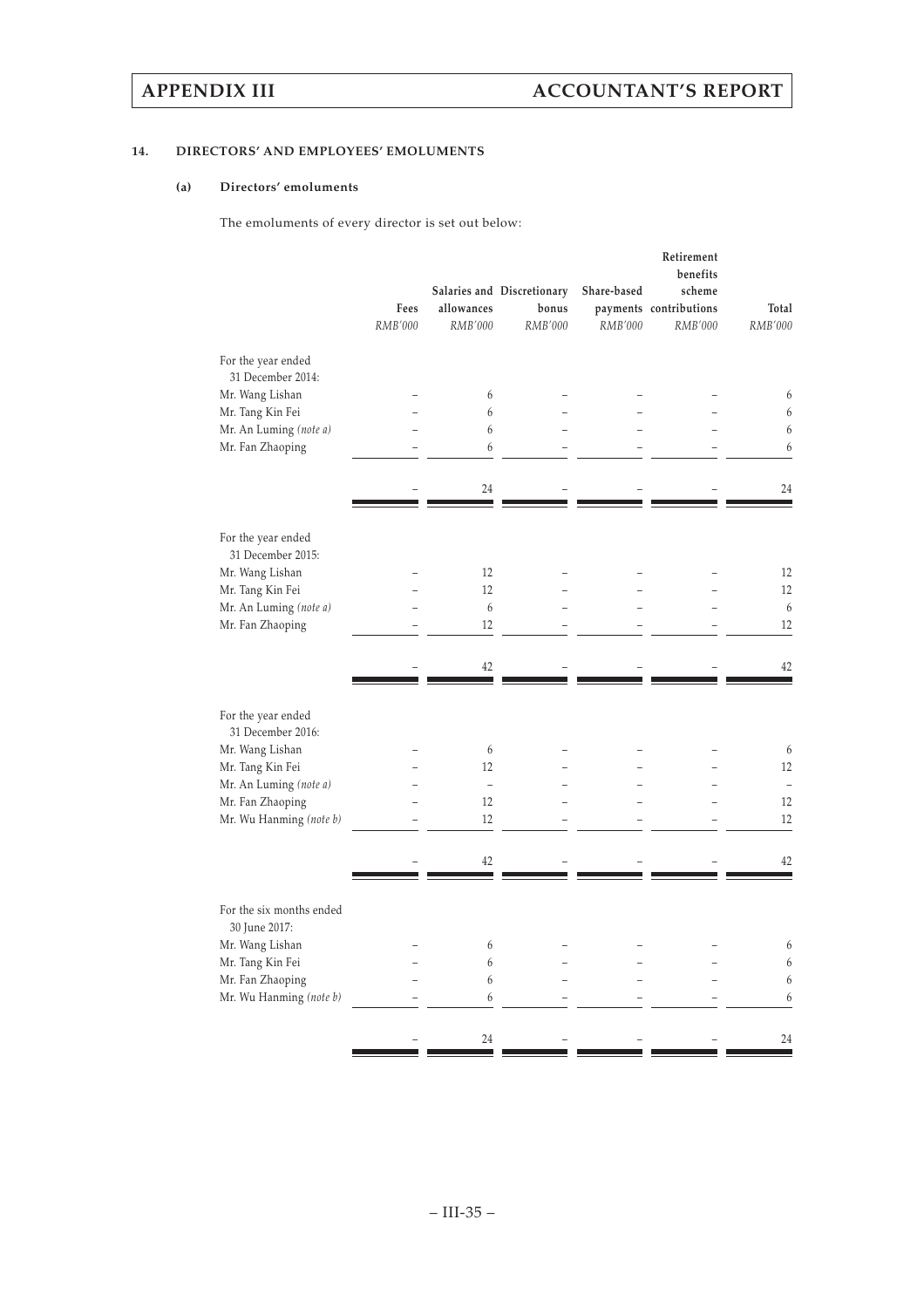|                              | Fees<br>RMB'000 | allowances<br><i>RMB'000</i> | Salaries and Discretionary<br>bonus<br><i>RMB'000</i> | Share-based<br><i>RMB'000</i> | Retirement<br>benefits<br>scheme<br>payments contributions<br>RMB'000 | Total<br>RMB'000 |
|------------------------------|-----------------|------------------------------|-------------------------------------------------------|-------------------------------|-----------------------------------------------------------------------|------------------|
| For the six months ended     |                 |                              |                                                       |                               |                                                                       |                  |
| 30 June 2016:<br>(unaudited) |                 |                              |                                                       |                               |                                                                       |                  |
| Mr. Wang Lishan              |                 |                              |                                                       |                               |                                                                       |                  |
| Mr. Tang Kin Fei             |                 |                              |                                                       |                               |                                                                       |                  |
| Mr. An Luming (note a)       |                 |                              |                                                       |                               |                                                                       |                  |
| Mr. Fan Zhaoping             |                 |                              |                                                       |                               |                                                                       |                  |
| Mr. Wu Hanming (note b)      |                 |                              |                                                       |                               |                                                                       |                  |
|                              |                 |                              |                                                       |                               |                                                                       |                  |
|                              |                 |                              |                                                       |                               |                                                                       |                  |
|                              |                 |                              |                                                       |                               |                                                                       |                  |

(a) Mr. An Luming resigned as director on 8 June 2016.

(b) Mr. Wu Hanming was appointed as director on 8 June 2016.

During the Relevant Period, no arrangement under which a director waived or agreed to waive any emoluments.

### **(b) Employees' emoluments**

The emoluments payable to the five highest paid individuals for the Relevant Period are set out below. None of these highest paid individuals included any of the directors of Penglai Jutal for the Relevant Period.

|         |         |                | For the six months             |                |
|---------|---------|----------------|--------------------------------|----------------|
|         |         | ended 30 June  |                                |                |
| 2014    | 2015    | 2016           | 2016                           | 2017           |
| RMB'000 | RMB'000 | <i>RMB'000</i> | <i>RMB'000</i>                 | <i>RMB'000</i> |
|         |         |                |                                |                |
| 7,584   | 9,395   | 10,313         | 5,061                          | 5,293          |
| 28      | 37      | 32             | 16                             | 17             |
| 7,612   | 9,432   | 10,345         | 5,077                          | 5,310          |
|         |         |                | For the year ended 31 December | (unaudited)    |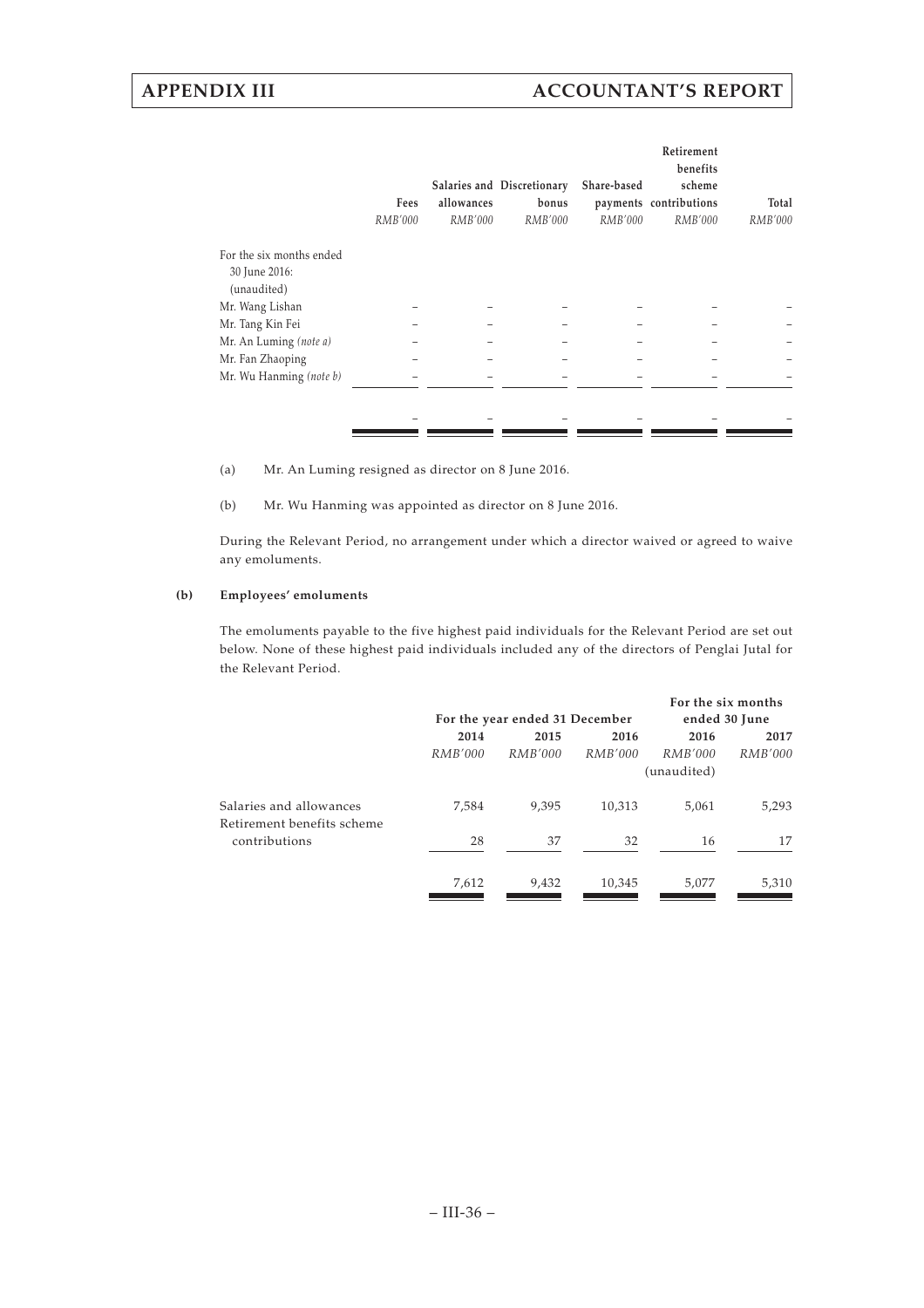Their emoluments fell within the following band:

|                      | For the year ended 31 December | For the six months<br>ended 30 June |                |                |                |
|----------------------|--------------------------------|-------------------------------------|----------------|----------------|----------------|
|                      | 2014                           | 2015                                | 2016           | 2016           | 2017           |
|                      |                                |                                     |                | (unaudited)    |                |
| HK\$500,001 to       |                                |                                     |                |                |                |
| HK\$1,000,000 (note) |                                |                                     |                | 3              | $\overline{2}$ |
| HK\$1,000,001 to     |                                |                                     |                |                |                |
| HK\$1,500,000 (note) |                                |                                     |                |                | 1              |
| HK\$1,500,001 to     |                                |                                     |                |                |                |
| HK\$2,000,000 (note) | $\overline{4}$                 | $\overline{2}$                      | $\overline{2}$ | $\overline{2}$ | $\overline{2}$ |
| HK\$2,000,001 to     |                                |                                     |                |                |                |
| HK\$2,500,000 (note) |                                | 1                                   | 1              |                |                |
| HK\$2,500,001 to     |                                |                                     |                |                |                |
| HK\$3,000,000 (note) | 1                              | $\overline{2}$                      |                |                |                |
| HK\$3,000,001 to     |                                |                                     |                |                |                |
| HK\$3,500,000 (note) |                                |                                     | 1              |                |                |
| HK\$3,500,001 to     |                                |                                     |                |                |                |
| HK\$4,000,000 (note) |                                |                                     | 1              |                |                |
|                      |                                |                                     |                |                |                |

*Note:* The applicable exchange rate for translation of RMB to HKD for the years ended 31 December 2014, 2015 and 2016 and six months ended 30 June 2016 and 2017 are 0.80, 0.80, 0.85, 0.84 and 0.88 respectively.

During the Relevant Period, no emoluments were paid by Penglai Jutal to any of the directors or the highest paid individuals as an inducement to join or upon joining Penglai Jutal or as compensation for loss of office.

### **(c) Directors' material interests in transactions, arrangements or contracts**

No significant transactions, arrangements and contracts in relation to Penglai Jutal's business to which Penglai Jutal was a party and in which a director of the Penglai Jutal and the director's connected party had a material interest, whether directly or indirectly, subsisted at the end of the Relevant Period or at any time throughout the Relevant Period.

## **15. DIVIDENDS**

No dividends were paid, declared or proposed during the Relevant Period.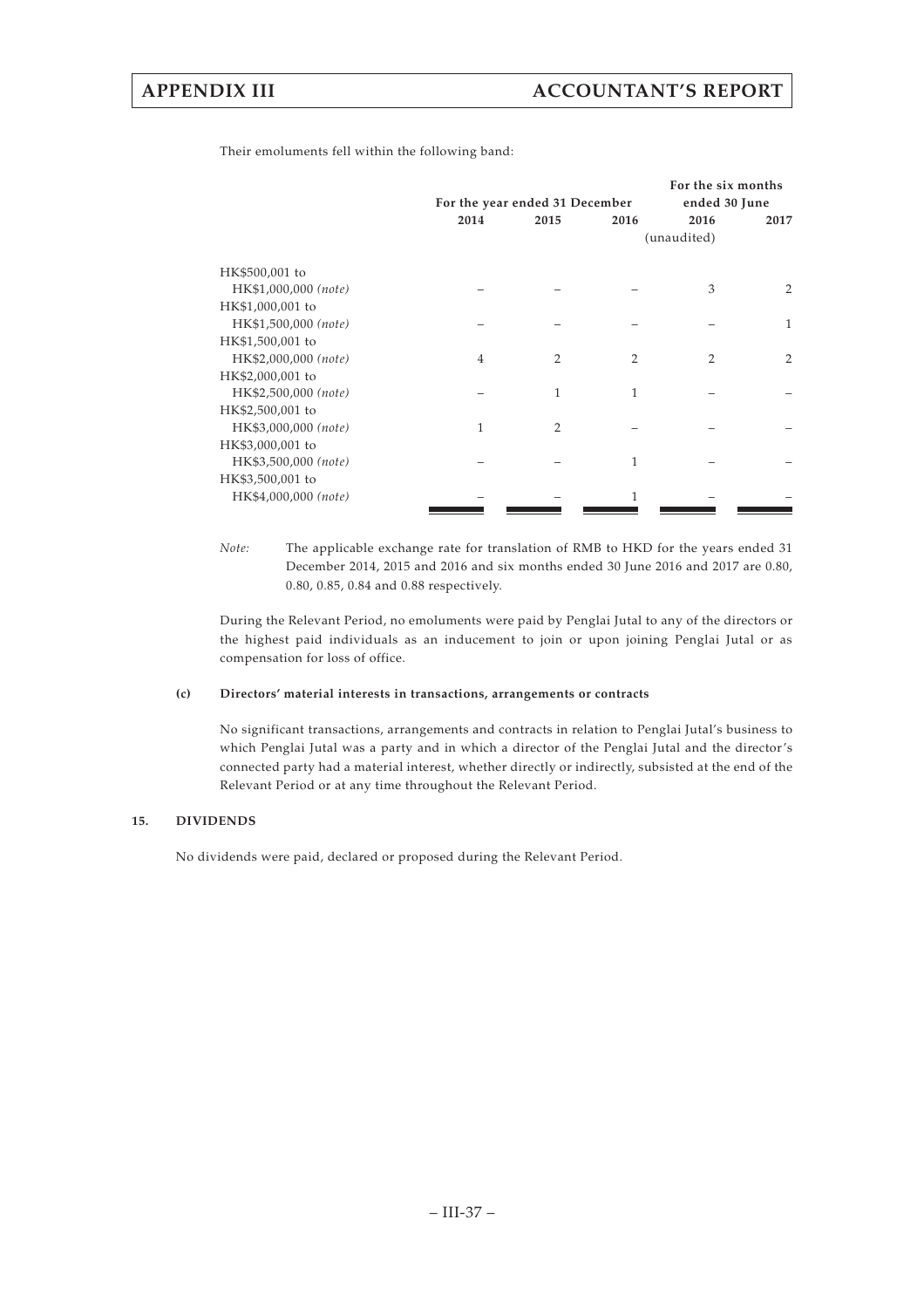## **16. FIXED ASSETS**

|                                | Property, plant and equipments                                      |                                   |                                                                     |                                   |                                              |                      |                              |                     |  |
|--------------------------------|---------------------------------------------------------------------|-----------------------------------|---------------------------------------------------------------------|-----------------------------------|----------------------------------------------|----------------------|------------------------------|---------------------|--|
|                                | Buildings,<br>pier and<br>other<br>infrastructure<br><b>RMB'000</b> | machinery<br><b>RMB'000</b>       | Furniture,<br>Plant and fixtures and<br>equipment<br><b>RMB'000</b> | vehicles<br>RMB'000               | Motor Construction<br>in progress<br>RMB'000 | Sub-total<br>RMB'000 | Leasehold<br>land<br>RMB'000 | Total<br>RMB'000    |  |
| Cost                           |                                                                     |                                   |                                                                     |                                   |                                              |                      |                              |                     |  |
| At 1 January 2014<br>Additions | 688,209                                                             | 442,999<br>11,815                 | 33,733<br>3,966                                                     | 9,425<br>$\overline{\phantom{0}}$ | 2,578<br>25,068                              | 1,176,944<br>40,849  | 45,327<br>10,098             | 1,222,271<br>50,947 |  |
| Reclassification<br>Disposals  | 23,115<br>(10, 380)                                                 | $\overline{\phantom{0}}$<br>(859) | (804)                                                               | $\overline{\phantom{0}}$          | (23, 115)                                    | (12, 043)            | (9,743)                      | (21,786)            |  |
| At 31 December 2014            |                                                                     |                                   |                                                                     |                                   |                                              |                      |                              |                     |  |
| and 1 January 2015             | 700,944                                                             | 453,955                           | 36,895                                                              | 9,425                             | 4,531                                        | 1,205,750            | 45,682                       | 1,251,432           |  |
| Additions                      | 6,669                                                               | 24,930                            | 48,460                                                              | 1,054                             | 56,702                                       | 137,815              | 12,008                       | 149,823             |  |
| Reclassification               | 36,401                                                              | 15,735                            | 333                                                                 | $\overline{\phantom{0}}$          | (52, 469)                                    |                      |                              |                     |  |
| Disposals                      | (1,628)                                                             | (3, 184)                          | (775)                                                               | (995)                             |                                              | (6, 582)             |                              | (6, 582)            |  |
| At 31 December 2015            |                                                                     |                                   |                                                                     |                                   |                                              |                      |                              |                     |  |
| and 1 January 2016             | 742,386                                                             | 491,436                           | 84,913                                                              | 9,484                             | 8,764                                        | 1,336,983            | 57,690                       | 1,394,673           |  |
| Additions                      |                                                                     | 13,625                            | 2,681                                                               | 311                               | 29,412                                       | 46,029               | 689                          | 46,718              |  |
| Reclassification               | 31,340                                                              | -                                 | 468                                                                 | $\overline{\phantom{0}}$          | (31, 808)                                    |                      |                              |                     |  |
| Disposals                      |                                                                     | (2, 332)                          | (661)                                                               | (509)                             |                                              | (3,502)              |                              | (3,502)             |  |
| At 31 December 2016            |                                                                     |                                   |                                                                     |                                   |                                              |                      |                              |                     |  |
| and 1 January 2017             | 773,726                                                             | 502,729                           | 87,401                                                              | 9,286                             | 6,368                                        | 1,379,510            | 58,379                       | 1,437,889           |  |
| Additions                      |                                                                     | 123                               | 883                                                                 |                                   | 5,121                                        | 6,127                | 3,785                        | 9,912               |  |
| Reclassification               |                                                                     | $\overline{\phantom{0}}$          | 2,458                                                               | $\overline{a}$                    | (2, 458)                                     | $\frac{1}{2}$        |                              |                     |  |
| Disposals                      |                                                                     | (38)                              | (11)                                                                |                                   |                                              | (49)                 |                              | (49)                |  |
| At 30 June 2017                | 773,726                                                             | 502,814                           | 90,731                                                              | 9,286                             | 9,031                                        | 1,385,588            | 62,164                       | 1,447,752           |  |
| Accumulated<br>depreciation    |                                                                     |                                   |                                                                     |                                   |                                              |                      |                              |                     |  |
| At 1 January 2014              | 128,878                                                             | 178,838                           | 17,921                                                              | 4,095                             |                                              | 329,732              | 3,380                        | 333,112             |  |
| Charge for the year            | 25,722                                                              | 35,268                            | 6,177                                                               | 1,194                             |                                              | 68,361               | 452                          | 68,813              |  |
| Disposals                      | (93)                                                                | (629)                             | (726)                                                               |                                   |                                              | (1, 448)             |                              | (1, 448)            |  |
| At 31 December 2014            |                                                                     |                                   |                                                                     |                                   |                                              |                      |                              |                     |  |
| and 1 January 2015             | 154,507                                                             | 213,477                           | 23,372                                                              | 5,289                             |                                              | 396,645              | 3,832                        | 400,477             |  |
| Charge for the year            | 29,322                                                              | 37,102                            | 8,407                                                               | 989                               |                                              | 75,820               | 921                          | 76,741              |  |
| Disposals                      | (264)                                                               | (2, 450)                          | (697)                                                               | (937)                             |                                              | (4,348)              |                              | (4, 348)            |  |
| At 31 December 2015            |                                                                     |                                   |                                                                     |                                   |                                              |                      |                              |                     |  |
| and 1 January 2016             | 183,565                                                             | 248,129                           | 31,082                                                              | 5,341                             |                                              | 468,117              | 4,753                        | 472,870             |  |
| Charge for the year            | 30,184                                                              | 39,134                            | 13,037                                                              | 1,058                             |                                              | 83,413               | 1,085                        | 84,498              |  |
| Disposals                      |                                                                     | (1,990)                           | (617)                                                               | (373)                             |                                              | (2,980)              |                              | (2,980)             |  |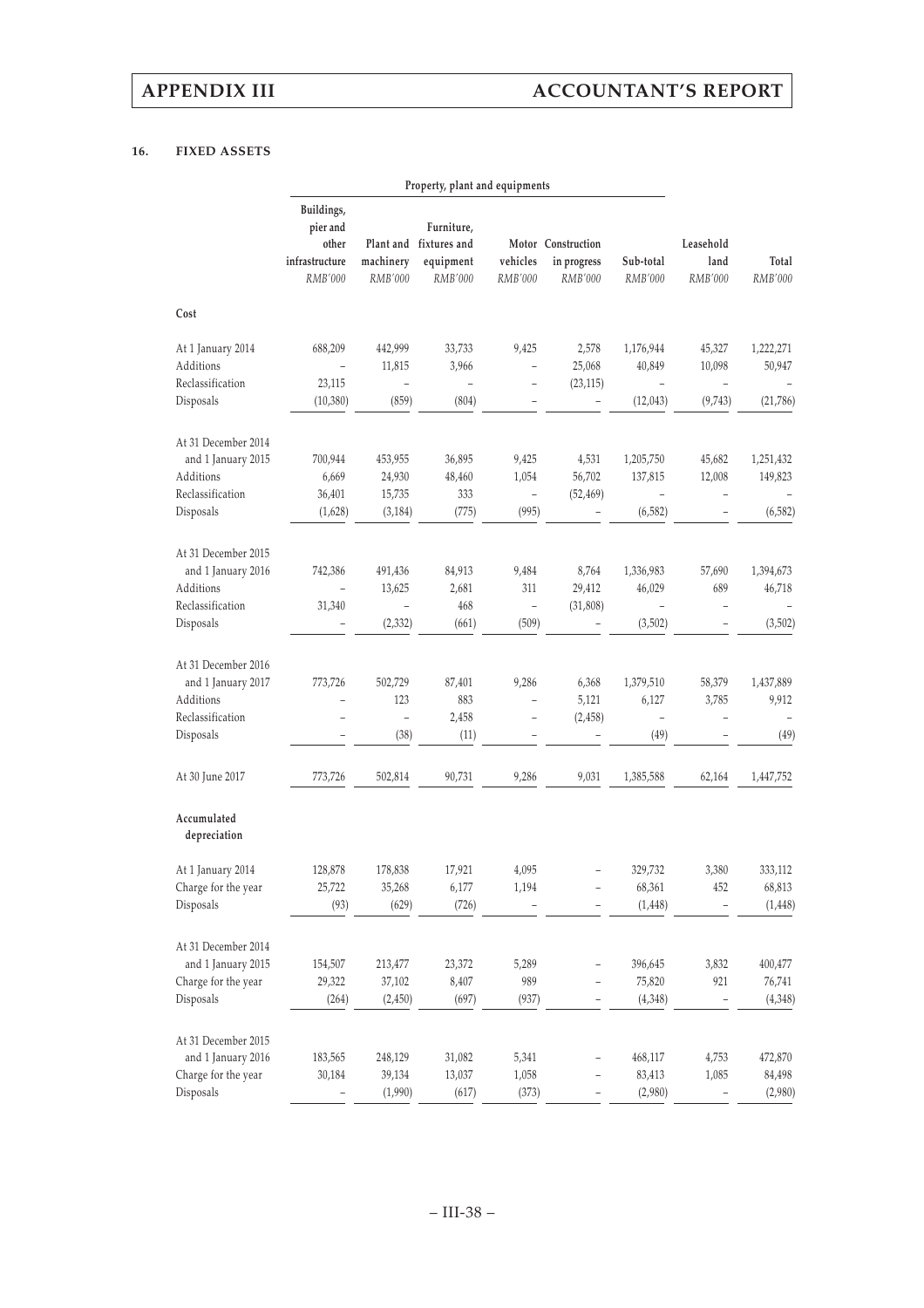|                                           | Property, plant and equipments                                      |                             |                                                              |                            |                                                     |                      |                              |                         |  |
|-------------------------------------------|---------------------------------------------------------------------|-----------------------------|--------------------------------------------------------------|----------------------------|-----------------------------------------------------|----------------------|------------------------------|-------------------------|--|
|                                           | Buildings,<br>pier and<br>other<br>infrastructure<br><b>RMB'000</b> | machinery<br><b>RMB'000</b> | Furniture,<br>Plant and fixtures and<br>equipment<br>RMB'000 | vehicles<br><b>RMB'000</b> | Motor Construction<br>in progress<br><b>RMB'000</b> | Sub-total<br>RMB'000 | Leasehold<br>land<br>RMB'000 | Total<br><b>RMB'000</b> |  |
| At 31 December 2016<br>and 1 January 2017 | 213,749                                                             | 285,273                     | 43,502                                                       | 6,026                      |                                                     | 548,550              | 5,838                        | 554,388                 |  |
| Charge for the period                     | 14,920                                                              | 19,075                      | 6,197                                                        | 489                        |                                                     | 40,681               | 262                          | 40,943                  |  |
| Disposals                                 |                                                                     | (38)                        |                                                              |                            |                                                     | (38)                 |                              | (38)                    |  |
| At 30 June 2017                           | 228,669                                                             | 304,310                     | 49,699                                                       | 6,515                      |                                                     | 589,193              | 6,100                        | 595,293                 |  |
| Carrying amount                           |                                                                     |                             |                                                              |                            |                                                     |                      |                              |                         |  |
| At 31 December 2014                       | 546,437                                                             | 240,478                     | 13,523                                                       | 4,136                      | 4,531                                               | 809,105              | 41,850                       | 850,955                 |  |
| At 31 December 2015                       | 558,821                                                             | 243,307                     | 53,831                                                       | 4,143                      | 8,764                                               | 868,866              | 52,937                       | 921,803                 |  |
| At 31 December 2016                       | 559,977                                                             | 217,456                     | 43,899                                                       | 3,260                      | 6,368                                               | 830,960              | 52,541                       | 883,501                 |  |
| At 30 June 2017                           | 545,057                                                             | 198,504                     | 41,032                                                       | 2,771                      | 9,031                                               | 796,395              | 56,064                       | 852,459                 |  |

At 31 December 2014, the carrying amount of fixed assets pledged as security for Penglai Jutal's bank borrowings amounted to approximately RMB72,799,000. These pledged fixed assets were released during the year ended 31 December 2015. As at 31 December 2015 and 2016 and 30 June 2017, no fixed assets were pledged as security for Penglai Jutal's bank borrowings.

At 31 December 2014, 2015 and 2016 and 30 June 2017, Penglai Jutal is still in the process of obtaining the land use right certificates of certain leasehold lands with carrying amounts of RMB21,919,000, RMB33,522,000, RMB33,642,000 and RMB37,426,000, respectively.

At 31 December 2014, 2015 and 2016 and 30 June 2017, Penglai Jutal has certain building structures with carrying amounts of RMB29,045,000, RMB27,942,000, RMB45,587,000 and RMB44,722,000, respectively erected on certain leasehold lands which Penglai Jutal is still in the process obtaining the respective land use right certificates. Accordingly, Penglai Jutal has not obtained the relevant ownership certificates for these building structures. In addition, at 31 December 2014, 2015 and 2016 and 30 June 2017, Penglai Jutal is still in the process of obtaining the ownership certificates of other building structures with carrying amounts of RMB53,882,000, RMB55,521,000, RMB53,687,000 and RMB52,637,000 respectively.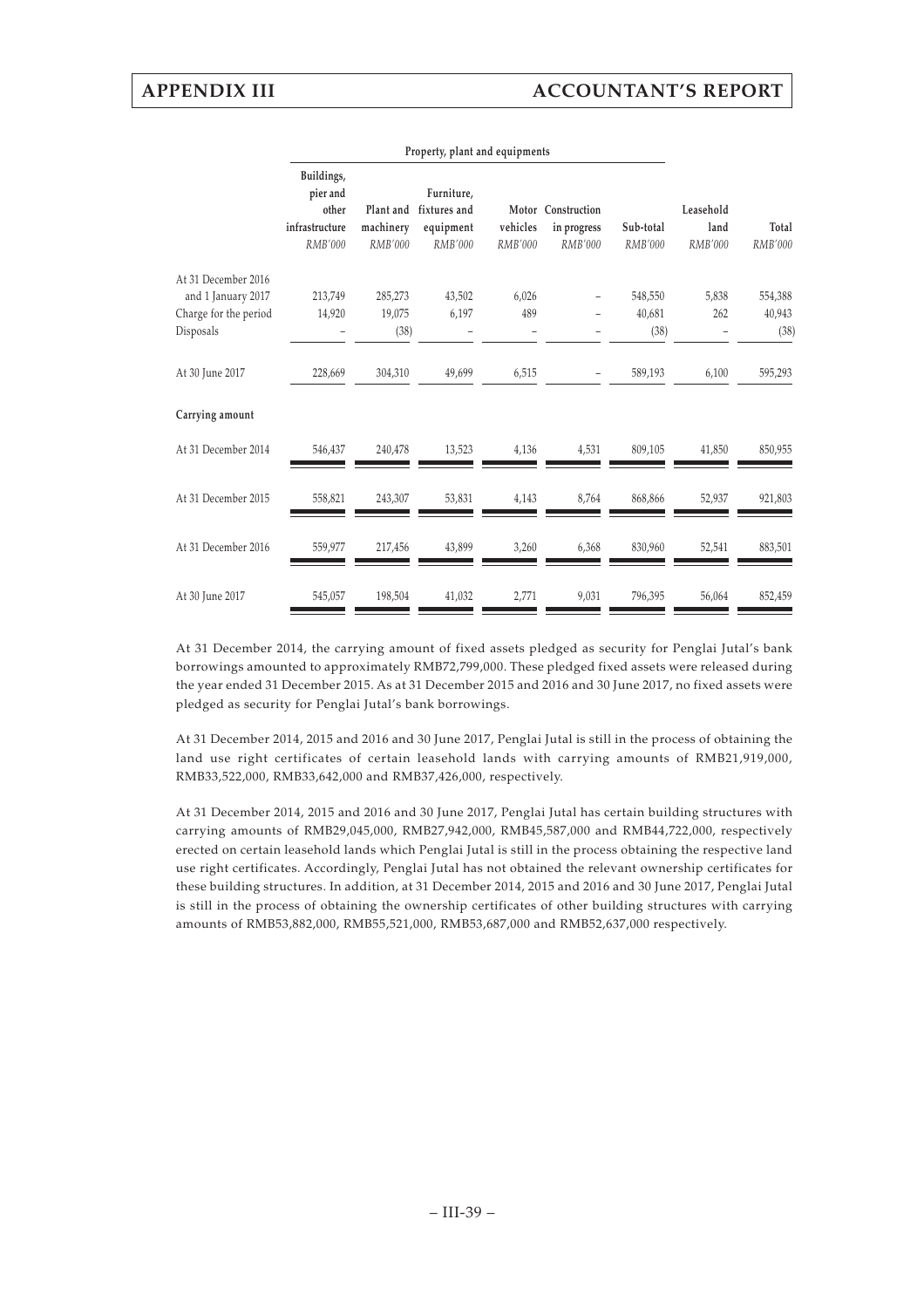# **APPENDIX III ACCOUNTANT'S REPORT**

### **17. INTANGIBLE ASSETS**

|                                                                                             | Patents and<br>computer<br>software<br>RMB'000 |
|---------------------------------------------------------------------------------------------|------------------------------------------------|
| Cost                                                                                        |                                                |
| At 1 January 2014, 31 December 2014, 31 December 2015,<br>31 December 2016 and 30 June 2017 | 433                                            |
| Accumulated amortisation                                                                    |                                                |
| At 1 January 2014                                                                           | 136                                            |
| Amortisation for the year                                                                   | 54                                             |
| At 31 December 2014 and 1 January 2015                                                      | 190                                            |
| Amortisation for the year                                                                   | 54                                             |
| At 31 December 2015 and 1 January 2016                                                      | 244                                            |
| Amortisation for the year                                                                   | 32                                             |
| At 31 December 2016 and 1 January 2017                                                      | 276                                            |
| Amortisation for the period                                                                 | 10                                             |
| At 30 June 2017                                                                             | 286                                            |
| Carrying amount                                                                             |                                                |
| At 31 December 2014                                                                         | 243                                            |
|                                                                                             |                                                |
| At 31 December 2015                                                                         | 189                                            |
| At 31 December 2016                                                                         | 157                                            |
|                                                                                             |                                                |
| At 30 June 2017                                                                             | 147                                            |

## **18. INVENTORIES**

|               |                | As at 31 December |                | As at<br>30 June |
|---------------|----------------|-------------------|----------------|------------------|
|               | 2014           | 2015              | 2016           | 2017             |
|               | <i>RMB'000</i> | <i>RMB'000</i>    | <i>RMB'000</i> | <i>RMB'000</i>   |
| Raw materials | 64,791         | 102,431           | 73,913         | 41,159           |

During the year ended 31 December 2015, certain slow-moving raw materials were used in Penglai Jutal's construction contracts, allowance made in prior years against these inventories of approximately RMB1,097,000 was reversed during the year ended 31 December 2015.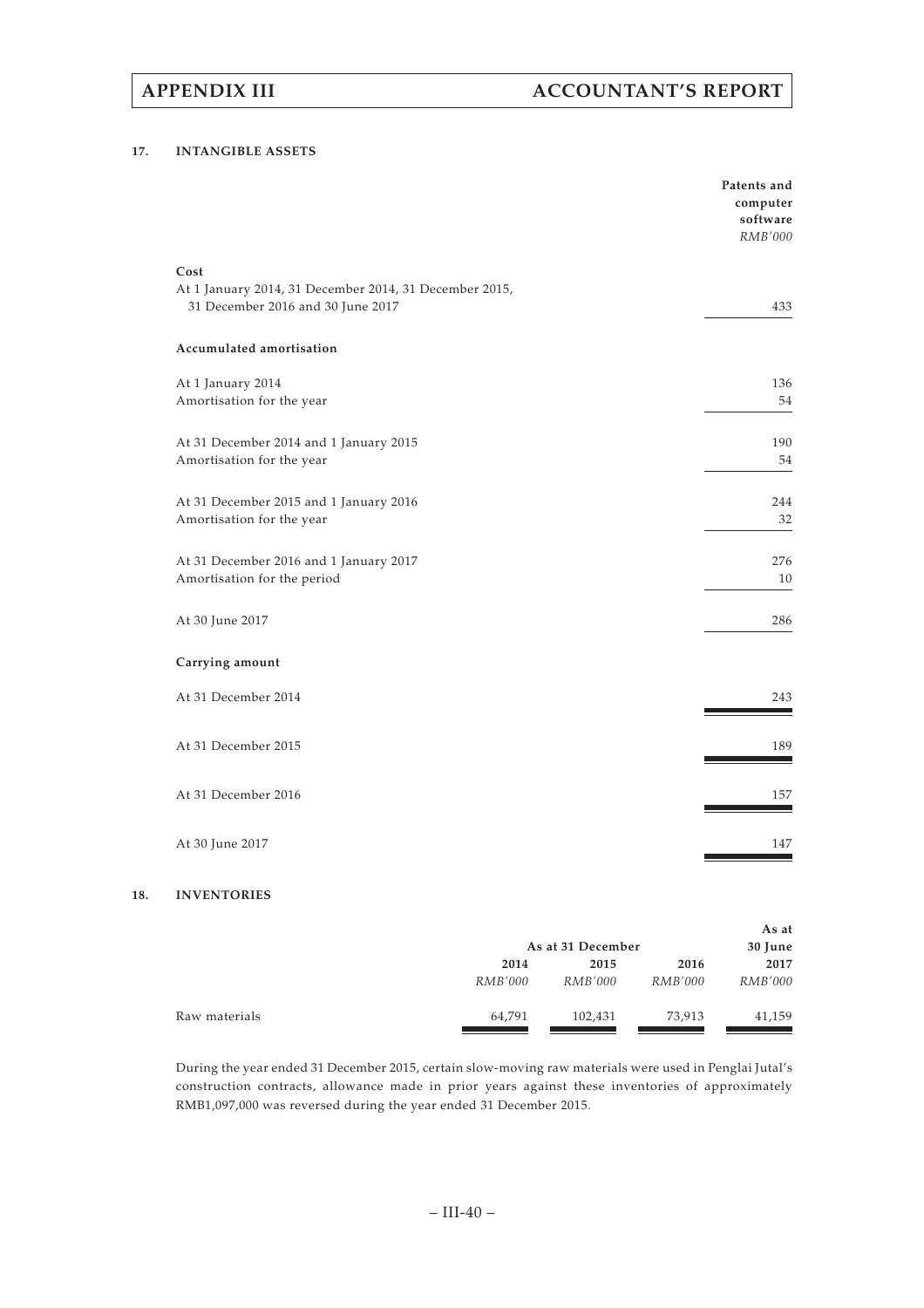### **19. TRADE AND BILLS RECEIVABLES**

|                   |         |                | As at          |
|-------------------|---------|----------------|----------------|
| As at 31 December |         |                | 30 June        |
| 2014              | 2015    | 2016           | 2017           |
| <i>RMB'000</i>    | RMB'000 | <i>RMB'000</i> | <i>RMB'000</i> |
| 120,293           | 152,101 | 444,799        | 46,722         |
| (2,051)           |         |                |                |
| 118,242           | 152,101 | 444,799        | 46,722         |
| 10,248            | 200     | 8,600          |                |
| 128,490           | 152,301 | 453,399        | 46,722         |
|                   |         |                |                |

Penglai Jutal's trade receivables mainly represent progress billings receivables from contract customers.

Penglai Jutal's trading terms with contract customers are mainly on credit. The credit terms generally range from 30 to 60 days or in accordance with milestone payment terms as detailed in contract. Application for progress payment of contract works is made on a regular basis. Penglai Jutal seeks to maintain strict control over its outstanding receivables. Overdue balances are reviewed regularly by the directors.

The ageing analysis of trade receivables, based on the invoice date, and net of allowance, is as follows:

|                |                                  |                                   | As at                                                    |
|----------------|----------------------------------|-----------------------------------|----------------------------------------------------------|
|                |                                  |                                   | 30 June                                                  |
| 2014           | 2015                             | 2016                              | 2017                                                     |
| <i>RMB'000</i> | RMB'000                          | <i>RMB'000</i>                    | RMB'000                                                  |
|                |                                  |                                   | 22,415                                                   |
|                |                                  |                                   | 2,336                                                    |
|                |                                  |                                   | 20,299                                                   |
|                |                                  |                                   |                                                          |
|                |                                  |                                   | 1,672                                                    |
| 118,242        | 152,101                          | 444,799                           | 46,722                                                   |
|                | 95,439<br>16,910<br>190<br>5,703 | 102,775<br>41,025<br>8,008<br>293 | As at 31 December<br>265,445<br>167,290<br>11,629<br>435 |

At 31 December 2014, 2015 and 2016 and 30 June 2017, trade receivables aged over 90 days includes retentions receivables amounted to approximately RMB43,000, RMB1,540,000, RMB993,000 and RMB993,000 respectively.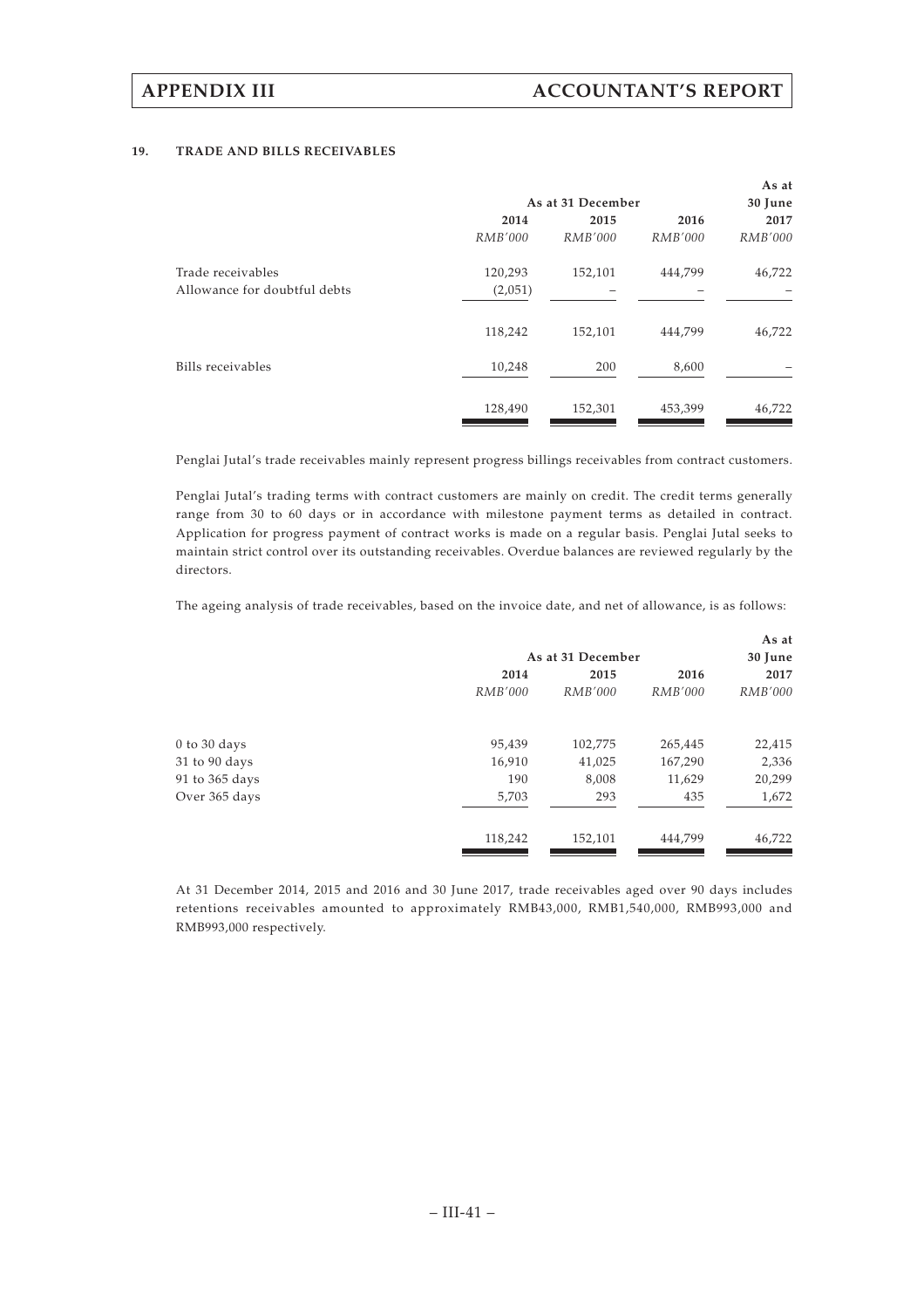Movement of the allowance for trade receivables is as follows:

|                                 |                |                   |                | As at          |
|---------------------------------|----------------|-------------------|----------------|----------------|
|                                 |                | As at 31 December |                | 30 June        |
|                                 | 2014           | 2015              | 2016           | 2017           |
|                                 | <i>RMB'000</i> | <i>RMB'000</i>    | <i>RMB'000</i> | <i>RMB'000</i> |
| At the beginning of year/period | 1,389          | 2,051             |                |                |
| Allowance for the year/period   | 662            |                   |                |                |
| Amounts written off             |                | (2,051)           |                |                |
| At the end of year/period       | 2,051          |                   |                |                |

As of 31 December 2014, 2015 and 2016 and 30 June 2017, trade receivables of approximately RMB3,635,000, RMB9,111,000, RMB10,276,000 and RMB10,853,000 respectively were past due but not impaired. These relate to a number of independent customers for whom there is no recent history of default. The ageing analysis of these trade receivables is as follows:

|                |                | As at 31 December |                | As at<br>30 June |
|----------------|----------------|-------------------|----------------|------------------|
|                | 2014           | 2015              | 2016           | 2017             |
|                | <i>RMB'000</i> | <i>RMB'000</i>    | <i>RMB'000</i> | <i>RMB'000</i>   |
| Up to 3 months | 3,592          | 8,542             | 8,996          | 3,448            |
| 3 to 6 months  | 43             | 569               | 1,280          | 7,405            |
|                | 3,635          | 9,111             | 10,276         | 10,853           |

The carrying amounts of Penglai Jutal's trade and bills receivables are denominated in the following currencies:

|            |                |                   |                | As at          |
|------------|----------------|-------------------|----------------|----------------|
|            |                | As at 31 December |                | 30 June        |
|            | 2014           | 2015              | 2016           | 2017           |
|            | <i>RMB'000</i> | <i>RMB'000</i>    | <i>RMB'000</i> | <i>RMB'000</i> |
| <b>RMB</b> | 93,800         | 37,832            | 30,100         | 9,019          |
| US\$       | 28,353         | 114,469           | 423,299        | 37,703         |
| Euro       | 6,337          |                   |                |                |
| Total      | 128,490        | 152,301           | 453,399        | 46,722         |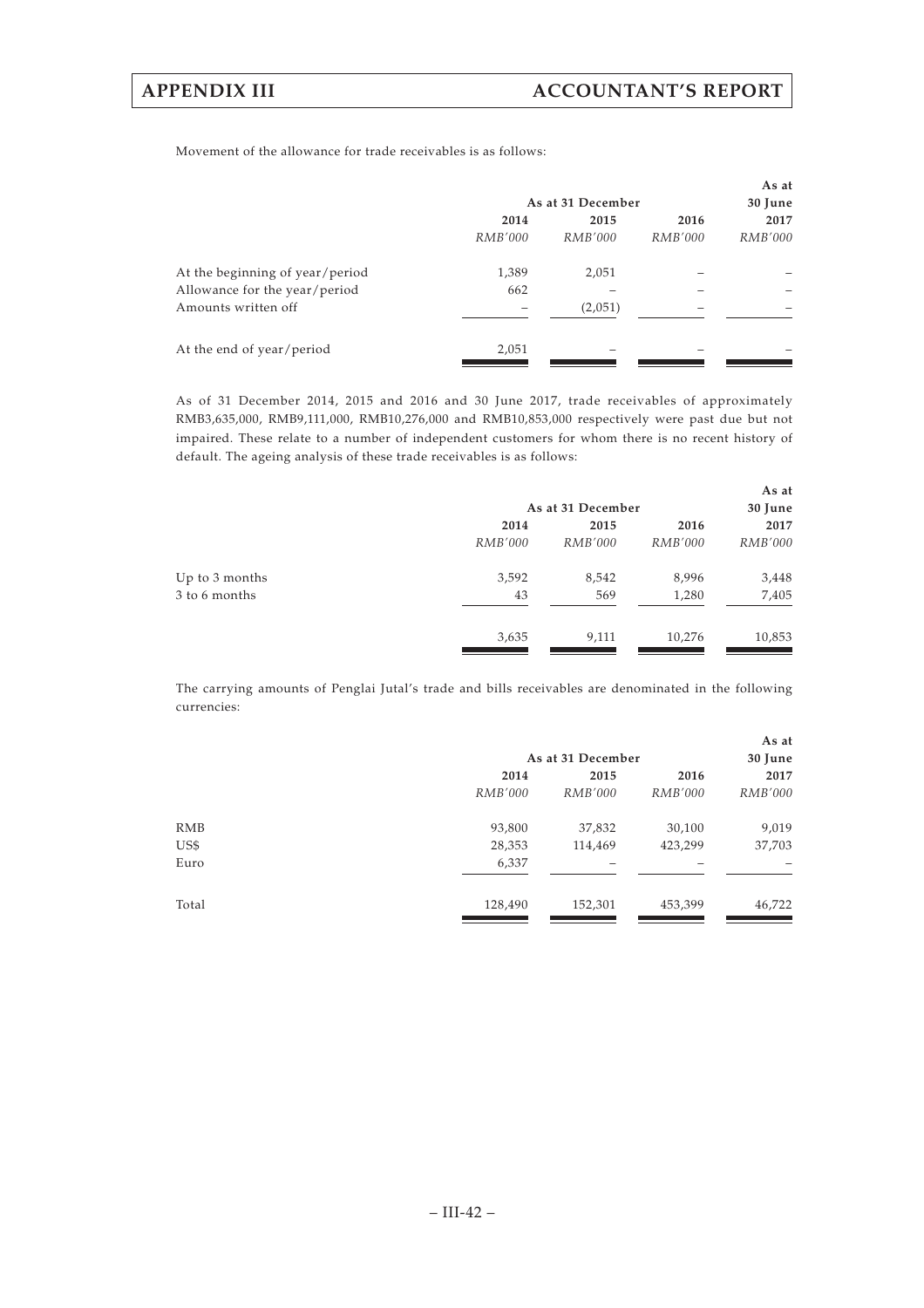## **20. GROSS AMOUNT DUE FROM/TO CUSTOMERS FOR CONTRACT WORK**

|                                         |                   |                |             | As at          |
|-----------------------------------------|-------------------|----------------|-------------|----------------|
|                                         | As at 31 December |                |             | 30 June        |
|                                         | 2014              | 2015           | 2016        | 2017           |
|                                         | <i>RMB'000</i>    | <i>RMB'000</i> | RMB'000     | <i>RMB'000</i> |
| Contract costs incurred plus recognised |                   |                |             |                |
| profits less recognised losses to date  | 622,159           | 1,616,036      | 2,567,007   | 3,746,888      |
| Less: Progress billings                 | (624, 107)        | (1,832,616)    | (3,167,509) | (3,742,771)    |
|                                         | (1,948)           | (216,580)      | (600, 502)  | 4,117          |
| Gross amount due from customers for     |                   |                |             |                |
| contract work                           | 106,435           | 115,325        | 28,619      | 46,537         |
| Gross amount due to customers for       |                   |                |             |                |
| contract work                           | (108, 383)        | (331, 905)     | (629, 121)  | (42, 420)      |
|                                         | (1,948)           | (216,580)      | (600, 502)  | 4,117          |

In respect of construction contracts in progress as at 31 December 2014, 2015 and 2016 and 30 June 2017, retentions receivables included in trade and bills receivables amounted to approximately RMB1,629,000, RMB1,540,000, RMB993,000 and RMB993,000 respectively.

Advances received in respect of construction contracts at 31 December 2016 amounted to approximately RMB46,926,000 and is included in accruals and other payables. There was no advances received in respect of construction contract at 31 December 2014, 2015 and 30 June 2017.

## **21. PREPAYMENTS, DEPOSITS AND OTHER RECEIVABLES**

|                |                |                | As at             |
|----------------|----------------|----------------|-------------------|
|                |                |                | 30 June           |
| 2014           | 2015           | 2016           | 2017              |
| <i>RMB'000</i> | <i>RMB'000</i> | <i>RMB'000</i> | <i>RMB'000</i>    |
| 36,779         | 20,624         | 4,815          | 3,401             |
| 2,952          | 1,516          | 260            | 295               |
| 49,799         | 73,110         | 79,813         | 41,075            |
| 89,530         | 95,250         | 84,888         | 44,771            |
|                |                | (4,890)        | (16,000)          |
| 89,530         | 95,250         | 79,998         | 28,771            |
|                |                |                | As at 31 December |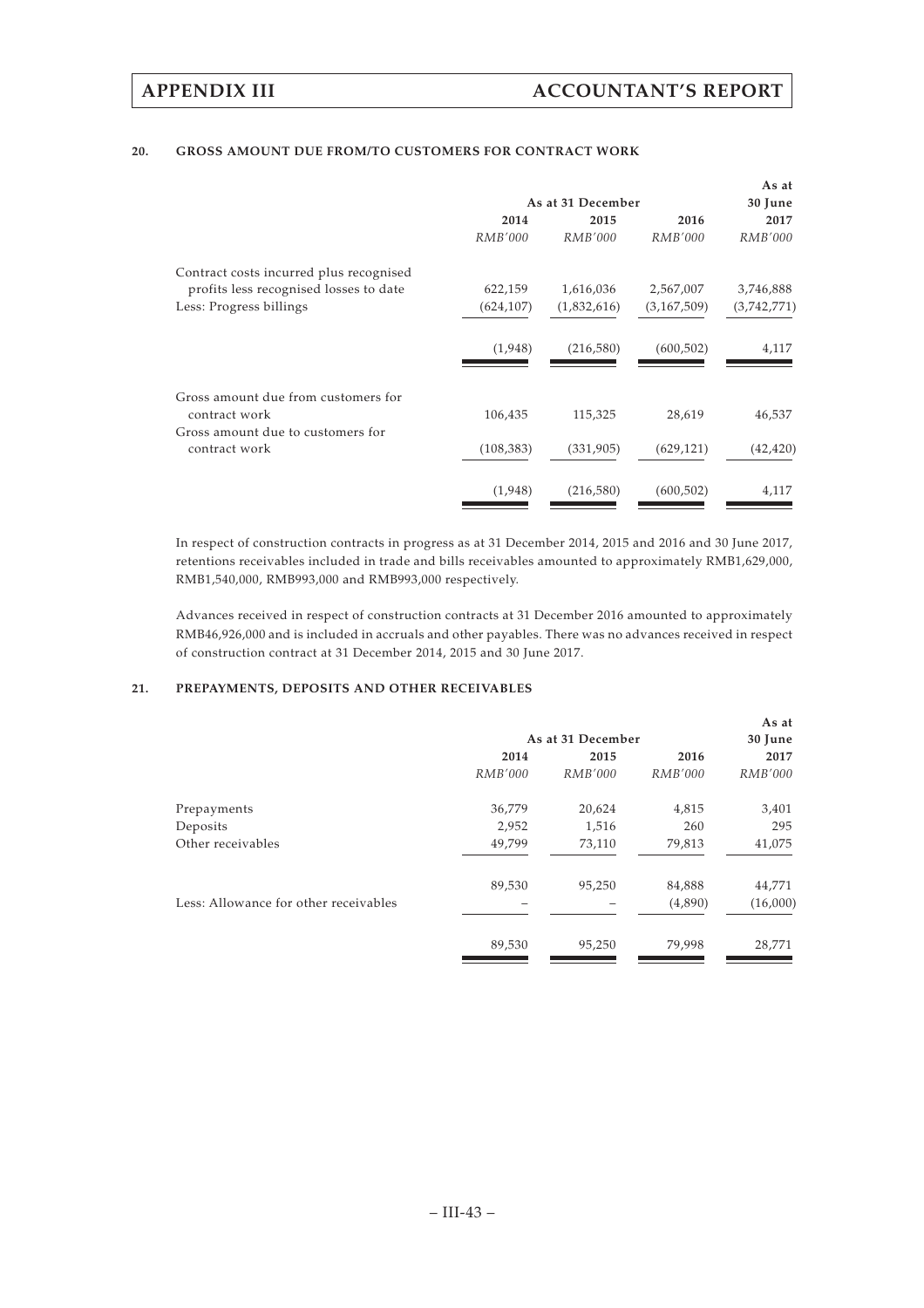Movement of the allowance for other receivables is as follows:

|                                 | As at 31 December |         |                | As at<br>30 June |
|---------------------------------|-------------------|---------|----------------|------------------|
|                                 | 2014              | 2015    | 2016           | 2017             |
|                                 | <i>RMB'000</i>    | RMB'000 | <i>RMB'000</i> | <i>RMB'000</i>   |
| At the beginning of year/period | 7,353             |         |                | 4,890            |
| Allowance for the year/period   |                   |         | 4,890          | 11,110           |
| Reversal of allowance           | (7,353)           |         |                |                  |
| At the end of year/period       |                   |         | 4,890          | 16,000           |

## **22. DERIVATIVE FINANCIAL INSTRUMENTS**

|                                         |                |                   |                | As at          |
|-----------------------------------------|----------------|-------------------|----------------|----------------|
|                                         |                | As at 31 December |                | 30 June        |
|                                         | 2014           | 2015              | 2016           | 2017           |
|                                         | <i>RMB'000</i> | RMB'000           | <i>RMB'000</i> | <i>RMB'000</i> |
| <b>Financial assets</b>                 |                |                   |                |                |
| Derivatives not under hedge accounting: |                |                   |                |                |
| Foreign currency forward                |                |                   |                | 6,225          |
|                                         |                |                   |                |                |
| <b>Financial liabilities</b>            |                |                   |                |                |
| Derivatives not under hedge accounting: |                |                   |                |                |
| Foreign currency forward                |                | 6,234             | 10,653         | 972            |
|                                         |                |                   |                |                |

At the end of the Relevant Period, Penglai Jutal had outstanding foreign currency forward contracts mainly to hedge the foreign currency risk arising from certain of its contract revenue and trade receivables denominated in US\$. The maximum notional principal amounts of these outstanding foreign currency forward contracts at the end of the Relevant Period were as follows:

|                   |                          |                   |                | As at          |
|-------------------|--------------------------|-------------------|----------------|----------------|
|                   |                          | As at 31 December |                | 30 June        |
|                   | 2014                     | 2015              | 2016           | 2017           |
|                   | <i>RMB'000</i>           | <i>RMB'000</i>    | <i>RMB'000</i> | <i>RMB'000</i> |
| Sell US\$ for RMB | $\overline{\phantom{0}}$ | 432,804           | 187,575        | 376,467        |

The carrying amounts of the foreign currency forward contracts are the same as their fair value. The above transactions involving derivative financial instruments are conducted with commercial banks with high credit-ratings assigned by international credit-rating agencies.

Penglai Jutal did not fulfill the conditions of hedging relationship under the stringent and comprehensive documentation requirements as defined in HKAS 39 "Financial Instruments: Recognition and Measurement" and the foreign currency forward contracts are measured at fair value through profit or loss.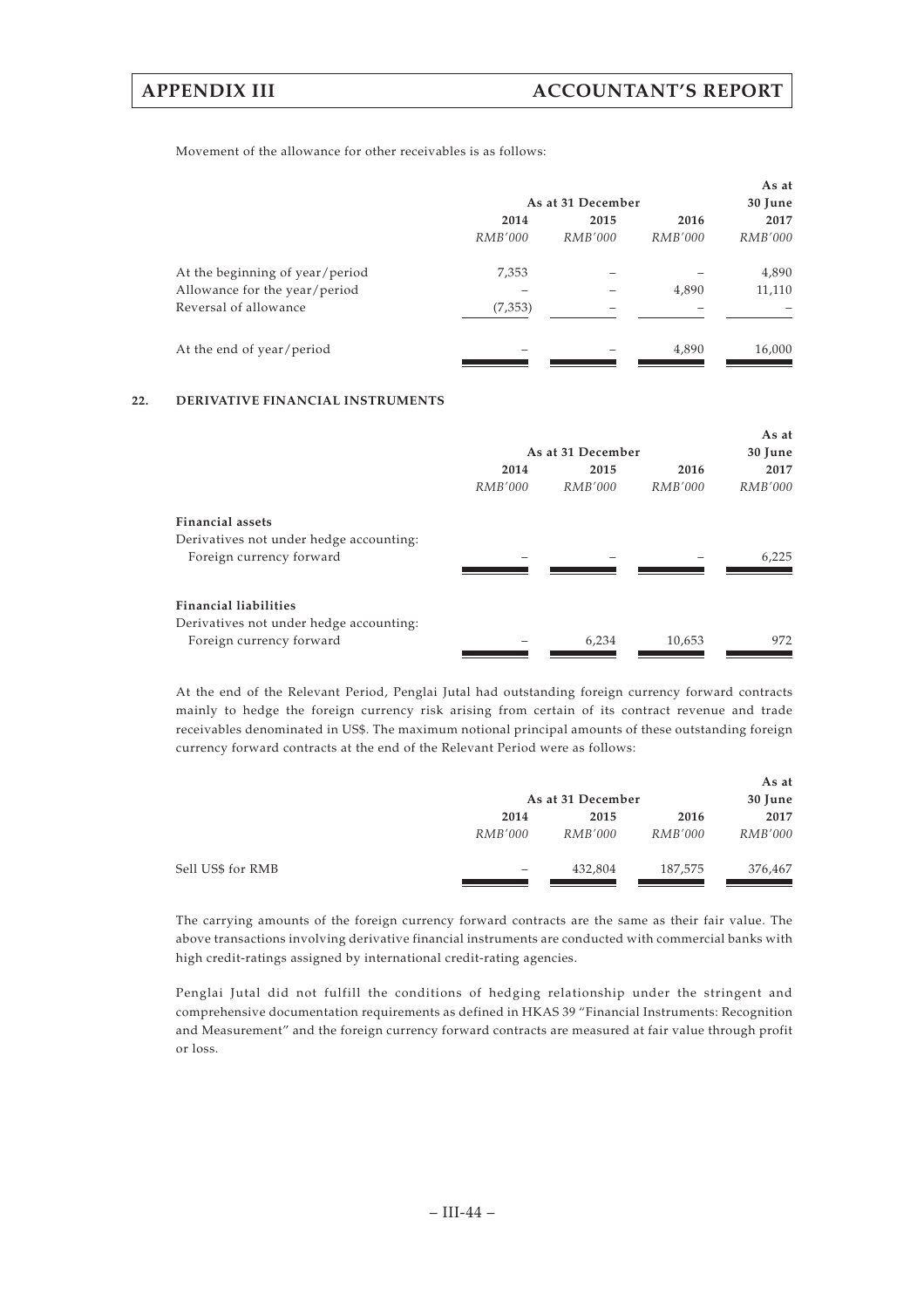The net change in the fair value of all of the non-hedging foreign currency forward contracts charged to the profit or loss during the Relevant Period is as follows:

|                                                         |         | For the year ended 31 December |                | For the six months<br>ended 30 June |                |
|---------------------------------------------------------|---------|--------------------------------|----------------|-------------------------------------|----------------|
|                                                         | 2014    | 2015                           | 2016           | 2016                                | 2017           |
|                                                         | RMB'000 | RMB'000                        | <i>RMB'000</i> | <i>RMB'000</i><br>(unaudited)       | <i>RMB'000</i> |
| Fair value (gain)/loss charged to the<br>profit or loss |         | (7, 192)                       | 15,202         | 1,432                               | (11,271)       |

### **23. PLEDGED BANK DEPOSITS AND BANK AND CASH BALANCES**

Penglai Jutal's pledged bank deposits represented deposits pledged to banks to secure banking facilities granted to Penglai Jutal as set out in note 28 to the Historical Financial Information.

The carrying amounts of Penglai Jutal's pledged bank deposits and bank and cash balances are denominated in the following currencies:

|                |                   |                | As at          |  |
|----------------|-------------------|----------------|----------------|--|
|                | As at 31 December |                |                |  |
| 2014           | 2015              | 2016           | 2017           |  |
| <i>RMB'000</i> | <i>RMB'000</i>    | <i>RMB'000</i> | <i>RMB'000</i> |  |
| 74,632         | 169,192           | 446,953        | 408,349        |  |
| 105,955        | 271,218           | 397,883        | 1,005,136      |  |
| 21             | 743               | 19             | 36             |  |
| 9              | 12                | 2              | 7              |  |
| 180,617        | 441,165           | 844,857        | 1,413,528      |  |
|                |                   |                |                |  |

Conversion of RMB into foreign currencies is subject to the PRC's Foreign Exchange Control Regulations and Administration of Settlement, Sale and Payment of Foreign Exchange Regulations.

## **24. TRADE AND BILLS PAYABLES**

|                |                | As at 31 December |                | As at<br>30 June |
|----------------|----------------|-------------------|----------------|------------------|
|                | 2014           | 2015              | 2016           | 2017             |
|                | <i>RMB'000</i> | <i>RMB'000</i>    | <i>RMB'000</i> | <i>RMB'000</i>   |
| Trade payables | 106,069        | 312,829           | 301,183        | 817,724          |
| Bills payables | 31,135         | 57,393            | 5,813          |                  |
|                | 137,204        | 370,222           | 306,996        | 817,724          |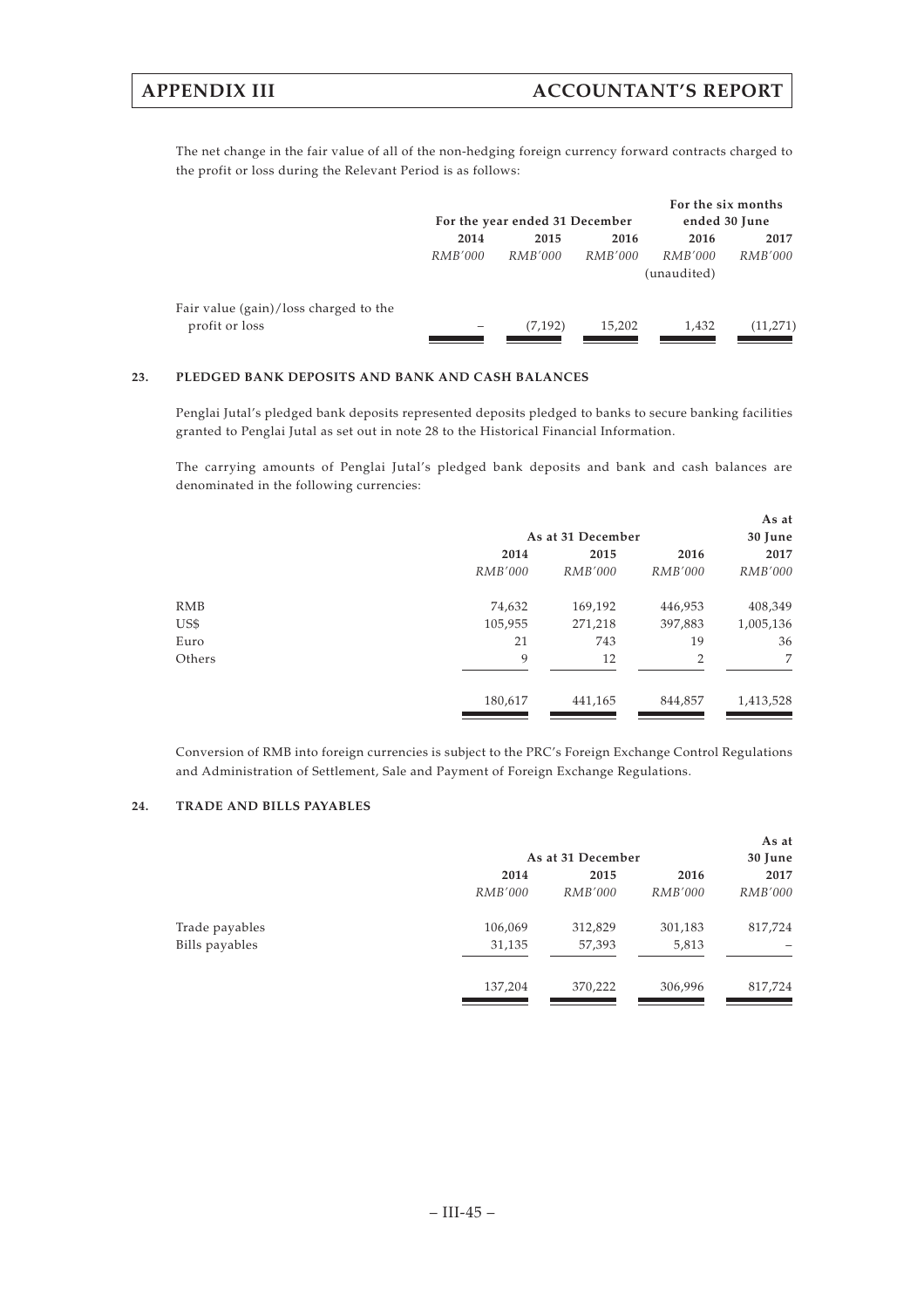The ageing analysis of trade payables, based on the date of receipt of goods and services, is as follows:

|                  |         |                   |                | As at          |  |
|------------------|---------|-------------------|----------------|----------------|--|
|                  |         | As at 31 December |                |                |  |
|                  | 2014    | 2015              | 2016           | 2017           |  |
|                  | RMB'000 | RMB'000           | <i>RMB'000</i> | <i>RMB'000</i> |  |
| $0$ to $30$ days | 92,496  | 285,098           | 223,047        | 719,012        |  |
| 31 to 90 days    | 9,186   | 14,072            | 47,227         | 25,441         |  |
| 91 to 365 days   | 2,104   | 11,306            | 20,576         | 57,019         |  |
| Over 365 days    | 2,283   | 2,353             | 10,333         | 16,252         |  |
|                  | 106,069 | 312,829           | 301,183        | 817,724        |  |
|                  |         |                   |                |                |  |

The carrying amounts of Penglai Jutal's trade and bills payables are denominated in the following currencies:

|                |                   |                | As at          |  |
|----------------|-------------------|----------------|----------------|--|
|                | As at 31 December |                |                |  |
| 2014           | 2015              | 2016           | 2017           |  |
| <i>RMB'000</i> | <i>RMB'000</i>    | <i>RMB'000</i> | <i>RMB'000</i> |  |
| 30             | 709               | 18             | 19             |  |
| 133,118        | 354,101           | 263,960        | 807,003        |  |
| 4,056          | 15,412            | 43,018         | 10,702         |  |
| 137,204        | 370,222           | 306,996        | 817,724        |  |
|                |                   |                |                |  |

## **25. ACCRUALS AND OTHER PAYABLES**

|                                        |                   |                |                | As at          |
|----------------------------------------|-------------------|----------------|----------------|----------------|
|                                        | As at 31 December |                | 30 June        |                |
|                                        | 2014              | 2015           | 2016           | 2017           |
|                                        | <i>RMB'000</i>    | <i>RMB'000</i> | <i>RMB'000</i> | <i>RMB'000</i> |
| Accrued staff salaries                 | 31,510            | 35,375         | 37,066         | 24,777         |
| Receipt in advances                    |                   |                | 46,926         |                |
| Other payables                         | 3,758             | 4,542          | 2,094          | 4,654          |
| Payables for purchases of fixed assets | 7,650             | 17,431         | 16,509         | 8,542          |
| Others                                 | 3,306             | 4,015          | 5,586          | 5,501          |
|                                        | 46,224            | 61,363         | 108,181        | 43.474         |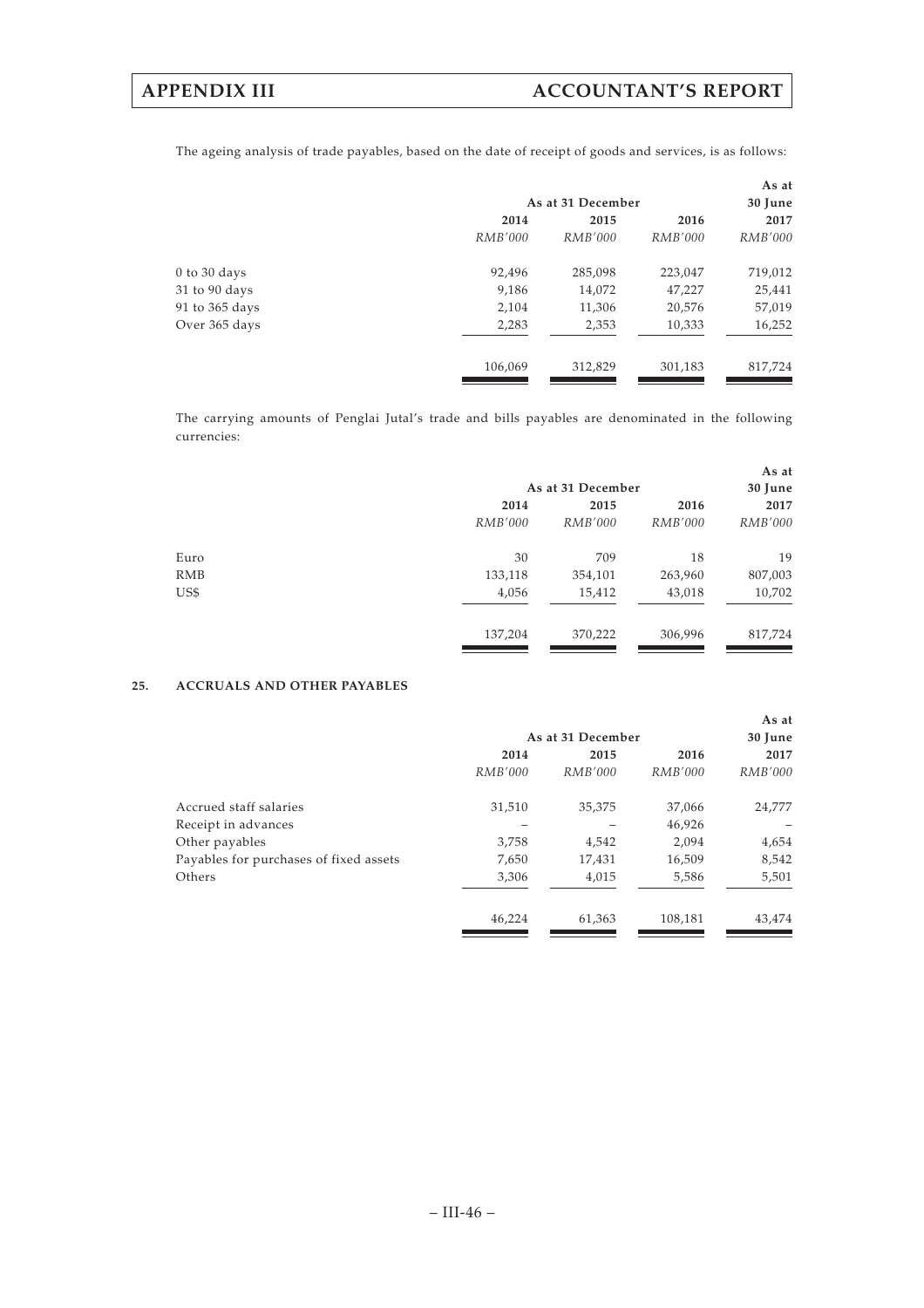### **26. WARRANTY PROVISIONS**

|                                 |                   |         |                | As at          |
|---------------------------------|-------------------|---------|----------------|----------------|
|                                 | As at 31 December |         | 30 June        |                |
|                                 | 2014              | 2015    | 2016           | 2017           |
|                                 | <i>RMB'000</i>    | RMB'000 | <i>RMB'000</i> | <i>RMB'000</i> |
| At the beginning of year/period | 12,379            | 5,763   | 10,854         | 16,009         |
| Additional provisions           | 3,397             | 7,180   | 7.713          | 23,321         |
| Reversal of provisions          | (9,581)           | (2,089) | (2,533)        | (2,863)        |
| Provisions used                 | (432)             |         | (25)           | (256)          |
| At the end of year/period       | 5,763             | 10,854  | 16,009         | 36,211         |
|                                 |                   |         |                |                |

The warranty provision represents Penglai Jutal's best estimate of Penglai Jutal's liability under 18 – 36 months warranties granted to its customers in relation to certain sale and construction of (i) offshore oil and natural gas exploration facilities; (ii) quayside machineries and (iii) chemical engineering facilities business, under which defective works are rectified or replaced.

The amount of the warranty provision is estimated based on past experience and current expectation of the level of defective works and the estimation basis is reviewed on an ongoing basis and revised where appropriate.

## **27. BANK BORROWINGS**

|                 |                | As at 31 December |                | As at<br>30 June |
|-----------------|----------------|-------------------|----------------|------------------|
|                 | 2014           | 2015              | 2016           | 2017             |
|                 | <i>RMB'000</i> | <i>RMB'000</i>    | <i>RMB'000</i> | <i>RMB'000</i>   |
| Bank borrowings | 269,223        | 122,719           | 263,400        | 332,800          |

The bank borrowings are repayable as follows:

|                                                                                       |                   |                |                | As at          |
|---------------------------------------------------------------------------------------|-------------------|----------------|----------------|----------------|
|                                                                                       | As at 31 December |                |                | 30 June        |
|                                                                                       | 2014              | 2015           | 2016           | 2017           |
|                                                                                       | RMB'000           | <i>RMB'000</i> | <i>RMB'000</i> | <i>RMB'000</i> |
| Within one year                                                                       | 234,223           | 122,719        | 3,200          | 201,200        |
| More than one year, but not exceeding<br>two years                                    | 35,000            |                | 198,700        | 66,600         |
| More than two years, but not more than<br>five years                                  |                   |                | 61,500         | 65,000         |
|                                                                                       | 269,223           | 122,719        | 263,400        | 332,800        |
| Less: Amount due for settlement within 12<br>months (shown under current liabilities) | (234, 223)        | (122, 719)     | (3,200)        | (201, 200)     |
| Amount due for settlement after 12 months                                             | 35,000            |                | 260,200        | 131,600        |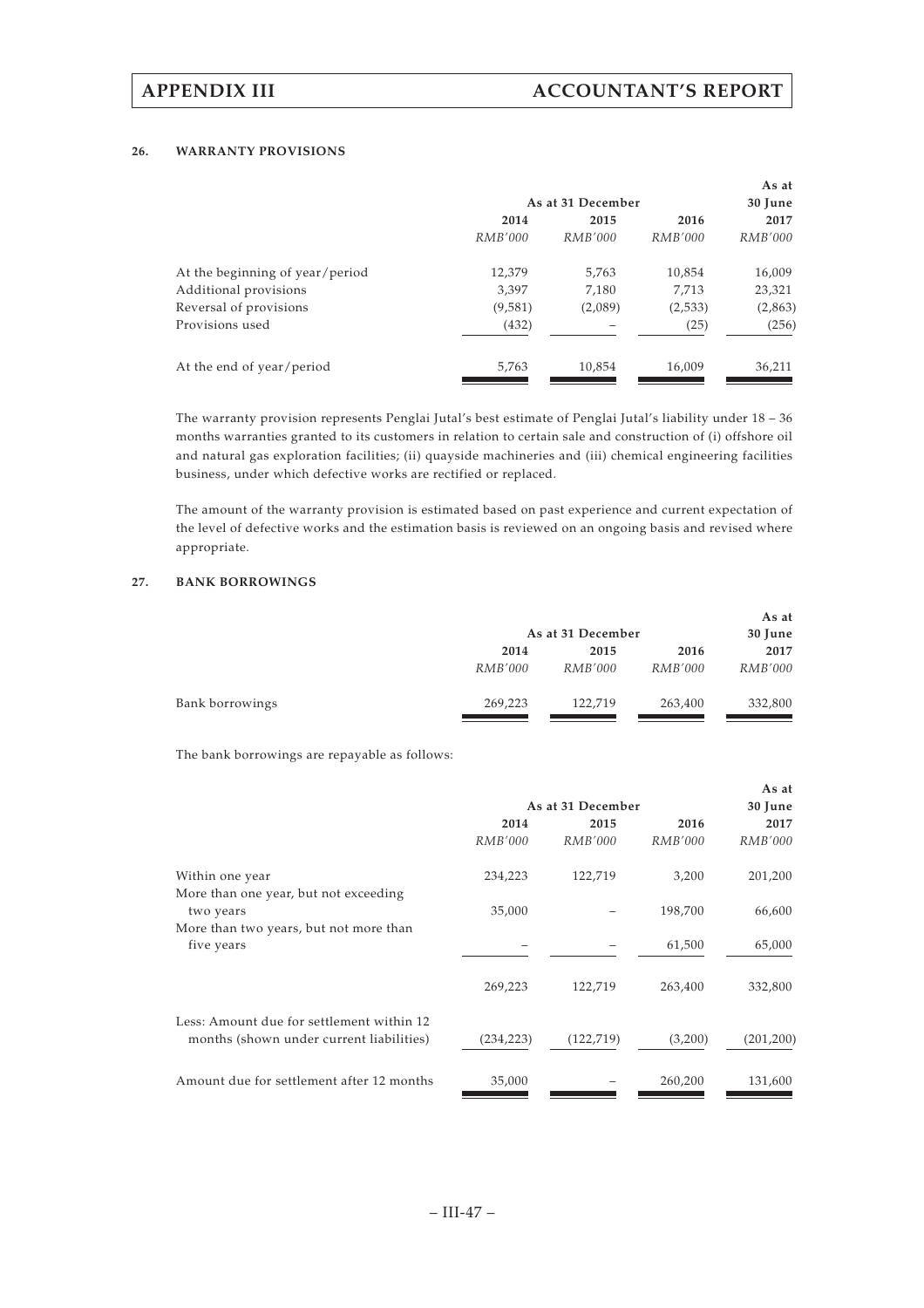The carrying amounts of Penglai Jutal's bank borrowings are denominated in the following currencies:

|                                 |                   |                |                | As at          |
|---------------------------------|-------------------|----------------|----------------|----------------|
|                                 | As at 31 December |                | 30 June        |                |
|                                 | 2014              | 2015           | 2016           | 2017           |
|                                 | <i>RMB'000</i>    | <i>RMB'000</i> | <i>RMB'000</i> | <i>RMB'000</i> |
| <b>RMB</b>                      | 240,300           | 84,000         | 263,400        | 332,800        |
| US\$                            | 12,532            | 9,274          |                |                |
| Euro                            | 16,391            | 29,445         |                |                |
|                                 | 269,223           | 122,719        | 263,400        | 332,800        |
| Average interest rate per annum | $5.09\%$          | 4.53%          | $4.22\%$       | 4.23%          |

As at 31 December 2014, 2015 and 2016 and 30 June 2017, bank borrowings of approximately RMB144,191,000, RMB9,274,000, RMB195,000,000 and RMB195,000,000 respectively are arranged at fixed interest rates and expose Penglai Jutal to fair value interest rate risk. Other bank borrowings were arranged at floating rates, thus exposing Penglai Jutal to cash flow interest rate risk.

As at 31 December 2014, bank borrowings of approximately RMB51,500,000 are secured by a charge over the Penglai Jutal's fixed assets (note 16). As at 31 December 2015 and 2016 and 30 June 2017, no security was charged for Penglai Jutal's bank borrowings.

### **28. BANKING FACILITIES**

As at 31 December 2014, 2015 and 2016 and 30 June 2017, Penglai Jutal had available undrawn banking facilities of approximately RMB1,205,048,000, RMB1,202,259,000, RMB1,319,061,000 and RMB1,449,542,000 respectively. Available undrawn banking facilities include bank loans, letters of credit, bank guarantees, etc. As at 31 December 2014, Penglai Jutal's banking facilities are secured by the pledges of Penglai Jutal's fixed assets (note 16) and bank deposits (note 23) respectively. As at 31 December 2015, 2016 and 30 June 2017, Penglai Jutal's banking facilities are secured by bank deposits (note 23).

As at 31 December 2014, 2015 and 2016 and 30 June 2017, Penglai Jutal had obtained bank guarantees under performance bonds for construction contracts of approximately RMB239,969,000, RMB516,455,000, RMB470,106,000 and RMB289,683,000 respectively.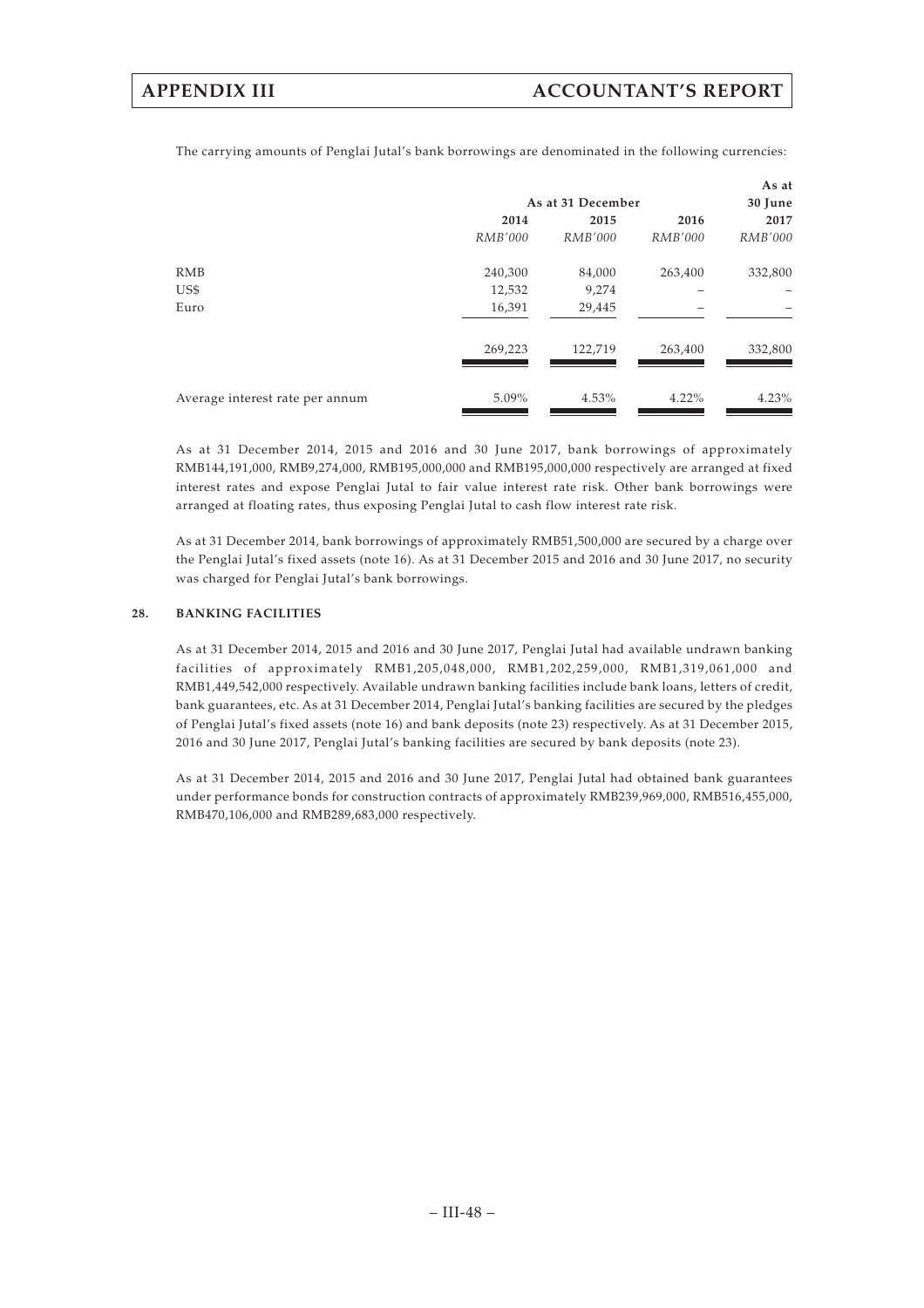## **29. DEFERRED TAX**

The following are the deferred tax assets/(liabilities) recognised by Penglai Jutal.

| Accelerated |                                                                                    | of                                    |                                                                 |                                 |
|-------------|------------------------------------------------------------------------------------|---------------------------------------|-----------------------------------------------------------------|---------------------------------|
| tax         |                                                                                    |                                       |                                                                 |                                 |
|             |                                                                                    |                                       |                                                                 | Total                           |
|             |                                                                                    |                                       |                                                                 | RMB'000                         |
| 9,571       | 3,335                                                                              | 531                                   | 830                                                             | 14,267                          |
|             |                                                                                    |                                       |                                                                 |                                 |
| 1,658       | (561)                                                                              | (371)                                 | (206)                                                           | 520                             |
|             |                                                                                    |                                       |                                                                 |                                 |
|             |                                                                                    |                                       |                                                                 | 14,787                          |
|             |                                                                                    |                                       |                                                                 |                                 |
|             |                                                                                    |                                       |                                                                 | (1,841)                         |
|             |                                                                                    |                                       |                                                                 |                                 |
|             |                                                                                    |                                       |                                                                 |                                 |
| 3,984       | 3,029                                                                              | 4,582                                 | 1,351                                                           | 12,946                          |
|             |                                                                                    |                                       |                                                                 |                                 |
| 2,573       | 2,162                                                                              | (9, 243)                              | 454                                                             | (4,054)                         |
|             |                                                                                    |                                       |                                                                 |                                 |
| 6,557       | 5,191                                                                              | (4,661)                               | 1,805                                                           | 8,892                           |
|             |                                                                                    |                                       |                                                                 |                                 |
| 1,213       | 2,187                                                                              | (289)                                 | (2,531)                                                         | 580                             |
| 7,770       | 7,378                                                                              | (4,950)                               | (726)                                                           | 9,472                           |
|             | depreciation<br>RMB'000<br>11,229<br>(7,245)<br>- Changes in temporary differences | Provisions<br>RMB'000<br>2,774<br>255 | Recognition<br>contracting<br>income<br>RMB'000<br>160<br>4,422 | Others<br>RMB'000<br>624<br>727 |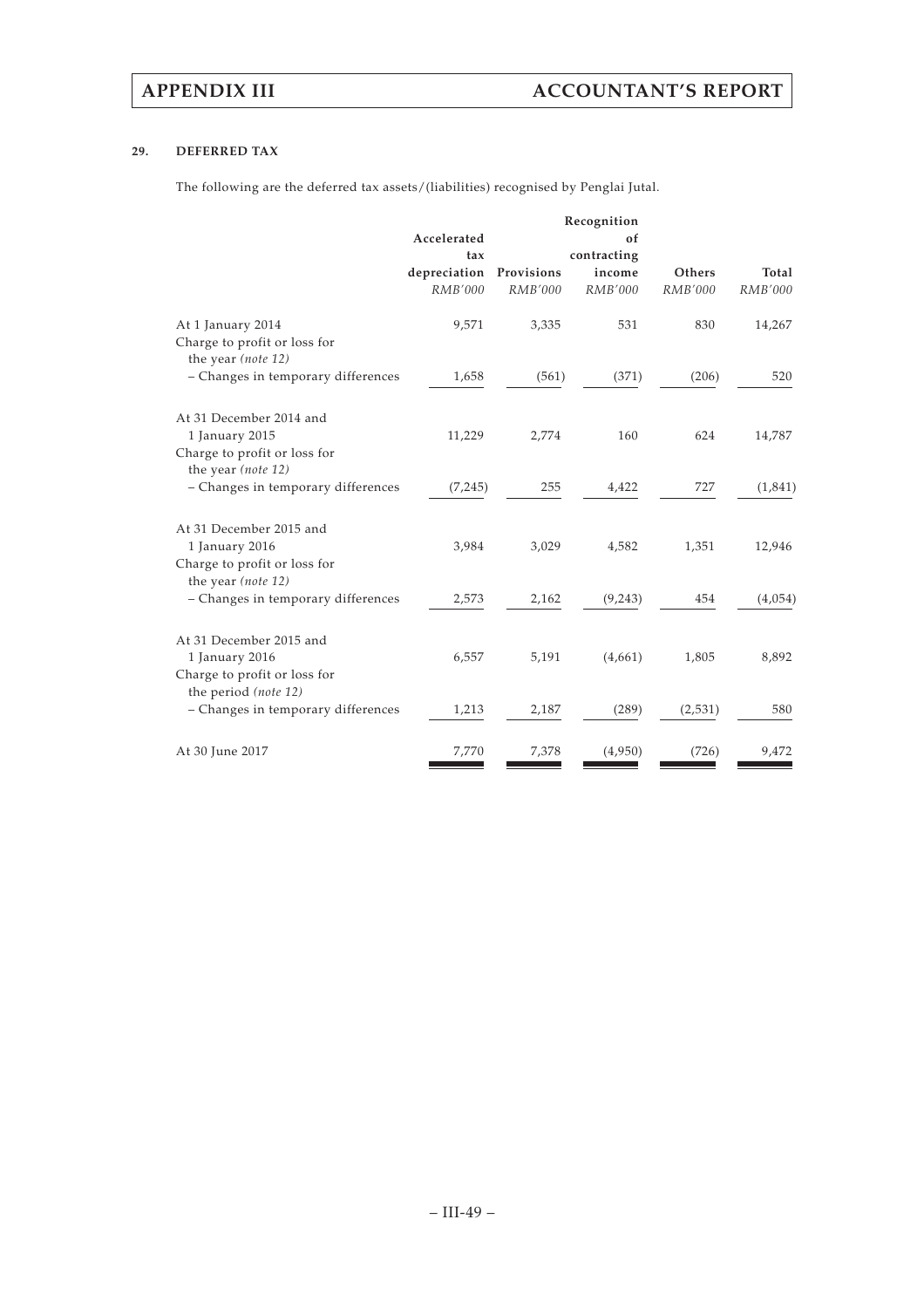### **30. DEFERRED REVENUE**

|                                                                         |                   |         |                | As at          |
|-------------------------------------------------------------------------|-------------------|---------|----------------|----------------|
|                                                                         | As at 31 December |         |                | 30 June        |
|                                                                         | 2014              | 2015    | 2016           | 2017           |
|                                                                         | <i>RMB'000</i>    | RMB'000 | <i>RMB'000</i> | <i>RMB'000</i> |
| At the beginning of year/period<br>Recognised as income and included in | 3,320             | 2,490   | 1,660          | 830            |
| the other income                                                        | (830)             | (830)   | (830)          | (415)          |
| At the end of year/period                                               | 2,490             | 1,660   | 830            | 415            |
| Analysed as:<br>Non-current liabilities                                 | 2,490             | 1,660   | 830            | 415            |

In previous years, Penglai Jutal received approximately RMB8,300,000 government grants in relation to certain development projects, including construction of certain production premises and acquisition of certain plant and machineries.

The grants are recognised as deferred revenue and the deferred revenue will be credited to profit or loss on a straight-line basis over the useful lives of the related assets when the assets are ready for management's intended used. For the year ended 31 December 2014, 2015 and 2016 and six months ended 30 June 2017, deferred revenue of approximately RMB830,000, RMB830,000, RMB830,000 and RMB415,000 was transferred to profit or loss.

### **31. PAID-UP CAPITAL**

|                                                        |          | Amount         |
|--------------------------------------------------------|----------|----------------|
|                                                        | US\$'000 | <i>RMB'000</i> |
| Registered and fully paid up:                          |          |                |
| At 1 January 2014, 31 December 2014, 2015 and 2016 and |          |                |
| 30 June 2017                                           | 43,500   | 337,818        |

Penglai Jutal's objectives when managing capital are to safeguard Penglai Jutal's ability to continue as a going concern and to maximise the return to the equity holders through the optimisation of the debt and equity balance.

Penglai Jutal currently does not have any specific policies and processes for managing capital.

Penglai Jutal is not subject to any externally imposed capital requirements.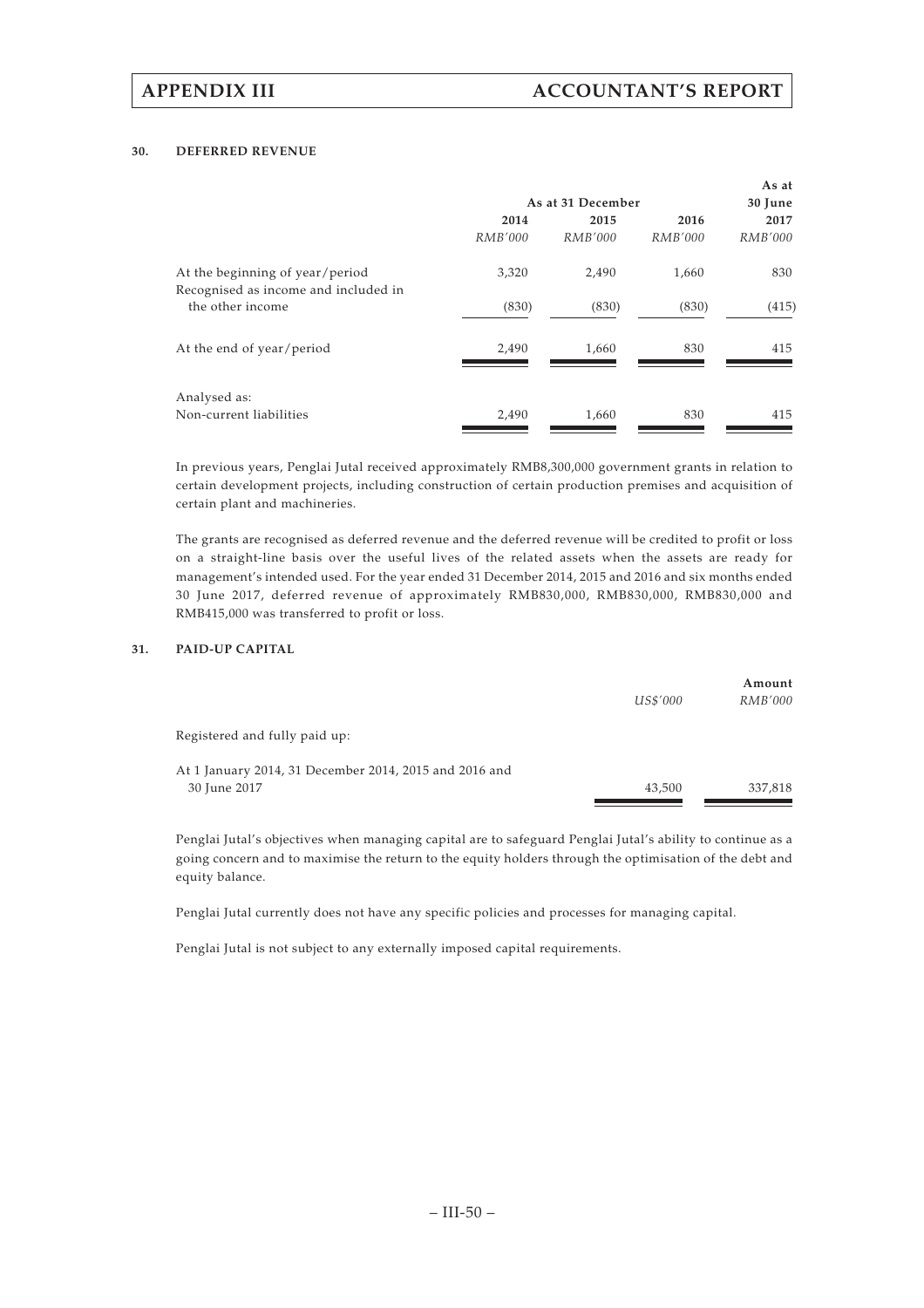### **32. RESERVES**

The amounts of Penglai Jutal's reserves and movements therein are presented in the statement of changes in equity.

### **Capital reserves**

Capital reserve represents (i) the difference between the fair value and nominal value of certain equity holders' loans obtained at inception date during the year ended 31 December 2006. All the equity holder's loans were subsequently settled in the year ended 31 December 2008 and (ii) surplus of capital of approximately RMB2,230,000 received by Penglai Jutal over its registered paid-up capital.

### **33. CONTINGENT LIABILITIES**

As at 31 December 2014, 2015 and 2016 and 30 June 2017, Penglai Jutal did not have any significant contingent liabilities.

### **34. CAPITAL COMMITMENTS**

Capital commitments contracted for but not yet incurred at the end of the Relevant Period are as follows:

|              |                |                   |                | As at          |
|--------------|----------------|-------------------|----------------|----------------|
|              |                | As at 31 December |                | 30 June        |
|              | 2014           | 2015              | 2016           | 2017           |
|              | <i>RMB'000</i> | <i>RMB'000</i>    | <i>RMB'000</i> | <i>RMB'000</i> |
| Fixed assets | 995            | 9,313             | 1,329          | 129            |

### **35. LEASE COMMITMENTS**

At the end of the Relevant Period, the total future minimum lease payments under non-cancellable operating leases of which Penglai Jutal as lessee are payable as follows:

|                 |                |                   |                | As at          |
|-----------------|----------------|-------------------|----------------|----------------|
|                 |                | As at 31 December |                | 30 June        |
|                 | 2014           | 2015              | 2016           | 2017           |
|                 | <i>RMB'000</i> | <i>RMB'000</i>    | <i>RMB'000</i> | <i>RMB'000</i> |
| Within one year | 124            | 477               | 1.197          | 708            |

Operating lease payments represent rentals payable by Penglai Jutal for certain of its staff quarters and machineries. Leases are negotiated for an average term of 1 year and rentals are fixed over the lease terms and do not include contingent rentals.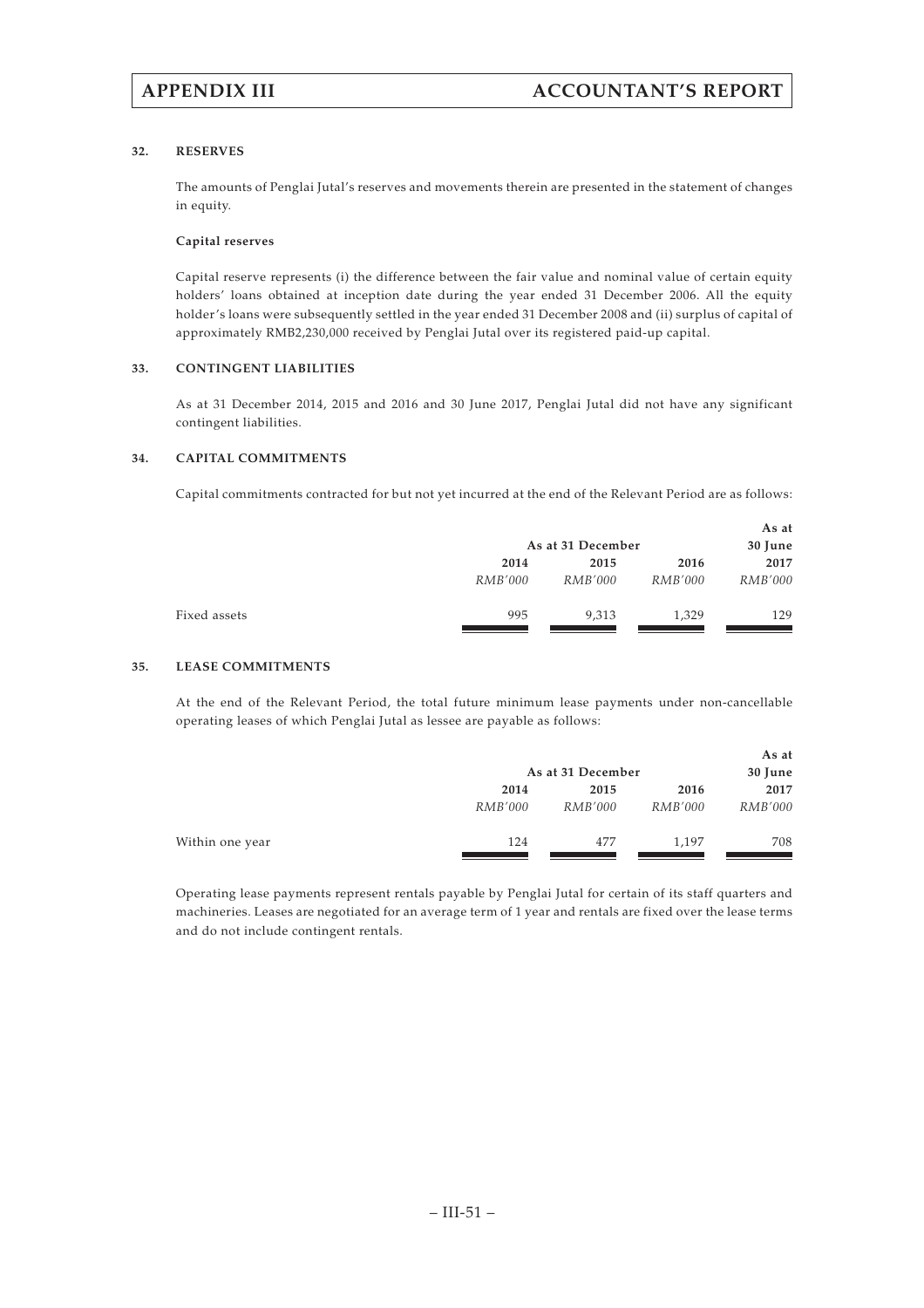### **36. RELATED PARTY TRANSACTIONS**

(a) In addition to those related party transactions and balances disclosed elsewhere in the Historical Financial Information, Penglai Jutal had the following transactions with its related parties during the Relevant Period:

|                           |                      |                                |                | For the six months |                |
|---------------------------|----------------------|--------------------------------|----------------|--------------------|----------------|
|                           |                      | For the year ended 31 December | ended 30 June  |                    |                |
|                           | 2014<br>2016<br>2015 |                                |                | 2016               | 2017           |
|                           | <i>RMB'000</i>       | <i>RMB'000</i>                 | <i>RMB'000</i> | <i>RMB'000</i>     | <i>RMB'000</i> |
|                           |                      |                                |                | (unaudited)        |                |
| Zhuhai Jutal Offshore Oil |                      |                                |                |                    |                |
| Services Company Limited  |                      |                                |                |                    |                |
| ("Zhuhai Jutal")          |                      | 5.627                          | 952            | 85                 | 200            |
|                           |                      |                                |                |                    |                |

*Note:* The intermediate holding company of Zhuhai Jutal has significant influence in Penglai Jutal throughout the Relevant Period.

(b) Penglai Jutal had paid compensation to key management personnel during the Relevant Period as follows:

|                            |         |                                |                |             | For the six months |
|----------------------------|---------|--------------------------------|----------------|-------------|--------------------|
|                            |         | For the year ended 31 December |                |             | ended 30 June      |
|                            | 2014    | 2015                           | 2016           | 2016        | 2017               |
|                            | RMB'000 | RMB'000                        | <i>RMB'000</i> | RMB'000     | <i>RMB'000</i>     |
|                            |         |                                |                | (unaudited) |                    |
| Salaries and allowances    | 24      | 42                             | 42             |             | 24                 |
| Retirement benefits scheme |         |                                |                |             |                    |
| contributions              |         |                                |                |             |                    |
|                            | 24      | 42                             | 42             |             | 24                 |
|                            |         |                                |                |             |                    |

### **37. EVENTS AFTER THE REPORTING PERIOD**

Subsequent to the Relevant Period, final dividend in respect of the year ended 31 December 2016 of RMB400,000,000 has been declared by the Company on 12 September 2017.

## **38. SUBSEQUENT FINANCIAL STATEMENTS**

No audited financial statements have been prepared by Penglai Jutal in respect of any period subsequent to 30 June 2017 and up to the date of this report.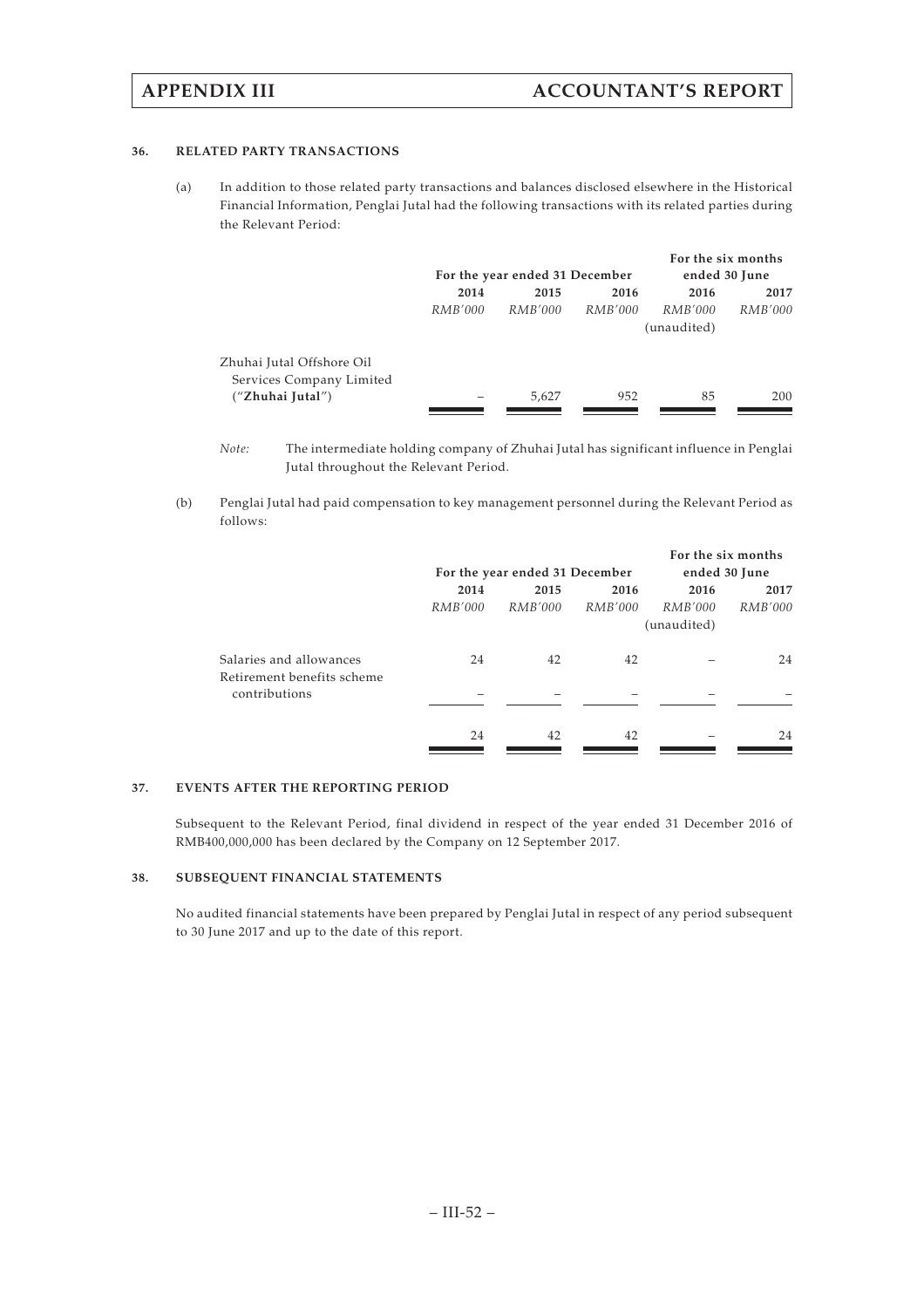*The following is the text of the assurance report in respect of the Group's unaudited pro forma financial information, prepared for the purpose of incorporation in this circular, received from the independent reporting accountants, RSM Hong Kong, Certified Public Accountants, Hong Kong.*

# **UNAUDITED PRO FORMA FINANCIAL INFORMATION OF THE ENLARGED GROUP**

# **A. Basis of preparation**

The following is an illustrative and unaudited pro forma financial information of the Enlarge Group (the "**Unaudited Pro Forma Financial Information**"), which has been prepared on the basis of the notes set out below for the purpose of illustrating the effect of the proposed acquisition of the remaining 70% equity interest in Penglai Jutal Offshore Engineering Heavy Industries Company Limited (the "**Target Company**") (the "**Proposed Acquisition**").

The Unaudited Pro Forma Financial Information of the Enlarged Group has been prepared by the Directors in accordance with paragraph 4.29 of the Rules Governing the Listing of Securities on The Stock Exchange of Hong Kong Limited for illustrative purposes only, based on their judgements, estimations and assumptions, and because of its hypothetical nature, it may not give a true picture of the consolidated financial position of the Enlarged Group as at 30 June 2017 or any future date, or the consolidated results and cash flows of the Enlarged Group for the year ended 31 December 2016 or for any future period.

The Unaudited Pro Forma Financial Information has been prepared using the accounting policies consistent with those of the Group as set out in the published annual report of the Company for the year ended 31 December 2016.

The unaudited pro forma consolidated statement of financial position of the Enlarged Group as at 30 June 2017 is prepared as if the Proposed Acquisition had taken place on 30 June 2017 and is based on (i) the unaudited condensed consolidated statement of financial position of the Group as at 30 June 2017 as extracted from the published interim report of the Company for the period ended 30 June 2017 and (ii) the audited statement of financial position of the Target Company as at 30 June 2017 as extracted from the Accountants' Report set out in Appendix III to this Circular, after making pro forma adjustments that are (a) directly attributable to the Proposed Acquisition; and (b) factually supportable.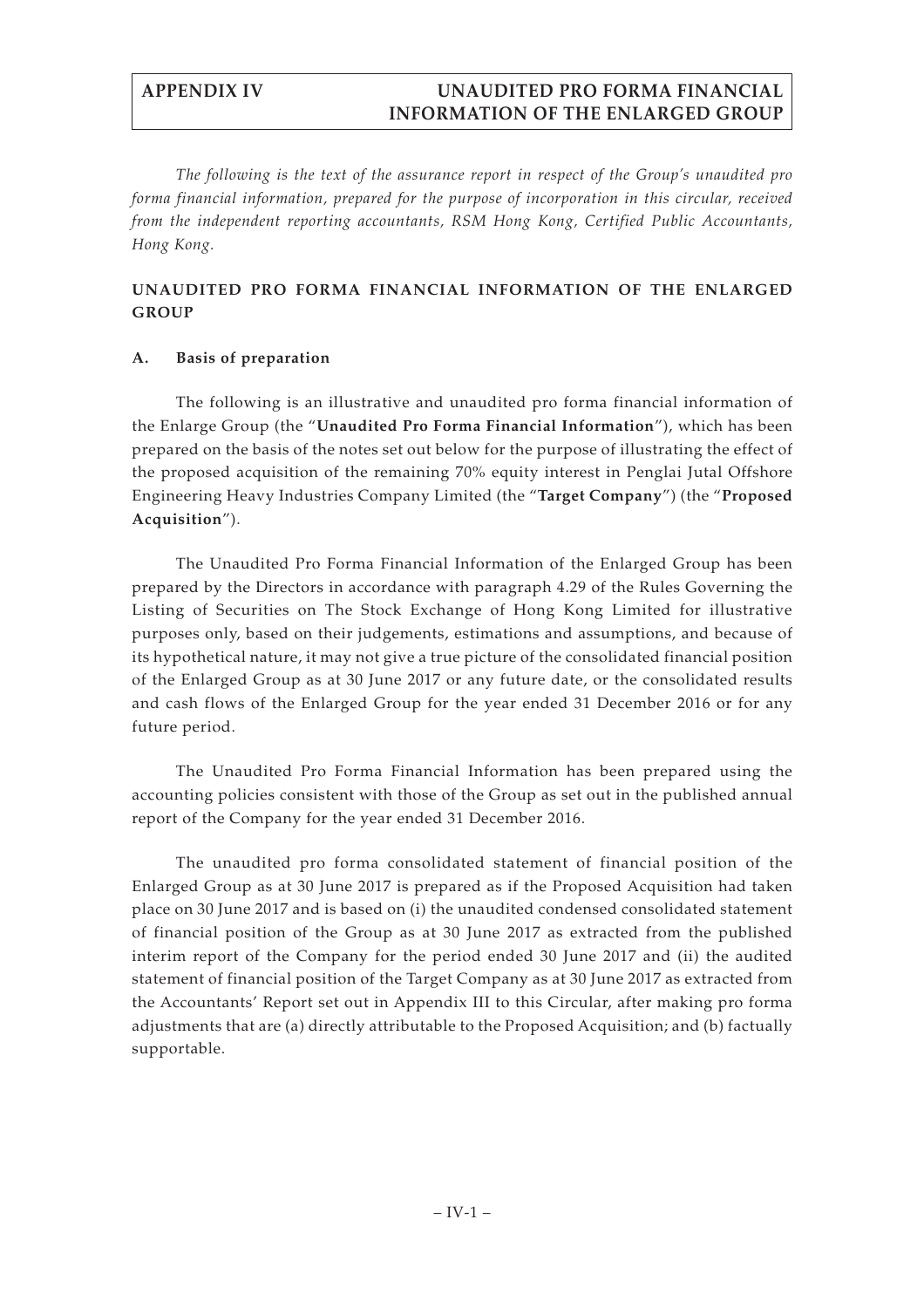The unaudited pro forma consolidated statement of profit or loss and other comprehensive income and the unaudited pro forma consolidated statement of cash flows of the Enlarged Group for the year ended 31 December 2016 are prepared as if the Proposed Acquisition had taken place on 1 January 2016 and are based on (i) the audited consolidated statement of profit or loss and other comprehensive income and consolidated statement of cash flows of the Group for the year ended 31 December 2016 as extracted from the annual report of the Company for the year ended 31 December 2016 and (ii) the audited statement of profit or loss and other comprehensive income and the audited statement of cash flows of the Target Company for the year ended 31 December 2016 as extracted from the Accountants' Report set out in Appendix III to this Circular, after making pro forma adjustments that are (a) directly attributable to the Proposed Acquisition; and (b) factually supportable.

The Unaudited Pro Forma Financial Information of the Group after the Proposed Acquisition should be read in conjunction with the historical financial information of the Group as set out in Appendix I to this Circular, the financial information of the Target Company as set out in Appendix II to this Circular and other financial information included elsewhere in this Circular.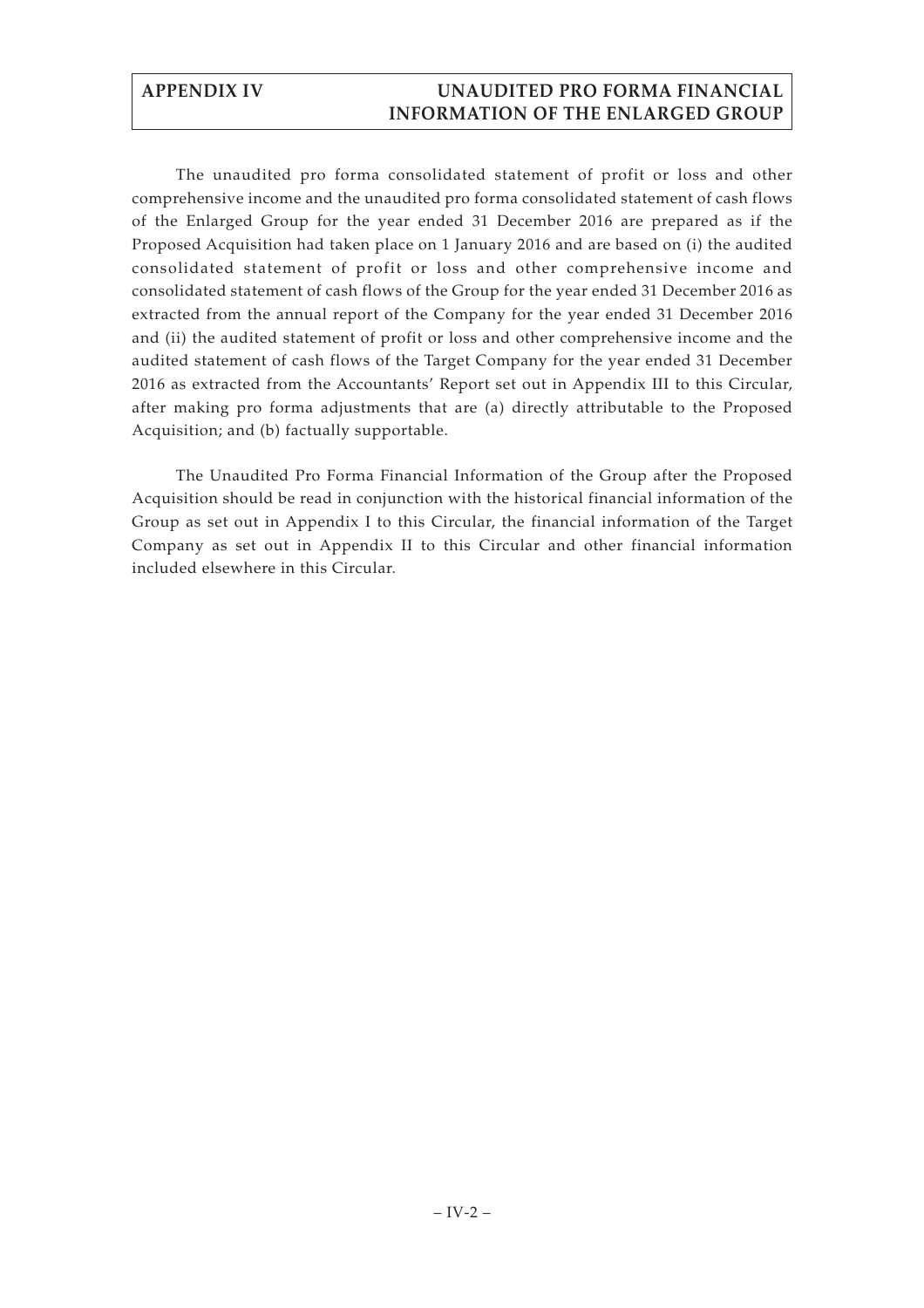## **UNAUDITED PRO FORMA CONSOLIDATED STATEMENT OF FINANCIAL POSITION OF THE ENLARGED GROUP AS AT 30 JUNE 2017**

|                                                   |                | <b>Target</b>  |                   | Pro forma   | Pro forma         | The Enlarged      |
|---------------------------------------------------|----------------|----------------|-------------------|-------------|-------------------|-------------------|
|                                                   | The Group      | Company        | Subtotal          | adjustments | adjustments       | Group             |
|                                                   | RMB'000        | RMB'000        | RMB'000           | RMB'000     | RMB'000           | RMB'000           |
|                                                   | (note 1)       | (note 2)       |                   | (note 3)    | (note 4a, 5a, 11) |                   |
| Non-current assets                                |                |                |                   |             |                   |                   |
| Fixed assets                                      | 514,862        | 852,459        | 1,367,321         |             | 303,465           | 1,670,786         |
| Prepaid land lease payments                       | 385            |                | 385               |             |                   | 385               |
| Goodwill                                          | 197,830        |                | 197,830           |             | (158, 349)        | 39,481            |
| Intangible assets                                 | 3,245          | 147            | 3,392             |             | 27,673            | 31,065            |
| Investment in an associate<br>Deferred tax assets | 369,828<br>119 | 9,472          | 369,828<br>9,591  | (120,000)   | (249, 828)        | 9,591             |
|                                                   |                |                |                   |             |                   |                   |
|                                                   | 1,086,269      | 862,078        | 1,948,347         | (120,000)   | (77, 039)         | 1,751,308         |
| Current assets                                    |                |                |                   |             |                   |                   |
| Inventories                                       | 22,103         | 41,159         | 63,262            |             |                   | 63,262            |
| Trade and bills receivables                       | 174,489        | 46,722         | 221,211           |             |                   | 221,211           |
| Gross amount due from customers                   |                |                |                   |             |                   |                   |
| for contract work                                 | 150,584        | 46,537         | 197,121           |             |                   | 197,121           |
| Prepayments, deposits and other receivables       | 63,630         | 28,771         | 92,401            |             |                   | 92,401            |
| Derivative financial instruments                  |                | 6,225          | 6,225             |             |                   | 6,225             |
| Due from directors                                | 2,264          |                | 2,264             |             |                   | 2,264             |
| Current tax assets                                | 1,086          |                | 1,086             |             |                   | 1,086             |
| Pledged bank deposits                             | 17,927         | 3,051          | 20,978            |             |                   | 20,978            |
| Bank and cash balances                            | 942,789        | 1,410,477      | 2,353,266         | (280,000)   | (174, 768)        | 1,898,498         |
|                                                   | 1,374,872      | 1,582,942      | 2,957,814         | (280,000)   | (174, 768)        | 2,503,046         |
| <b>Current liabilities</b>                        |                |                |                   |             |                   |                   |
| Trade and bills payables                          | 164,433        | 817,724        | 982,157           |             |                   | 982,157           |
| Gross amount due to customers                     |                |                |                   |             |                   |                   |
| for contract work                                 | 13,529         | 42,420         | 55,949            |             |                   | 55,949            |
| Accruals and other payables                       | 37,824         | 43,474         | 81,298            | 12,000      |                   | 93,298            |
| Derivative financial instruments                  |                | 972            | 972               |             |                   | 972               |
| Warranty provisions                               | 1,866          | 36,211         | 38,077            |             |                   | 38,077            |
| Bank borrowings                                   | 127,784        | 201,200        | 328,984           |             | 20,015            | 348,999           |
| Current tax liabilities                           | 1,910          | 29,500         | 31,410            |             |                   | 31,410            |
|                                                   | 347,346        | 1,171,501      | 1,518,847         | 12,000      | 20,015            | 1,550,862         |
| Net current assets                                | 1,027,526      | 411,441        | 1,438,967         | (292,000)   | (194, 783)        | 952,184           |
| Total assets less current liabilities             | 2,113,795      | 1,273,519      | 3,387,314         | (412,000)   | (271, 822)        | 2,703,492         |
|                                                   |                |                |                   |             |                   |                   |
| Non-current liabilities                           |                |                |                   |             | 380,285           |                   |
| Bank borrowings<br>Deferred revenue               | 23,550         | 131,600<br>415 | 131,600<br>23,965 |             |                   | 511,885           |
| Deferred tax liabilities                          | 34,336         |                | 34,336            | (12,000)    | 82,784            | 23,965<br>105,120 |
|                                                   |                |                |                   |             |                   |                   |
|                                                   | 57,886         | 132,015        | 189,901           | (12,000)    | 463,069           | 640,970           |
| <b>NET ASSETS</b>                                 | 2,055,909      | 1,141,504      | 3,197,413         | (400,000)   | (734, 891)        | 2,062,522         |
| Capital and reserves                              |                |                |                   |             |                   |                   |
| Share capital                                     | 14,717         | 337,818        | 352,535           |             | (337, 818)        | 14,717            |
| Reserves                                          | 2,041,192      | 803,686        | 2,844,878         | (400,000)   | (397, 073)        | 2,047,805         |
|                                                   |                |                |                   |             |                   |                   |
| TOTAL EQUITY                                      | 2,055,909      | 1,141,504      | 3,197,413         | (400,000)   | (734, 891)        | 2,062,522         |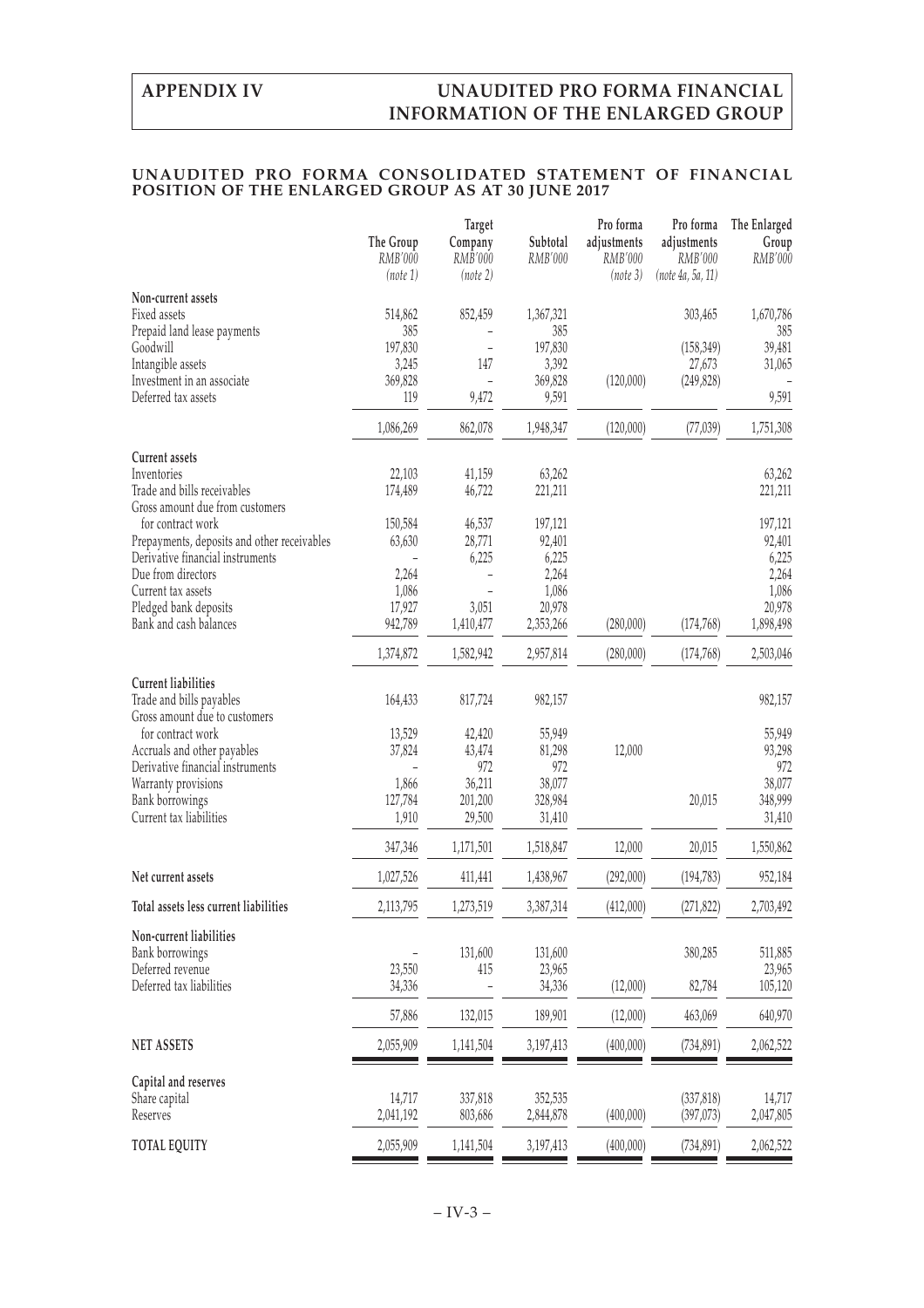## **UNAUDITED PRO FORMA CONSOLIDATED STATEMENT OF PROFIT OR LOSS AND OTHER COMPREHENSIVE INCOME OF THE ENLARGED GROUP FOR THE YEAR ENDED 31 DECEMBER 2016**

|                                                                                                                                                          | The Group                         | Target<br>Company               | Subtotal                          | Pro forma<br>adjustments | Pro forma<br>adjustments | Pro forma<br>adjustments | Pro forma<br>adjustments | Pro forma<br>adjustments | Pro forma<br>adjustments | The Enlarged<br>Group              |
|----------------------------------------------------------------------------------------------------------------------------------------------------------|-----------------------------------|---------------------------------|-----------------------------------|--------------------------|--------------------------|--------------------------|--------------------------|--------------------------|--------------------------|------------------------------------|
|                                                                                                                                                          | RMB'000<br>(note 1)               | RMB'000<br>(note 2)             | RMB'000                           | RMB'000<br>(note5b)      | RMB'000<br>(note 6)      | RMB'000<br>(note 7)      | RMB'000<br>(note 8)      | RMB'000<br>(note 9)      | RMB'000<br>(note 10)     | RMB'000                            |
| Turnover                                                                                                                                                 | 721,614                           | 1,599,740                       | 2,321,354                         |                          |                          | (1, 328)                 |                          |                          |                          | 2,320,026                          |
| Cost of sales and services                                                                                                                               | (599, 875)                        | (1,408,130)                     | (2,008,005)                       |                          |                          | 1,328                    |                          | (34, 394)                |                          | (2,041,071)                        |
| Gross profit                                                                                                                                             | 121,739                           | 191,610                         | 313,349                           |                          |                          |                          |                          | (34, 394)                |                          | 278,955                            |
| Other income<br>Administrative expenses<br>Other operating expenses                                                                                      | 13,446<br>(123, 615)<br>(15, 375) | 28,080<br>(68, 563)<br>(25,082) | 41,526<br>(192, 178)<br>(40, 457) | 78,201                   |                          |                          | (3,200)                  | (4,936)                  |                          | 119,727<br>(197, 114)<br>(43, 657) |
| (Loss)/profit from<br>operations                                                                                                                         | (3,805)                           | 126,045                         | 122,240                           | 78,201                   |                          |                          | (3,200)                  | (39, 330)                |                          | 157,911                            |
| Finance costs<br>Share of profit of                                                                                                                      | (8, 547)                          | (9, 151)                        | (17,698)                          |                          |                          |                          |                          |                          | (24, 018)                | (41,716)                           |
| an associate                                                                                                                                             | 29,608                            |                                 | 29,608                            |                          | (29, 608)                |                          |                          |                          |                          |                                    |
| Profit before tax                                                                                                                                        | 17,256                            | 116,894                         | 134,150                           | 78,201                   | (29, 608)                |                          | (3,200)                  | (39, 330)                | (24, 018)                | 116,195                            |
| Income tax expenses                                                                                                                                      | (5,670)                           | (17, 314)                       | (22, 984)                         |                          |                          |                          |                          | 9,832                    |                          | (13, 152)                          |
| Profit for the year                                                                                                                                      | 11,586                            | 99,580                          | 111,166                           | 78,201                   | (29, 608)                |                          | (3,200)                  | (29, 498)                | (24, 018)                | 103,043                            |
| Attributable to:                                                                                                                                         |                                   |                                 |                                   |                          |                          |                          |                          |                          |                          |                                    |
| Owners of the Company                                                                                                                                    | 11,586                            | 99,580                          | 111,166                           | 78,201                   | (29, 608)                |                          | (3,200)                  | (29, 498)                | (24, 018)                | 103,043                            |
| Profit for the year                                                                                                                                      | 11,586                            | 99,580                          | 111,166                           | 78,201                   | (29, 608)                |                          | (3,200)                  | (29, 498)                | (24, 018)                | 103,043                            |
| Other comprehensive<br>income:<br>Item that may be<br>reclassified to profit or<br>loss:<br>Exchange differences on<br>translating foreign<br>operations | 15,799                            |                                 | 15,799                            |                          |                          |                          |                          |                          |                          | 15,799                             |
| Other comprehensive<br>income for the year,<br>net of tax                                                                                                | 15,799                            |                                 | 15,799                            |                          |                          |                          |                          |                          |                          | 15,799                             |
| Total comprehensive<br>income for the year                                                                                                               | 27,385                            | 99,580                          | 126,965                           | 78,201                   | (29, 608)                |                          | (3,200)                  | (29, 498)                | (24, 018)                | 118,842                            |
| Attributable to:                                                                                                                                         |                                   |                                 |                                   |                          |                          |                          |                          |                          |                          |                                    |
| Owners of the Company                                                                                                                                    | 27,385                            | 99,580                          | 126,965                           | 78,201                   | (29, 608)                |                          | (3,200)                  | (29, 498)                | (24, 018)                | 118,842                            |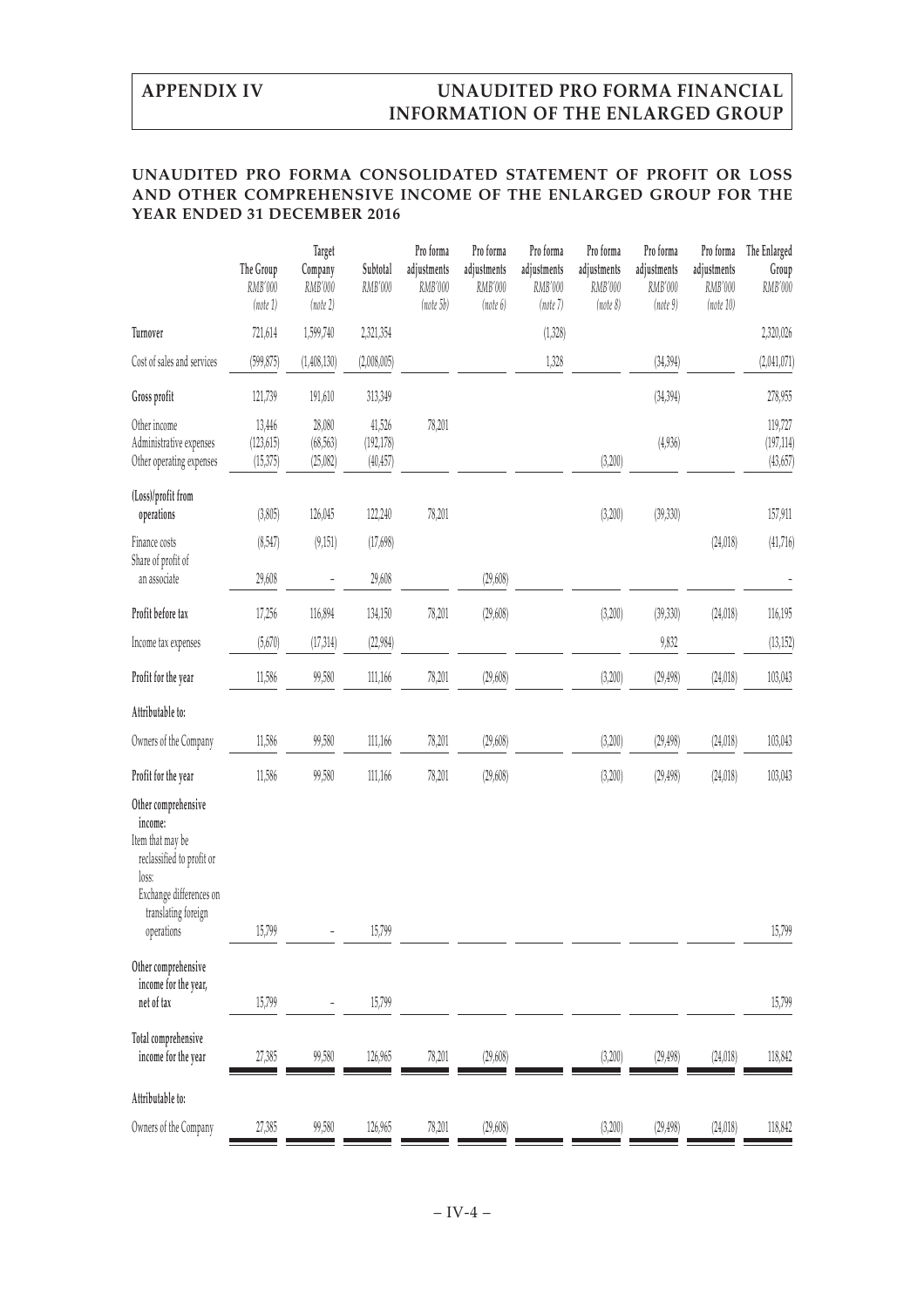## **UNAUDITED PRO FORMA CONSOLIDATED STATEMENT OF CASH FLOWS OF THE ENLARGED GROUP FOR THE YEAR ENDED 31 DECEMBER 2016**

|                                                                                            | The Group<br>RMB'000<br>(note 1) | <b>Target Company</b><br>RMB'000<br>(note 2) | Subtotal<br>RMB'000 | Pro forma<br>adjustments<br>RMB'000<br>(note 3) | Pro forma<br>adjustments<br>RMB'000<br>(note 5b) | Pro forma<br>adjustments<br>RMB'000<br>(note 6) | Pro forma<br>adjustments<br>RMB'000<br>(note 8) | Pro forma<br>adjustments<br>RMB'000<br>(note 9) | Pro forma<br>adjustments<br>RMB'000<br>(note 4a(i), 10) | The Enlarged<br>Group<br>RMB'000 |
|--------------------------------------------------------------------------------------------|----------------------------------|----------------------------------------------|---------------------|-------------------------------------------------|--------------------------------------------------|-------------------------------------------------|-------------------------------------------------|-------------------------------------------------|---------------------------------------------------------|----------------------------------|
| CASH FLOWS FROM OPERATING ACTIVITIES                                                       |                                  |                                              |                     |                                                 |                                                  |                                                 |                                                 |                                                 |                                                         |                                  |
| Profit before tax<br>Adjustments for:                                                      | 17,256                           | 116,894                                      | 134,150             |                                                 | 78,201                                           | (29, 608)                                       | (3,200)                                         | (39, 330)                                       | (24,018)                                                | 116,195                          |
| Finance costs                                                                              | 8,547                            | 9,151                                        | 17,698              |                                                 |                                                  |                                                 |                                                 |                                                 | 24,018                                                  | 41,716                           |
| Share of profit of an associate                                                            | (29,608)                         |                                              | (29,608)            |                                                 |                                                  | 29,608                                          |                                                 |                                                 |                                                         |                                  |
| Equity settled share-based payments                                                        | 2,465                            |                                              | 2,465               |                                                 |                                                  |                                                 |                                                 |                                                 |                                                         | 2,465                            |
| Interest income                                                                            | (363)                            | (4,316)                                      | (4,679)             |                                                 |                                                  |                                                 |                                                 |                                                 |                                                         | (4,679)                          |
| Depreciation                                                                               | 31,490                           | 84,498                                       | 115,988             |                                                 |                                                  |                                                 |                                                 | 11,657                                          |                                                         | 127,645                          |
| Amortisation of prepaid land lease payments                                                | $65$                             |                                              | $65\,$              |                                                 |                                                  |                                                 |                                                 |                                                 |                                                         | $65\,$                           |
| Amortisation of intangible assets                                                          | 1,150                            | 32                                           | 1,182               |                                                 |                                                  |                                                 |                                                 | 27,673                                          |                                                         | 28,855                           |
| Net loss on disposals of fixed assets                                                      | $766\,$                          | 364                                          | 1,130               |                                                 |                                                  |                                                 |                                                 |                                                 |                                                         | 1,130                            |
| Allowances for inventories                                                                 | 598                              | 4,121                                        | 4,719               |                                                 |                                                  |                                                 |                                                 |                                                 |                                                         | 4,719                            |
| Allowances for trade and other receivables                                                 | 2,491                            | 4,890                                        | 7,381               |                                                 |                                                  |                                                 |                                                 |                                                 |                                                         | 7,381                            |
| Reversal of allowance for trade and other                                                  |                                  |                                              |                     |                                                 |                                                  |                                                 |                                                 |                                                 |                                                         |                                  |
| receivables                                                                                | (156)                            |                                              | (156)               |                                                 |                                                  |                                                 |                                                 |                                                 |                                                         | (156)                            |
| Impairment losses on gross amount due from                                                 |                                  |                                              |                     |                                                 |                                                  |                                                 |                                                 |                                                 |                                                         |                                  |
| customers for contract work                                                                | 6,689                            |                                              | 6,689               |                                                 |                                                  |                                                 |                                                 |                                                 |                                                         | 6,689                            |
| (Reversal of provisions)/provisions of warranty<br>Fair value loss on derivative financial | (1, 192)                         | 5,179                                        | 3,987               |                                                 |                                                  |                                                 |                                                 |                                                 |                                                         | 3,987                            |
| instruments                                                                                | 2,054                            | 15,202                                       | 17,256              |                                                 |                                                  |                                                 |                                                 |                                                 |                                                         | 17,256                           |
| Gains arising from business combination                                                    |                                  |                                              |                     |                                                 |                                                  |                                                 |                                                 |                                                 |                                                         |                                  |
| achieved in stages                                                                         |                                  |                                              |                     |                                                 | (78, 201)                                        |                                                 |                                                 |                                                 |                                                         | (78,201)                         |
| Government grants income                                                                   | (7,677)                          | (1,176)                                      | (8,853)             |                                                 |                                                  |                                                 |                                                 |                                                 |                                                         | (8,853)                          |
| Operating profit before working capital changes                                            | 34,575                           | 234,839                                      | 269,414             |                                                 |                                                  |                                                 | (3,200)                                         |                                                 |                                                         | 266,214                          |
| Decrease/(increase) in inventories                                                         | $628$                            | 24,397                                       | 25,025              |                                                 |                                                  |                                                 |                                                 |                                                 |                                                         | 25,025                           |
| (Increase)/decrease in trade and bills                                                     |                                  |                                              |                     |                                                 |                                                  |                                                 |                                                 |                                                 |                                                         |                                  |
| receivables                                                                                | (52, 678)                        | (301,098)                                    | (353, 776)          |                                                 |                                                  |                                                 |                                                 |                                                 |                                                         | (353, 776)                       |
| (Increase)/decrease in gross amount due from                                               |                                  |                                              |                     |                                                 |                                                  |                                                 |                                                 |                                                 |                                                         |                                  |
| customers for contract work                                                                | (3,542)                          | 86,706                                       | 83,164              |                                                 |                                                  |                                                 |                                                 |                                                 |                                                         | 83,164                           |
| Decrease/(increase) in prepayments, deposits                                               |                                  |                                              |                     |                                                 |                                                  |                                                 |                                                 |                                                 |                                                         |                                  |
| and other receivables                                                                      | 30,587                           | 10,362                                       | 40,949              |                                                 |                                                  |                                                 |                                                 |                                                 |                                                         | 40,949                           |
| (Increase)/decrease in amounts due from                                                    |                                  |                                              |                     |                                                 |                                                  |                                                 |                                                 |                                                 |                                                         |                                  |
| directors                                                                                  | (1,563)                          |                                              | (1,563)             |                                                 |                                                  |                                                 |                                                 |                                                 |                                                         | (1,563)                          |
| Decrease/(increase) in amount due from                                                     |                                  |                                              |                     |                                                 |                                                  |                                                 |                                                 |                                                 |                                                         |                                  |
| an associate                                                                               | 398                              |                                              | 398                 |                                                 |                                                  |                                                 |                                                 |                                                 |                                                         | 398                              |
| Increase/(decrease) in trade and bills payables                                            | 33,835                           | (63, 226)                                    | (29,391)            |                                                 |                                                  |                                                 |                                                 |                                                 |                                                         | (29, 391)                        |
| (Decrease)/increase in gross amount due to                                                 |                                  |                                              |                     |                                                 |                                                  |                                                 |                                                 |                                                 |                                                         |                                  |
| customers for contract work                                                                | (1,014)                          | 297,216                                      | 296,202             |                                                 |                                                  |                                                 |                                                 |                                                 |                                                         | 296,202                          |
| Decrease in accruals and other payables                                                    | (28,690)                         | 46,758                                       | 18,068              |                                                 |                                                  |                                                 |                                                 |                                                 |                                                         | 18,068                           |
| Decrease in warranty provisions                                                            |                                  | $(24)$                                       | $\left( 24\right)$  |                                                 |                                                  |                                                 |                                                 |                                                 |                                                         | (24)                             |
| Cash generated from operations                                                             | 12,536                           | 335,930                                      | 348,466             |                                                 |                                                  |                                                 | (3,200)                                         |                                                 |                                                         | 345,266                          |
| Income taxes paid                                                                          | (1,616)                          | (11, 147)                                    | (12,763)            |                                                 |                                                  |                                                 |                                                 |                                                 |                                                         | (12,763)                         |
| Interest paid                                                                              | (7,999)                          | (8,092)                                      | (16,091)            |                                                 |                                                  |                                                 |                                                 |                                                 | (24, 018)                                               | (40,109)                         |
| Other finance costs                                                                        | (726)                            | (1, 426)                                     | (2,152)             |                                                 |                                                  |                                                 |                                                 |                                                 |                                                         | (2,152)                          |
|                                                                                            |                                  |                                              |                     |                                                 |                                                  |                                                 |                                                 |                                                 |                                                         |                                  |
| Net cash generated from operating activities                                               | 2,195                            | 315,265                                      | 317,460             |                                                 |                                                  |                                                 | (3,200)                                         |                                                 | (24, 018)                                               | 290,242                          |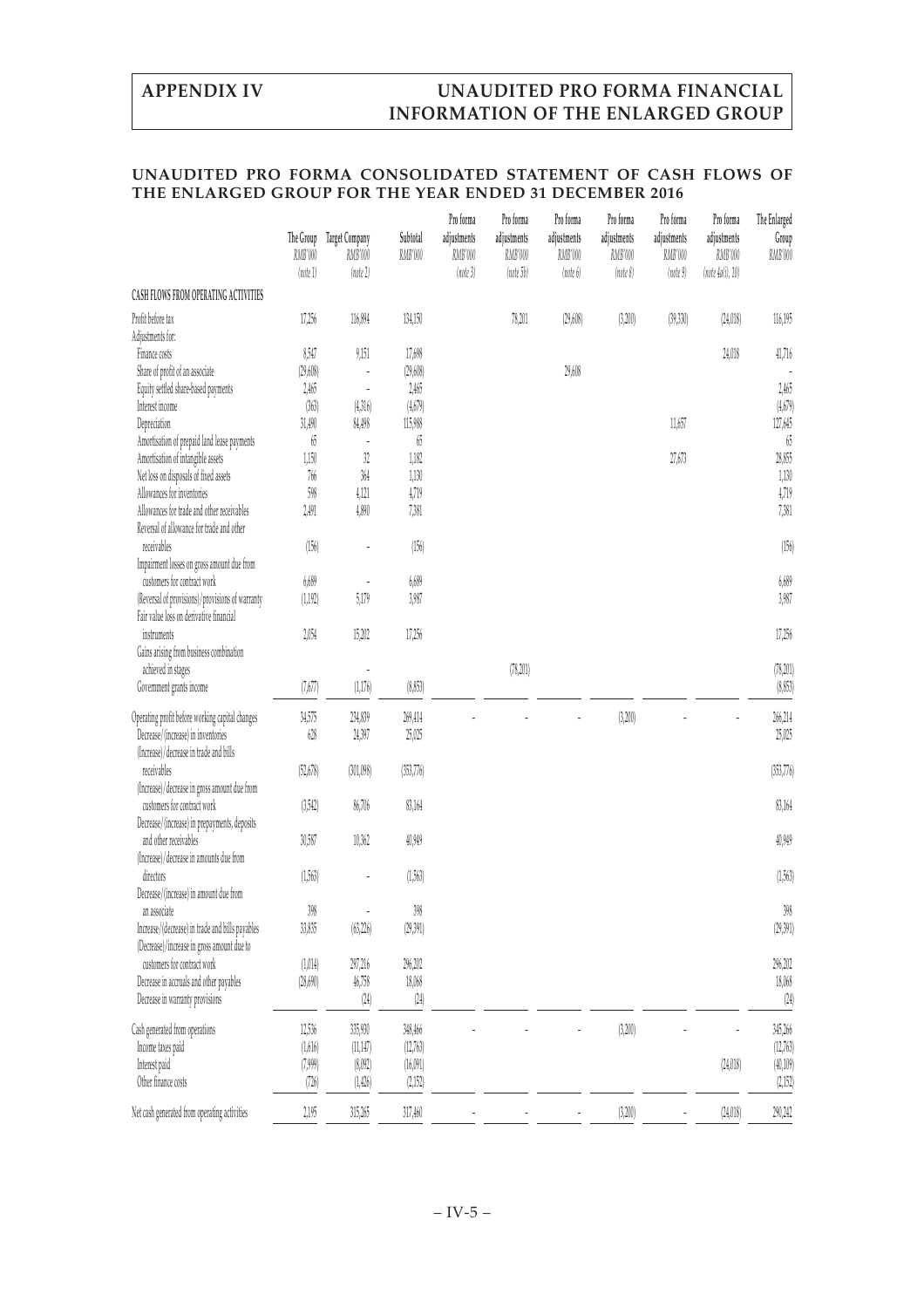|                                                                                                                                                                                                                                                      | The Group<br>RMB'000<br>(note 1)                        | <b>Target Company</b><br>RMB'000<br>(note 2) | Subtotal<br>RMB'000                                      | Pro forma<br>adjustments<br>RMB'000<br>(note 3) | Pro forma<br>adjustments<br>RMB'000<br>(note 5b) | Pro forma<br>adjustments<br>RMB'000<br>(note 6) | Pro forma<br>adjustments<br>RMB'000<br>(note 8) | Pro forma<br>adjustments<br>RMB'000<br>(note 9) | Pro forma<br>adjustments<br>RMB'000<br>(note 4a(i), 10) | The Enlarged<br>Group<br>RMB'000                         |
|------------------------------------------------------------------------------------------------------------------------------------------------------------------------------------------------------------------------------------------------------|---------------------------------------------------------|----------------------------------------------|----------------------------------------------------------|-------------------------------------------------|--------------------------------------------------|-------------------------------------------------|-------------------------------------------------|-------------------------------------------------|---------------------------------------------------------|----------------------------------------------------------|
| CASH FLOWS FROM INVESTING ACTIVITIES                                                                                                                                                                                                                 |                                                         |                                              |                                                          |                                                 |                                                  |                                                 |                                                 |                                                 |                                                         |                                                          |
| Interest received<br>Purchases of fixed assets<br>Proceeds from disposals of fixed asset<br>Purchases of intangible assets<br>(Increase)/decrease in pledged bank deposits<br>Government grants received<br>Net (payment)/receipt from settlement of | 363<br>(25, 236)<br>1,168<br>(749)<br>(15,796)<br>9,458 | 4,316<br>(46, 291)<br>158<br>Ĭ.<br>Ĭ.<br>346 | 4,679<br>(71,527)<br>1,326<br>(749)<br>(15,796)<br>9,804 |                                                 |                                                  |                                                 |                                                 |                                                 |                                                         | 4,679<br>(71,527)<br>1,326<br>(749)<br>(15,796)<br>9,804 |
| derivative financial instruments<br>Transaction costs for the Proposed Acquisition                                                                                                                                                                   | (3,660)                                                 | (10,783)                                     | (14, 443)                                                |                                                 |                                                  |                                                 |                                                 |                                                 |                                                         | (14, 443)                                                |
| Dividend received<br>Proposed Acquisition                                                                                                                                                                                                            |                                                         |                                              |                                                          | 108,000                                         | (571, 868)                                       |                                                 |                                                 |                                                 |                                                         | 108,000<br>(571, 868)                                    |
| Net cash used in investing activities                                                                                                                                                                                                                | (34, 452)                                               | (52, 254)                                    | (86,706)                                                 | 108,000                                         | (571, 868)                                       |                                                 |                                                 |                                                 |                                                         | (550, 574)                                               |
| <b>CASH FLOWS FROM FINANCING ACTIVITIES</b>                                                                                                                                                                                                          |                                                         |                                              |                                                          |                                                 |                                                  |                                                 |                                                 |                                                 |                                                         |                                                          |
| Bank loans raised<br>Repayment of bank loans<br>Dividends paid<br>Proceeds from issue of shares on<br>exercise of share options                                                                                                                      | 341,237<br>(259,085)<br>(6, 803)                        | 326,131<br>(185, 450)                        | 667,368<br>(444,535)<br>(6,803)                          | (388,000)                                       |                                                  |                                                 |                                                 |                                                 | 400,300<br>(20,015)                                     | 1,067,668<br>(464, 550)<br>(394, 803)                    |
| Net cash generated from/(used in)<br>financing activities                                                                                                                                                                                            | 75,349                                                  | 140,681                                      | 216,030                                                  | (388,000)                                       |                                                  |                                                 |                                                 |                                                 | 380,285                                                 | 208,315                                                  |
| NET INCREASE/(DECREASE) IN CASH AND<br>CASH EQUIVALENTS                                                                                                                                                                                              | 43,092                                                  | 403,692                                      | 446,784                                                  | (280,000)                                       | (571,868)                                        |                                                 | (3, 200)                                        |                                                 | 356,267                                                 | (52, 017)                                                |
| Effect of foreign exchange rate changes                                                                                                                                                                                                              | 4,547                                                   |                                              | 4,547                                                    |                                                 |                                                  |                                                 |                                                 |                                                 |                                                         | 4,547                                                    |
| CASH AND CASH EQUIVALENTS AT<br>1 JANUARY                                                                                                                                                                                                            | 74,641                                                  | 441,165                                      | 515,806                                                  |                                                 |                                                  |                                                 |                                                 |                                                 |                                                         | 515,806                                                  |
| CASH AND CASH EQUIVALENTS AT<br>31 DECEMBER                                                                                                                                                                                                          | 122,280                                                 | 844,857                                      | 967,137                                                  | (280,000)                                       | (571, 868)                                       |                                                 | (3,200)                                         |                                                 | 356,267                                                 | 468,336                                                  |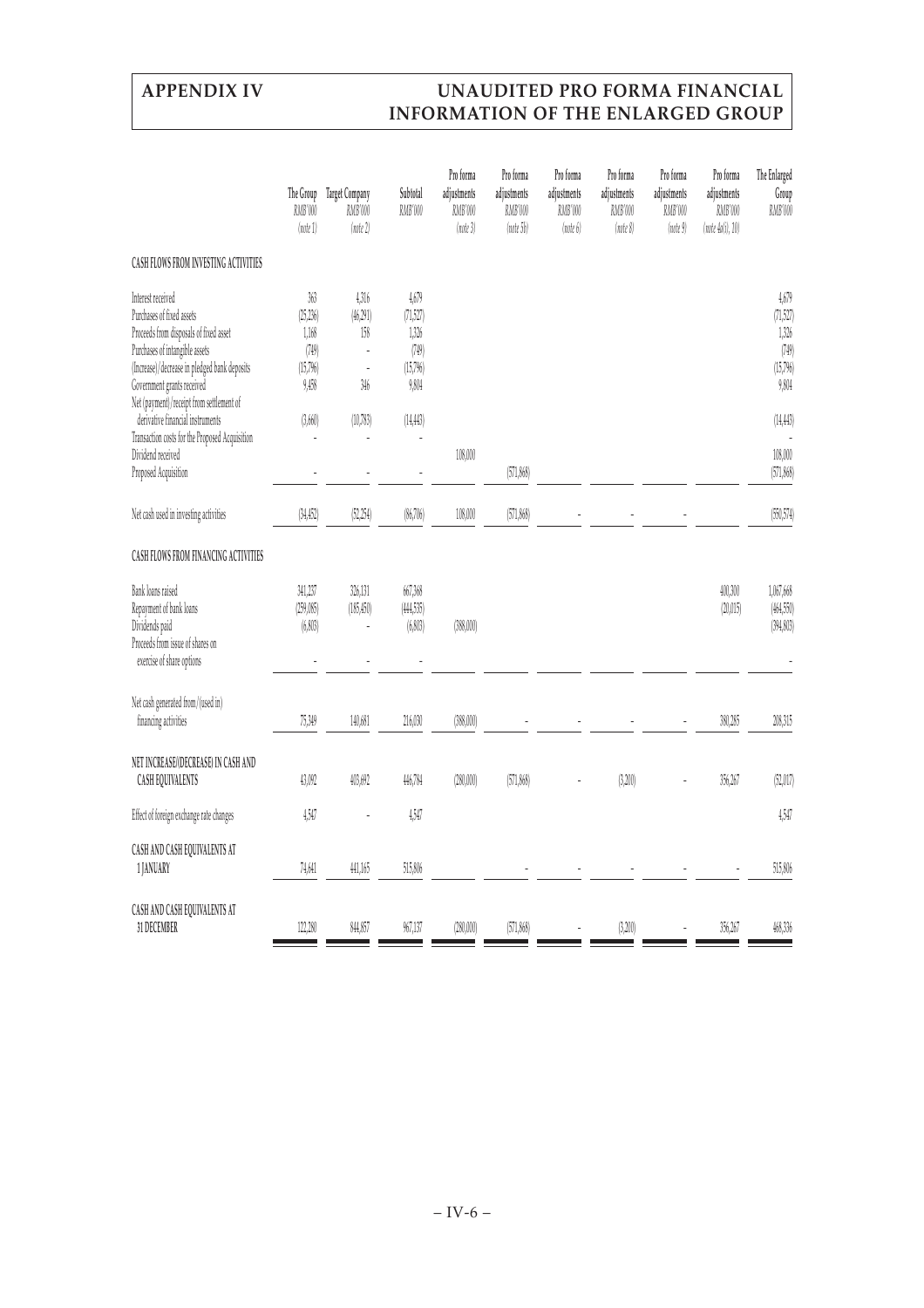# **NOTES TO THE UNAUDITED PRO FORMA FINANCIAL INFORMATION OF THE ENLARGED GROUP**

- 1. The unadjusted consolidated statement of financial position of the Group as at 30 June 2017 is extracted from the published interim report of the Company for the period ended 30 June 2017. The unadjusted consolidated statement of profit or loss and other comprehensive income and the unadjusted consolidated statement of cash flows of the Group for the year ended 31 December 2016 are extracted from the published annual report of the Company for the year ended 31 December 2016.
- 2. The statement of financial position of the Target Company as at 30 June 2017, the statement of profit or loss and other comprehensive income and the statement of cash flows of the Target Company for the year ended 31 December 2016 are extracted from the Accountants' Report of the Target Company which has been prepared under Hong Kong Financial Reporting Standards and using the accounting policies materially consistent with those of the Group as set out in Appendix III to this Circular, with certain reclassification being made to be in line with presentation of the consolidated financial statements of the Group where appropriate.
- 3. For the purpose of the preparation of the unaudited pro forma consolidated statement of financial position and the unaudited pro forma consolidated statement of cash flows, the adjustments represent the inclusion of the final dividend in respect of the year ended 31 December 2016 of RMB400,000,000 declared by the Target Company on 12 September 2017. Pursuant to the Equity Transfer Agreement dated 27 November 2017 entered between the Group and the Vendor, the Target Company is required to pay the 2016 final dividend before the completion of the Proposed Acquisition.

The Vendor's portion of 2016 final dividend of RMB280,000,000 is assumed to be paid as if the Proposed Acquisition had taken place on 30 June 2017 and 1 January 2016 respectively. There are no net cash effect of the Enlarged Group for the Group's portion of dividend received and paid. The Group's portion of dividend received is adjusted from the carrying amount of the investment in the Target Company in the unaudited pro forma consolidated statement of financial position.

- 4. The identifiable assets and liabilities of the Target Company acquired by the Group will be accounted for in the consolidated financial statements of the Group at fair value under the acquisition method of accounting in accordance with HKFRS 3, *Business Combination*.
	- (a) For the purpose of the preparation of the unaudited pro forma consolidated statement of financial position, the adjustments represent (i) the elimination of the Target Company's capital and reserves at the date of acquisition of the Target Company and (ii) the inclusion of fair value adjustments resulted from the allocation of the pro forma purchase consideration to the Target Company's identifiable assets and liabilities acquired, as if the Proposed Acquisition had taken place on 30 June 2017.

The provisional pro forma purchase price allocation to identifiable assets and liabilities of the Target Company has been based on a valuation carried out by the management with the assistant from an independent valuer, Colliers International (Hong Kong) Limited ("**Colliers**"), with respect to certain major assets to be acquired and certain major liabilities to be assumed. For the purpose of the Unaudited Pro Forma Financial Information, apart from certain assets subjecting to the fair value adjustments stated in notes (iv) and (v) below, the fair value of the remaining identifiable assets and liabilities of the Target Company are assumed to equal to their respective carrying amounts as at 30 June 2017. The Company is still in the process of identifying and determining the fair values of the identifiable assets and liabilities of the Target Company, which will be determined as of the Completion Date and in turn, the resulting amount of goodwill, or bargain purchase gain if any, may differ materially from the provisional amounts disclosed below in the provision pro forma purchase price allocation.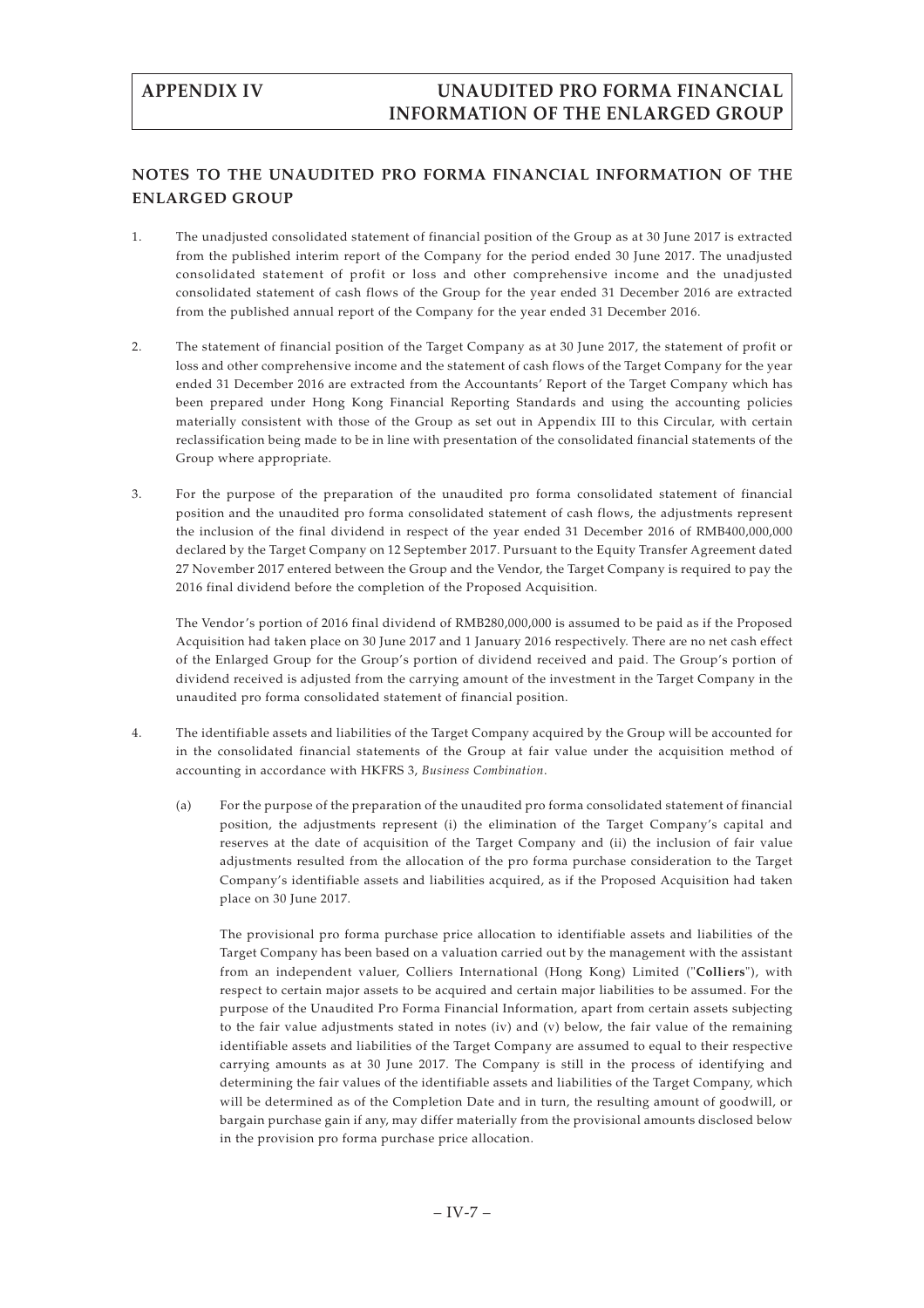|                                                                            | Completion<br>as of 30 June |
|----------------------------------------------------------------------------|-----------------------------|
|                                                                            | 2017                        |
|                                                                            | <i>RMB'000</i>              |
| Consideration for the Proposed Acquisition                                 |                             |
| $-$ Cash consideration (note i)                                            | 571,868                     |
| - Acquisition date fair value of previously held equity interest (note ii) | 455,267                     |
|                                                                            | 1,027,135                   |
| Carrying amounts of adjusted net assets of                                 |                             |
| the Target Company as at 30 June 2017 (note iii)                           | (741, 504)                  |
| Pro forma fair value adjustment to fixed assets (note iv)                  | (303, 465)                  |
| Pro forma fair value adjustment to intangible assets (note $v$ )           | (27, 673)                   |
| Deferred tax liabilities arising from pro forma fair value adjustment to   |                             |
| fixed assets and intangible assets (note vi)                               | 82,784                      |
| Goodwill arising from the Proposed Acquisition (note vii)                  | 37,277                      |

### *Notes:*

(i) The Group intends to satisfy the consideration for the Proposed Acquisition by bank borrowings and internal resources of the Group in the amount of RMB400,300,000 and RMB171,568,000 respectively.

The amount of pro forma adjustment on bank and cash balances of RMB174,768,000 as shown in the unaudited pro forma consolidated statement of financial position of the Enlarged Group represents part of the consideration paid by the internal resources of the Group of approximately RMB171,568,000 adding the payment for estimated transaction costs for the Proposed Acquisition of approximately RMB3,200,000 as refer to in note 8 below.

(ii) In a business combination achieved in stages, the Group shall remeasure its previously held equity interest in the Target Company at its acquisition date fair value and recognised the resulting gain or loss in the profit or loss in accordance with HKFRS 3 Business combination. The fair value of this previously held equity interest is then added to the sum of the consideration transferred in a business combination to calculate the goodwill.

The acquisition date fair value of the previously held equity interest in the Target Company has been based on a valuation with valuation date at 30 September 2017 carried out by the management with the assistant from an independent valuer, Colliers.

The estimated fair market value of 100% equity interest of the Target company is approximately RMB1,857,489,000 as at 30 September 2017. By deducting the control premium of approximately RMB339,933,000, the estimated fair value of previously held 30% equity interest is RMB455,267,000.

- (iii) The amount represents the net assets of approximately RMB1,141,504,000, as extracted from the Accountants' Report of the Target Company as set out in Appendix III to this Circular and adjusted by the final dividend in respect of the year ended 31 December 2016 of RMB400,000,000 declared by the Target Company.
- (iv) The pro forma fair value adjustments to fixed assets mainly related to the Target Company's buildings and other infrastructures and leasehold land.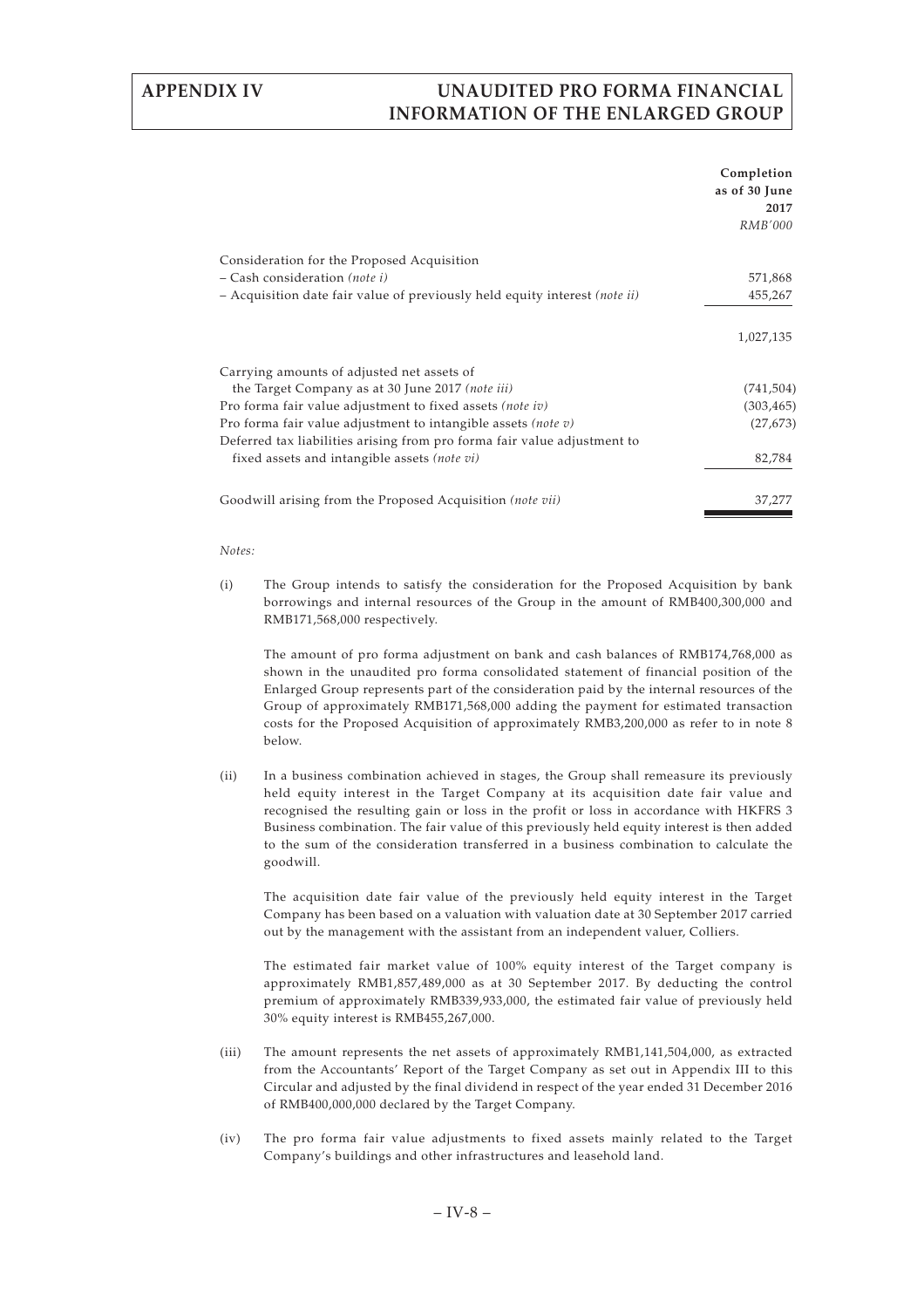- (v) The pro forma fair value adjustments to intangible asset mainly related to recognition of the Target Company's order backlog.
- (vi) The deferred tax liabilities relating to the pro forma fair value adjustment of fixed assets and intangible assets amounted to approximately RMB82,784,000 which is calculated at the PRC Enterprises Income Tax rate at 25% of the Target Company.
- (vii) The amount of pro forma adjustment on goodwill of RMB158,349,000 as shown in the unaudited pro forma consolidated statement of financial position of the Enlarged Group represents the amount of goodwill of approximately RMB37,277,000 arising from the Proposed Acquisition of the Target Company as if the Proposed Acquisition had been taken up on 30 June 2017 and subtracting the carrying amounts of the goodwill attributable to the 30 % equity interest to the Target Company as at 30 June 2017 of RMB195,626,000.
- (b) For simplicity and the purpose of the preparation of the unaudited pro forma consolidated statement of profit or loss and other comprehensive income and the unaudited pro forma consolidated statement of cash flows as if the Proposed Acquisition had taken place on 1 January 2016, the pro forma fair value adjustments on the identified assets and liabilities arising from the Proposed Acquisition is computed by assuming the pro forma fair value adjustments of the identifiable assets and liabilities of the Target Company as at 1 January 2016 approximate the relevant amounts as at 30 June 2017 as detailed above, as the management of the Company believes there were no material change between the two dates. The actual fair values of the identifiable assets and liabilities of the Target Company, which will be determined as of the Completion Date and in turn, the resulting amount of goodwill or bargain purchase gain may differ materially from the provisional amounts disclosed below in the provisional pro forma purchase price allocation.

|                                                                                   | Completion<br>as of<br>1 January 2016<br><i>RMB'000</i> |
|-----------------------------------------------------------------------------------|---------------------------------------------------------|
| Consideration for the Proposed Acquisition                                        |                                                         |
| – Cash consideration                                                              | 571,868                                                 |
| - Acquisition date fair value of previously held equity interest <i>(note ii)</i> | 455,267                                                 |
|                                                                                   | 1,027,135                                               |
| Carrying amounts of adjusted net assets as at 1 January 2016 <i>(note viii)</i>   | (534,700)                                               |
| Pro forma fair value adjustment to fixed assets (note iv)                         | (303, 465)                                              |
| Pro forma fair value adjustment to intangible assets (note $v$ )                  | (27, 673)                                               |
| Deferred tax liabilities arising from pro forma fair value adjustment to          |                                                         |
| fixed assets and intangible assets (note vi)                                      | 82,784                                                  |
| Goodwill arising from the Proposed Acquisition                                    | 244,081                                                 |

The pro forma net cash outflow of the Proposed Acquisition, which represents the consideration of approximately RMB571,868,000 adding of the estimated transaction costs for the Proposed Acquisition of approximately RMB3,200,000 less cash and cash equivalents of the Target Company acquired of approximately RMB441,165,000 amounting to approximately RMB133,903,000 as at 1 January 2016.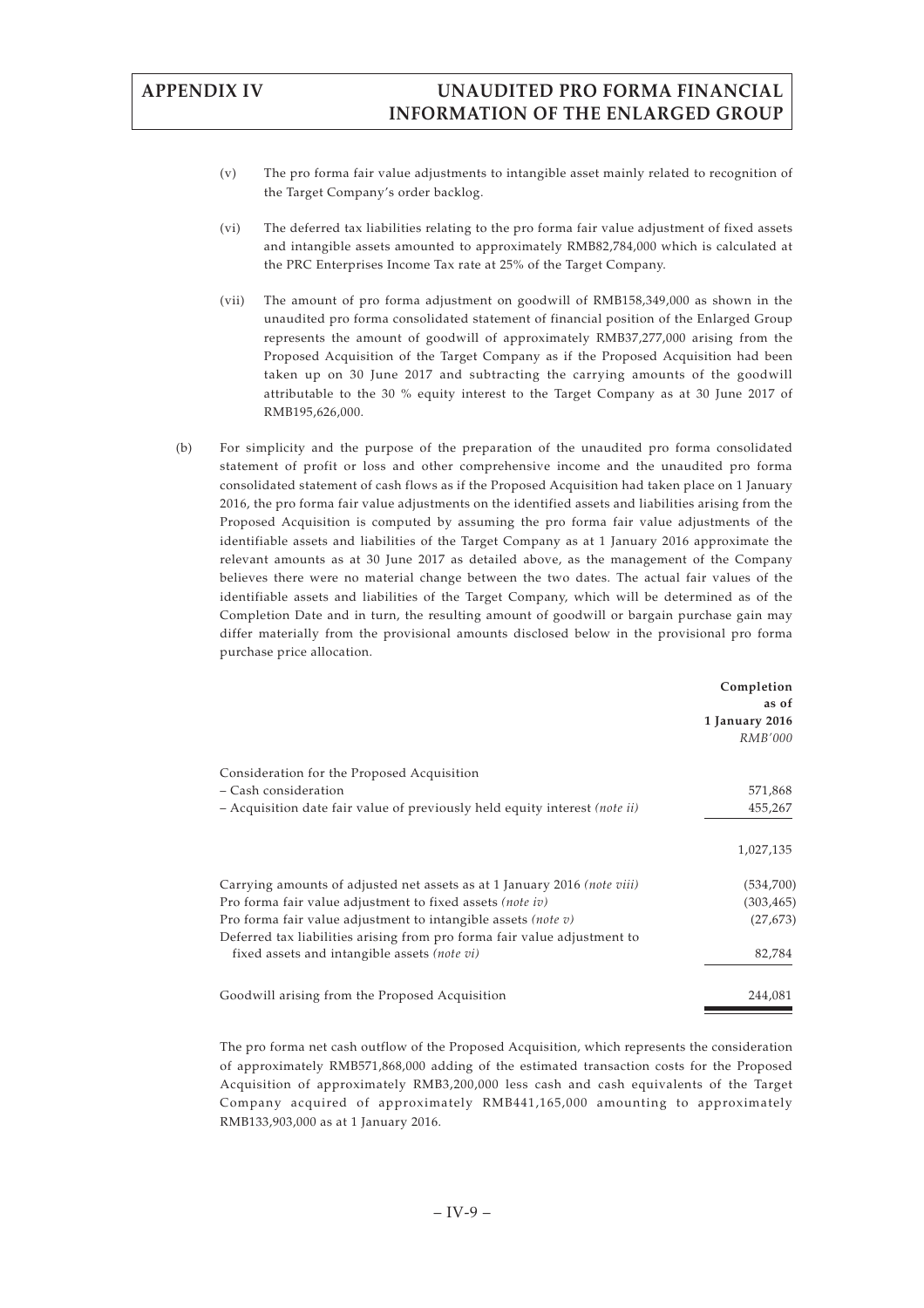*Notes:*

- (viii) The amount represents the net assets of approximately RMB934,700,000, as extracted from the Accountants' Report of the Target Company as set out in Appendix III to this Circular and adjusted by the final dividend in respect of the year ended 31 December 2016 of RMB400,000,000 declared by the Target Company as refer to in note 3 above.
- 5. In a business combination achieved in stages, the Group shall remeasure its previously held equity interest in the Target Company at its acquisition date fair value and recognised the resulting gain or loss in the profit or loss in accordance with HKFRS 3 *Business combination*.
	- (a) For the purpose of the preparation of the unaudited pro forma financial statement of financial position, the adjustment represents the recognition of the gain or loss arising from the business combination achieved in stages at the date of acquisition of the Target Company, as if the Proposed Acquisition had been taken up on 30 June 2017.

The pro forma gain of RMB9,813,000 arising from the business combination achieved in stages arises after subtracting the carrying amounts of the adjusted interest in an associate and goodwill attributable to the 30% equity interest to the Target Company as at 30 June 2017 of RMB249,828,000 and RMB195,626,000, from the fair value of the 30% equity interest in the Target Company of RMB455,267,000 which has been based on a valuation at 30 September 2017 carried out by the management with the assistant from an independent valuer.

(b) For the purpose of the preparation of the unaudited pro forma consolidated statement of profit or loss and other comprehensive income, the adjustment represents the recognition of the gain or loss arising from the business combination achieved in stages at the date of acquisition of the Target Company, as if the Proposed Acquisition had been taken up on 1 January 2016.

The pro forma gain of RMB78,201,000 arising from the business combination achieved in stages arises after subtracting the carrying amounts of the adjusted interest in an associate and goodwill attributable to the 30% equity interest to the Target Company as at 1 January 2016 of RMB188,186,000 and RMB188,880,000, from the fair value of the 30% equity interest in the Target Company of RMB455,267,000. For the purpose of the preparation of the pro forma consolidated statement of profit or loss and the comprehensive income, the fair value of the 30% equity interest in the Target Company is assumed equal to the fair value at 30 September 2017 as estimated by the management refer to in note 5(a) above.

(c) The amount of goodwill attributable to the 30% equity interest to the Target Company as at 1 January 2016 of RMB188,880,000 as refer to in note 5(b) above was extracted from note 19 to the consolidated financial statements of the Company for the year ended 31 December 2015 included in the published annual report of the Company for the year ended 31 December 2015.

The increase in the amount of goodwill attributable to the 30% equity interest to the Company from RMB188,880,000 as at 1 January 2016 to RMB195,626,000 as at 30 June 2017 as refer to in note 5(a) above represents exchange realignment.

- 6. The adjustment represents the reversal of the share of results of the Target Company for the year ended 31 December 2016 and the interest in the Target Company as at 30 June 2017 under equity method of accounting.
- 7. The adjustment represents the elimination of inter-company revenue of the Group and the Target Company of approximately RMB1,328,000 for the year ended 31 December 2016 as if the Proposed Acquisition had been taken place on 1 January 2016.
- 8. The adjustment represents payment for estimated transaction costs for the Proposed Acquisition of approximately RMB3,200,000 in cash. This adjustment is not expected to have a continuing effect on the Enlarged Group.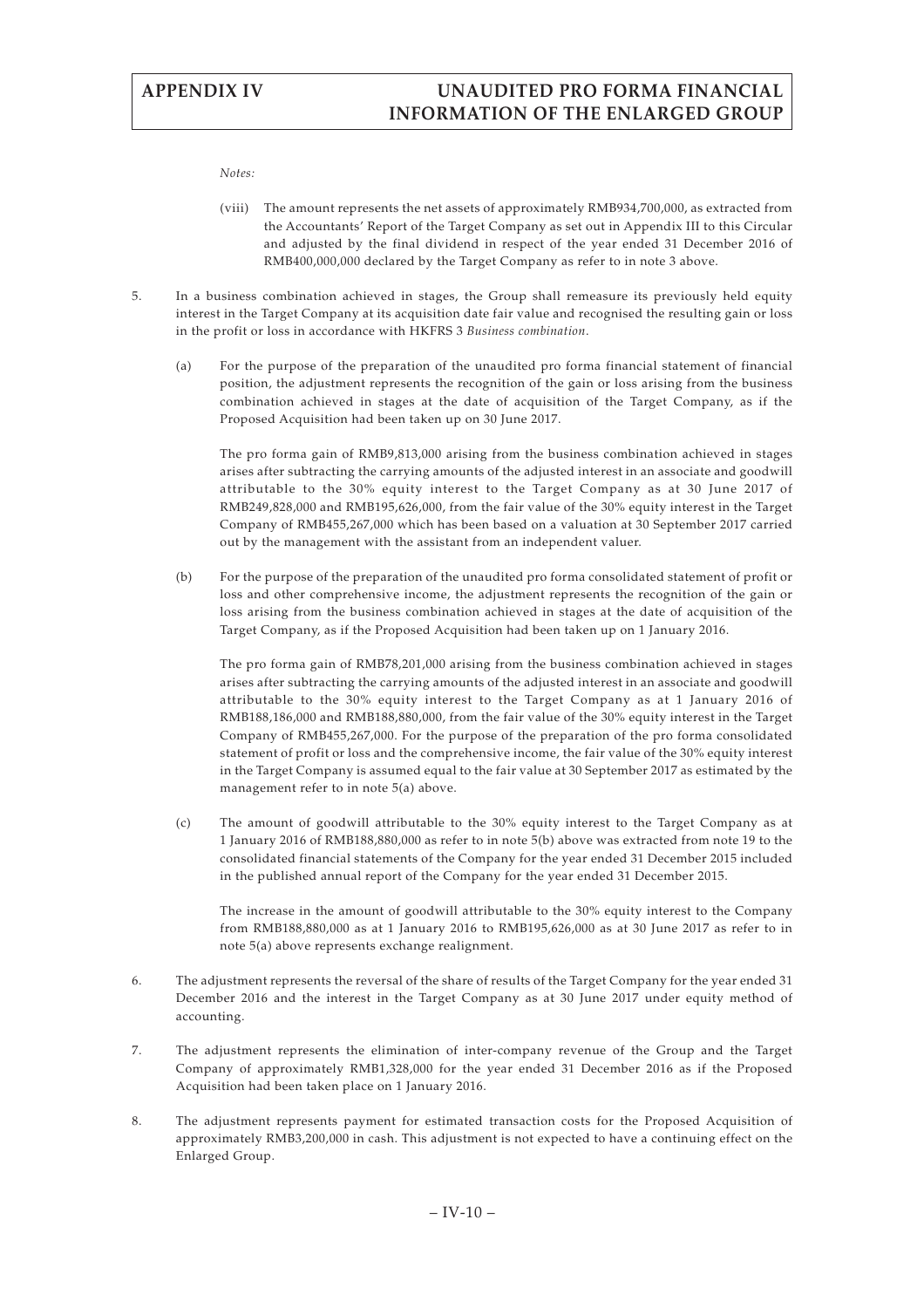- 9. The adjustment represents the additional depreciation and amortisation charges of the fixed assets and intangible assets of approximately RMB39,330,000 calculated with respect to the respective pro forma fair values as stated in Note 4 and useful lives, which are assumed to be provided for the year as if the Proposed Acquisition had been completed on 1 January 2016. The amount of approximately RMB9,832,000 represented the reversal of deferred tax liability relating to the additional depreciation and amortisation charged. These adjustments are expected to have a continuing effect on the Enlarged Group.
- 10. The adjustment represents the estimate interest expenses of approximately RMB24,018,000 on additional bank borrowings of RMB400,300,000 that the Group intends to obtain as refer to in note 4(a)(i) above, which are assumed to be paid for the year as if the Proposed Acquisition had been completed on 1 January 2016. The estimated interest expense is calculated using 6% per annum rate.
- 11. For the purpose of the preparation of the unaudited pro forma financial information, the Directors has performed an impairment assessment of the goodwill in accordance with Hong Kong Accounting Standard 36 "Impairment of Assets". Based on the impairment test, the recoverable amount of the cash-generating unit to which the Target Company was assigned exceeds its carrying amount and accordingly, no pro forma adjustment in respect of goodwill impairment is made by the Directors in the unaudited pro forma financial information.
- 12. As the Directors believe the tax effect of the above pro forma adjustments for the unaudited pro forma consolidated statement of profit or loss and other comprehensive income, if any, will be insignificant. Therefore, the above pro forma adjustments had not taken into account resulting tax effect.

In addition, in respect of the bargain purchase gain and/or the loss arising from the business combination achieved in stages of the Target Company that may result from the Proposed Acquisition, the Directors have considered the potential income tax effects. The Directors are of the opinion that the Enlarged Group will be exempted under the relevant tax laws or by the relevant tax authorities. However, should the final tax assessment be different from what the Directors now estimated, the Enlarged Group may be subject to additional material income tax exposure which have not yet been reflected in the above pro forma adjustments.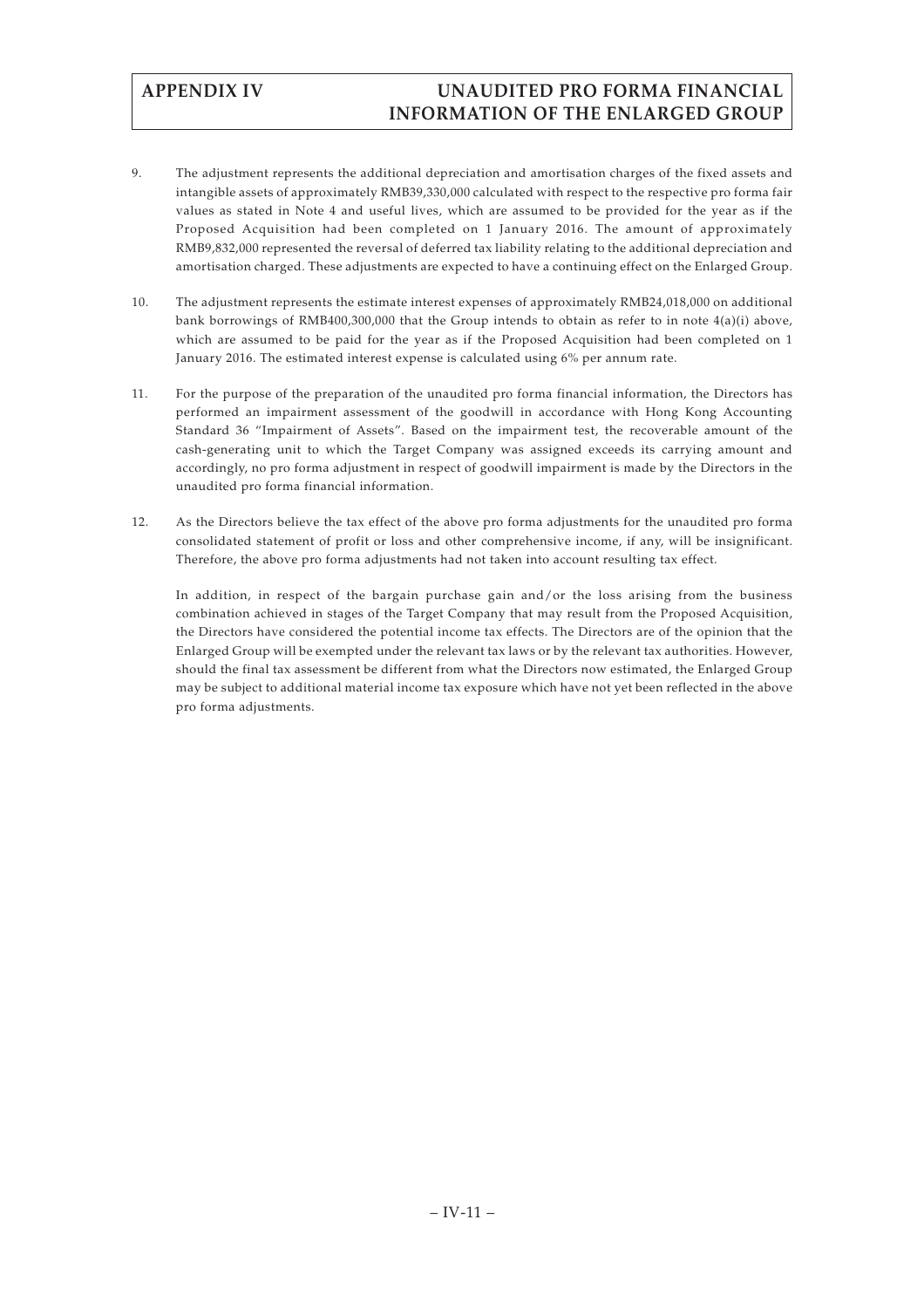*The following is the text of a report received from the reporting accountants, RSM Hong Kong, Certified Public Accountants, Hong Kong, in respect of the Group's unaudited pro forma financial information for the purpose in this circular.*

## **INDEPENDENT REPORTING ACCOUNTANTS' ASSURANCE REPORT ON THE COMPILATION OF UNAUDITED PRO FORMA FINANCIAL INFORMATION**



8 December 2017

The Board of Directors Jutal Offshore Oil Services Limited

Dear Sirs,

We have completed our assurance engagement to report on the compilation of unaudited pro forma financial information of Jutal Offshore Oil Services Limited (the "**Company**") and its subsidiaries (hereinafter collectively referred to as the "**Group**") by the directors of the Company (the "**Directors**") for illustrative purposes only. The unaudited pro forma financial information consists of the unaudited pro forma consolidated statement of financial position as at 30 June 2017, the unaudited pro forma consolidated statement of profit or loss and other comprehensive income for the year ended 31 December 2016, the unaudited pro forma consolidated statement of cash flows for the year ended 31 December 2016 and related notes as set out on pages IV-1 to IV-11 of the circular issued by the Company dated 8 December 2017 (the "**Circular**"). The applicable criteria on the basis of which the Directors have compiled the unaudited pro forma financial information are described on pages IV-1 to IV-11 of the Circular.

The unaudited pro forma financial information has been compiled by the Directors to illustrate the impact of the proposed acquisition of the remaining 70% equity interest in Penglai Jutal Offshore Engineering Heavy Industries Company Limited (the "**Proposed Acquisition**") on the Group's financial position as at 30 June 2017 as if the Proposed Acquisition had been taken place at 30 June 2017 and on the Group's financial performance and cash flows for the year ended 31 December 2016 as if the transaction had been taken place at 1 January 2016. As part of this process, information about the Group's consolidated financial position, consolidated financial performance and consolidated cash flows has been extracted by the Directors from the Group's consolidated financial statements for the period ended 30 June 2017 and year ended 31 December 2016, on which a review conclusion and an auditor's report have been published respectively.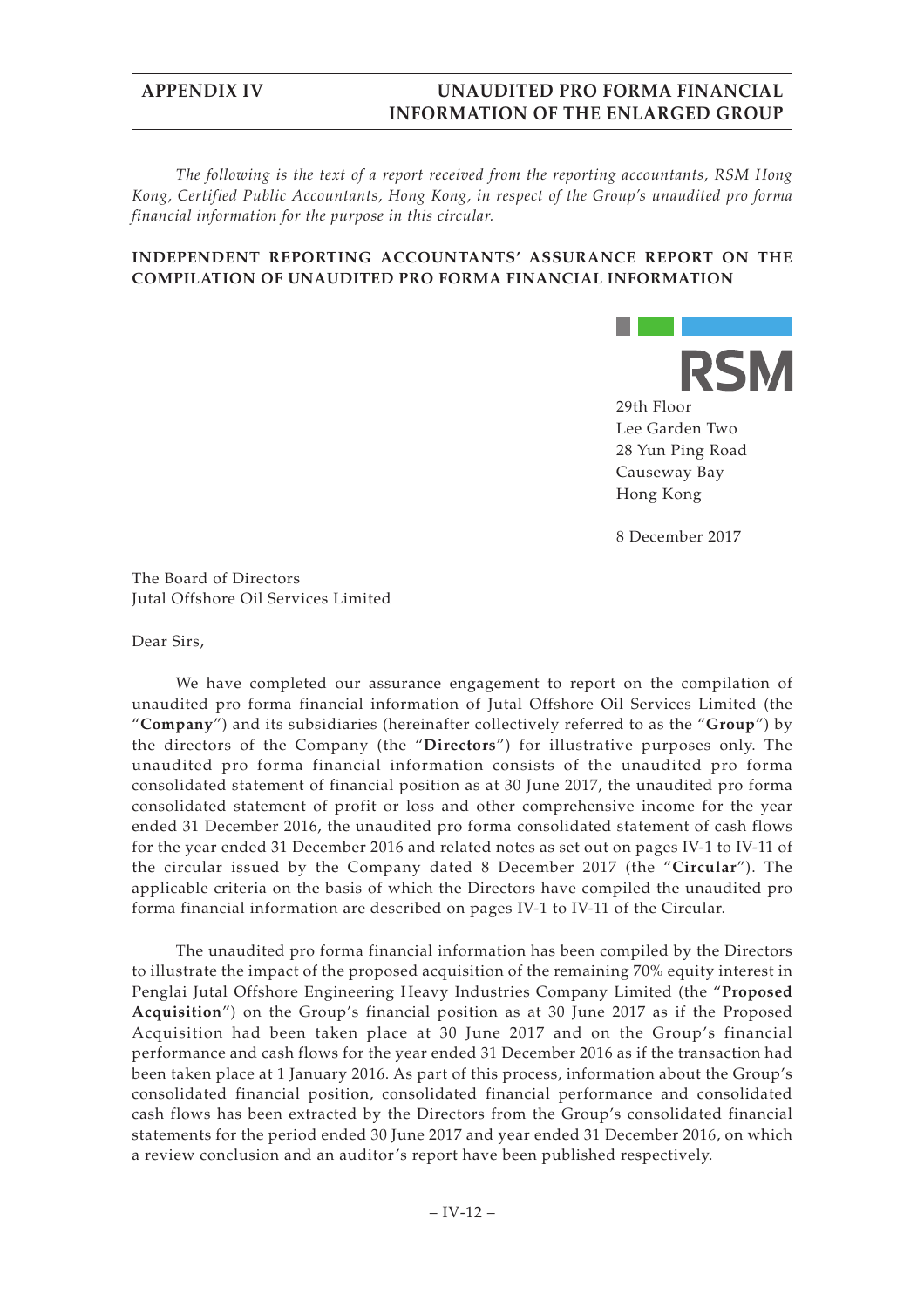## **Directors' Responsibility for the Unaudited Pro Forma Financial Information**

The Directors are responsible for compiling the unaudited pro forma financial information in accordance with paragraph 4.29 of the Rules Governing the Listing of Securities on The Stock exchange of Hong Kong Limited (the "**Listing Rules**") and with reference to Accounting Guideline 7 "Preparation of Pro Forma Financial Information for Inclusion in Investment Circulars" ("**AG 7**") issued by the Hong Kong Institute of Certified Public Accountants (the "**HKICPA**").

## **Our Independence and Quality Control**

We have complied with the independence and other ethical requirements of the Code of Ethics for Professional Accountants issued by the HKICPA, which is founded on fundamental principles of integrity, objectivity, professional competence and due care, confidentiality and professional behavior.

Our firm applies Hong Kong Standard on Quality Control 1 "Quality Control for Firms that Perform Audits and Reviews of Financial Statements, and Other Assurance and Related Services Engagements" issued by the HKICPA and accordingly maintains a comprehensive system of quality control including documented policies and procedures regarding compliance with ethical requirements, professional standards and applicable legal and regulatory requirements.

### **Reporting Accountant's Responsibilities**

Our responsibility is to express an opinion, as required by paragraph 4.29(7) of the Listing Rules, on the unaudited pro forma financial information and to report our opinion to you. We do not accept any responsibility for any reports previously given by us on any financial information used in the compilation of the unaudited pro forma financial information beyond that owed to those to whom those reports were addressed by us at the dates of their issue.

We conducted our engagement in accordance with Hong Kong Standard on Assurance Engagements 3420 "Assurance Engagements to Report on the Compilation of Pro Forma Financial Information Included in a Prospectus" issued by the HKICPA. This standard requires that the reporting accountant plans and performs procedures to obtain reasonable assurance about whether the Directors have compiled the pro forma financial information in accordance with paragraph 4.29 of the Listing Rules and with reference to AG 7 issued by the HKICPA.

For purposes of this engagement, we are not responsible for updating or reissuing any reports or opinions on any historical financial information used in compiling the unaudited pro forma financial information, nor have we, in the course of this engagement, performed an audit or review of the financial information used in compiling the unaudited pro forma financial information.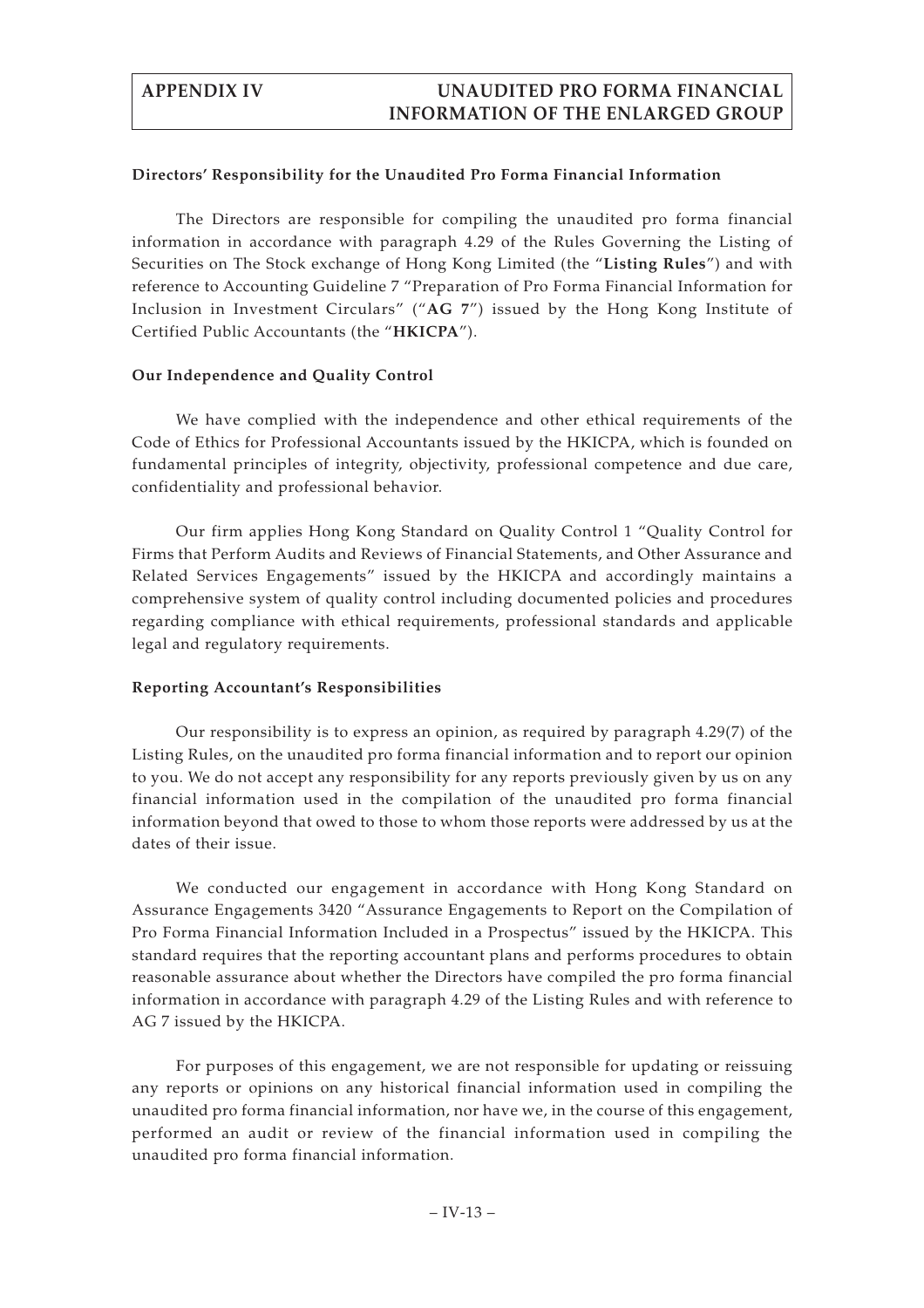The purpose of unaudited pro forma financial information included in an investment circular is solely to illustrate the impact of a significant event or transaction on unadjusted financial information of the Group as if the event had occurred or the transaction had been undertaken at an earlier date selected for purposes of the illustration. Accordingly, we do not provide any assurance that the actual outcome of the event or transaction at 30 June 2017 or 1 January 2016 would have been as presented.

A reasonable assurance engagement to report on whether the unaudited pro forma financial information has been properly compiled on the basis of the applicable criteria involves performing procedures to assess whether the applicable criteria used by the Directors in the compilation of the unaudited pro forma financial information provide a reasonable basis for presenting the significant effects directly attributable to the event or transaction, and to obtain sufficient appropriate evidence about whether:

- the related pro forma adjustments give appropriate effect to those criteria; and
- the unaudited pro forma financial information reflects the proper application of those adjustments to the unadjusted financial information.

The procedures selected depend on the reporting accountant's judgment, having regard to the reporting accountant's understanding of the nature of the Group, the event or transaction in respect of which the unaudited pro forma financial information has been compiled, and other relevant engagement circumstances.

The engagement also involves evaluating the overall presentation of the unaudited pro forma financial information.

We believe that the evidence we have obtained is sufficient and appropriate to provide a basis for our opinion.

## **Opinion**

In our opinion:

- (a) the unaudited pro forma financial information has been properly compiled on the basis stated;
- (b) such basis is consistent with the accounting policies of the Group; and
- (c) the adjustments are appropriate for the purposes of the pro forma financial information as disclosed pursuant to paragraph 4.29(1) of the Listing Rules.

Yours faithfully,

# **RSM Hong Kong**

*Certified Public Accountants* Hong Kong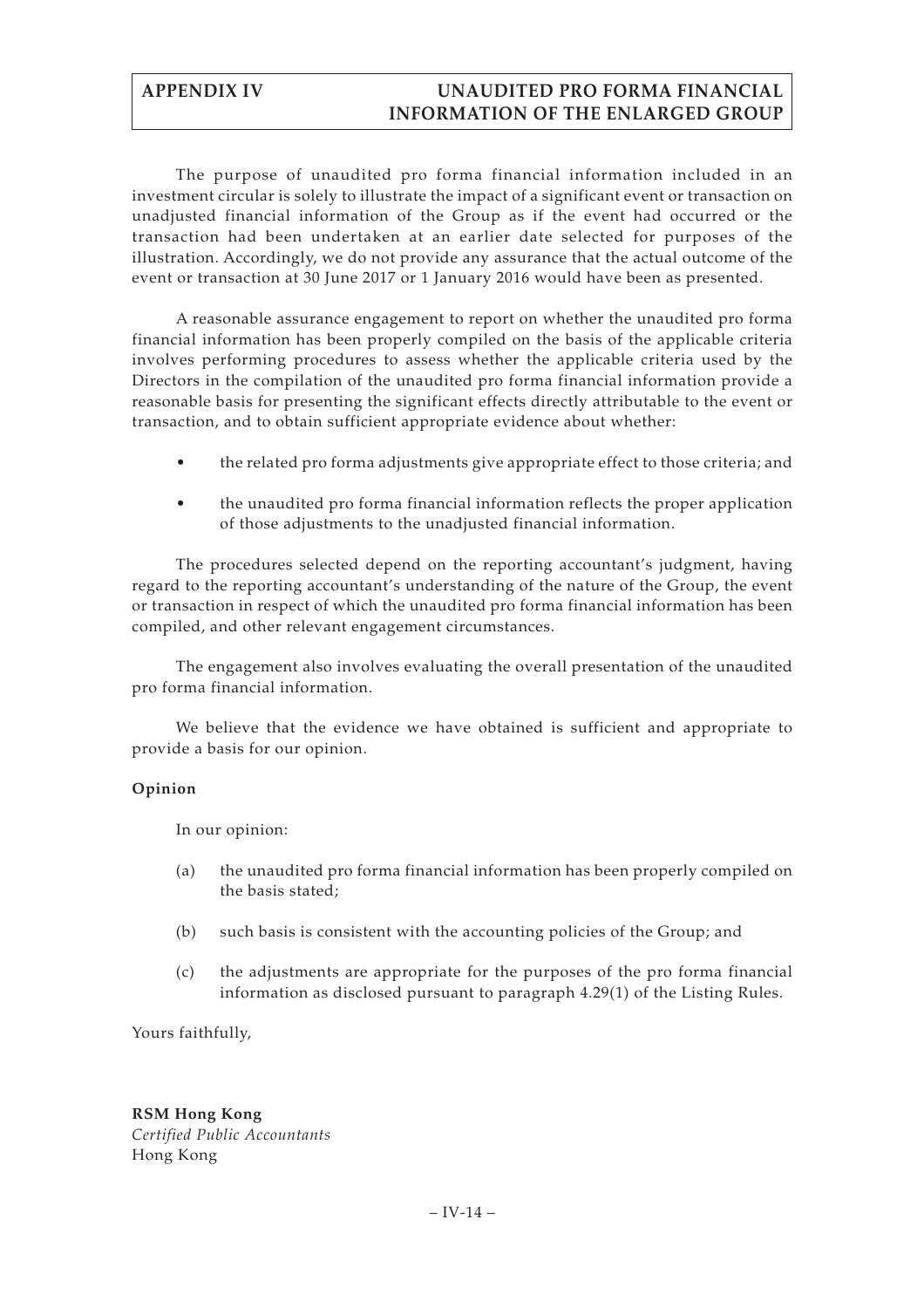## **1. RESPONSIBILITY STATEMENT**

This circular, for which the Directors collectively and individually accept full responsibility, includes particulars given in compliance with the Listing Rules for the purpose of giving information with regard to the Group. The Directors, having made all reasonable enquires, confirm that to the best of their knowledge and belief the information contained in this circular is accurate and complete in all material respects and not misleading or deceptive, and there are no other matters the omission of which would make any statement herein or this circular misleading.

## **2. DISCLOSURE OF INTERESTS**

## **Directors' and chief executive's interests**

As at the Latest Practicable Date, the interests of the Directors and their associates in the shares, underlying shares or debenture of the Company and its associated corporations (within the meaning of Part XV of the SFO), which are required to be notified to the Company and the Stock Exchange pursuant to Divisions 7 and 8 Part XV of the SFO (including interests and short positions which he is taken or deemed to have under such provisions of the SFO), to be entered in the register maintained by the Company pursuant to section 352 of the SFO referred to therein, or to be notified to the Company and the Stock Exchange pursuant to the "Model Code for Securities Transactions by Directors of Listed Issuers" in the Listing Rules, were as follows:

*(i) The Company*

| Name of Director | Capacity                                       | Number of<br>shares | Approximate<br>percentage of<br>shareholding |
|------------------|------------------------------------------------|---------------------|----------------------------------------------|
| Mr. Wang         | Interest of controlled<br>corporation (Note 1) | 396,911,278 (L)     | 24.35%                                       |
|                  | Share options                                  | $12,000,000$ (L)    | $0.74\%$                                     |
| Mr. Cao Yunsheng | Interest of controlled<br>corporation (Note 2) | $8,000,000$ (L)     | $0.49\%$                                     |
|                  | Share options                                  | 19,000,000 (L)      | 1.17%                                        |
|                  | Beneficial owner                               | 1,000,000(L)        | $0.06\%$                                     |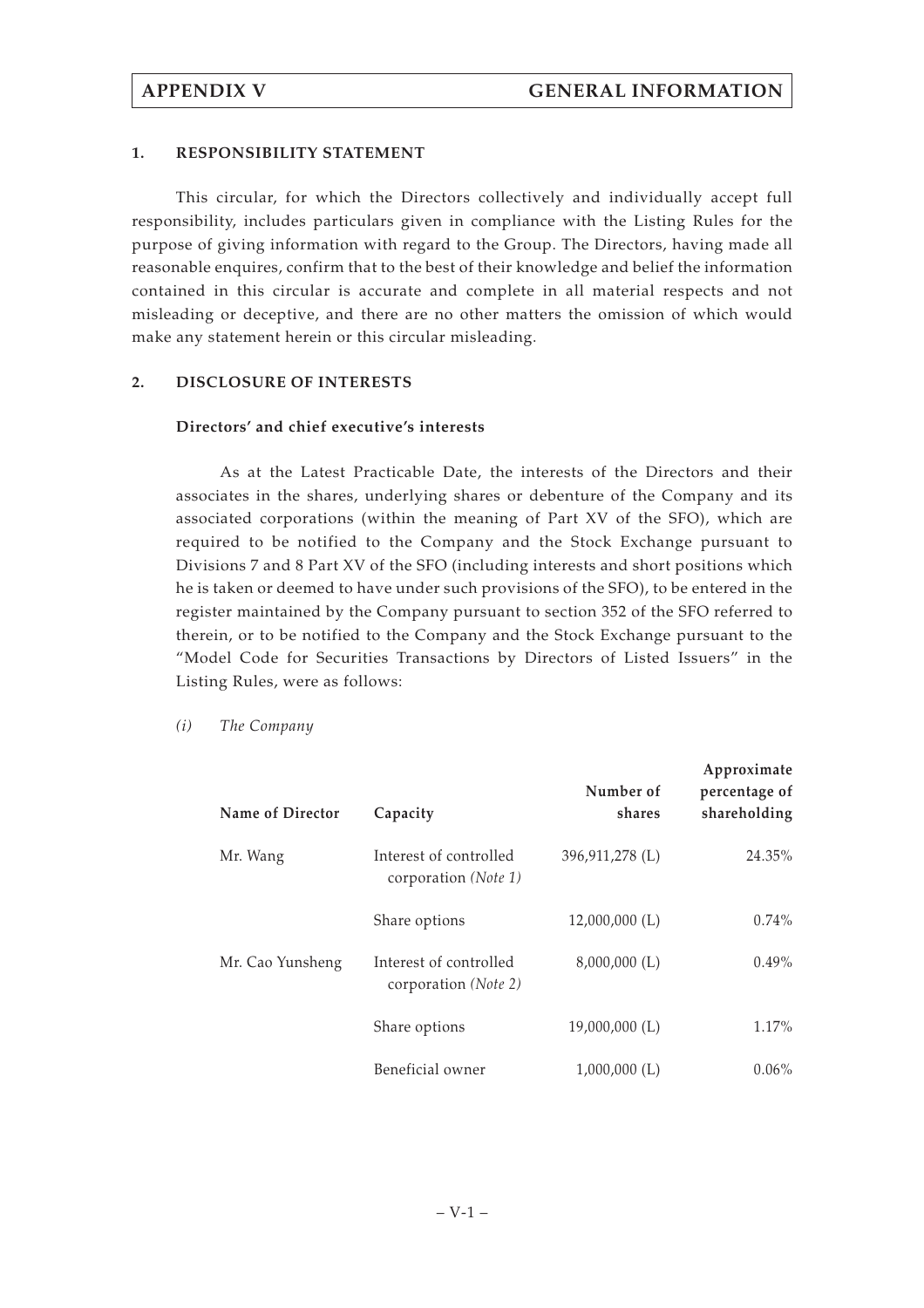*Notes:*

- 1. These Shares are held by Cheung Hing Investments Limited ("**Cheung Hing**") as to 396,911,278 Shares. Cheung Hing is wholly and beneficially owned by Mr. Wang. By virtue of the SFO, Mr. Wang is deemed to be interested in the Shares held by Cheung Hing.
- 2. These Shares are held by Sino Joint International Limited ("**Sino**") as to 8,000,000 Shares respectively. Sino is wholly and beneficially owned by Mr. Cao Yunsheng. By virtue of the SFO, Mr. Cao Yunsheng is deemed to be interested in the Shares held by Sino.

Save as disclosed above, none of the Directors or chief executive of the Company aware of any other Director or chief executive of the Company who has any interests or short positions in any Shares and underlying shares in, and debentures of, the Company or any associated corporation as at the Latest Practicable Date. Save and except as disclosed, none of the Director or proposed Director is a director or employee of a company which has an interest or short position in the Shares and underlying shares of the Company which would fall to be disclosed to the Company under the provisions of Divisions 2 and 3 of Part XV of the SFO.

## **Substantial shareholders' interests**

As at the Latest Practicable Date, so far as is known to the Directors or chief executive of the Company, the following persons, other than a Director or chief executive of the Company, had has an interest or short position in the Shares and underlying shares of the Company which would fall to be disclosed to the Company under the provisions of Divisions 2 and 3 of Part XV of the SFO, or, who is, directly or indirectly, interested in 5% or more of the nominal value of any class of share capital carrying rights to vote in all circumstances at general meetings of any other member of the Enlarged Group:

| Name of<br>Shareholder | Capacity                                                | Number of<br><b>Shares</b><br>(Note 1) | Percentage of<br>shareholding |
|------------------------|---------------------------------------------------------|----------------------------------------|-------------------------------|
| Cheung Hing            | Beneficial Owner (Note 2)                               | 396,911,278 (L)                        | 24.35%                        |
| Sanju HK               | Beneficial Owner (Note 3)                               | $641,566,556$ (L)                      | 39.35%                        |
| Sanju                  | Interest of controlled<br>corporation ( <i>Note 3</i> ) | $641,566,556$ (L)                      | 39.35%                        |
| Golden Talent          | <b>Beneficial Owner</b>                                 | $161,995,555$ (L)                      | $9.94\%$                      |

*Notes:*

1. The letters "L" denote a long position in the Shares respectively.

2. The 396,911,278 Shares are held by Cheung Hing, which is wholly-owned by Mr. Wang.

3. The 641,566,556 Shares are held by Sanju HK, which is wholly-owned by Sanju.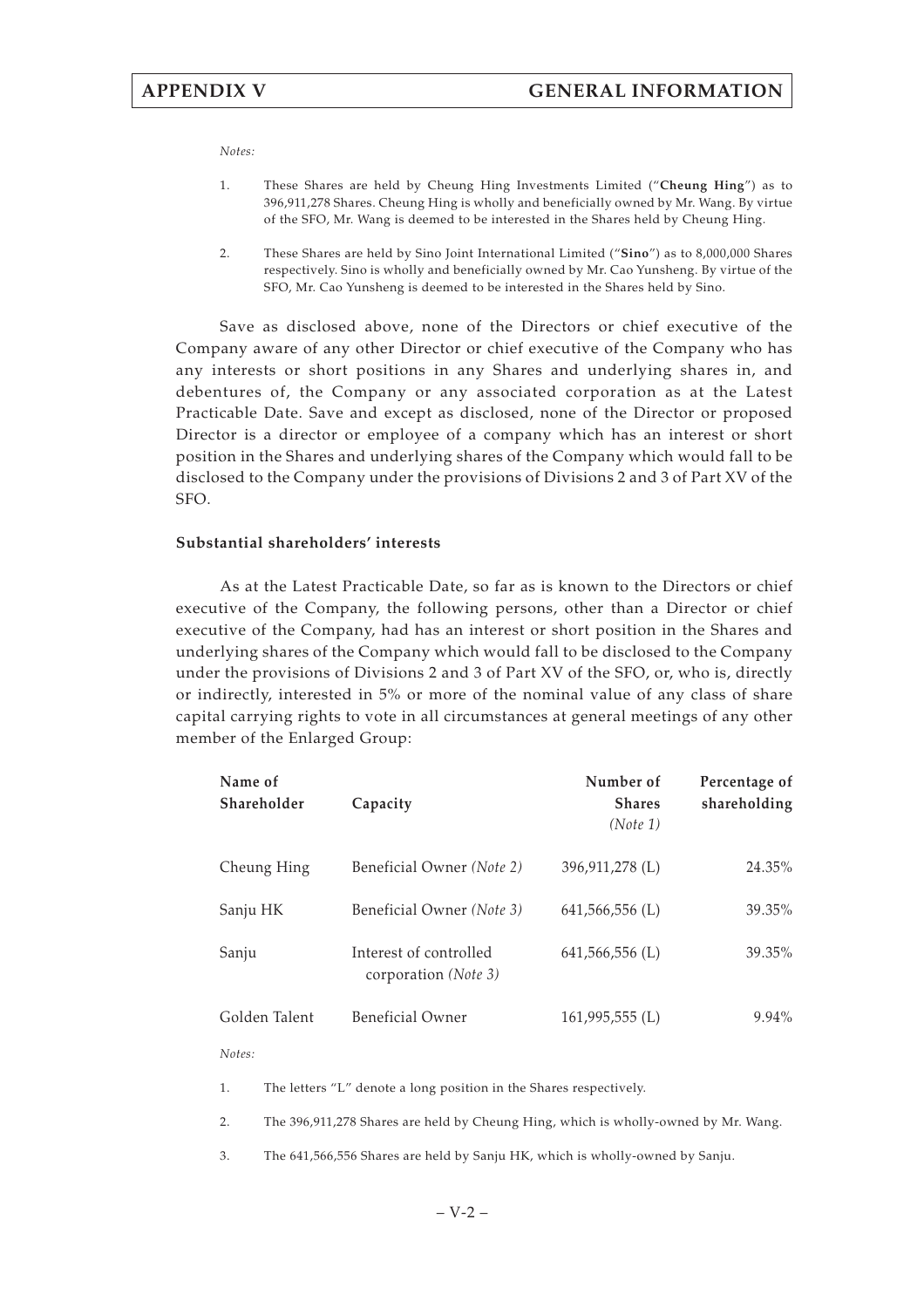Save for the disclosed above, the Company has not been notified of any other relevant interests or short positions in the issued share capital of the Company which will have to be disclosed to the Company and the Stock Exchange pursuant to Divisions 2 and 3 of Part XV of the SFO as at the Latest Practicable Date.

## **3. COMPETING INTEREST OF DIRECTORS AND ASSOCIATES**

As at the Latest Practicable Date, none of the Directors or their close associates had interests in any business which competes or is likely to compete, either directly or indirectly, with the business of the Enlarged Group which would fall to be disclosed under the Listing Rules.

# **4. DIRECTORS' SERVICE CONTRACTS**

As at the Latest Practicable Date, none of the Directors had any existing or proposed service contracts with any member of the Group (excluding contracts expiring or determinable by the Group within one year without payment of compensation, other than statutory compensation).

# **5. DIRECTORS' INTERESTS IN CONTRACTS AND ASSETS**

As at the Latest Practicable Date, none of the Directors has any direct or indirect interests in any assets which have been acquired or disposed of by, or leased to, or which are proposed to be acquired or disposed of by, or leased to, any member of the Enlarged Group since 31 December 2016, the date of which the latest published audited consolidated financial statements of the Enlarged Group were made up.

No contract or arrangement in which a Director of the Company is materially interested and which is significant in relation to the business of the Group subsisted as at the Latest Practicable Date.

# **6. CHARGE ON ASSETS**

As at 30 June 2017, approximately RMB17,927,000 of the bank deposits were pledged as security deposits for the issuance of performance bonds, letter of credits and bank acceptance. Besides, at 30 June 2017, the carrying amount of property, plant and equipment pledged as security for the Group's bank borrowings amounted to approximately RMB10,963,000.

As at 31 December 2016, approximately RMB43,527,000 of the bank deposits were pledged as security deposits for the issuance of performance bonds, letter of credits and bank acceptance. Besides, the carrying amount of property, plant and equipment pledged as security for the Group's bank borrowings amounted to approximately RMB11,596,000. In addition, the Group has pledged bill receivables of RMB10,000,000 in favor of a commercial bank in China to obtain loans in more favorable terms.

At 31 December 2015, approximately RMB22,141,000 of the bank deposits were pledged as security deposits for the issuance of performance bonds, letter of credits and bank acceptance. In addition, as at 31 December 2015, the Group has pledged bill receivables of RMB18,600,000 in favor of a commercial bank in China to obtain loans in more favorable terms.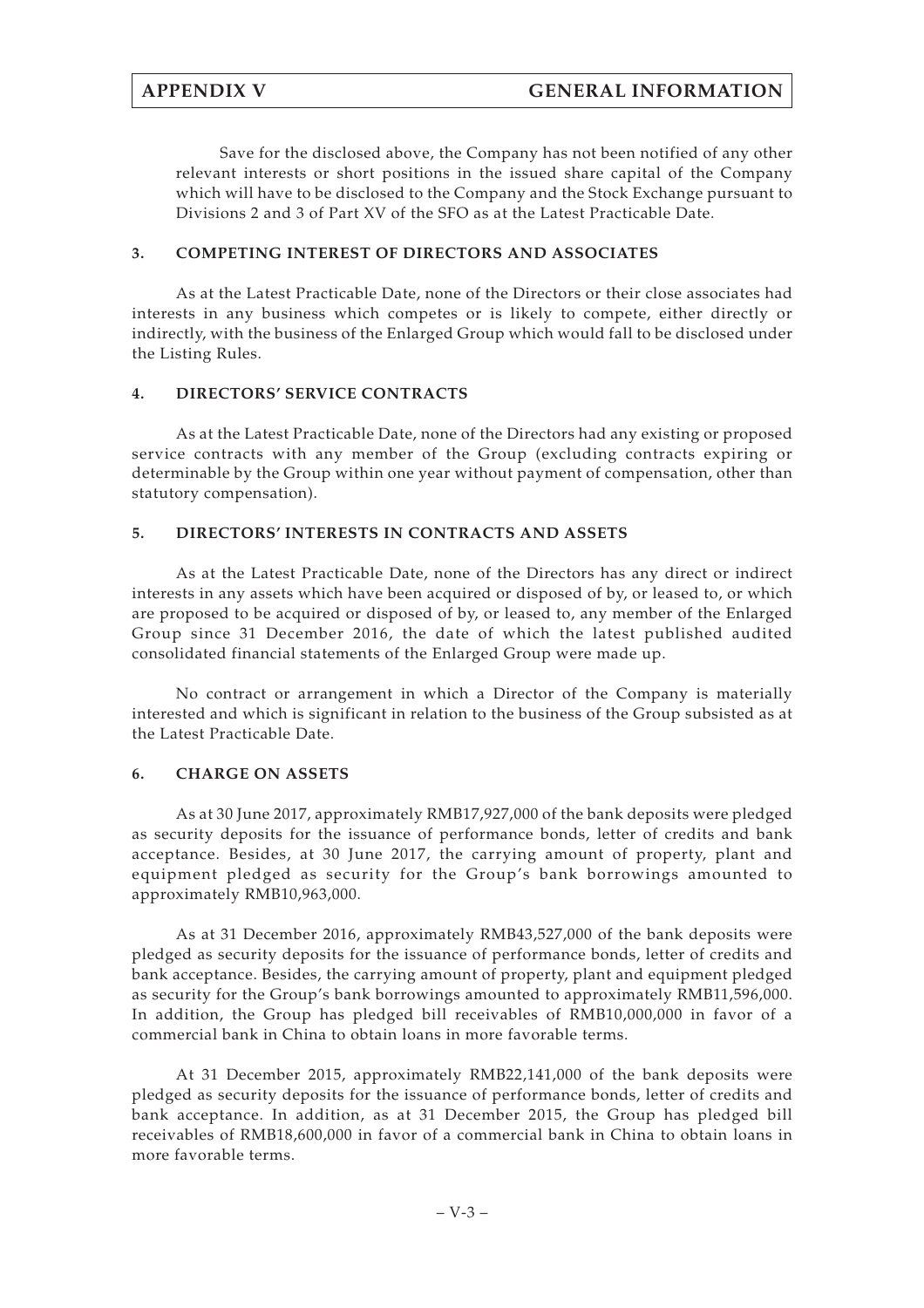As at 31 December 2014, in order to obtain better financing conditions, the Group has pledged a parcel of land and a portion of structures and plants located in Zhuhai with a carrying amount of approximately RMB214,010,000 in favor of a commercial bank in China. Approximately RMB31,498,000 of the bank deposits were pledged as security deposits for the issuance of performance bonds, letter of credits and bank acceptance. In addition, the Group has pledged bill receivables of RMB19,950,000 in favor of a commercial bank in China to obtain loans in more favorable terms.

# **7. MATERIAL CONTRACT**

The following contracts, not being the contract entered into the ordinary course of business, was entered into by the Enlarged Group within two years immediately preceding the date of this circular which is or may be material:

- (i) the subscription agreement dated 15 March 2017 entered into among the Company, Sanju HK and Golden Talent in relation to the subscription of an aggregate of 803,562,111 Shares at the subscription price of HK\$1.20 per Share; and
- (ii) the Equity Transfer Agreement.

Save as disclosed above, no other material contract had been entered into by the Enlarged Group within the two years immediately preceding the date of this circular.

# **8. LITIGATION AND POSSIBLE LEGAL ACTION**

As at the Latest Practicable Date, no member of the Enlarged Group is engaged in any litigation or claim of material importance and, so far as the Directors are aware, no litigation or claim of material importance is pending or threatened by or against any member of the Enlarged Group.

# **9. COMPETING BUSINESS**

As at the Latest Practicable Date, none of the Directors or their respective associates has any interests, either direct or indirect, in any assets which had been or were proposed to be acquired, disposed of by or leased to any member of the Group since 31 December 2016, the date to which the latest published audited financial statements of the Company were made up, nor do they have any interest in any business that competes or is likely to compete with the business of the Group.

# **10. MATERIAL ADVERSE CHANGE**

As at the Latest Practicable Date, the Directors are not aware of any material adverse change in the financial or trading position of the Group since 31 December 2016, the date to which the latest published audited consolidated financial statements of the Group were made up.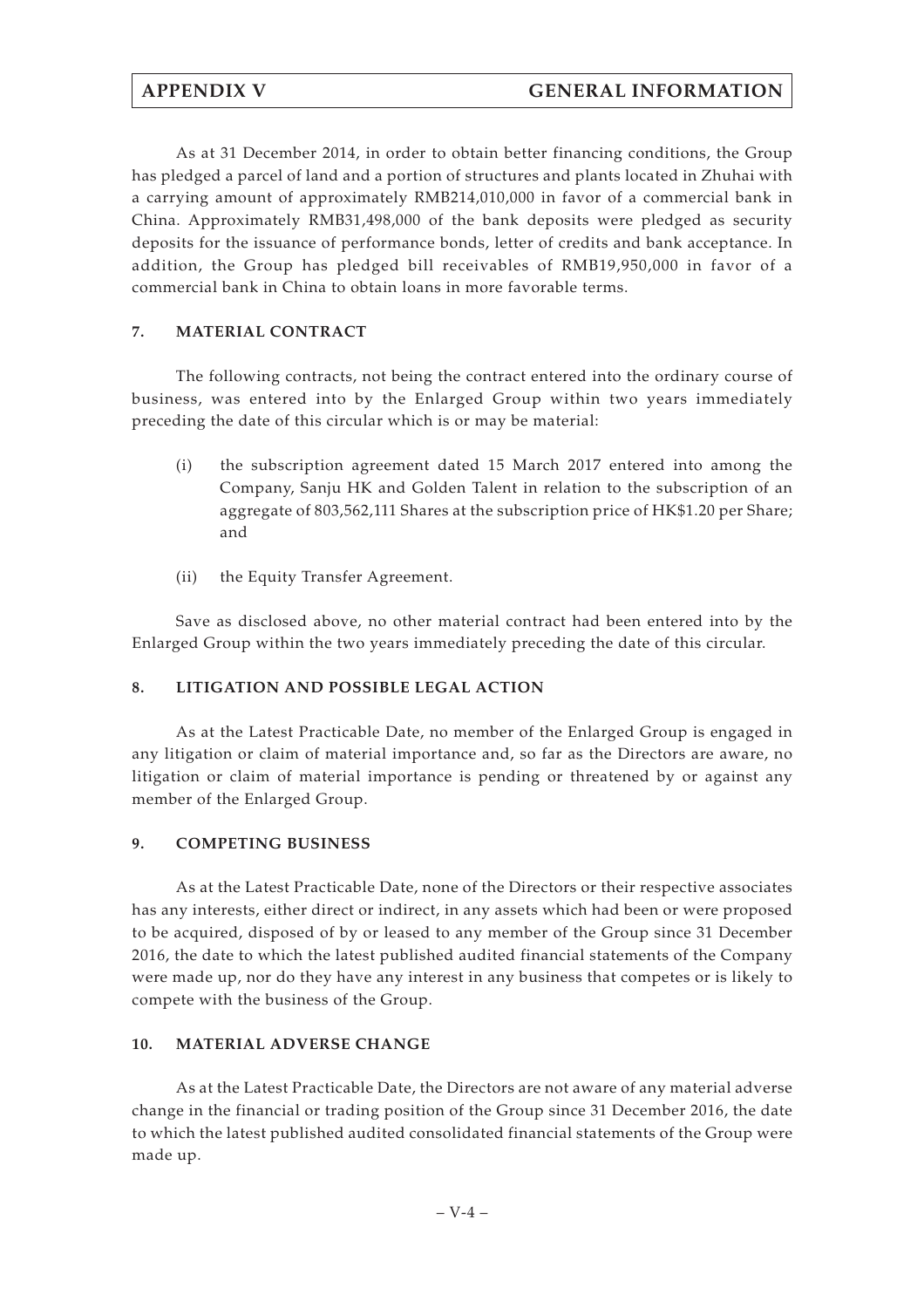## **11. EXPERT AND CONSENT**

The following is the qualifications of the expert who has given opinions or advices which are contained or referred to in this circular:

| Name                                          | <b>Oualification</b>         |
|-----------------------------------------------|------------------------------|
| RSM Hong Kong                                 | Certified Public Accountants |
| Colliers International (Hong Kong)<br>Limited | Independent Valuer           |

As at the Latest Practicable Date, RSM Hong Kong had given and had not withdrawn its written consent to the issue of this circular with the inclusion herein of its opinions or reports or letters, as the case may be, and references to its names in the form and context in which they are included.

As at the Latest Practicable Date, RSM Hong Kong and Colliers International (Hong Kong) Limited did not have any shareholding in any member of the Group or any right (whether legally enforceable or not) to subscribe for or to nominate persons to subscribe for securities in any member of the Group.

As at the Latest Practicable Date, RSM Hong Kong and Colliers International (Hong Kong) Limited did not have any interests, either direct or indirect, in any assets which had been or were proposed to be acquired, disposed of by or leased to any member of the Enlarged Group since 31 December 2016, the date to which the latest published audited financial statements of the Company were made up.

## **12. MISCELLANEOUS**

- (a) The company secretary of the Company is Ms. Leung Fung Yee Alice, who is a practicing solicitor in Hong Kong and an associate member of The Institute of the Chartered Secretaries and Administrators in the United Kingdom, and an associate member of The Hong Kong Institute of Chartered Secretaries.
- (b) The registered office of the Company is situated at Cricket Square, Hutchins Drive, P.O. Box 2681, Grand Cayman, KY1-1111, Cayman Islands, the principal place of business of the Company in Hong Kong is situated at 1102-1103, 11th Floor, No. 9 Queen's Road Central, Hong Kong and the headquarters of the Company in the PRC is situated at 10th Floor, Chiwan Petroleum Building, Shekou, Nanshan District, Shenzhen, the PRC 518068.
- (c) The Hong Kong branch share registrar and transfer office of the Company is Tricor Investor Services Limited, which is situated at Level 22, Hopewell Centre, 183 Queen's Road East, Wanchai, Hong Kong.
- (d) The English text of this circular shall prevail over the Chinese text.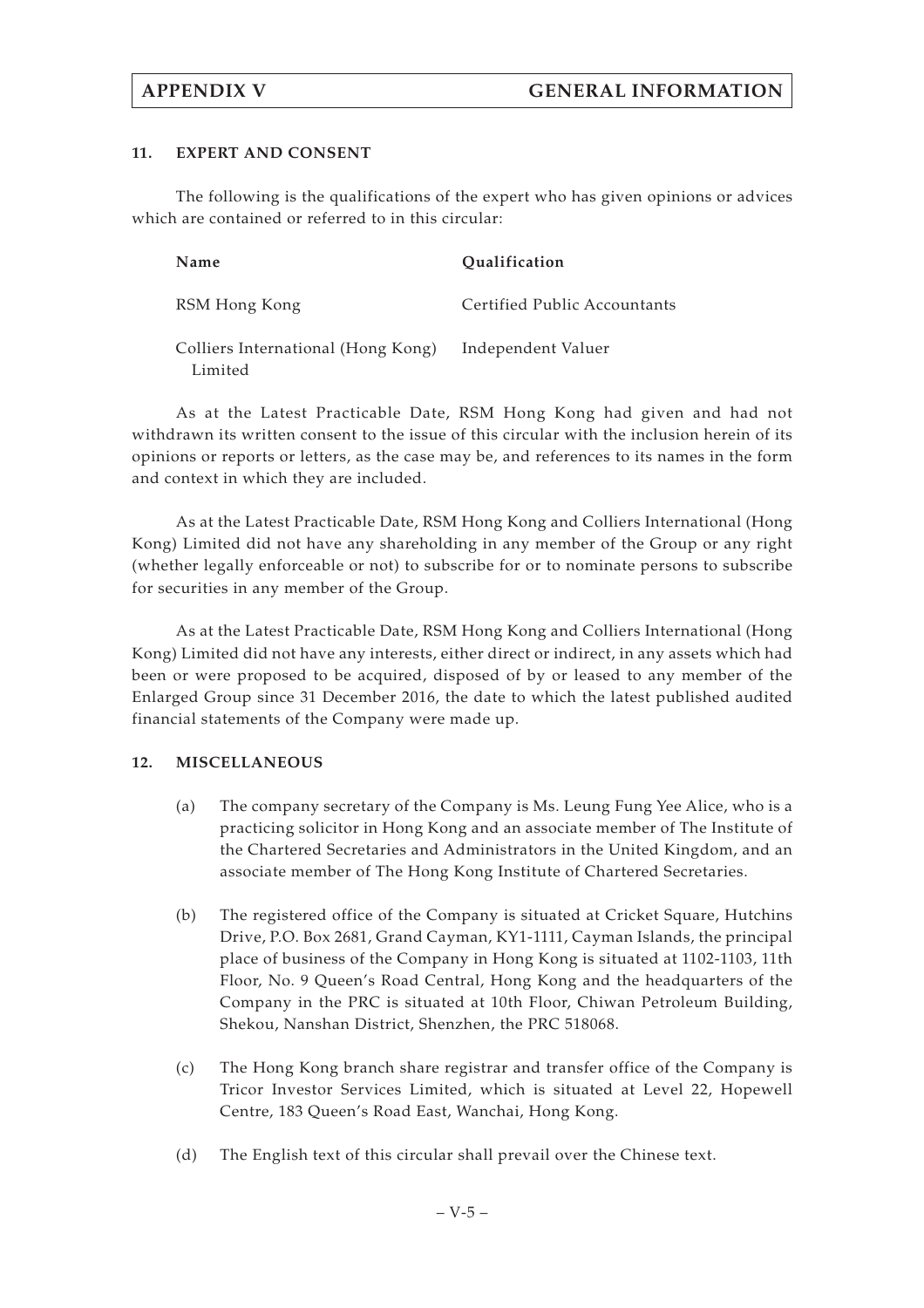# **13. DOCUMENTS AVAILABLE FOR INSPECTION**

Copies of the following documents will be made available for inspection at the office of the Company at 1102-1103, 11th Floor, No. 9 Queen's Road Central, Hong Kong during normal business hours on any Business Day for a period of 14 days from the date of this circular:

- (a) this circular;
- (b) the Equity Transfer Agreement;
- (c) the memorandum and articles of association of the Company;
- (d) the annual reports of the Company containing audited financial statements of the Group for the two financial year ended 31 December 2016;
- (e) the Accountant's Report on the Target Group prepared by RSM Hong Kong as set out in Appendix III to this Circular;
- (f) the unaudited pro forma financial information of the Group, the text of which is set out in Appendix IV to this circular;
- $(g)$  the material contracts referred to in the above paragraph headed "Material" Contracts" in this appendix;
- (h) the letters of consent referred to in the section headed "Expert and Consent" in this appendix; and
- (i) the circulars of the Company dated 11 May 2017 and 20 November 2017
- *\* The English translation of Chinese names or words in this circular, where indicated, are included for information purposes only, and should not be regarded as the official English translation of such Chinese names or words.*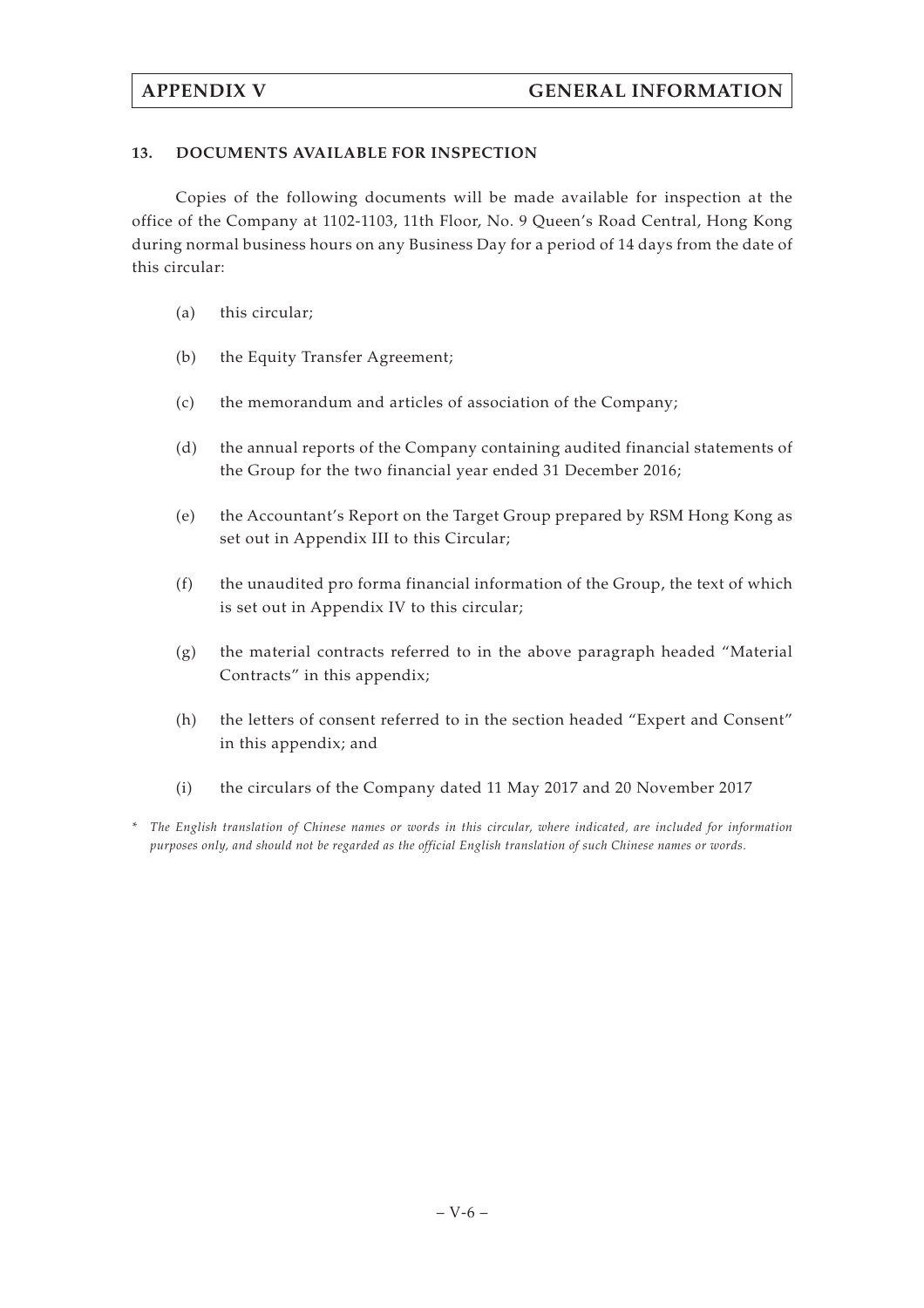# **NOTICE OF EGM**



# **JUTAL OFFSHORE OIL SERVICES LIMITED 巨濤海洋石油服務有限公司**

*(Incorporated in the Cayman Islands with limited liability)* **(Stock Code: 3303)**

# **NOTICE OF EXTRAORDINARY GENERAL MEETING**

**NOTICE IS HEREBY GIVEN** that the extraordinary general meeting (the "**EGM**") of Jutal Offshore Oil Services Limited (the "**Company**") will be held at 10th Floor, Chiwan Petroleum Building, Shekou, Shenzhen, PRC. on Tuesday, 26 December 2017 at 11:00 a.m. for the purpose of considering and, if thought fit, passing with or without amendments, the following resolutions of the Company:

## **ORDINARY RESOLUTION**

## "**THAT**:

the Equity Transfer Agreement (as defined in the circular of the Company dated 8 December 2017) and the transactions contemplated thereunder be and are hereby approved, confirmed and ratified, and any director of the Company (the "**Director**") be and is hereby authorised, for and on behalf of the Company, to take all steps and do all acts and things as he/she considers to be necessary, appropriate or expedient in connection with and to implement or give effect to the Equity Transfer Agreement and the transactions contemplated thereunder, and to execute all such other documents, instruments and agreements (including the affixation of the Company's common seal) deemed by him/her to be incidental to, ancillary to or in connection with the Equity Transfer Agreement and the transactions contemplated thereunder."

> By order of the Board **Jutal Offshore Oil Services Limited Liu Lei** *Chairman*

Hong Kong, 8 December 2017